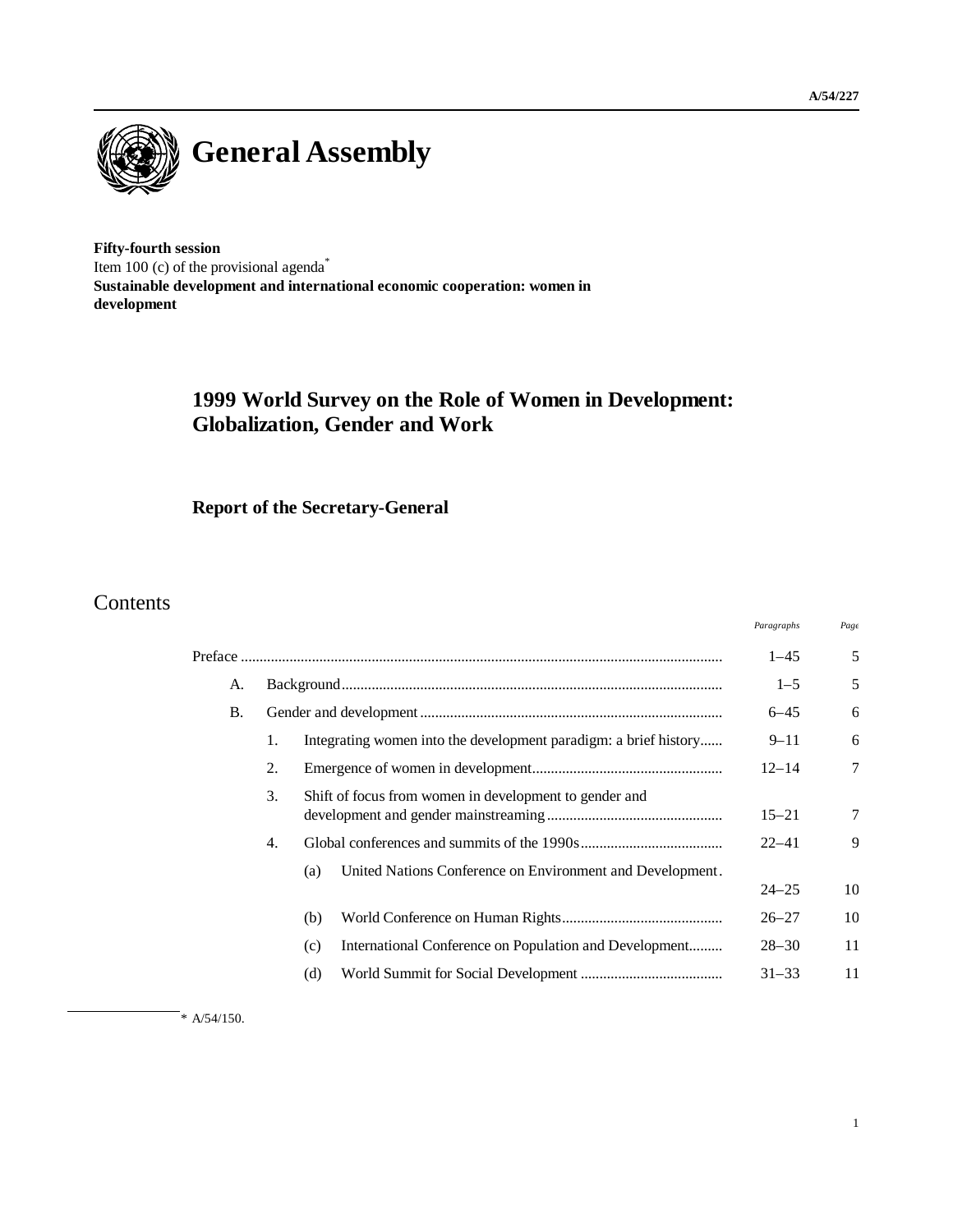|      |        |    | (e)                                                                                 | $34 - 37$   | 11 |
|------|--------|----|-------------------------------------------------------------------------------------|-------------|----|
|      |        |    | (f)                                                                                 | $38 - 39$   | 12 |
|      |        |    | (g)                                                                                 | $40 - 41$   | 12 |
|      |        | 5. |                                                                                     | $42 - 45$   | 13 |
|      |        |    |                                                                                     | $46 - 75$   | 14 |
|      | А.     |    |                                                                                     | $46 - 55$   | 14 |
|      | В.     |    |                                                                                     | $56 - 69$   | 16 |
|      |        | 1. |                                                                                     | $58 - 62$   | 16 |
|      |        | 2. |                                                                                     | $63 - 65$   | 18 |
|      |        | 3. |                                                                                     | $66 - 69$   | 18 |
|      | C.     |    |                                                                                     | $70 - 75$   | 19 |
| Ι.   |        |    |                                                                                     | $76 - 100$  | 20 |
|      | А.     |    | Trade liberalization and expansion after the Second World War                       | $84 - 88$   | 21 |
|      | В.     |    |                                                                                     | $89 - 95$   | 22 |
|      | C.     |    |                                                                                     | $96 - 100$  | 29 |
| П.   |        |    |                                                                                     | $101 - 144$ | 31 |
|      | А.     |    |                                                                                     | $103 - 118$ | 33 |
|      |        | 1. |                                                                                     | $103 - 105$ | 33 |
|      |        | 2. | Foreign direct investment and export processing zones                               | $106 - 109$ | 33 |
|      |        | 3. |                                                                                     | $110 - 112$ | 34 |
|      |        | 4. |                                                                                     | $113 - 114$ | 36 |
|      |        | 5. |                                                                                     | $115 - 118$ | 37 |
|      | В.     |    |                                                                                     | 119-122     | 38 |
|      | C.     |    |                                                                                     | $123 - 144$ | 39 |
|      |        | 1. |                                                                                     | $123 - 126$ | 39 |
|      |        | 2. |                                                                                     | $127 - 128$ | 40 |
|      |        | 3. |                                                                                     | 129-134     | 40 |
|      |        | 4. |                                                                                     | $135 - 144$ | 43 |
| III. | labour |    | Internationalization of production, reorganization of work and "flexibilization" of | $145 - 212$ | 50 |
|      | А.     |    |                                                                                     | $151 - 159$ | 51 |
|      |        | 1. |                                                                                     | $152 - 154$ | 51 |
|      |        | 2. | Drive towards flexibility and labour market liberalization                          | $155 - 159$ | 52 |
|      | Β.     |    |                                                                                     | $160 - 195$ | 55 |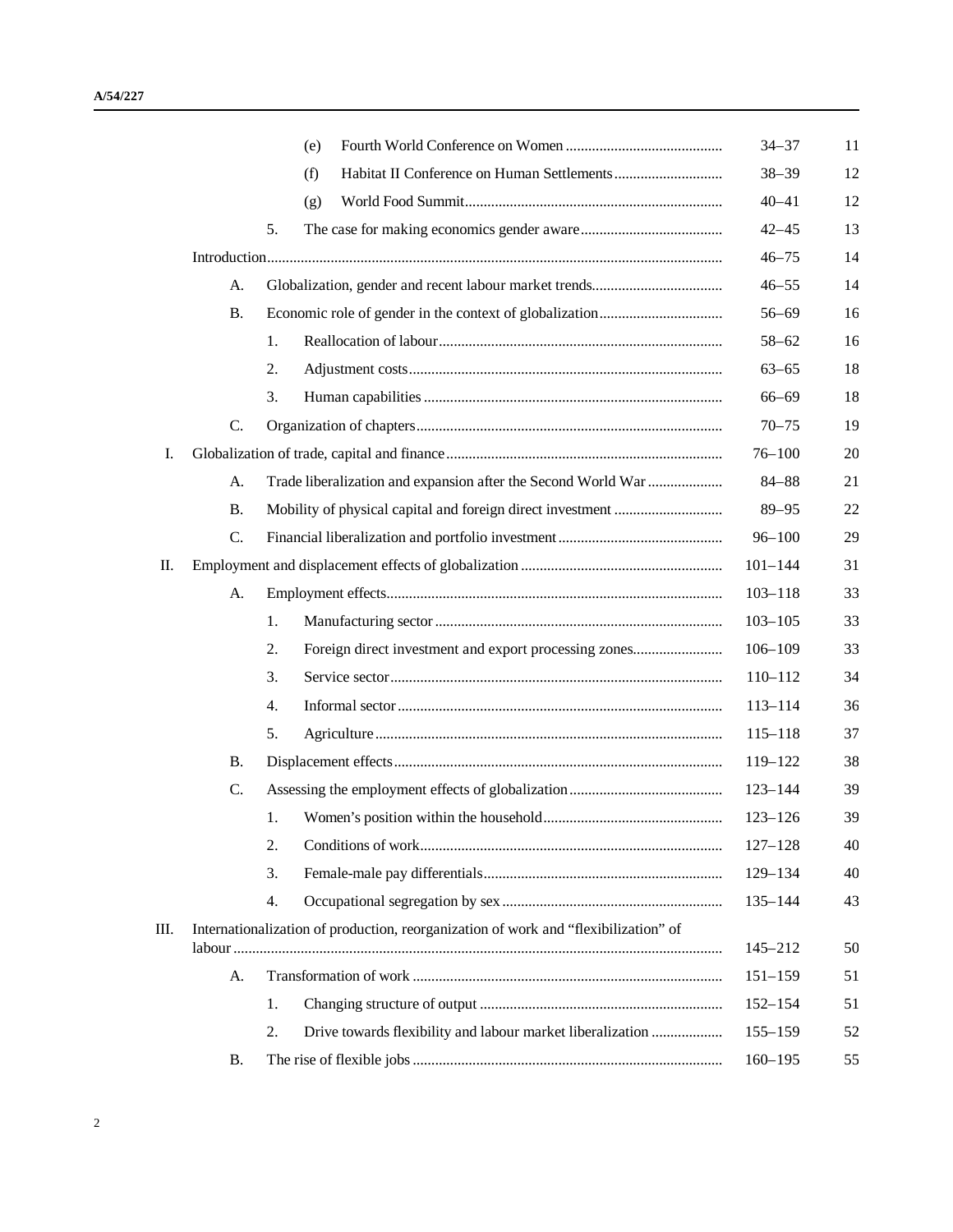|     |    |           | 1. |                                                                   | $160 - 166$ | 55  |
|-----|----|-----------|----|-------------------------------------------------------------------|-------------|-----|
|     |    |           | 2. |                                                                   | $167 - 173$ | 57  |
|     |    |           | 3. |                                                                   | $174 - 180$ | 59  |
|     |    |           | 4. |                                                                   | $181 - 195$ | 61  |
|     |    | C.        |    |                                                                   | 196-212     | 64  |
|     |    |           | 1. | Temporary migration of "rented" workers in manufacturing assembly |             |     |
|     |    |           |    |                                                                   | $202 - 205$ | 68  |
|     |    |           | 2. |                                                                   | $206 - 212$ | 69  |
| IV. |    |           |    |                                                                   | $213 - 254$ | 72  |
|     |    | A.        |    |                                                                   | $217 - 218$ | 72  |
|     |    | <b>B.</b> |    |                                                                   | 219-239     | 74  |
|     |    |           | 1. |                                                                   | $223 - 230$ | 76  |
|     |    |           | 2. |                                                                   | $231 - 239$ | 77  |
|     |    | C.        |    |                                                                   | $240 - 254$ | 79  |
|     |    |           | 1. |                                                                   | $240 - 243$ | 79  |
|     |    |           | 2. |                                                                   | 244-248     | 81  |
|     |    |           | 3. |                                                                   | 249-254     | 82  |
| V.  |    |           |    |                                                                   | $255 - 311$ | 84  |
|     |    | A.        |    |                                                                   | 259-273     | 84  |
|     |    |           | 1. |                                                                   | $265 - 267$ | 85  |
|     |    |           | 2. |                                                                   | $268 - 273$ | 86  |
|     |    | <b>B.</b> |    |                                                                   | 274-291     | 87  |
|     |    |           | 1. |                                                                   | 276-282     | 87  |
|     |    |           | 2. |                                                                   | 283-291     | 89  |
|     | C. |           |    |                                                                   | 292-311     | 90  |
|     |    | 1.        |    |                                                                   | 298-303     | 91  |
|     |    | 2.        |    |                                                                   | $304 - 306$ | 93  |
|     |    | 3.        |    |                                                                   | $307 - 311$ | 94  |
| VI. |    |           |    |                                                                   | 312-339     | 96  |
|     |    |           |    |                                                                   |             |     |
|     | A. |           |    |                                                                   | 316-318     | 96  |
|     | Β. |           |    |                                                                   | 319 - 325   | 97  |
|     | C. |           |    |                                                                   | 326-339     | 99  |
|     |    | 1.        |    |                                                                   | 330         | 100 |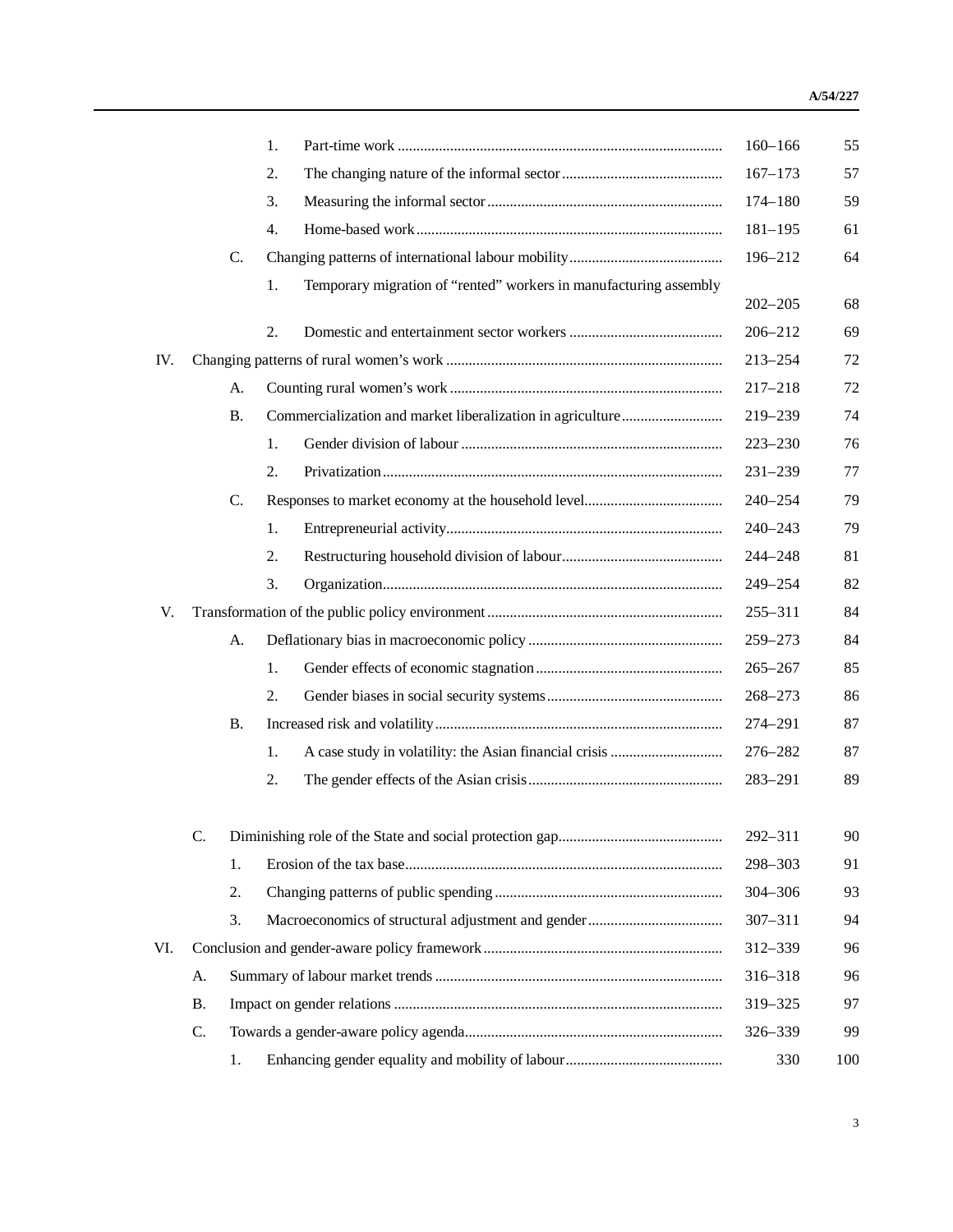| 2. | 331     | 101 |
|----|---------|-----|
| 3. | 332–334 | 102 |
|    | 335–338 | 103 |
| 5. | 339     | 104 |
|    |         |     |

# **Preface**

## **A. Background**

1. In its resolution 36/74 of 4 December 1981, the General Assembly requested the Secretary-General in close collaboration with appropriate United Nations organizations and agencies to prepare a multisectoral and interdisciplinary survey on the role of women in development and submit it to the Assembly at its thirty-ninth session in 1984. In its resolution 36/127 of 14 December 1981, the Assembly requested that the Commission on the Status of Women be consulted in the preparation of the *World Survey on the Role of Women in Development*. In its resolution 37/60 of 3 December 1982, the General Assembly recommended that the *Survey* be submitted to the 1985 World Conference to Review and Appraise the Achievements of the United Nations Decade for Women: Equality, Development and Peace. The first *Survey* was published in  $1986.$ <sup>1</sup>

2. In 1985, the General Assembly, by its resolution 40/204 of 17 December 1985, requested that the Secretary-General update the *Survey* on a regular basis, focusing on selected emerging development issues that have an impact on the role of women in the economy at the national, regional and international levels. The second *Survey* was issued in 1989.<sup>2</sup>

3. The third *Survey* was requested by the General Assembly in its resolutions 44/77 of 8 December 1989 and 44/171 of 19 December 1989. In accordance with General Assembly resolution 48/108 of 20 December 1993, a preliminary summary of the *Survey* was provided to the Economic and Social Council at its substantive session of 1994 through the Commission on the Status of Women. In accordance with the Commission on the Status of Women resolution 36/8 of 20 March 1992, the *Survey* was one of the principal documents for the Fourth World Conference on Women. It was published in 1995. $3$ 

4. The fourth *Survey* was requested by the General Assembly in its resolution 49/161 of 23 December 1994. The Assembly requested that the Secretary-General examine the impact of current trends and policies on the overall economic and social situation on women. It further requested that particular emphasis be given to the adverse impact of the difficult economic situation affecting the majority of developing countries, in particular on the condition of women. Special attention was to be devoted to worsening conditions for the incorporation of women into

<u>.</u>

<sup>&</sup>lt;sup>1</sup> United Nations publication, Sales No. E.86.IV.3.

<sup>2</sup> United Nations publication, Sales No. E.89.IV.2.

<sup>&</sup>lt;sup>3</sup> United Nations publication, Sales No. E.95.IV.1.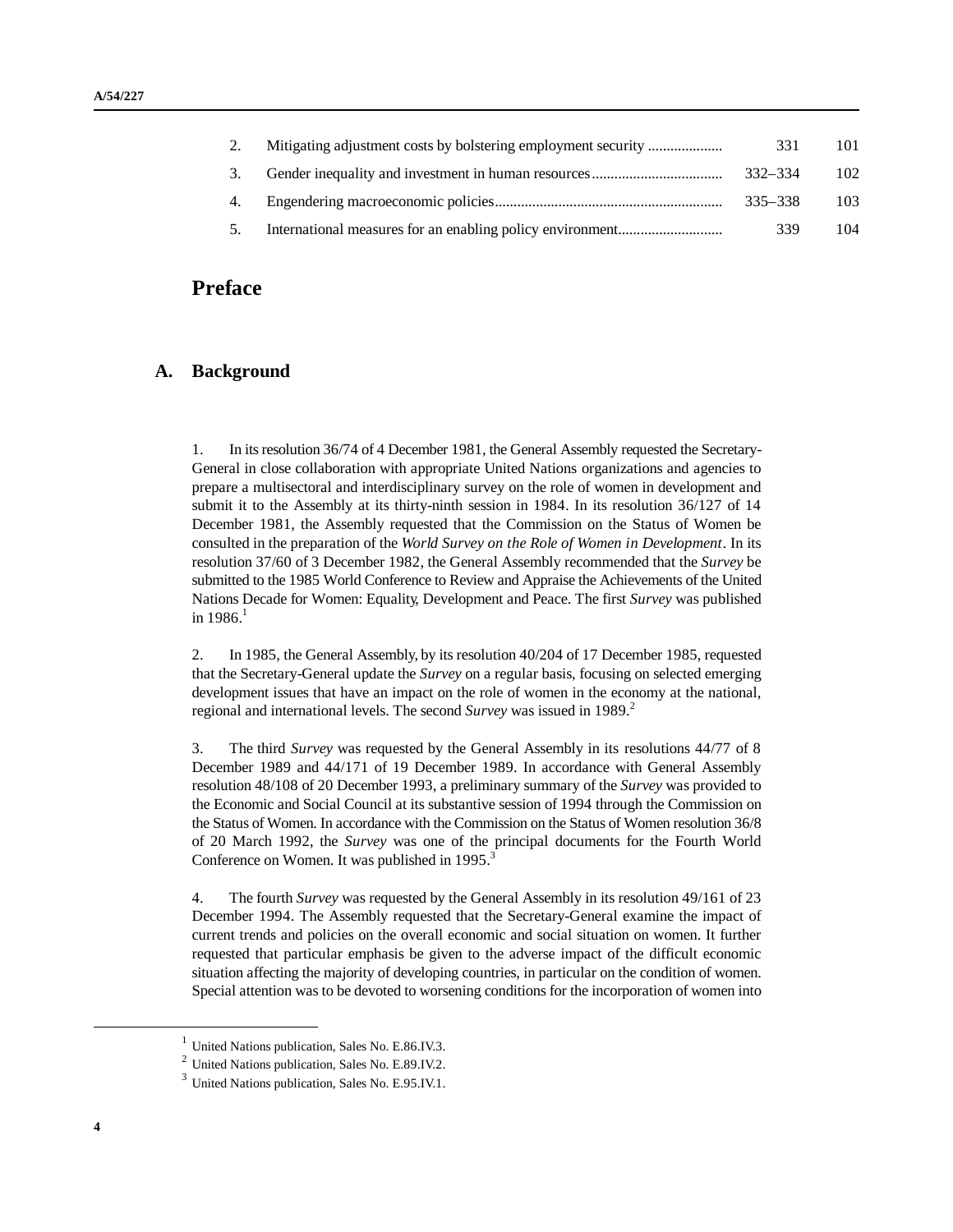the labour force, as well as on the impact of reduced expenditures on social services and women's opportunities for education, health and child care. Through its review of the status of women, it is intended that the update should contribute to the debate on current goals and strategies for development and their implications for women and society.

5. As in the past, the Executive Summary of the *World Survey on the Role of Women in Development* was submitted to the Economic and Social Council at its substantive session of 1999, through the Commission on the Status of Women (E/CN.6/1999/CRP.3).

## **B. Gender and development**

6. Since the time of its inception, the United Nations has been involved with issues about women and about equality between women and men. One of the main tasks which the Charter of the United Nations set for the Organization is to define and protect the rights and freedoms of every human being regardless of race, sex, language or religion. The Preamble to the Charter affirms the equal rights of men and women as well as faith in fundamental human rights and the dignity and worth of the human person.

7. The international women's movement, from its beginning, influenced the founding principles and goals of the United Nations with regard to women's rights. The "founding mothers" laid the groundwork for the struggle for gender equality that has since gained momentum throughout the world. Having played a crucial role in the formulation of the United Nations Charter and the Universal Declaration of Human Rights, early women activists were, because of their determination and vision, also responsible for the establishment of the Commission on the Status of Women within the United Nations. (Pietila, 1999, p. 44).

8. Today, gender is finally at the centre of development policies, after three decades of struggle. Since 1975, when the World Conference of the International Women's Year was held at Mexico City, the discourse on women's advancement and its relation with the development process has evolved. Essentially, it has shifted in focus from the intellectual and political approach of "women in development" (WID) to the new approach of "gender and development" (GAD). More recently "gender mainstreaming" has emerged as a strategy to promote gender equality.

#### **1. Integrating women into the development paradigm: a brief history**

9. The theory of modernization, the predominant paradigm of economic development since the Second World War, postulated that the newly emerging nations of the world could develop by following in the footsteps of developed Western nations. Thus, in the first United Nations Development Decade (1961-1970), much policy was concerned with the transfer of modern technology, especially high-yielding varieties of seeds in agriculture, to developing countries. These policies became popularly known as the "Green Revolution", which yielded a significant increase in agricultural production and productivity in many parts of the developing world. Investment was targeted to areas with a high growth potential, with the assumption that wealth would rapidly accumulate and eventually "trickle down" to poor segments of society.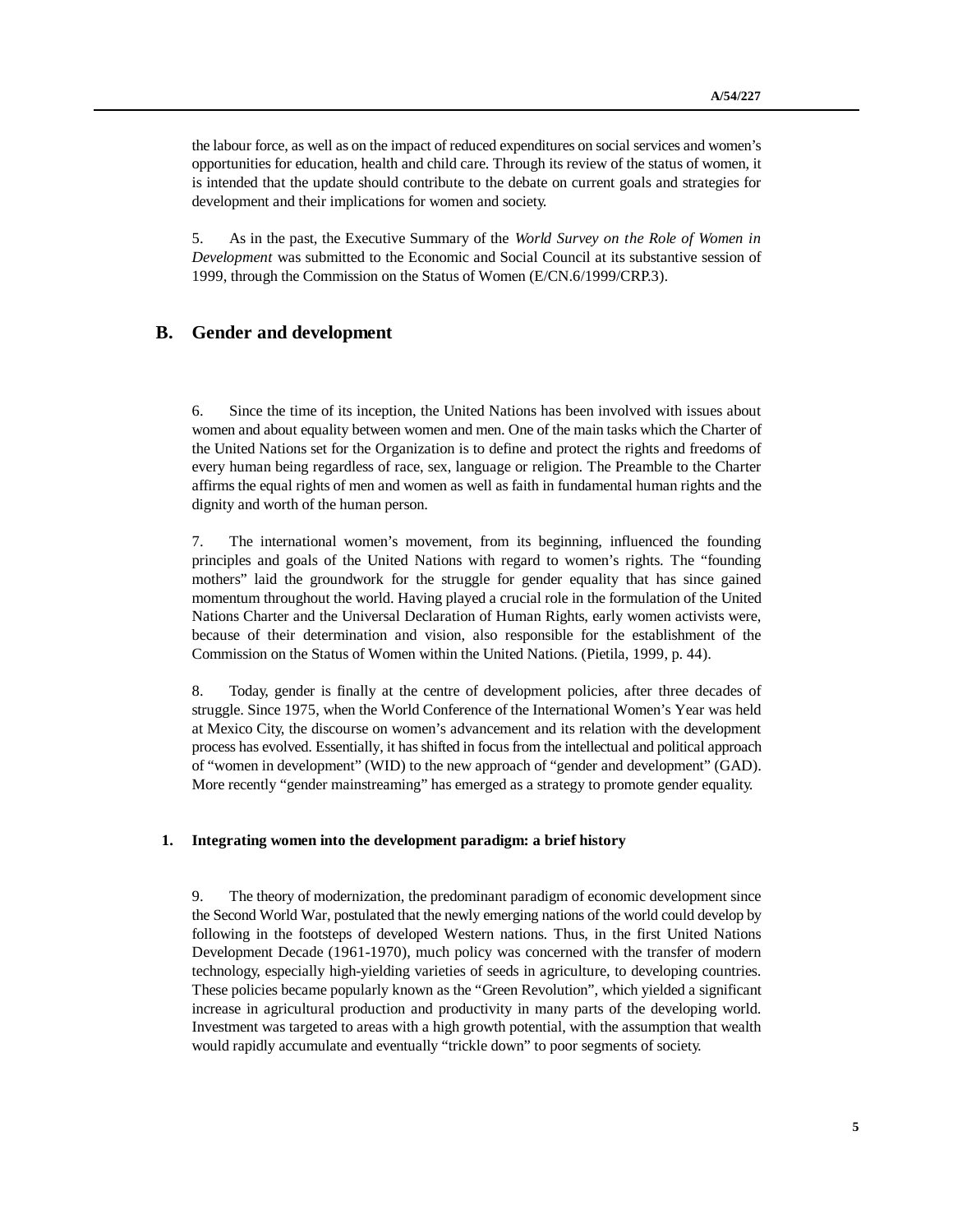10. However, the results of the economic growth failed to trickle down. The consequences of modernization and commercialization of agriculture only widened the gap between the haves and the have-nots, and also marginalized various social groups, especially women. Rather than a smooth rise in prosperity, jarring social transformations and turmoil marked the 1960s.

11. In this first United Nations Development Decade, the status of women was not a major topic of concern (Tinker, 1990). Although the General Assembly mandated the Commission on the Status of Women in 1962 to prepare a report on women's role in development, the focus of the Commission was mainly on the humanitarian aspects of development and on women's legal rights, rather than the multifaceted aspects of women and development.

#### **2. Emergence of women in development**

12. A new understanding of development began to emerge during the 1970s as the underlying assumptions of modernization theory came under critical scrutiny. Increased attention to questions of social justice, poverty and welfare under the rubric of "basic needs" and "redistribution with growth" broadened the early narrow focus on the technical aspects of economic growth.

13. Integrating women into development efforts was yet another concern that marked the 1970s. The General Assembly included it as an objective in its International Development Strategy for the Second United Nations Development Decade (1971-1980). Some researchers and practitioners made it a central topic of debate on development, especially after the publication of Ester Boserup's pioneering book, *Women's Role in Economic Development*. During that Decade, attention to women's issues intensified. WID became a field of study, advocacy and practice in its own right (Tinker, 1990).

14. In a period marked by increasing awareness among women, another turning point was the First World Conference on Women in Mexico City in 1975, which began the United Nations Decade for Women: Equality, Development and Peace (1976-1985). The successive United Nations women conferences that followed around the world drew an ever-growing number of women. The non-governmental organizations (NGOs) forums held parallel to the intergovernmental conferences at Mexico City in 1975, Copenhagen in 1980 and Nairobi in 1985 attracted, respectively, 4,000, 7,000 and 16,000 participants. Besides energizing research, advocacy and policy efforts in promoting women's rights, these conferences also gave WID official recognition at the intergovernmental level. This, in turn, helped to transform the priorities and perspectives of development practitioners at both the international and national levels.<sup>4</sup>

<u>.</u>

<sup>&</sup>lt;sup>4</sup> One of the significant outcomes of the International Women's Year in 1975 and the subsequent Decade was the establishment of national machineries in a number of countries. By the end of the Decade, 127 Member States had established some form of national machinery, an institution recognized by Governments dealing with the promotion of policy, research and programmes aimed at women's advancement and participation in development. Within the United Nations system, in addition to the already existing Division for the Advancement of Women, the International Research and Training Institute for the Advancement of Women (INSTRAW) and the United Nations Development Fund for Women (UNIFEM) were established in 1976 to provide the institutional framework for research, training and operational activities in the area of women and development.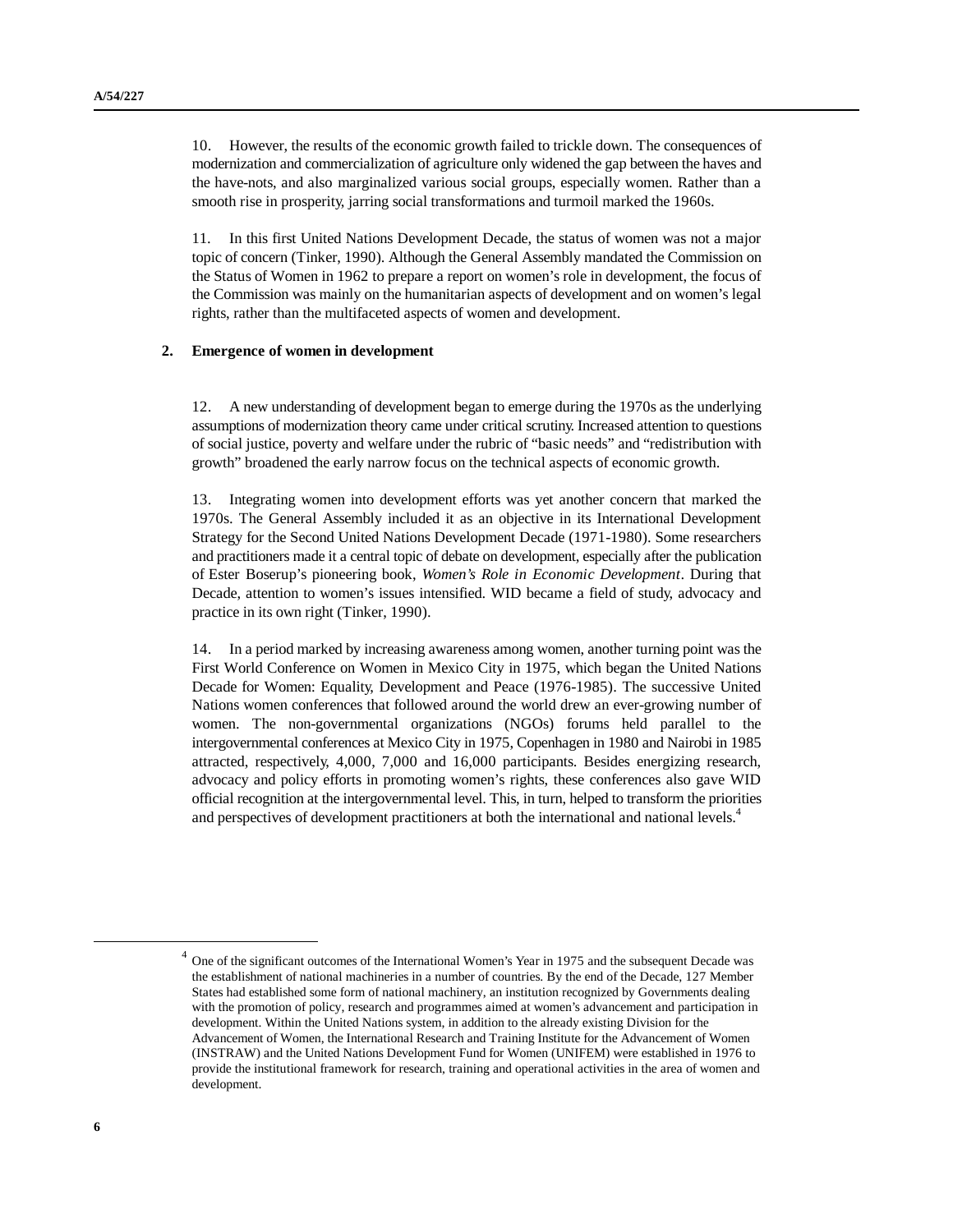## **3. Shift of focus from women in development to gender and development and gender mainstreaming**

15. The early discussions on WID focused on two different concerns: that women had either been excluded from the benefits of development, or had been included in ways that had marginalized them. The policy orientation of WID was to use development resources for improving women's conditions and making their contributions visible. While WID programmes did help to improve women's conditions and access to resources, they did not address the basic structure of inequality in the relationship between men and women. These programmes fell short in addressing the inequalities between men and women as they had a tendency to focus solely on *women*. This realization opened a whole new debate and resulted in the wider emphasis placed on the concept of *gender*. The new orientation has eventually paved the way for a new approach called *gender and development* (GAD), within which *gender* as a category of analysis took the central stage.

16. Gender is defined as the social meanings given to biological sex differences. It is an ideological and cultural construct but is also reproduced within the realm of material practices; in turn, it influences the outcomes of such practices. It affects the distribution of resources, wealth, work, decision-making and political power, and the enjoyment of rights and entitlements within the family as well as public life. Despite variations across cultures and over time, gender relations throughout the world entail asymmetry of power between men and women as a pervasive trait. Thus, gender is a social stratifier, and in this sense it is similar to other stratifiers such as race, class, ethnicity, sexuality and age. It helps us understand the social construction of gender identities and the unequal structure of power that underlies the relationship between the sexes.

17. With this emphasis on gender, the (GAD) approach signals three departures from WID. First, the focus shifts from women to gender and the unequal power relations between women and men. Second, all social, political and economic structures and development policies are reexamined from the perspective of gender differentials. Third, it is recognized that achieving gender equality requires "transformative change".

18. In this conceptual reorientation, the politics of gender relations and restructuring of institutions, rather than simply equality in access to resources, have become the focal points of development programmes,<sup>5</sup> and "gender mainstreaming" has emerged as the common strategy for action behind these initiatives. Gender mainstreaming was first formulated as a "transformative strategy" to achieve gender equality at the Fourth World Conference on Women at Beijing in 1995. In 1997, the Economic and Social Council adopted the following definition, meant as a guide for all agencies in the United Nations system:

"Mainstreaming a gender perspective is the process of assessing the implications for men and women of any planned action, including legislation, policies and programmes, in all areas and at all levels. It is a strategy for making women's as well as men's concerns and experiences an integral dimension of the design, implementation, monitoring and evaluation of policies and programmes in all political, economic and social spheres so that women and men benefit equally and inequality is not perpetuated. The ultimate goal is to achieve gender equality" (Economic and Social Council, agreed conclusions 1997/2).

1

 $<sup>5</sup>$  For a more elaborate discussion of the conceptual shifts in the women-and-development discourse, and the</sup> alternative categorization of the two approaches, see Moser (1993) and Razavi and Miller (1995).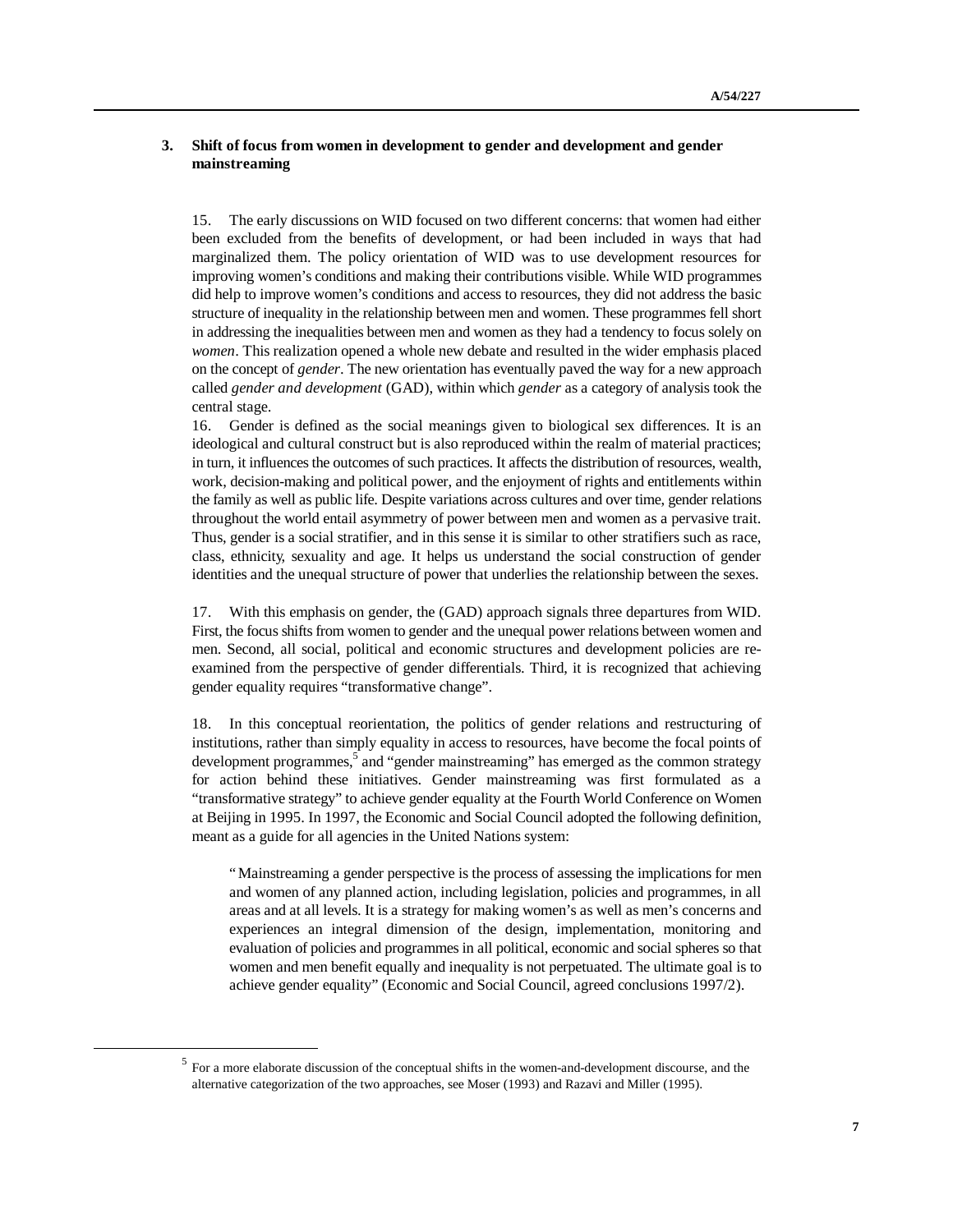19. Achieving gender equality requires that gender roles and the basic institutions of society — the market, Government and the family — are reorganized. Thus, in order to bring about an equal partnership between women and men, mainstreaming gender aims at transformative change. That in turn requires women to take an active part in politics and decision-making at all levels of society.

20. To recapitulate, the policy orientation of development, as far as women and development issues are concerned, has undergone three major shifts:

(a) Prior to the emergence of WID, the objective was to improve women's welfare, whereby women were defined mainly in terms of their conventional reproductive roles. Development projects concentrated on literacy courses, home economics programmes, child care and family planning activities. However, welfare and family-oriented programmes, though no doubt valuable, nonetheless had the effect of reinforcing women's traditional role within the family;

 (b) With the onset of WID, the recognition of women in their multiple roles, especially their role in economic life, and scrutiny over household division of labour, gave rise to equity, poverty and efficiency concerns.<sup>6</sup> Development projects began to view women as active participants rather than passive recipients of development aid. Policy initiatives emphasized women's access to training, credit and employment in order to improve women's contribution to and their capacity to benefit from development. These initiatives did not initially challenge the dominant neo-liberal development paradigm of the 1980s, but soon it became clear that structural adjustment and macroeconomic stabilization policies, being implemented in many countries at the time, were inimical to gender equality. Thus, excessive reliance on market forces and the neoliberal approach to development gradually came under critical scrutiny.<sup>7</sup> Finally, the realization that markets and other institutions needed to be transformed in order to enhance women's productive and decision-making capacity gave rise to a new orientation, which prevailed in the following decade;

(c) During the 1990s, with the shift to GAD, political rather than economic aspects of development became the focus of concern. Along with gender mainstreaming, empowerment of women emerged as the main issue of concern. Now women were to take the initiative as equal partners in a participatory and "bottom-up" process of development. In this approach, "Empowerment cannot be given, it must be self-generated. All that a gender-transformative policy can hope to do is to provide women with enabling resources which will allow them to take greater control of their own lives, to determine what kinds of gender relations they would want to live within, and to devise the strategies and alliances to help them get there" (Kabeer, 1995, p. 97). So the idea was that transformative change presupposes the empowerment of women.

21. Empowerment, first and foremost, requires awareness which is fed by knowledge. Thus, gender mainstreaming involves a dual strategy. One type of action places gender at the centre of the global agenda. A series of United Nations conferences held around the world, as reviewed below, have been especially effective in this regard. Another type of action is focused on

<u>.</u>

 $6$  One element of WID focused on poor women and their needs, while another stressed equality between women and men. A third emphasized the efficiency gains that could be realized by eradicating the disadvantages women faced in economic life.

<sup>7</sup> In 1986, with the adoption of the Declaration on the Right to Development, the United Nations defined development as a human rights issue. The Declaration states that "the right to development is an inalienable human right by virtue of which every human person and all peoples are entitled to participate in, contribute to, and enjoy economic, social, cultural and political development ..."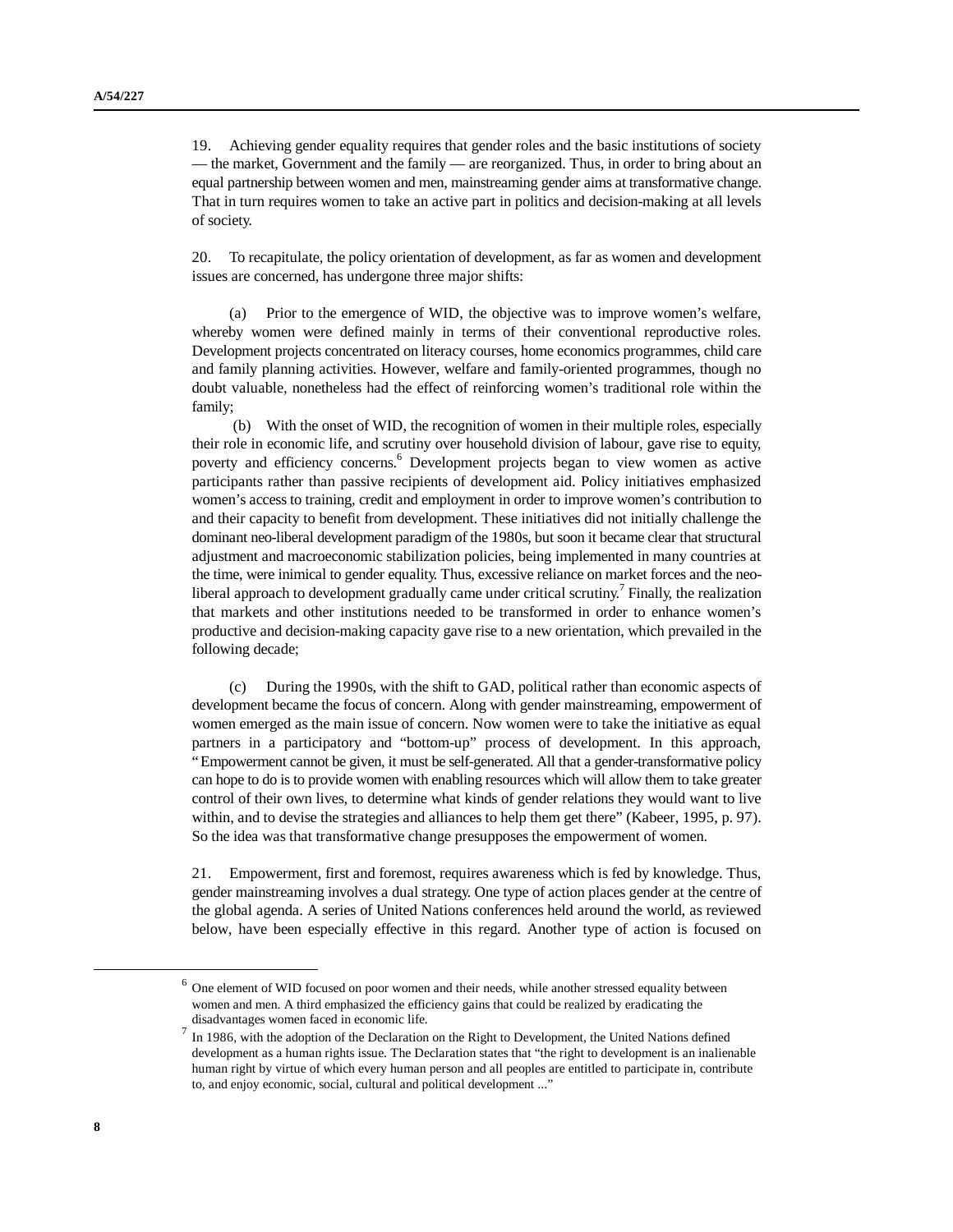producing gender-aware knowledge, especially in fields that directly concern relevant social and economic policy. An example of the latter from recent years has been the burgeoning work by feminist economists and non-governmental organizations. The *1999 World Survey on the Role of Women in Development* builds on this body of work, and is meant to be a contribution to mainstream gender in our knowledge of economic development.

#### **4. Global conferences and summits of the 1990s**

22. The series of United Nations conferences which were convened in different parts of the world were another distinctive feature of the 1990s. In order to create an integrated agenda for development, the international community (both intergovernmental and non-governmental bodies) organized the United Nations Conference on Environment and Development (UNCED)(Rio de Janeiro, 1992); the World Conference on Human Rights (Vienna, 1993); the International Conference on Population and Development (ICPD) (Cairo, 1994); World Summit for Social Development (Copenhagen, 1995); the Fourth World Conference on Women (Beijing, 1995); the United Nations Conference on Human Settlements (Habitat II) (Istanbul, 1996); and the World Food Summit (Rome, 1996).

23. These conferences succeeded in placing gender equality on the global agenda, while broadening the scope of the gender perspective, by linking it with development and peace issues and by strengthening cooperation between the Commission on the Status of Women and the other functional commissions of the Economic and Social Council of the United Nations. Women actively participated at the preparatory stages of the conferences, in the NGO forums and caucuses and as part of the official delegations of the participating countries. Various campaigns launched from the international women's movement mobilized women from all walks of life, who helped to shape the documents produced by each of the conferences (Pietila, 1999).

## *(a) United Nations Conference on Environment and Development*

24. The UNCED document Agenda 21 emphasizes women's role in environmental management and affirms that improvement of their status is a precondition of sustainable development. UNCED called for action to improve women's literacy, education, training, nutrition and health, and for the appointment of women to key decision-making positions in connection with improvement of environmental management. Although Agenda 21 emphasizes the importance of women's active involvement in economic and political decision-making, it does not go far enough in questioning the existing gender division of labour and women's traditional roles in environmental management.

25. In 1997, at its special session for the review and appraisal of the implementation of the Rio Declaration and Agenda 21, the General Assembly reiterated the need for global partnerships for achieving the environment and development goals set out in the Rio Declaration and Agenda 21. The Programme for the Further Implementation of Agenda 21, which was adopted during the special session, called for the participation of women, as equal partners, in economic, social and political development, as well as in all sectors of economy, in decision-making, and in the areas of science and technology.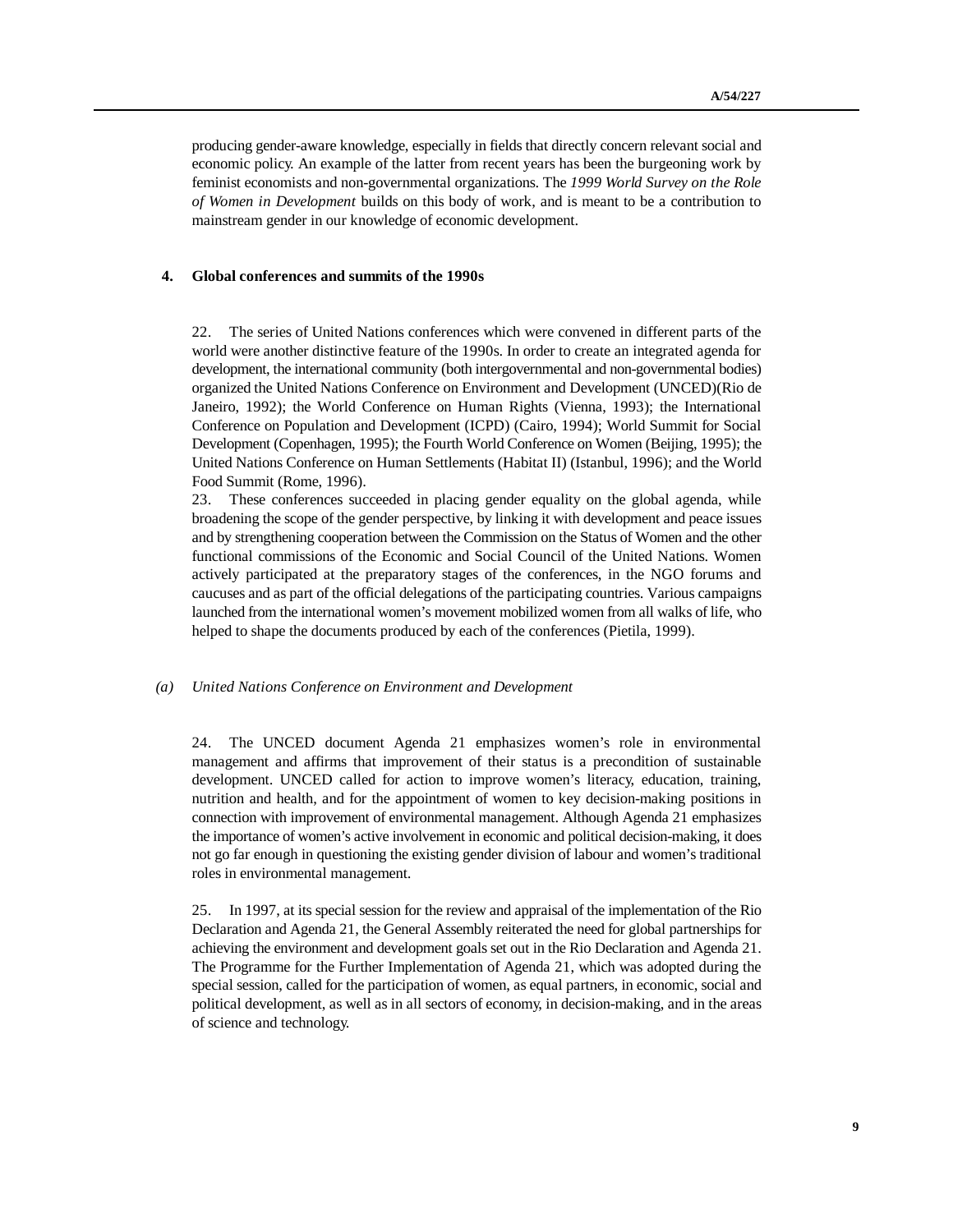1

## *(b) World Conference on Human Rights*

26. The World Conference on Human Rights expressed deep concern over all forms of discrimination and violence against women. It reaffirmed the human rights of women and of the "girl child" as inalienable, integral, universal and indivisible rights. The Conference identified its priority objectives as the full and equal participation of women in political, civil, economic, social and cultural life. Gender-based violence and all forms of sexual harassment and exploitation, including those resulting from cultural prejudice and trafficking in women, were defined as incompatible with the dignity and worth of the human person. Violence levelled at women in situations of armed conflict, particularly murder, systematic rape, sexual slavery and forced pregnancy, were identified as violations of the fundamental principles of international human rights and humanitarian law.

27. The Conference urged the international community, Governments and civil society to intensify their efforts in protecting and promoting the human rights of women and the girl child. It emphasized the need for collective action towards the elimination of all forms of violence perpetrated against women in public as well as private spheres of life.<sup>8</sup>

#### *(c) International Conference on Population and Development*

28. The Programme of Action of ICPD recommends that Member States ensure (a) women's equal participation and equitable representation in political processes; (b) women's education, employment and skill enhancement; and (c) the elimination of all forms of discriminatory practices that impede women's access to employment, resources and social security. ICPD also spotlighted the issue of gender discrimination within the family, as reflected in the widespread preference for sons and differential treatment of sons and daughters from the very onset of life. Governments were urged to enact measures that prevent female genital mutilation, prenatal sex selection, use of girls in prostitution and marriages that lack the consent of the bride.

29. The right of women to control their own fertility, along with gender equality, women's empowerment and elimination of violence against women, were characterized as being essential parts of any integrated programme of population and development. The ICPD Programme of Action went further by focusing on the role and responsibilities of men in family planning, child care and household chores. In so doing, it set the ground for transforming gender relations and male and female identities.

30. At its special session for the review and appraisal of the implementation of the ICPD Platform for Action, held in 1999, the General Assembly, *inter alia*, put a strong emphasis on gender equality, equity and empowerment of women, including the promotion and protection of their human rights. The General Assembly also recognized the issue of maternal mortality and morbidity as a public health priority, and called for mainstreaming gender perspective in all programmes and policies.

 $8$  Later in 1993, the General Assembly adopted the Declaration on the Elimination of Violence against Women.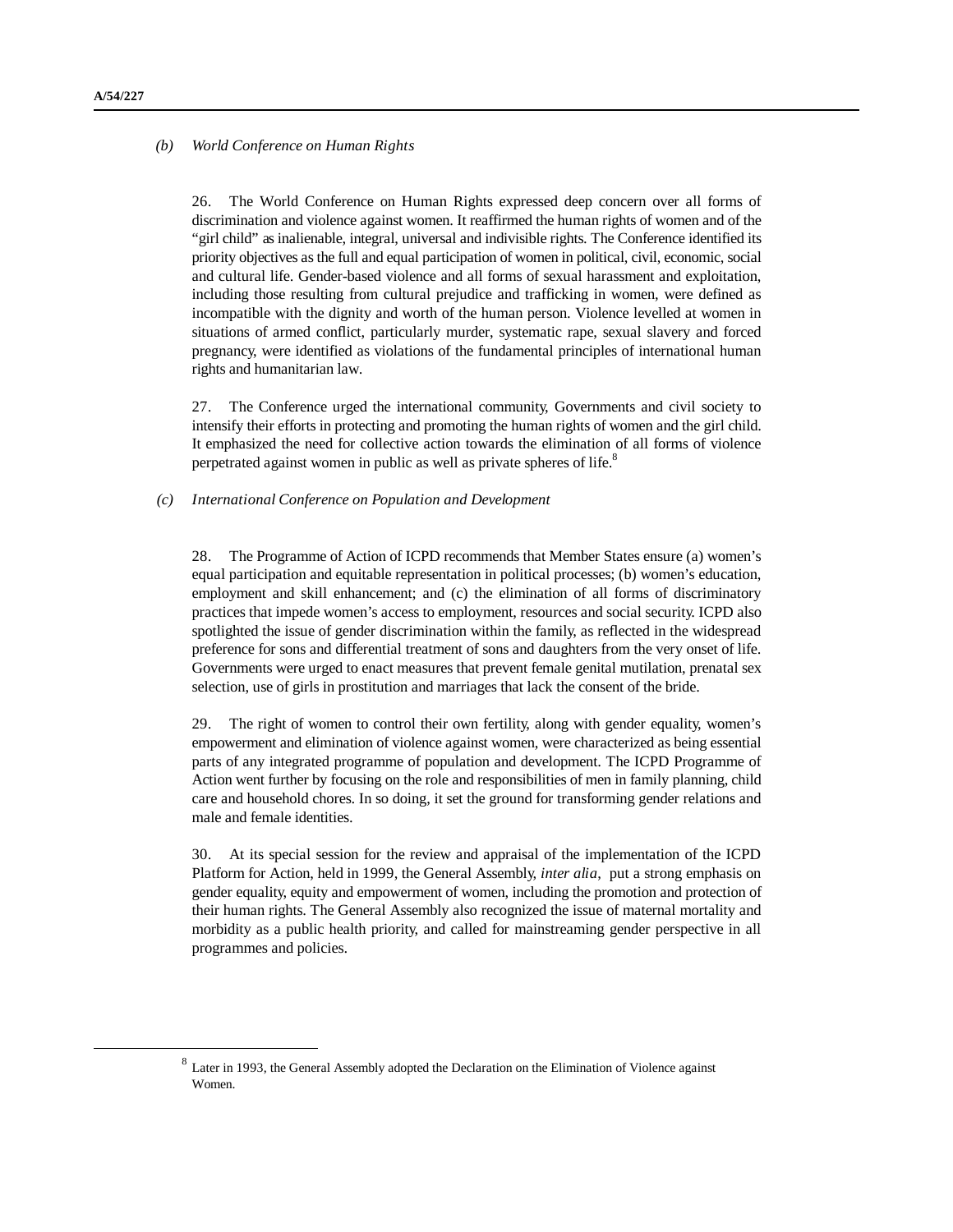## *(d) World Summit for Social Development*

31. The Copenhagen Declaration of the World Summit for Social Development held that women carry a disproportionately large part of the burden of poverty, unemployment, environmental degradation and war. It emphasized that without women's full participation, social and economic development cannot be sustained, so "equality and equity" between women and men must be a priority issue on the economic and social development agenda.

32. Drawing attention to the deepening poverty in a world of plenty, the Summit focused on new challenges posed by the changing world economic order and their implications for peace and human security. In particular, women's poverty was recognized as a salient feature in both the developing and developed countries. In acknowledging the weight of the problems faced by women, the Summit called for new strategies to enhance women's role at all levels of civil, political, economic, social and cultural life.

33. The Summit was a bridge to the Fourth World Conference on Women, held the same year (1995) at Beijing.

#### *(e) Fourth World Conference on Women*

34. The Fourth World Conference on Women was the largest gathering ever held of official Government and NGO representatives. At the official Conference at Beijing, the delegations of 189 Governments included 6,000 participants, while an additional 4,000 accredited NGO representatives, media representatives and United Nations officials brought the total number to some 17,000. The NGO forum at Huairou attracted 30,000 participants from around the world. 35. The Conference adopted the Beijing Declaration and Platform for Action. The Platform for Action upholds the Convention on the Elimination of All Forms of Discrimination against Women, and builds upon the Nairobi Forward-looking Strategies for the Advancement of Women. The Platform for Action defines itself as an agenda for women's empowerment, with 12 critical areas of concern. Ultimately, its success will depend on strong commitment on the part of Governments, international organizations and institutions at all levels, as well as the mobilization of adequate resources.

36. The 12 critical areas identified in the Platform for Action are: women and poverty; education and training of women; women and health; violence against women; women and armed conflict; women and the economy; women in power and decision-making; institutional mechanisms for the advancement of women; human rights of women; women and the media; women and the environment; and the girl child. By adopting the Platform for Action, 189 Governments committed themselves to implementing the proposed actions.

37. The Platform for Action calls on all parts of the United Nations system to monitor its implementation by the Member States and to integrate a gender perspective in all United Nations policies and programmes (para. 292). In following up the Platform for Action, the Economic and Social Council reviewed progress in the advancement of women at its substantive session of 1999. In addition, in the year 2000, a special session of the General Assembly will be convened to assess the extent to which Governments have fulfilled their commitments made at Beijing.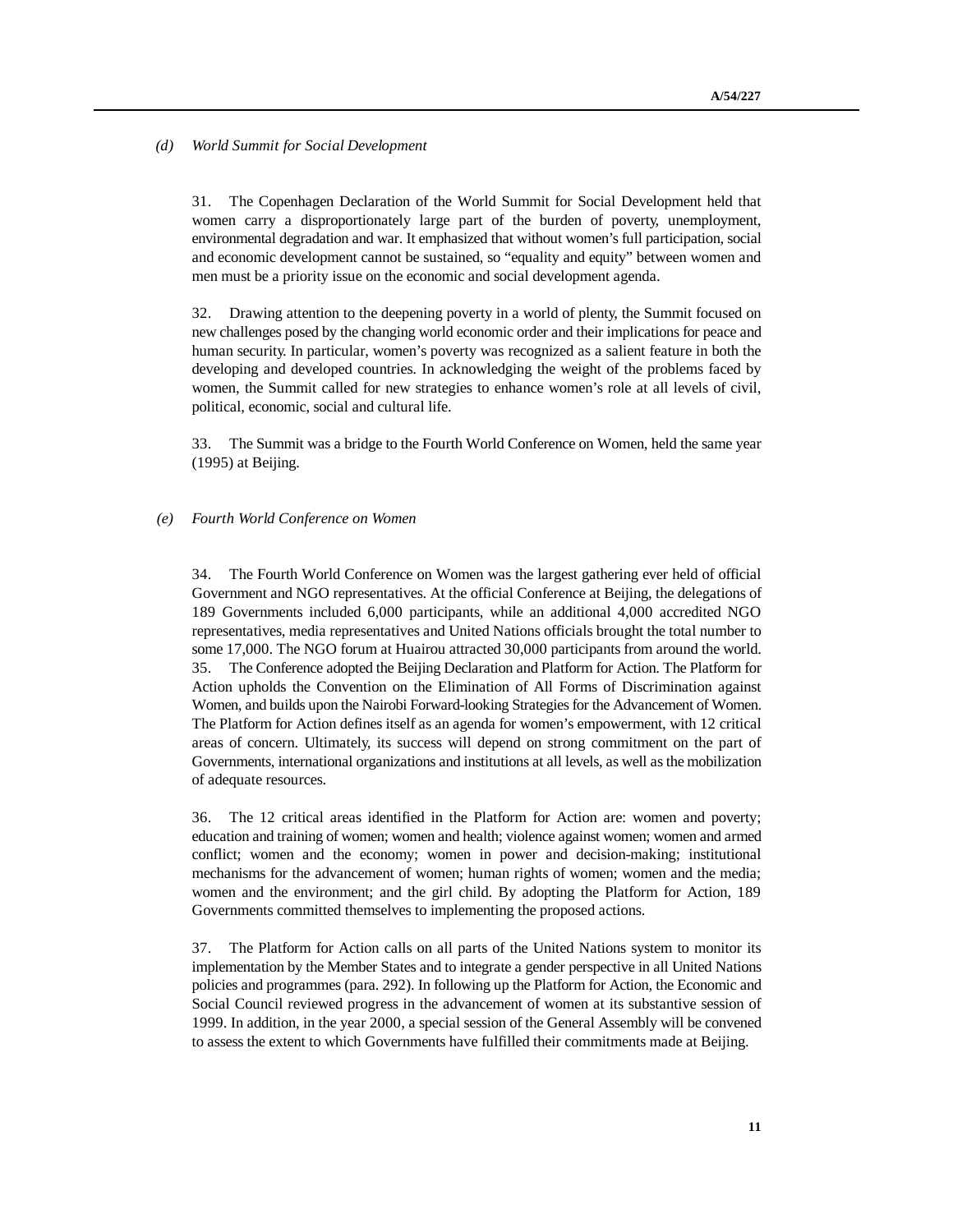# *(f) United Nations Conference on Human Settlements (Habitat II)*

38. As the "city summit," Habitat II dealt with two main themes: "Sustainable human settlements in an urbanizing world" and "Adequate shelter for all." The Conference was convened in partnership among United Nations bodies, Governments, local authorities, municipal agencies, individual professionals and researchers, the private sector, private non-profit organizations, NGOs, community-based organizations, labour unions and parliamentarians. The Women's Caucus, one of the most organized of the lobbying groups at Habitat II, monitored the mainstreaming of a gender perspective in all final documents and the safeguarding of the gains made at Beijing.

39. The Habitat Agenda and Istanbul Declaration set broad policy guidelines and called for commitments by Governments to improve living conditions in human settlements and to acknowledge and act on the right to housing. Debate on issues of gender equality affirmed that a gender perspective should be adopted in the design and implementation of all policies and programmes in the area of sustainable human settlement development, throughout the Habitat Agenda. Gender equality was also accepted as a goal in human-settlement development. Habitat II called for meaningful recognition and valuing of unremunerated work, the collection and dissemination of sex-disaggregated data, and measures to ensure equal participation of women in planning and decision-making in each country.

## *(g) World Food Summit*

40. The World Food Summit acknowledged the decisive role that women play in household and national food security — that, in so doing, women are critical to the elimination of poverty. The 1996 Rome Declaration on World Food Security and the World Food Summit Plan of Action urged Governments to "ensure an enabling political, social, and economic environment designed to create the best conditions for the eradication of poverty and for durable peace, based on full and equal participation of women and men, which is most conducive to achieving sustainable food security for all" (p. 10). Towards this end, Governments committed themselves to promoting gender equality and empowering women, through various means, including (a) implementing commitments made at the Fourth World Conference on Women; (b) mainstreaming a gender perspective in all policies and programmes; (c) ensuring equal access to productive resources and services; (d) improving the collection, dissemination and use of sex-disaggregated data in agriculture, fisheries, forestry and rural development; and (e) gathering information on women's traditional knowledge and skills in agriculture, fisheries, forestry and natural resources management.

41. All told, the conferences and summits of the 1990s and their five-yearly reviews were crucial in raising gender awareness in the world, as they had the cumulative effect of placing gender at the centre of international discourse on policy-making relating to environment, population, human rights, food security and social development.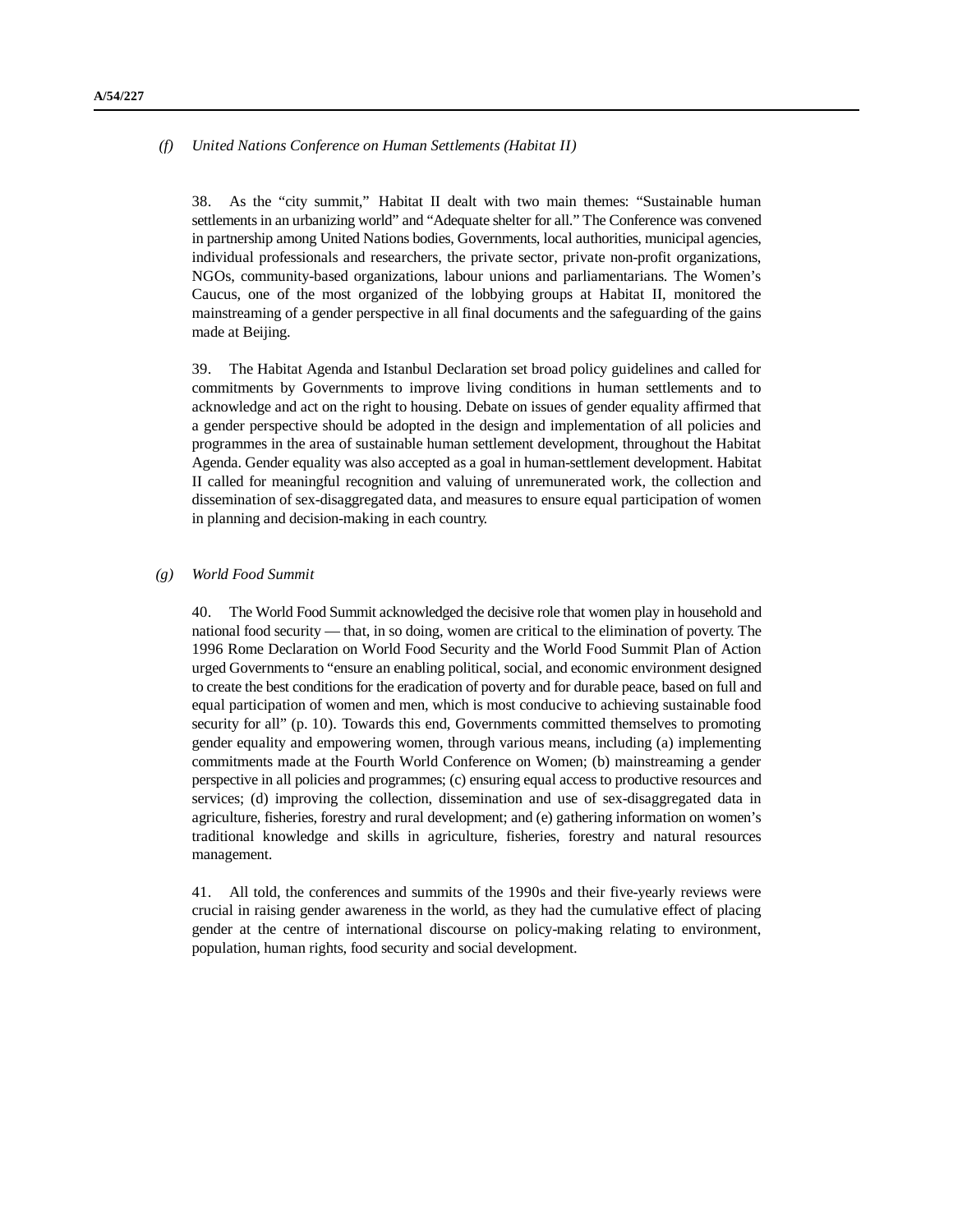## **5. The case for making economics gender-aware**

42. Various studies spearheaded by feminist economists point out that almost all societies use gender as the basis for division of labour: women generally are responsible for "reproductive"  $work<sup>9</sup>$  — to maintain and strengthen the social fabric — while men are mainly engaged in "productive" work which is remunerated in the market. Social, rather than biological, reasons which pertain to gender relations account for this pattern. In this sense, the studies describe gender identities for both men and women, and say that men and women are both affected by gender relations but not in the same way. They criticize mainstream economics for restricting the notion of work to that which is remunerated, thereby ignoring gender differences in economic life.

43. The lack of remuneration for reproductive work, as for other forms of non-market activity performed by unpaid labour, does not stem from the nature of the activity itself but from its social and economic context. In principle, reproductive work (and "caring" labour in general) could be replaced by paid services procured in the market. Someone might be hired to perform the work, if income, market conditions and personal inclinations permitted. In fact, some types of reproductive activities, such as education or health care, are performed by the state or the private sector, with the use of paid labour to varying extent in different societies.

44. Every society has to devote a part of its total labour resources to its upkeep and reproduction (Beneria, 1979) and (Picchio, 1992), regardless of whether the market is the main organizing principle of the work or not. Reproductive work may be economically invisible, because much of it is unpaid, but that does not mean that it comes without cost. It is misleading to exclude reproductive work (and caring labour) from economic calculations because of its nonmarket nature. Women are more severely affected by the lopsided distribution of unpaid work between the sexes (UNDP, 1995, p. 88); <sup>10</sup> but, as the *Survey* describes in the following pages, society as a whole pays a price in reduced economic growth.

45. If the objectives are equitable sharing of the costs of unpaid reproductive labour between women and men, and gender equality in general, the first step must be an accurate and realistic system of social accounting. Reproductive and caring work must be made visible at the social level, and the role of gender in economic development should be well understood. That requires a gender-aware approach to economics, of which the present *Survey* is an example. **Introduction**

<u>.</u>

## **A. Globalization, gender and recent labour market trends**

46. The major world economic trend of recent years is the movement towards a globally integrated economy. In all parts of the world, the economic environment within which businesses, Governments and individuals make decisions increasingly includes the international dimension.

<sup>9</sup> Reproductive work involves mostly domestic work; care of children, the elderly and the sick; voluntary community work; and subsistence (own use) production.

<sup>&</sup>lt;sup>10</sup> The *Human Development Report 1995* remarks that men receive the lion's share of income and recognition for their economic contribution, while most women's work remains unpaid, unrecognized and undervalued.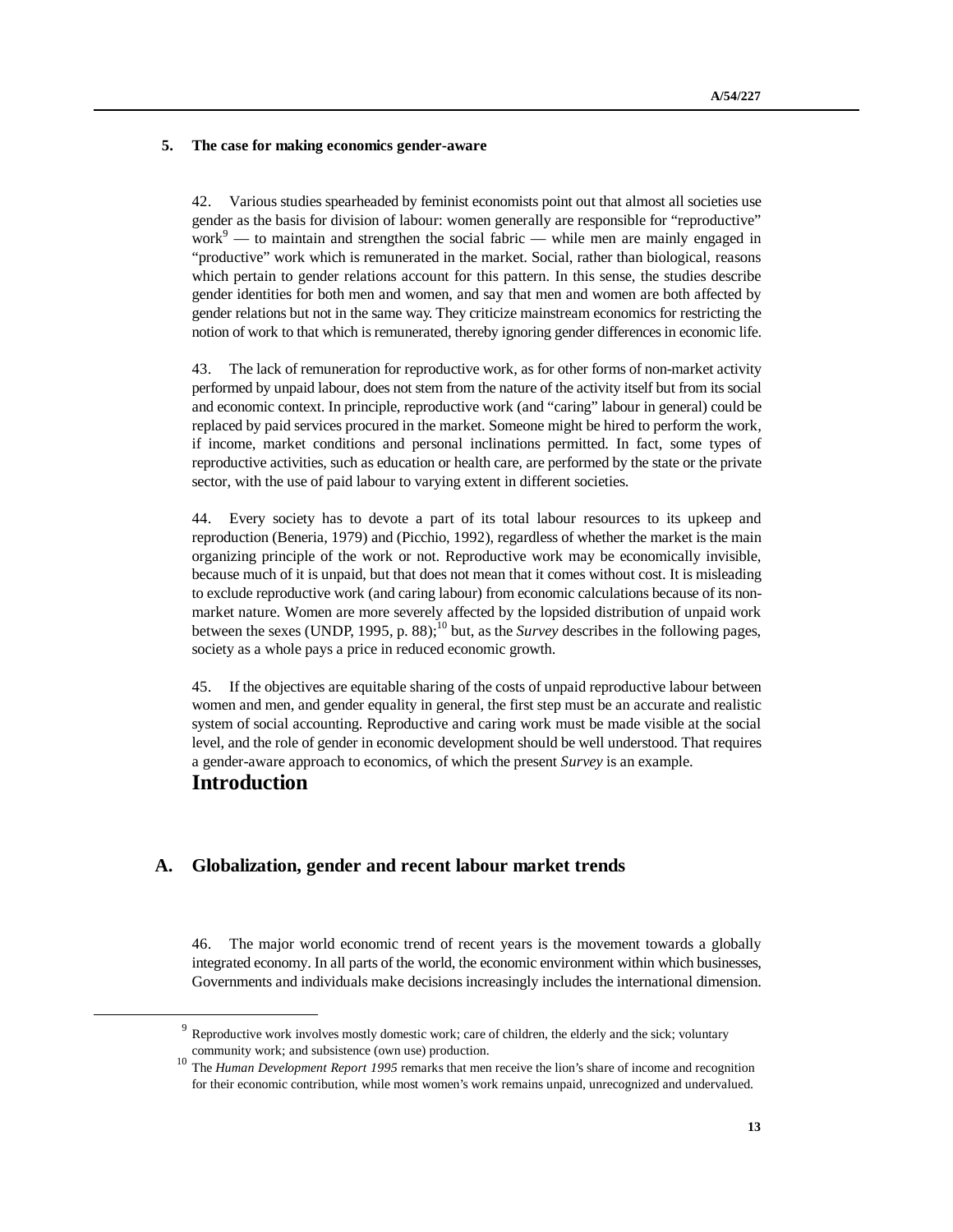The forces of globalization are real and their influence is felt everywhere, for better or worse. Vast sums of money are now transferred across international borders in the financial markets every day, far exceeding the value of goods and services traded internationally. Trading in financial assets has reached immense proportions, and as the East Asian crisis has revealed, failures in financial markets can cause severe dislocations in the real economy around the globe. Many business corporations now plan on a global scale, dispersing the different segments of their operations among different cost sites and outsourcing the manufacturing of products and raw materials internationally. Law, accountancy and management consultancy firms, along with many other service sector businesses, are also going international to implement international mergers and acquisitions around the world and to audit and advise businesses which are run globally.

47. The cultural, political and social correlates of increasing international integration have not been any less important. Populations around the world are being familiarized through economic exchange and exposure to advertising, the media and telecommunications, to a culture of instant gratification through material consumption. Additionally, globalization is tied to momentous political changes of the present era, such as the rise of identity politics, international civil society, new forms of governance and the universalization of human rights.

48. Globalization has become a catch-all term used to refer to these various phenomena and to the processes of change towards global economic integration. It lacks a neat definition. In terms of its economic dimension, the term usually covers the closely related but distinct economic concepts of openness or liberalization, integration and interdependence. It thus entails a movement towards a world economy characterized by free trade, free mobility of both financial and real capital, and rapid diffusion of products, technologies, information and consumption patterns. But even this relatively narrower economic definition refers to numerous elements that are in flux, identified and assessed differently by different observers.

49. In the age of globalization, the economic policy environment has changed radically as well. Over the last 20 years, Governments' policy choices in relation to international trade and financial flows have decidedly shifted in favour of greater openness. This has paved the way for global integration and has also been a response to the forces unleashed by globalization.

50. It is not surprising, therefore, that economic effects of economic integration now impinge with greater force than ever on individuals, both as workers and as consumers. In rich countries and increasingly in poorer countries, consumers' expenditure choices have come to include goods made in other countries. As identical or similar products and services have become accessible to consumers around the globe, patterns of consumption and life styles have tended to converge, and new hybrid identities have begun to emerge. Changes taking place in the realm of work have been equally far-reaching in scope, and increasingly, work is created in newly internationalized activities. Just as some businesses and their workers have prospered with the new opportunities created by globalization, many others failed in the face of international competition, putting the livelihoods of employees, contracted outworkers and local suppliers in jeopardy.

51. Much of the controversy about globalization stems not from disagreement about the nature of the changes under way but from disagreement about their social and economic impact. While some observers are persuaded by the beneficial character of globalization, others see the potential benefits dwarfed by much actual harm, and thus give greater weight to risks involved. The latter argue that the rewards and costs of economic change are not distributed evenly between as well as within nations. They are alarmed by increased poverty around the globe and greater inequality between regions, income groups and sexes. If anything, the cautious attitude towards globalization has been strengthened by the East Asian crisis, as it became clear that greater integration to the world economy increases vulnerability to outside shocks. Early evidence from the region suggests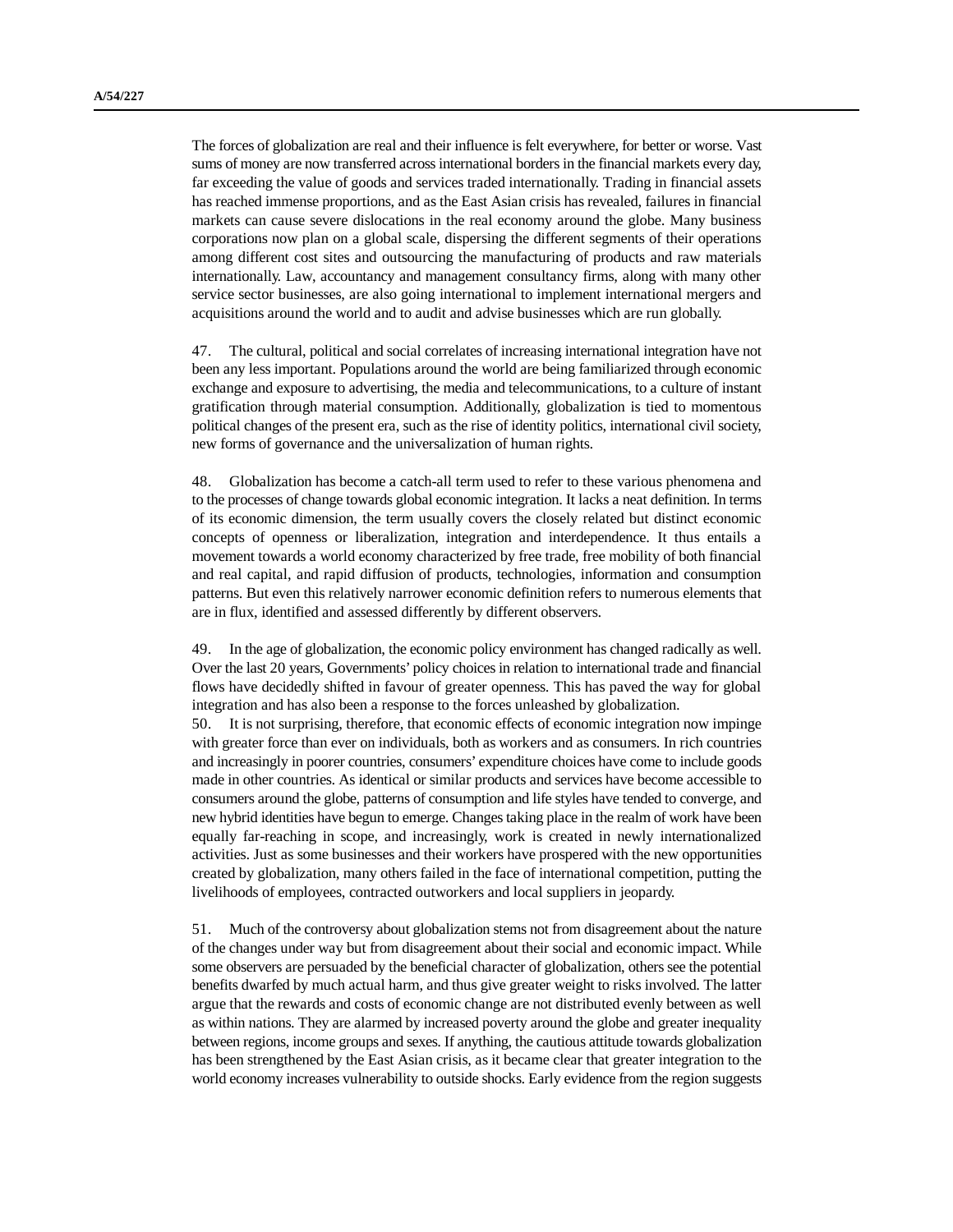that the cost of economic crisis is being disproportionately borne by women, just as it had been the case during the structural adjustment programmes which many developing countries undertook in the 1980s.

52. In the past, the gender impact of economic integration was assessed, in addition to its effect on women's increasing burden of unpaid work, by studying the gender- differentiated employment effects of trade liberalization and expansion in developing countries. It is by now well established that economic integration has been strongly associated with increased employment of women in the paid, non-agricultural labour force in many developing countries since the mid-1970s. The main features of these employment effects were identified and examined in the *1994 World Survey.* New empirical evidence that has since emerged, though mainly supportive, allows these employment effects to be understood in a broader perspective. For instance, evidence from several countries suggests that economic integration has also been responsible for significant losses in female employment. More importantly, as the recent shift of terminology from "international integration" to "globalization" indicates, in the last few years our perspective has been changing rapidly along with the world economy. It is now more fully appreciated how the nature and organization of work itself, not just its regional and sectoral distribution by gender, have been going through a marked transformation around the globe.

53. While the *1994 World Survey* discussed mainly the employment effects of economic integration, the present *Survey* focuses on how globalization has been transforming the world of work from a gender perspective.

54. Labour market *flexibility, casualization* and *informalization* of employment, and proliferation of what are variably called *atypical, precarious,* or *contingent* jobs are some of the phrases that are commonly used to describe the salient aspects of these changes. Though more or less a global trend, the set of changes that are summarized under the heading *flexibilization* of labour, and their gender effects, have varied in different countries with their levels of development, socio-economic structure and particular form of integration within the world economy. They have interacted with secular trends in falling fertility rates, rising educational attainment of women, increasing urbanization and changing family structures, among others. For instance, a comprehensive study has found that a whole array of variables, including the organization and structure of production, labour market regulations, the system of workplace training and education, social attitudes and values concerned with gender roles, have influenced recent trends in women's participation in paid employment in different countries (Rubery and Fagan, 1995). Moreover, within individual countries, the trend towards *flexibilization* of labour has had quite disparate, even polarizing effects on women of different ages, classes and levels of education. This makes it exceedingly difficult to generalize about the gender impact of globalization which is equally applicable between and to different groups within countries and regions.

55. However, in the midst of all this diversity, certain similar patterns can nonetheless be identified in how different groups of countries adapted to economic adversity during episodes as diverse as the following:

(a) Debt crisis and structural adjustment in Latin America and Africa in the 1980s;

(b) Political and economic collapse in the "transition economies" in Eastern Europe and the Commonwealth of Independent States in the 1990s;

(c) Economic recession following fiscal instability and the exchange rate crisis in Mexico (1994-1995) and in East Asia (1997-1999);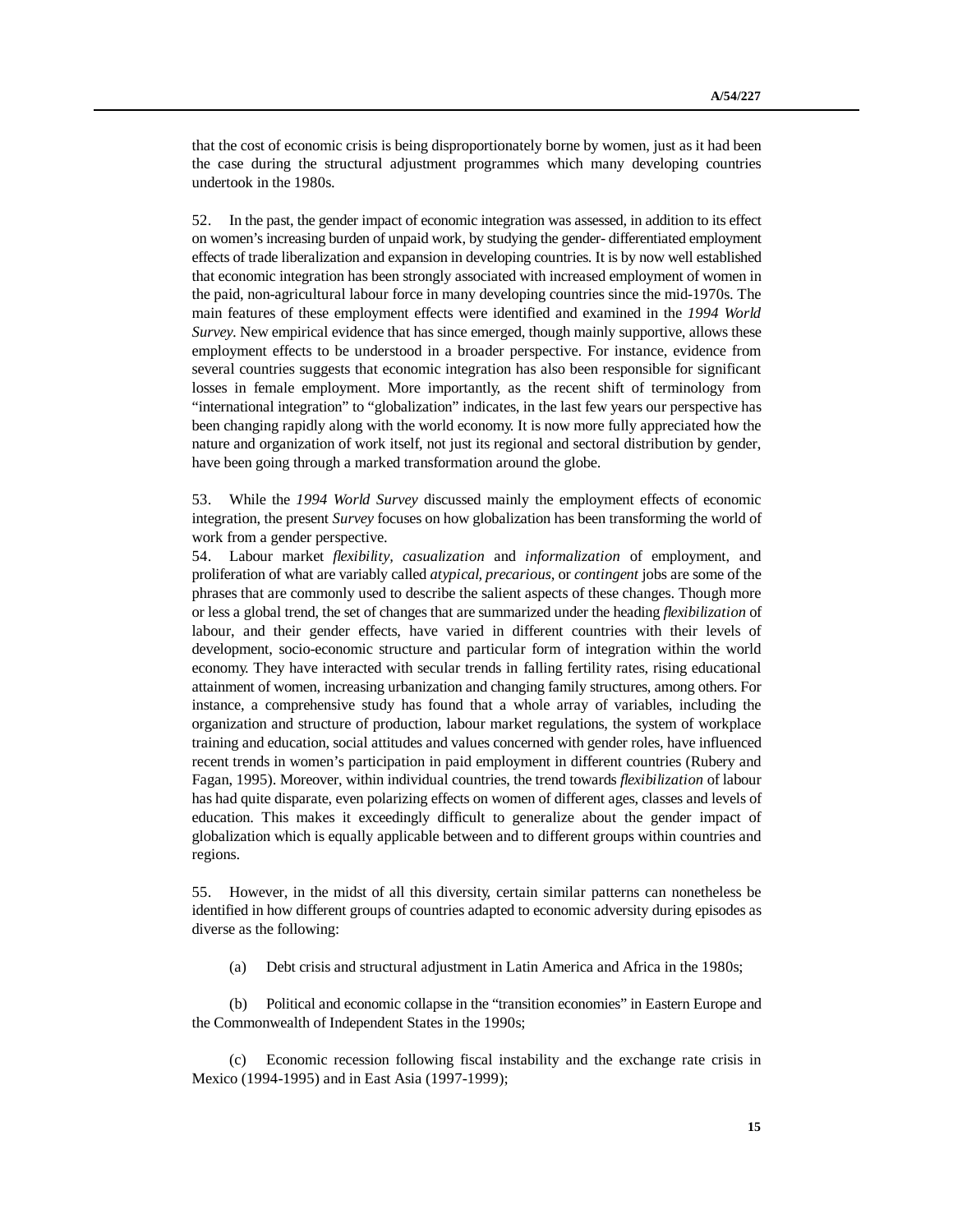(d) Increased structural unemployment and diminishing size of the welfare state in OECD countries from the mid-1980s to the present.

In most of the countries that were involved in these episodes, with very few exceptions, the general policy response has involved a movement towards greater economic liberalization and closer integration within the world economy. As a general tendency, market-driven activity has intensified and labour markets have become more flexible. Much of new employment creation has involved irregular, often precarious forms of work. Informal activities, subcontracting, parttime work, self-employment and home-based work proliferated, while the rate of unionization has declined. Standard labour legislation has all applied to fewer workers, either because Governments have not enforced or abolished regulations or because enterprises have been able to bypass or circumvent them.

## **B. Economic role of gender in the context of globalization**

56. The simplest but yet most compelling argument in favour of globalization is the idea that it enables resources to be used where they are most productive. However, there is also a caveat. National economies must be capable of continually adjusting themselves to the changing conditions of the world economy before they can reap the economic benefits associated with globalization. On the one hand, countries have to facilitate the increased flow of labour and resources across sectors, and, on the other, they must cope with the adjustment costs this creates. Both are inherently "gendered" processes.

57. The effects on the relative welfare of women, though important in their own right, are only some of the reasons why the gender dimension of these processes matters. Equally important is the impact gender has on a country's capacity for economic development, especially in the present context of globalization. This can be expounded at three levels, in the context of (a) productivity enhancing effects of re-allocation of labour; (b) how costs of economic adjustment are dealt with; and (c) investment in human resources that promote economic growth.

## **1. Reallocation of labour**

1

58. As is discussed in chapter II, the economic forces associated with globalization have had strongly gendered employment effects. With a few exceptions, the female share of employment has steadily increased during the last two decades around the world. Much of this increase has resulted from a movement of female labour from the unpaid household and subsistence (agriculture) sector to the paid economy.<sup>11</sup> Accompanying this trend have been the overall shifts in the structure of output and employment from manufacturing to services in developed countries, and from agriculture to manufacturing and services in developing countries.

59. From the vantage point of economic development, these trends have significant growthenhancing effects, as they imply the transfer of labour from low- to high-productivity uses. That

 $11$  A second important factor has been the stagnation in the male participation rate in employment.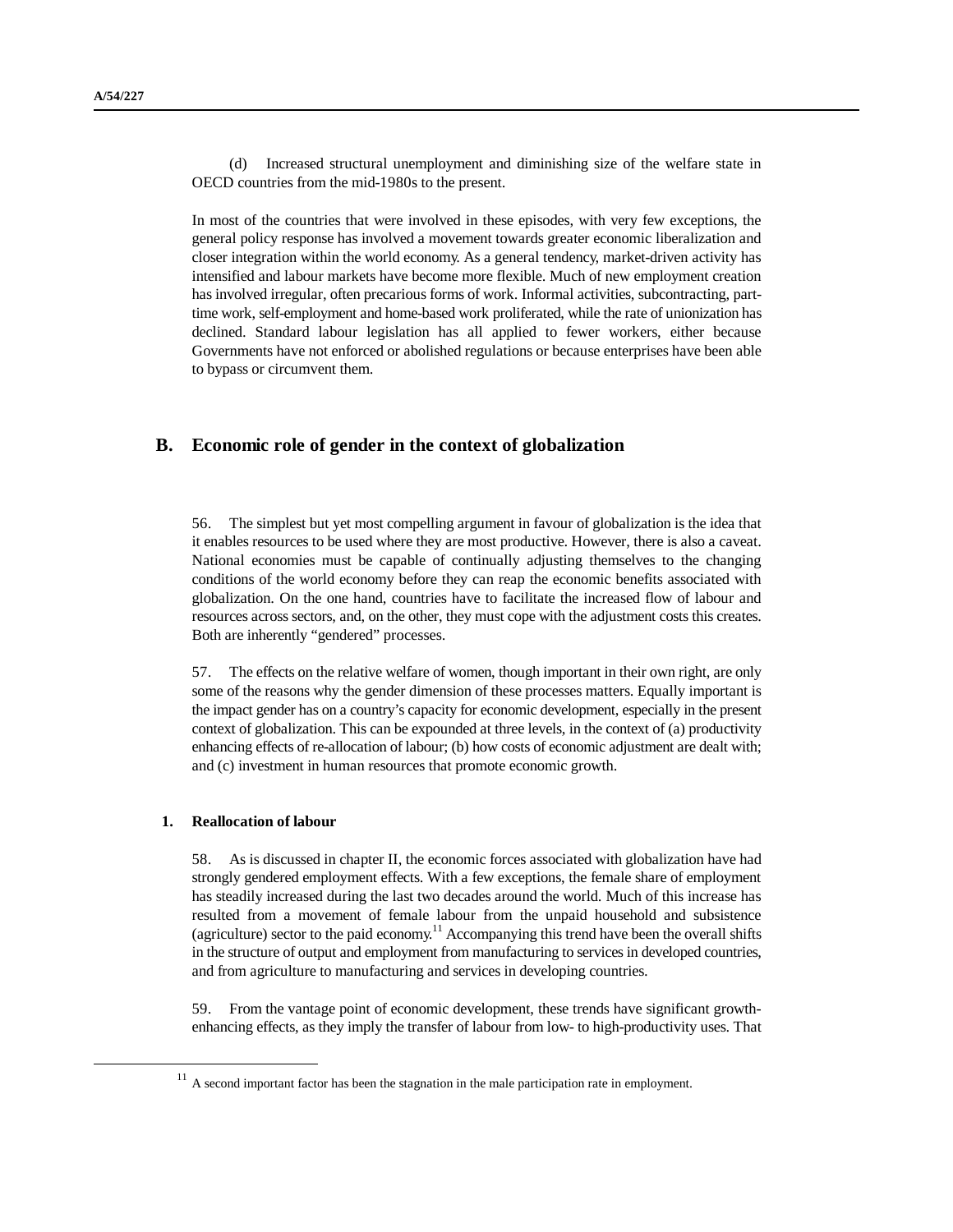is so, despite the fact that women still face important gender inequalities in labour markets around the world. Indeed, large differences continue to persist with respect to quality, conditions and pay of female and male work. In many regions, even the physical mobility of women is restricted by social norms and conventions, which though rarely sanctioned by law go unchallenged by corrective social legislation. However, the increased incorporation of women in paid employment might also indicate a weakening of at least some of these barriers. For instance, even though the level of occupational segregation by sex, a rough indicator of the sum total of these barriers, remains high throughout (see chap. II.C.4), it has been falling in many regions of the world.

60. As mentioned above and will be discussed in detail in chapter III, throughout the world regular, full-time wage employment has given way to a more diverse pattern, characterized by the flexibilization and casualization of employment through outworking, contract labour, part-time labour, homework and other forms of labour that are unprotected by standard labour legislation. In fact, in recent years, much of the growth in employment has involved one or another of these *irregular* forms of work in both developed and developing countries. The rise of these jobs has been a part of the business response to the changing market conditions under globalization, involving efforts to cut costs on the one hand, and to make production responsive to increased volatility in demand on the other.

61. During this process, women appear to have been the preferred labour supply. In some regions, changes in the structure of output has meant, given the persistence of occupational segregation by sex, shifts in the gender composition of demand for labour. This has been especially evident in the pronounced shift towards the service sector in national output in most developed countries (chap. III.A.1). But, more importantly, women workers seem to have been in increased demand worldwide because they can be hired for lower pay and under less than desirable working conditions in comparison with men. Even though some women have been able to break into better jobs that were previously male dominated, the majority of women are still in low-paying *irregular* jobs with little training or promotion prospects. In most countries, even though female labour is still easily available when needed and dispensable when it is not, flexibilization of labour appears to have been responsible for expanding the ranks of women in paid employment.

62. The term "feminization of labour" has been used to underscore the gender dimension of changing employment patterns around the world (Standing, 1989 and 1998). Though used somewhat loosely at times, the term has two specific connotations. First, it refers to the rapid and substantial increase in the share of women in paid employment. That could have resulted either from women taking over jobs that were traditionally held by men, or from faster growth in sectors where the labour force is predominantly female. The evidence, discussed below, suggests that there has been some mixture of both in almost all regions of the world since the early 1980s. Second, the term is also used to describe the changing nature of employment, where irregular conditions that were once thought to be a hallmark of women's "secondary" employment<sup>12</sup> have become widespread for both sexes.

1

 $12$  Secondary in relation to the so-called primary employment of the male breadwinner of the family.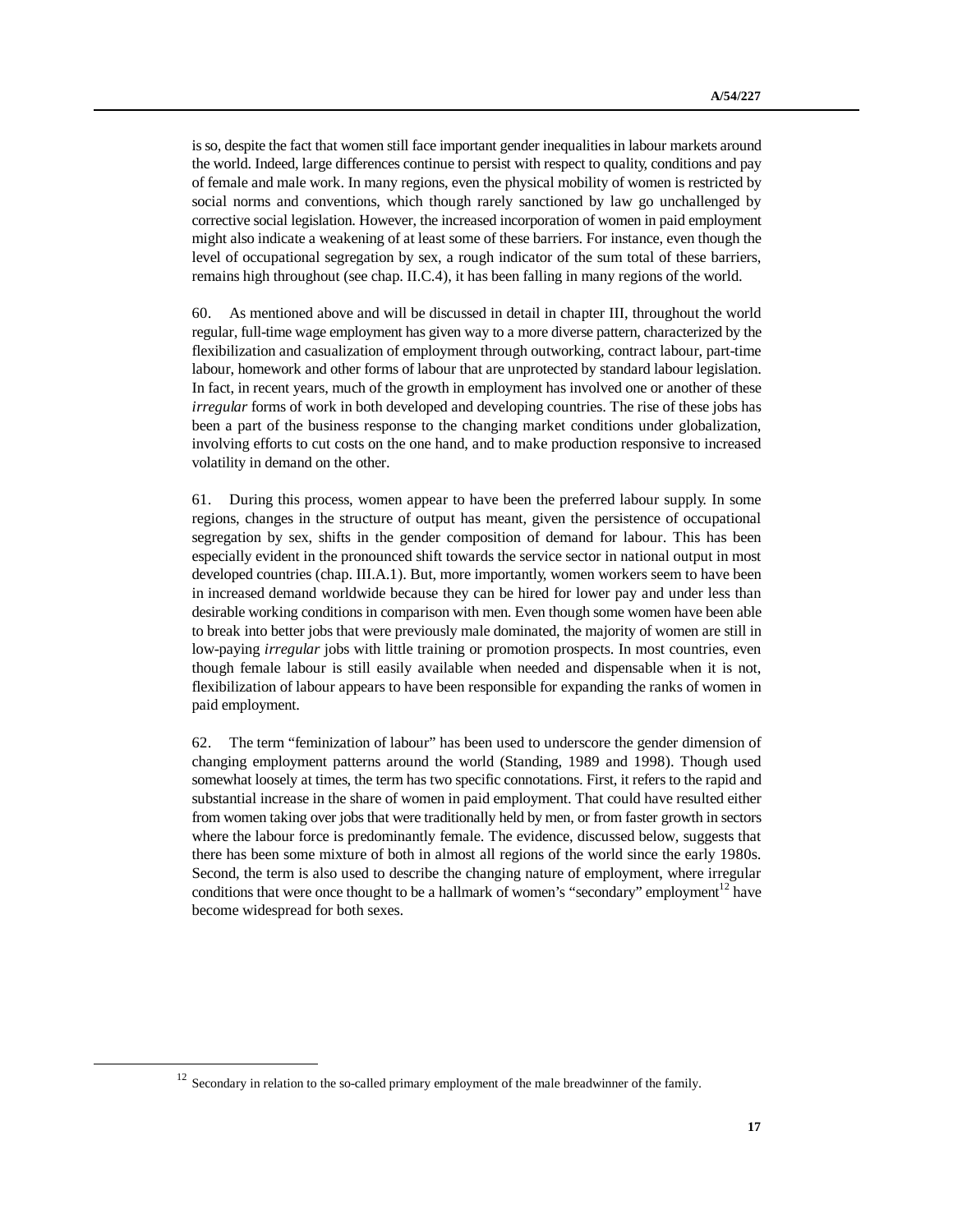#### **2. Adjustment costs**

63. Economic restructuring aimed at promoting flexible production, cost competitiveness and adaptability to changing market conditions in the world economy involves significant adjustment costs. The turnover rate of labour and thus the number of workers in transition increases; and many workers whose skills become obsolete become permanently unemployed unless retrained. Because of market uncertainty and increased pressure on costs, firms try to reduce their core workforce, and rely increasingly on irregular forms of employment in order not to have to support workers during economic downturns. Thus, the trend toward flexibilization of employment shifts many of the costs of market volatility to workers, making them more vulnerable to recessions and threatening their job and income security. The recent crisis in East Asia has painfully revealed these proclivities in economies that were until recently held up as examples of economic success under conditions of increased integration with world markets.

64. Just as they had increased the need for social protection, the conditions created by globalization have also transformed the environment for public policy. As discussed in chapter V, it has become more difficult for the state to cushion workers against the adverse effects of economic dislocations resulting from exposure to global market forces. In addition to the disciplinary effect of world markets on public expenditures, the State's ability to raise tax revenue seems to have diminished as well. In many countries, these trends appear to have inhibited the use of growth-stimulating macroeconomic policies as a way to improve the job prospects and wages of workers. Moreover, Governments have also been forced to curtail social spending on housing, nutrition, health, and education, either in absolute terms or on a per capita basis.

65. Women are on average affected by such trends more acutely than men, for a number of reasons. First, although their participation in paid work has increased in relation to men, women have often lacked employment security. Thus, being less likely to be covered by labour regulations and collective bargaining, women are often more vulnerable than men to economic downturns. Moreover, even when covered under formal schemes of social security, they seem to be at a disadvantage compared to men (see chap.V.A.2). Second, in most regions of the world, women's primary responsibility for household labour and childcare has shown little sign of diminishing with their increased participation in paid work (see chap.II.C). Third, because the family is the welfare provider of last resort, especially in developing countries, the demands placed on women's unpaid labour within the household increase during times of economic distress (see chap. V.B). Besides increasing women's burden of work, this is also injurious to women because it tends to strengthen the "homemaker" stereotype. An unequal burden of domestic work at home and a marginal position in the labour market might tend to reinforce each other, making it harder for women to break out of the role of dependent and secondary breadwinner within the family.

#### **3. Human capabilities**

66. How an economy copes with its adjustment costs also determines how those costs are distributed among different groups within a society. Though primarily a question of social equity and welfare, this also has implications for a society's capacity to generate human resources — the single most important factor in long-term economic growth, in the recent academic literature on the "new" growth theory.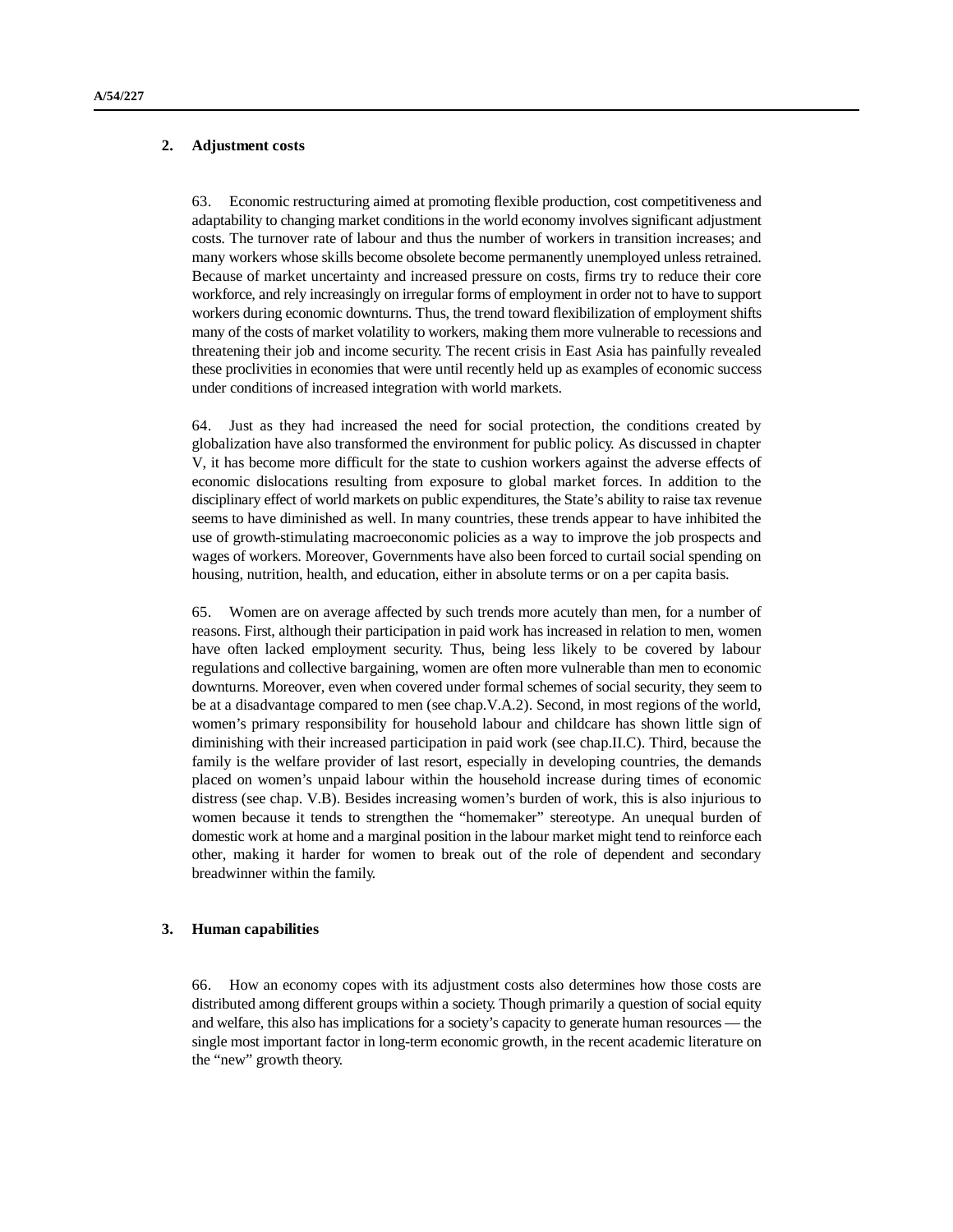67. Adjustment costs give rise to economic hardship, which in turn causes deprivation. The human damage caused by economic deprivation, in terms of one's capabilities and future prospects in life, is greatest for those who are least prepared to withstand it. Thus, shifting adjustment costs onto society's most vulnerable, who can least resist, is usually not the most effective way in which they can be dealt with. For instance, it might be a private misfortune when economic deprivation interrupts schooling of one youngster, but when a significant portion of a whole cohort of children's education is adversely affected in a country, the result is a major *disinvestment* in human capabilities. These costs can be invisible and thus difficult to identify, especially in the short run, but that does not make their effects any less serious. Just as *investment* enhances the growth potential of an economy, *disinvestment* lowers it.

68. A few broad considerations follow. First, preventing economic deprivation from harming displaced workers' long-term ability to be productive is not only a social welfare issue but one that is intimately linked with economic development. Forced overwork or prolonged idleness due to permanent unemployment claim a severe toll on human mental and physical capabilities. Thus, unless adequately dealt with, the adjustment costs associated with economic restructuring can snowball to dwarf the benefits that are expected from increased integration with world markets. An inequitable social distribution of adjustment costs might just as well be one that is also economically suboptimal.

69. Second, as social processes increasingly enter the economic calculus, gender becomes an integral part of economics rather than a side issue in relation simply to women's issues. Women the world over are socialized to bear primary responsibility for all social activities that involve caring for others. Because such activities generally lack an economic end and are usually not mediated by market relations, until recently they were thought to be out of the bounds of economic analysis. However, as the present *Survey* tries to elucidate, the way a market economy functions involves a complex set of interactions with non-market activities. Who bears the cost of raising children, how the labour force is reproduced and maintained, and how the society keeps afloat its members who are left behind by rapid economic change and misfortune, are all related to *gendered* unpaid (non-market) activities, which in turn play a crucial role in how the *paid* (market) economy works. Thus, even though markets are not intrinsically gendered themselves, they bear and transmit gender inequalities embedded in the household and society at large.<sup>13</sup>

## **C. Organization of chapters**

<u>.</u>

70. Chapter I sets the stage for discussion of the gender effects of globalization in later chapters. The three economic trends are described that are commonly associated with the economic dimension of globalization: (a) trade liberalization and expansion; (b) the spread of production capacity around the world through foreign direct investment by multinational corporations; and (c) financial liberalization and the increased international mobility of financial capital.

<sup>&</sup>lt;sup>13</sup> The economic analysis of gender relations is quite recent. Economists have, in isolated instances, debated "women's issues" as early as the 1930s and the 1950s. However, the concept of gender relations as a socially constructed category that could have systemic links to the economy began to emerge only from early in the 1970s. See Beneria (1995) for a detailed exposition.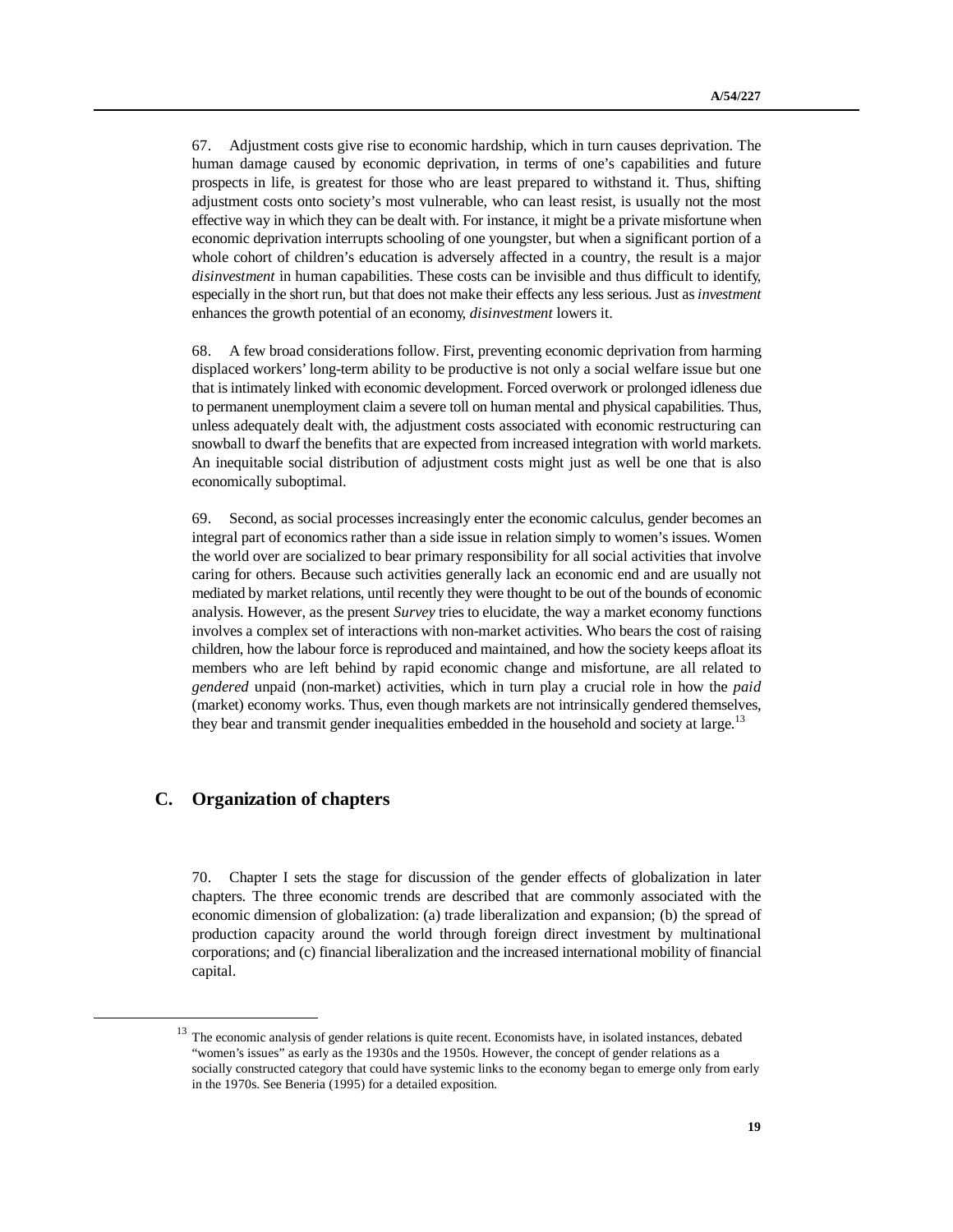71. In chapters II through V, the gender impact of the trends summarized in chapter I are discussed under three headings:

- (a) Employment and displacement effects of globalization (chap. II);
- (b) Internationalization of production, reorganization of work and flexibilization of labour (chaps. IV and V);
- (c) Transformation of the public policy environment (chap. V).

72. Focusing on developing countries, chapter II gives a detailed overview of employment and displacement effects of economic trends associated with globalization from a gender point of view. The second part of chapter II discusses the importance of these effects in terms of their influence on women's relative position within the household and the labour markets around the world.

73. Chapter III begins with a discussion of how the reorganization of production has led to the changing structure of output and flexibilization of employment worldwide. It then focuses individually on each of the main forms of flexible labour — part-time, informal sector and homebased work — that have proliferated in the last two decades. The chapter ends with an overview of the changing patterns of international labour mobility and the emergence of migrant labour as yet another source of flexible labour.

74. In assessing how the gender effects of market liberalization have transformed rural women's work, chapter IV focuses on the gender division of labour in production and the implications of privatization on women's property and user rights on land, especially in sub-Saharan Africa and South Asia. The chapter ends with an overview of how rural women have been responding to the changing economic environment brought about by market liberalization.

75. Chapter V explains why globalization has tended to increase the demand for social protection, while at the same time inhibiting the capacity of the state to provide it, with genderasymmetric effects. Finally, chapter VI summarizes the recent labour market trends discussed in the *Survey* and evaluates their likely impact on gender relations. The chapter ends with some suggestions for a gender-aware policy agenda at both the national and international levels.

# **I. Globalization of trade, capital and finance**

76. Globalization may be defined as the increase in movement across national borders of some combination of goods and services, and factors of production including capital, labour, and financial capital. Over the past 100 years, in different periods, one or more of those four categories has dominated the trend towards global economic integration.

77. By the measure of goods and services, the world economy was possibly more integrated in the late nineteenth century than it is today. By 1890, trade volumes as a percentage of national income were roughly 5 per cent for the United States, 12 per cent for Japan, and 17 per cent for Europe. In the United States and Europe, trade volumes peaked before the First World War and then collapsed during the inter-war years. Trade subsequently surged after 1950, though none of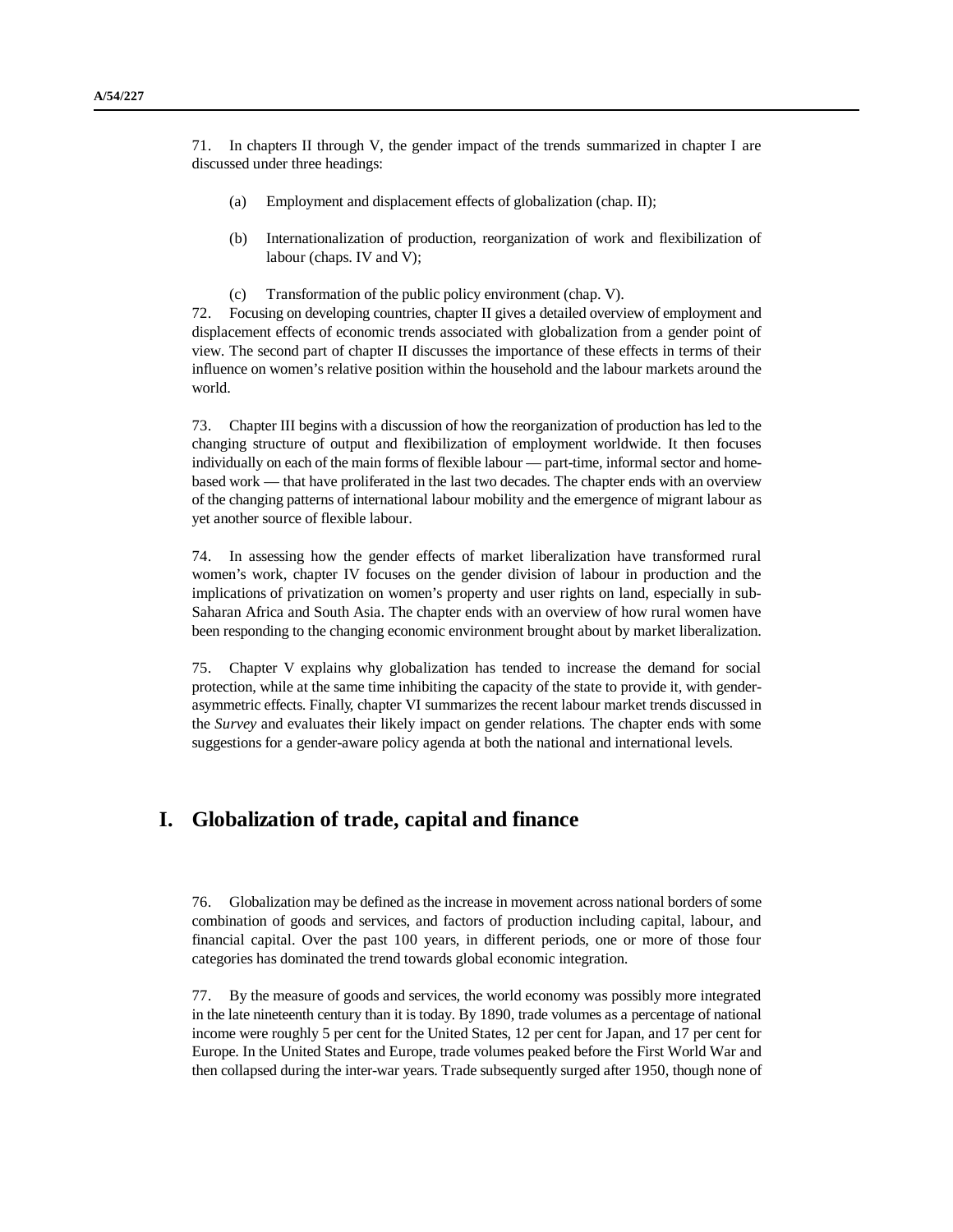the three regions is significantly more open by this measure now than late in the 1800s. In fact, the share of exports in Japanese output is lower now than before the Second World War.

78. Late in the nineteenth century, large flows of labour migrated across borders. In the United States, in particular, millions of European immigrants swelled the labour force by 24 per cent during the 40 years prior to the First World War (Williamson, 1996).

79. During the inter-war years, reduced flows of trade and immigrants reflected a decline in economic transactions across national boundaries. A major shift in the nature of global economic engagement took place after the Second World War. Trade flows rose beginning in the 1950s. A distinguishing feature of the post-war era has been the surge of foreign direct investment (FDI) in the 1970s. That decade marked the rise of multinational corporations (MNCs) that produce abroad, as compared with firms of the earlier period which merely sold abroad. This shift was facilitated by the relaxation of capital controls and the gradual reduction in restrictions on operations of foreign firms in developing economies. It gained further momentum with new technologies that lowered costs of transportation and communications.

80. The current period, from the 1980s, differs in quality from the earlier period by the mobility of both physical and financial capital. Just as nineteenth century technological advances facilitated trade by improving the means and reducing the costs of physical transportation, by analogy, the contemporary power of computers and of information transfer and telecommunications systems have permitted the almost instantaneous transfer and manipulation of data and financial instructions over great distances (Castells, 1993; Hamelink, 1997). This, combined with the liberalization of controls on the participation of non-nationals in national financial markets, has enabled international flows of private capital to multiply in a dramatic fashion. For example, early in the 1980s, official flows accounted for the bulk of international capital flows, mostly in the form of official aid grants and bank loans to Governments. Currently, they amount to less than the private flows, and have fallen in value in absolute as well as relative terms since the mid-1980s.

81. In contrast, private capital flows increased exponentially in the 1990s.<sup>14</sup> Along with new information technologies, they have been one of the driving forces behind the international reorganization of production and the transformation of employment around the world. While FDI flows have transplanted production capacity to far-flung corners of the world, financial investment has facilitated this global reorganization of productive activity.

82. Another unique feature of the current period is the restricted nature of labour mobility, especially in comparison with the turn of the century. In spite of visible flows of migrants across the borders and the rising ratio of women to men in the migrant stock, the workforce worldwide remains by and large bound within national borders.<sup>15</sup> Immigration is more prevalent among a small transnational class of professionals and workers in select countries, such as those in the European Union or Gulf States.

83. The rest of the present chapter describes recent trends (up to the outbreak of the financial turmoil in world markets in 1997) related to: (a) the expansion of international trade, (b) mobility of foreign direct investment and the spread of production capacity around the world, and, finally, (c) financial liberalization and mobility of financial capital. The East Asian crisis and its gender effects are discussed in chapter V.

<u>.</u>

<sup>&</sup>lt;sup>14</sup> Private capital flows come in a great range of maturities. The longest-term component is FDI, while portfolio (or financial) investment involving holdings of financial assets and short-term bank loans are the most short term.

<sup>&</sup>lt;sup>15</sup> The last section of chap. III discusses changing patterns of international labour mobility.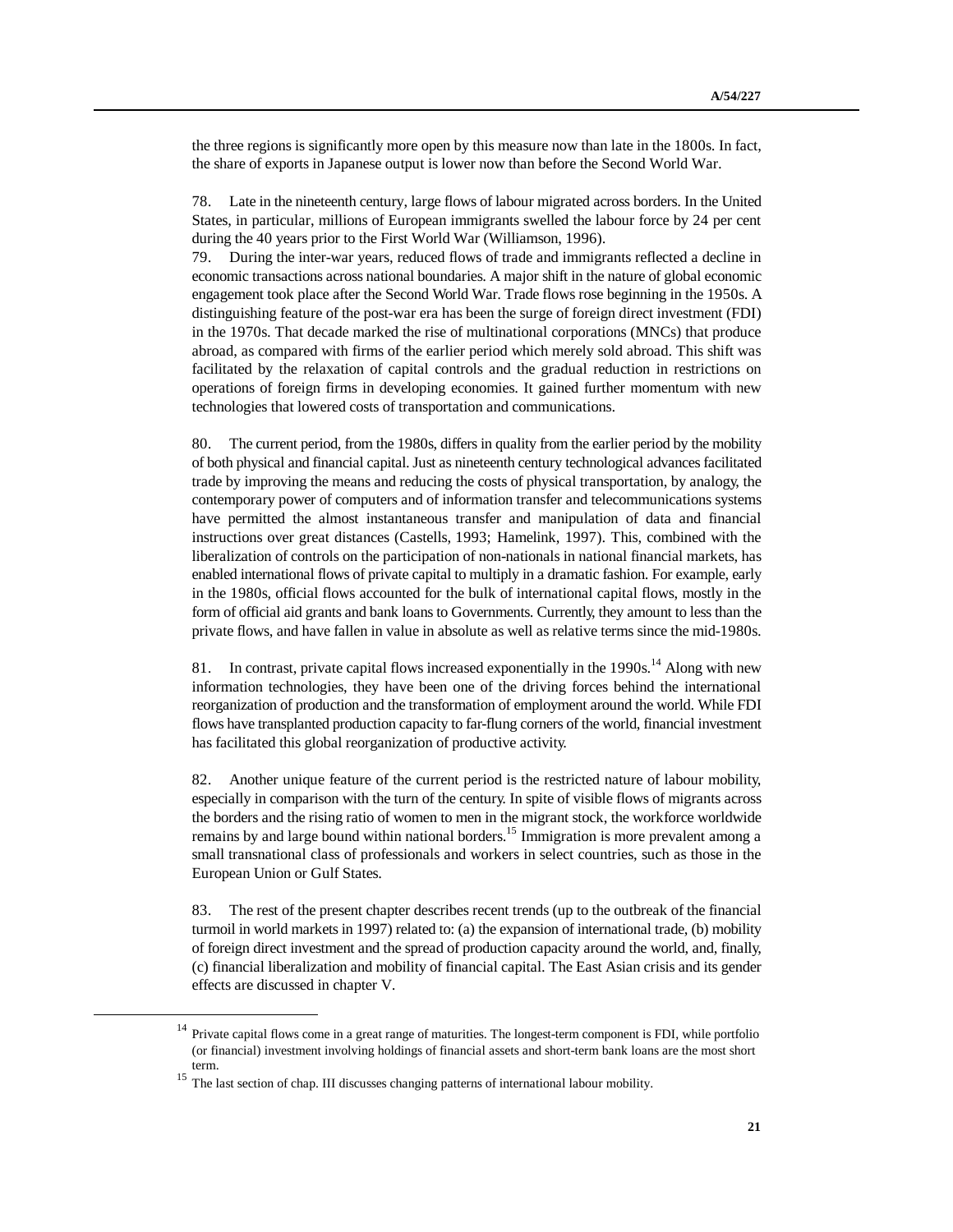## **A. Trade liberalization and expansion after the Second World War**

84. International trade flows, measured as the share of exports in GDP, provide an indication of globalization trends. Since the Second World War, the proportion of total world output that is traded has grown more or less steadily. Between 1950 and 1996, the volume of world exports increased 16 times, while total world output increased only 6 times. The fastest growing product category in this increase has been manufactured goods. Again, within this category as well, exports increased faster than the level of production: respectively 31 times and 9 times in the same time span. Currently, close to 15 per cent of world output is exported, compared to 7 per cent in 1950.<sup>16</sup>

85. Figure I.1 shows the relative growth rates of output and exports for total production and manufactures since  $1950$ .<sup>17</sup> The mirror image of the growth in exports is the level of imports made possible by export earnings. Consequent to increases in export revenues, expenditures on imported goods and services have also risen in almost all countries (UNCTAD, 1994a).

86. Developing countries have more or less maintained their overall position in the world market. Their share of world exports by value has remained fairly steady, at 22.6 per cent in 1992 compared to 23.4 per cent in 1975.

87. Developing country performance has been highly successful in some product categories but weak in others. The greatest success has been in manufactures. Table I.1 shows that developing countries have significantly increased their share of world exports of manufactures, from 6.3 per cent of the total in 1975 to 18.2 per cent in 1992. Electronics components and garments have been the two single most important and fastest growing products in developing country manufactured exports. They accounted for 10 per cent and 6 per cent, respectively, of total developing countries exports in 1990-1991.

88. But as table I.1 shows, the overall picture conceals a wide divergence of export performance in terms of both product categories and regional and country groupings. A select few developing countries account for most of the success in export markets, especially in manufactures. This group of countries, mostly East Asian, has experienced such strong export earnings and sustained such high economic growth rates that they have mostly graduated into the middle- or upper-income country group. By contrast, primary goods exporters in developing countries have had dire experiences in world commodity markets. The purchasing power of their exports has fallen, and as table I.1 shows, their share of primary products exports in the world total fell from 48.6 to 37.3 per cent. Reflecting mainly the weakened trade performance in sub-Saharan Africa, the least developed countries' share of world exports fell by more than half, from 0.7 to 0.3 per cent between 1975 and 1992 (UNCTAD, 1995). In the same period, the share of primary goods in total exports for African countries as a whole fell only moderately from 94.7 to 83.7 per cent.

1

<sup>&</sup>lt;sup>16</sup> *Financial Times*, 18 May 1998.

<sup>17</sup> Because of inadequacies in the existing data, the rapid growth of trade in services (including transport and tourism, but especially trade in financial services) is not revealed in the figure. Trade in services accounts for about 20 per cent of total trade (approximately the same share as commodity trade) and is now the fastestgrowing component of world trade (UNCTAD, 1994).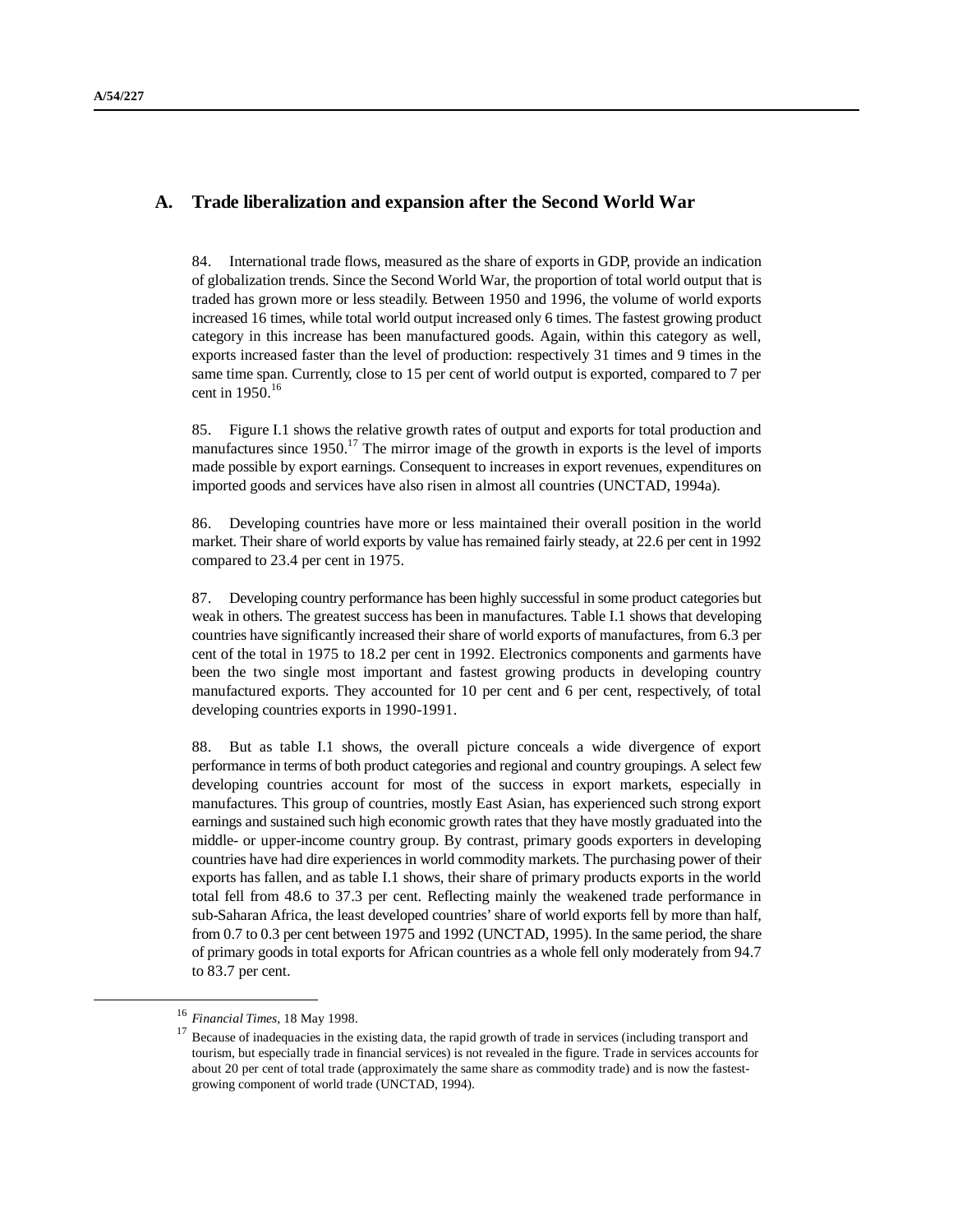## **B. Mobility of physical capital and foreign direct investment**

89. Another important indicator of the trend of globalization is the expansion of organization, production and marketing operations of business enterprises across national borders through FDI. In expanding the volume of FDI, MNCs, which are by definition businesses that operate transnationally, have been assisted by two factors: (a) innovations in transportation and communication, and (b) relaxation of rules and restrictions on the movement of physical and financial capital. By 1990, 16 per cent of total world output was produced by firms operating in countries other than their own. This is a 40 per cent increase over 1977 (Lipsey, 1998). The manufacturing sector has been the largest single component in international production.

#### Table I.1

#### **Structure of world exports, by main product categories**

| Trade structure                       |       | Share by region<br>Share by product categories <sup>c</sup> (percentages)<br>(percentage) |                        |         |       |                           |             |                      |             |       |                           |
|---------------------------------------|-------|-------------------------------------------------------------------------------------------|------------------------|---------|-------|---------------------------|-------------|----------------------|-------------|-------|---------------------------|
|                                       |       | Total                                                                                     |                        | Primary |       | Manufactures <sup>b</sup> |             | Primary <sup>a</sup> |             |       | Manufactures <sup>b</sup> |
| Country                               | 1975  |                                                                                           | 1992 1995 <sup>a</sup> | 1975    | 1992  | 1975                      | 1992        | 1975                 | 1992        | 1975  | 1992                      |
| World                                 | 100.0 | 100.0                                                                                     | 100.0                  | 100.0   | 100.0 |                           | 100.0 100.0 |                      | 100.0 100.0 | 100.0 | 100.0                     |
| Developed market-economy<br>countries | 55.8  | 72.4                                                                                      |                        | 42.0    | 55.4  | 84.4                      | 77.7        | 25.4                 | 18.6        | 73.0  | 78.8                      |
| Countries in Eastern Europe           | 9.0   | 2.6                                                                                       |                        | 8.2     | 5.1   | 8.8                       | 1.6         | 37.1                 | 48.5        | 56.5  | 45.7                      |
| Socialist Asia                        | 0.8   | 2.4                                                                                       |                        | 1.2     | 2.1   | 0.6                       | 2.5         | 57.7                 | 21.5        | 41.0  | 78.0                      |
| Developing countries                  | 23.4  | 22.5                                                                                      | 27.7                   | 48.6    | 37.3  | 6.3                       | 18.2        | 84.2                 | 39.9        | 15.5  | 59.0                      |
| • America                             | 5.5   | 3.7                                                                                       | 4.4                    | 11.8    | 9.6   | 1.3                       | 1.8         | 86.3                 | 53.3        | 13.3  | 35.8                      |
| • Africa                              | 3.9   | 1.9                                                                                       | 1.5                    | 9.1     | 6.6   | 0.3                       | 0.4         | 94.7                 | 83.7        | 5.1   | 15.8                      |
| • West Asia                           | 8.6   | 3.2                                                                                       |                        | 20.5    | 10.5  | 0.5                       | 0.8         | 96.6                 | 8.5         | 3.4   | 80.5                      |
| • Other Asia                          | 5.2   | 13.4                                                                                      | 21.4                   | 6.9     | 10.1  | 4.1                       | 14.7        | 53.8                 | 18.2        | 45.5  | 80.5                      |
| Least developed countries             | 0.7   | 0.3                                                                                       |                        | 1.5     | 0.8   | 0.1                       | 0.1         | 89.7                 | 69.1        | 9.8   | 29.5                      |

*Source*: UNCTAD secretariat, based on data from the United Nations Statistics Division.

 $^{\circ}$  SITC 0 to 4 plus 68.

 $b$  SITC 5 to 8 less 68.

c The percentages shown do not add up to 100, due to exclusion of unallocated exports (SITC 9).

 $d$  UNCTAD (1998a).

90. Though FDI has a long history, its importance for developing countries has risen since the 1980s. During 1985 to 1992, the ratio of FDI flows to gross fixed capital formation in developing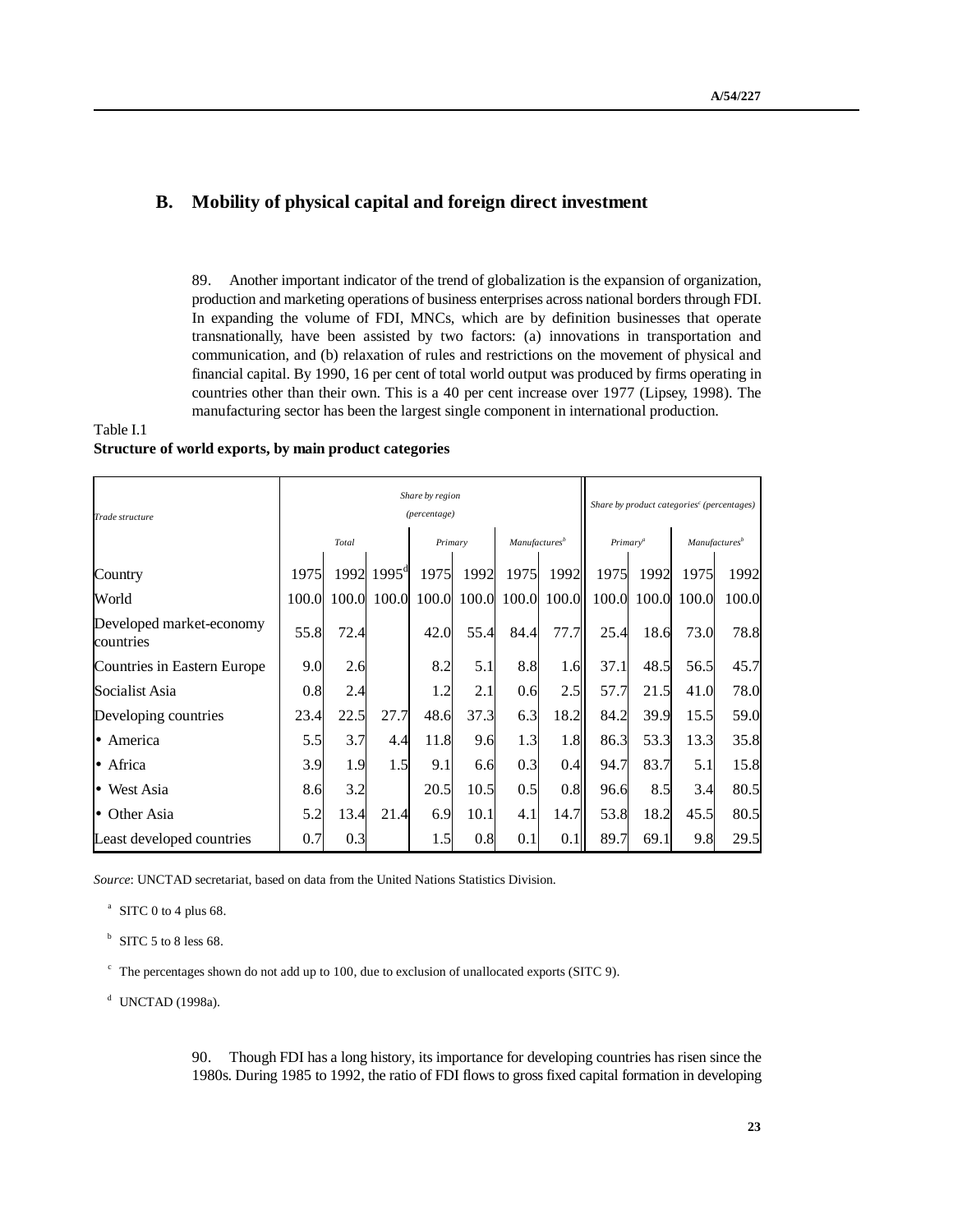countries increased from 2 to 7 per cent (UNCTAD, 1996). It is currently more than twice the value of portfolio investment, providing in aggregate 40 per cent of the total external finance available to developing countries (FIAS, 1998b).

91. As an indicator of the comparative growth of the mobility of real capital, from 1983 to 1989, FDI expanded 30 per cent worldwide, compared to 10 per cent for exports. Some 80 per cent of the flows during this period took place among the developed economies (Zysman, 1996). Nevertheless, given the much smaller size of developing economies, inflows of FDI have had a proportionately greater impact on their economies. Moreover, net FDI flows to developing economies have grown dramatically since early in the 1980s. The scale of FDI operations worldwide and their rapid growth in the 1990s are illustrated in table I.2.

## Table I.2

|              | Scale and growth rate of FDI operations: stock of FDI as share of GDP |  |  |
|--------------|-----------------------------------------------------------------------|--|--|
| (Percentage) |                                                                       |  |  |

| Region/economy                | 1980 | 1985 | 1990 | 1995 | 1996 |
|-------------------------------|------|------|------|------|------|
| <b>Developed countries</b>    |      |      |      |      |      |
| Inward                        | 3.8  | 4.9  | 6.6  | 9.1  | 7.6  |
| Outward                       | 5.2  | 5.9  | 7.8  | 11.5 | 10.1 |
| <b>Total FDI</b>              | 9.0  | 10.8 | 14.4 | 20.6 | 17.7 |
| Developing countries or areas |      |      |      |      |      |
| Inward                        | 4.3  | 8.2  | 8.5  | 15.4 | 15.6 |
| Outward                       | 0.6  | 1.2  | 1.8  | 4.5  | 4.9  |
| <b>Total FDI</b>              | 4.9  | 9.4  | 10.3 | 19.9 | 20.5 |
| Sub-Saharan Africa            |      |      |      |      |      |
| Inward                        | 4.0  | 7.8  | 13.5 | 16.8 | 21.8 |
| Outward                       | 0.1  | 3.3  | 6.6  | 7.2  | 8.2  |
| <b>Total FDI</b>              | 4.1  | 11.1 | 20.1 | 24.0 | 30.0 |
| Angola                        | 1.7  | 11.1 | 13.2 | 33.6 | 59.8 |
| <b>Botswana</b>               | 15.5 | 35.1 | 21.7 | 16.5 | 32.8 |
| Ghana                         | 1.5  | 4.3  | 5.1  | 15.8 | 15.3 |
| Kenya                         | 4.8  | 7.1  | 7.3  | 7.7  | 7.7  |
| Mauritius                     | 1.8  | 3.5  | 6.4  | 6.3  | 6.6  |
| Nigeria                       | 2.6  | 5.5  | 24.9 | 22.7 | 39.9 |
| Zimbabwe                      |      | 0.5  | 0.9  | 1.1  | 7.7  |
| South America                 |      |      |      |      |      |
| Inward                        | 5.8  | 8.9  | 8.6  | 14.3 | 13.8 |
| Outward                       | 0.2  | 0.5  | 0.6  | 1.2  | 1.2  |
| <b>Total FDI</b>              | 6.0  | 9.4  | 9.2  | 15.5 | 15.0 |
|                               |      |      |      |      |      |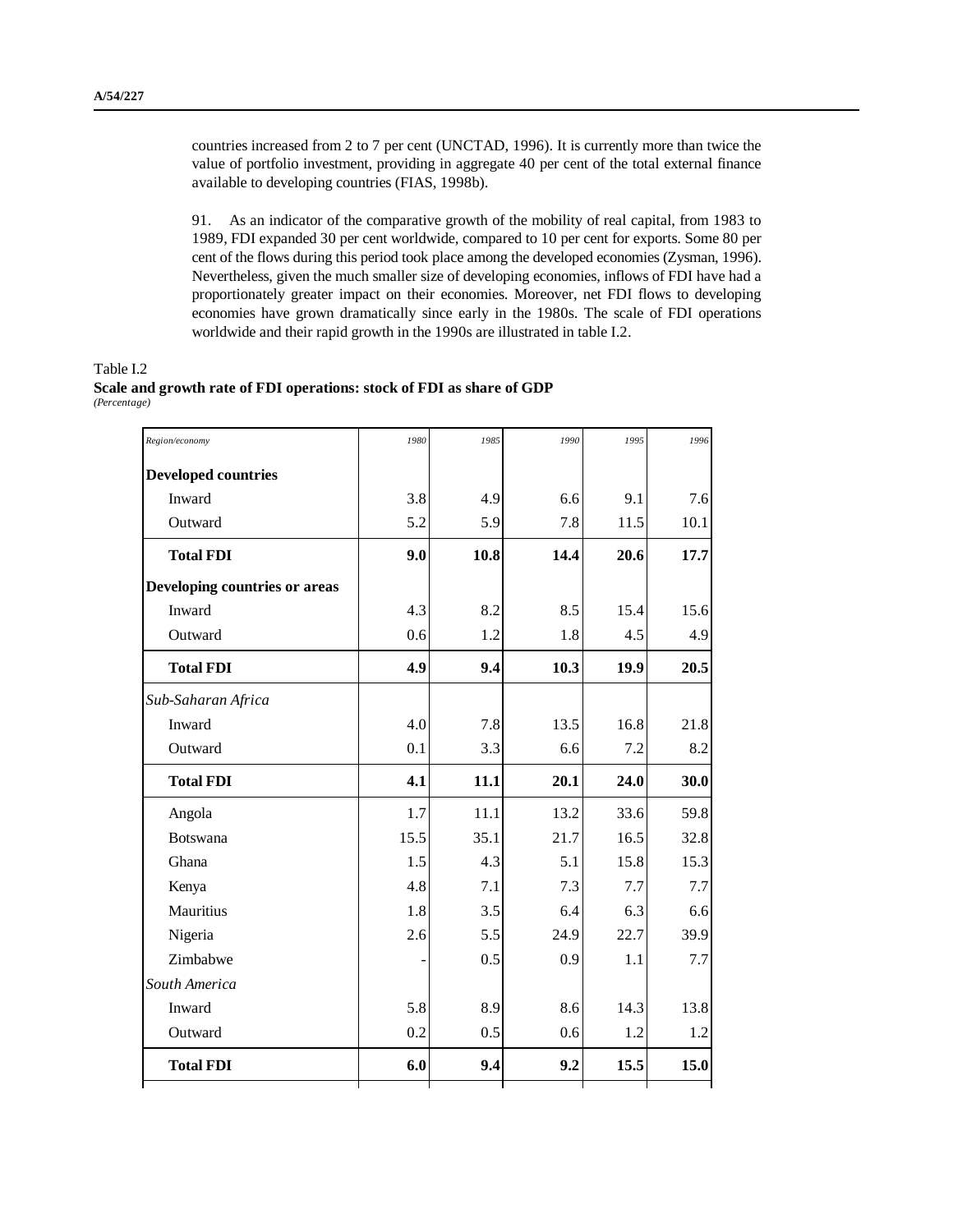| 1980    | 1985 | 1990    | 1995 | 1996 |
|---------|------|---------|------|------|
|         |      |         |      |      |
| 6.9     | 11.3 | 8.5     | 17.8 | 14.2 |
| 3.2     | 14.1 | 33.1    | 23.1 | 27.3 |
|         |      |         |      |      |
| 7.7     | 14.5 | 18.4    | 33.1 | 29.7 |
| $0.8\,$ | 2.1  | 2.5     | 3.3  | 2.5  |
| 8.5     | 16.6 | 20.9    | 36.4 | 32.2 |
| 13.9    | 24.4 | 25.3    | 30.2 | 35.5 |
| 3.6     | 5.2  | 8.1     | 11.8 | 17.3 |
| 5.7     | 5.6  | 5.6     | 5.7  | 5.0  |
| 18.7    | 22.7 | 16.2    | 31.3 | 35.4 |
| 4.2     | 10.2 | 13.2    | 25.6 | 22.3 |
|         |      |         |      |      |
| 3.8     | 6.6  | 8.8     | 15.1 | 15.8 |
| 1.3     | 1.4  | 2.7     | 7.0  | 8.1  |
| 5.1     | 8.0  | 11.5    | 22.1 | 23.9 |
| 0.4     | 0.7  | 0.7     | 0.6  | 0.7  |
| 6.3     | 10.5 | 17.9    | 22.7 | 15.7 |
| 0.7     | 0.5  | 0.5     | 1.9  | 2.6  |
| 1.8     | 1.9  | 2.3     | 2.3  | 2.6  |
| 52.9    | 73.6 | 76.3    | 67.4 | 72.4 |
| 5.8     | 4.7  | 6.1     | 7.3  | 7.3  |
|         | 0.2  | 3.3     | 31.9 | 40.2 |
|         |      |         |      |      |
|         |      | 0.1     | 4.9  | 5.9  |
|         |      |         | 0.3  | 0.4  |
| -       |      | 0.1     | 5.2  | 6.3  |
|         |      | $2.0\,$ | 31.5 | 33.2 |
|         |      |         |      |      |
| 1.8     | 3.4  | 3.9     | 5.2  | 6.1  |
| 0.1     | 0.4  | 0.4     | 0.4  | 0.3  |
| 1.9     | 3.8  |         | 5.6  | 6.4  |
|         |      |         |      | 4.3  |

*Source*: UNCTAD, 1998b; for 1995 figures, UNCTAD, 1997b.

<sup>a</sup> Hong Kong Special Administrative Region of China.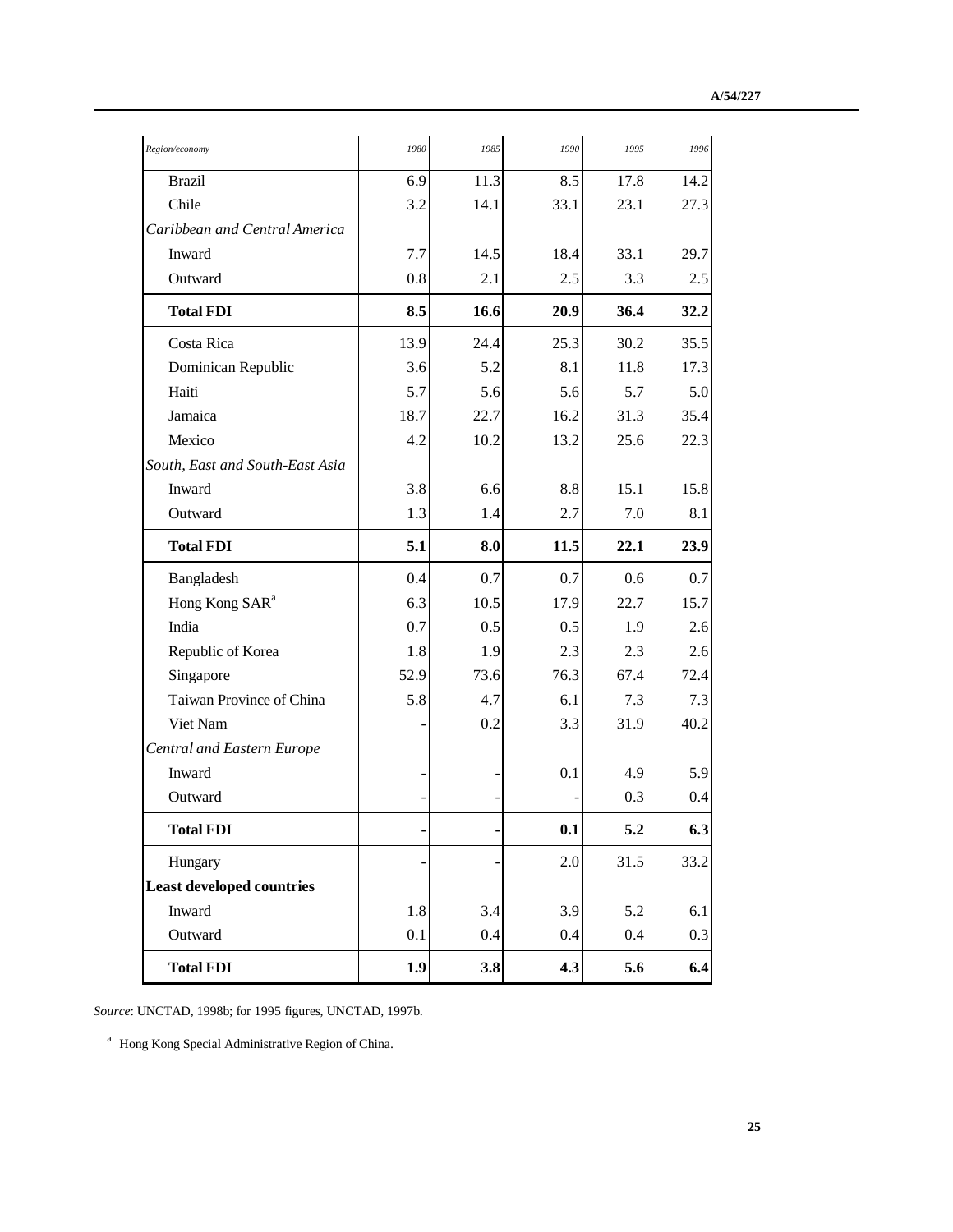<u>.</u>

92. The table presents data on the cumulative stock of FDI as a proportion of the size of the relevant economy (indicated by GDP) for the period 1980-1996. The "inward" stock line item refers to the cumulative value of all inward investment flows into, and thus the value of the total capital stock owned by foreign businesses in, that country. The "outward" stock line item refers to investments made abroad by nationals of that country or region. The data are presented in aggregate for the developed countries, the developing countries in total, and for the low-income sub-group of least developed countries. Selected country data are also given for some developing regions.<sup>18</sup>

93. The data in table I.2 show that physical capital mobility has substantially increased over the 16-year period, 1980-1996, indicating that MNCs now have greater options in deciding where to locate their production facilities. Restrictions on labour mobility, by contrast, have hardly diminished, if not increased, during the same period. This asymmetry in mobility has had an important impact on the respective bargaining powers of businesses and workers in relation to both each other and Government.<sup>19</sup>

94. As the table reveals in part, the following features stand out in relation to FDI flows:

(a) In aggregate, developed countries are net exporters of FDI, while the developing countries are net importers. However, the magnitude of FDI within the developed world is substantial and some developed countries are net recipients of FDI on a large scale (e.g. the Netherlands and the United Kingdom of Great Britain and Northern Ireland). But overall as a group, they are net suppliers of capital;

(b) As the marked increase between 1990 and 1997 indicates (see fig. I.2), the rate of current FDI flows increased rapidly in the course of that period. Total FDI increased more in developing countries than developed economies over the period 1980-1997. While the share of total FDI in GDP roughly doubled in developed economies during that period, such regions as Asia, the Caribbean and Central America saw nearly a sixfold increase;

(c) There is great variation among individual countries in the extent of FDI flows they receive. Regional and income-level averages disguise a wide dispersion. For instance, in sub-Saharan Africa most FDI flows are related to minerals projects in a small number of countries (namely, Angola, Botswana, Ghana and Nigeria). With the exception of South Africa and a few countries or areas, such as Kenya, the rest receive negligible FDI flows, if any. Likewise, in Asia, Hong Kong Special Administrative Region of China and Singapore have very high FDI levels, while a diverse group of other countries or areas, such as Bangladesh, India and the Republic of Korea, have very low levels. Hungary and Viet Nam stand out markedly as major recipients, both among the transition economies and in their respective regions;

(d) FDI flows to developing countries usually give rise to "bandwagon" effects. Capital flows are predominantly to favoured destinations, bypassing completely a large number of countries. In 1997, 10 countries attracted about 75 per cent of all FDI to developing countries. Among current favourites, China is by far the largest recipient of inflows, in absolute amount and even in relation to national income (ODI, 1997).<sup>20</sup> At the other extreme are the resource-poor and

<sup>18</sup> Table I.2 also gives data on total FDI, defined as the sum of inward and outward FDI as a share of GDP, which gives a measure of the mobility of real capital. This indicator is important because it suggests the ability of firms to relocate to other countries in response to domestic cost changes or other local conditions that affect profitability.

<sup>&</sup>lt;sup>19</sup> The broader gender implications of this realignment of bargaining power in labour markets is discussed in chap. V.

 $20$  FDI into China amounted to 6.5 per cent of GDP in 1994 and 1995. Perhaps as much as 50 per cent of total FDI to China originates in Hong Kong Special Administrative Region (SAR). Much of that investment is not truly foreign, but comes from China and returns through Hong Kong SAR in order to take advantage of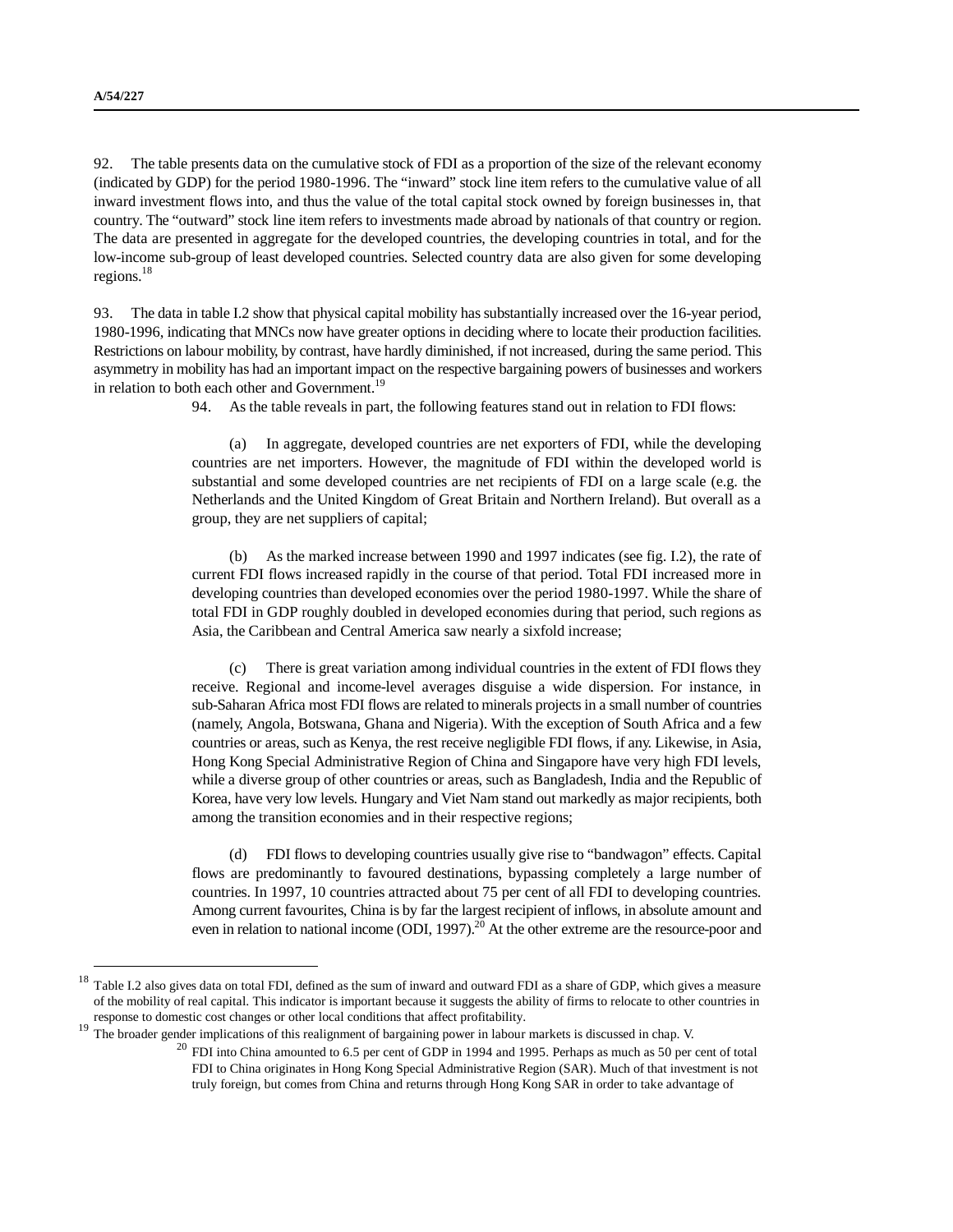the lowest-income countries which receive the lowest amount of FDI, both in absolute terms and relative to their GDP;

(e) Most (60-70 per cent) of all FDI has traditionally been in labour-intensive industries (textiles and clothing, engineering and electronics) whose labour force is predominantly female. But there has been some shift, especially in some Asian countries, towards higher-skill, more capital-intensive operations (FIAS, 1998a; Kasugo and Tzannatos, 1998; Parisotto, 1993).

95. FDI is often but not always the catalytic factor for financial capital flows. The committal of FDI by a foreign investor can lead to bank loans to support further investment and trade-related credits for financing exports (UNCTAD, 1996). Because FDI by its very nature implies a long-term commitment, its presence can promote stability and inspire the confidence of potential in that economy. The extension of the extension of the economy.

## **C. Financial liberalization and portfolio investment**

96. One of the most important ways in which current trends towards globalization differ from earlier trends is the rapid growth of financial flows. The recent liberalization of controls on the participation of non-nationals in local financial markets has been an important factor in expansion of international financial flows. In 1983, there had been virtually no net portfolio investment in developing countries, but by 1993 the amount had risen to \$50 billion a year and by 1995 to \$150 billion. Gross flows to developing countries and other regions have grown even more dramatically, rising by 1,200 per cent from the mid-1980s to 1994 (Eichengreen and Mussa, 1998).

97. In the past, international financial transactions almost always used to be tied to trade flows in the form of trade credits, bills of insurance, and remittances. But this is no longer so. Debts, securities, bonds, currencies, futures contracts and other forms of derivative financial instruments are all internationally traded now, and, to a huge extent, quite independently of trade in goods. Some forms of financial transactions, notably foreign investment, now create others, such as profit remittances and further investment loans, in a self-fuelling spiral of financial transactions (UNCTAD, 1996 and 1997). Moreover, an increasing portion of short-term flows are motivated by the goal of generating speculative earnings in currency and financial markets, earning it the label "hot money" (Griffith-Jones and Stallings, 1995).

98. Since the mid-1980s, the growth of international financial transactions has been especially rapid. Three major trends have emerged:

 $\overline{a}$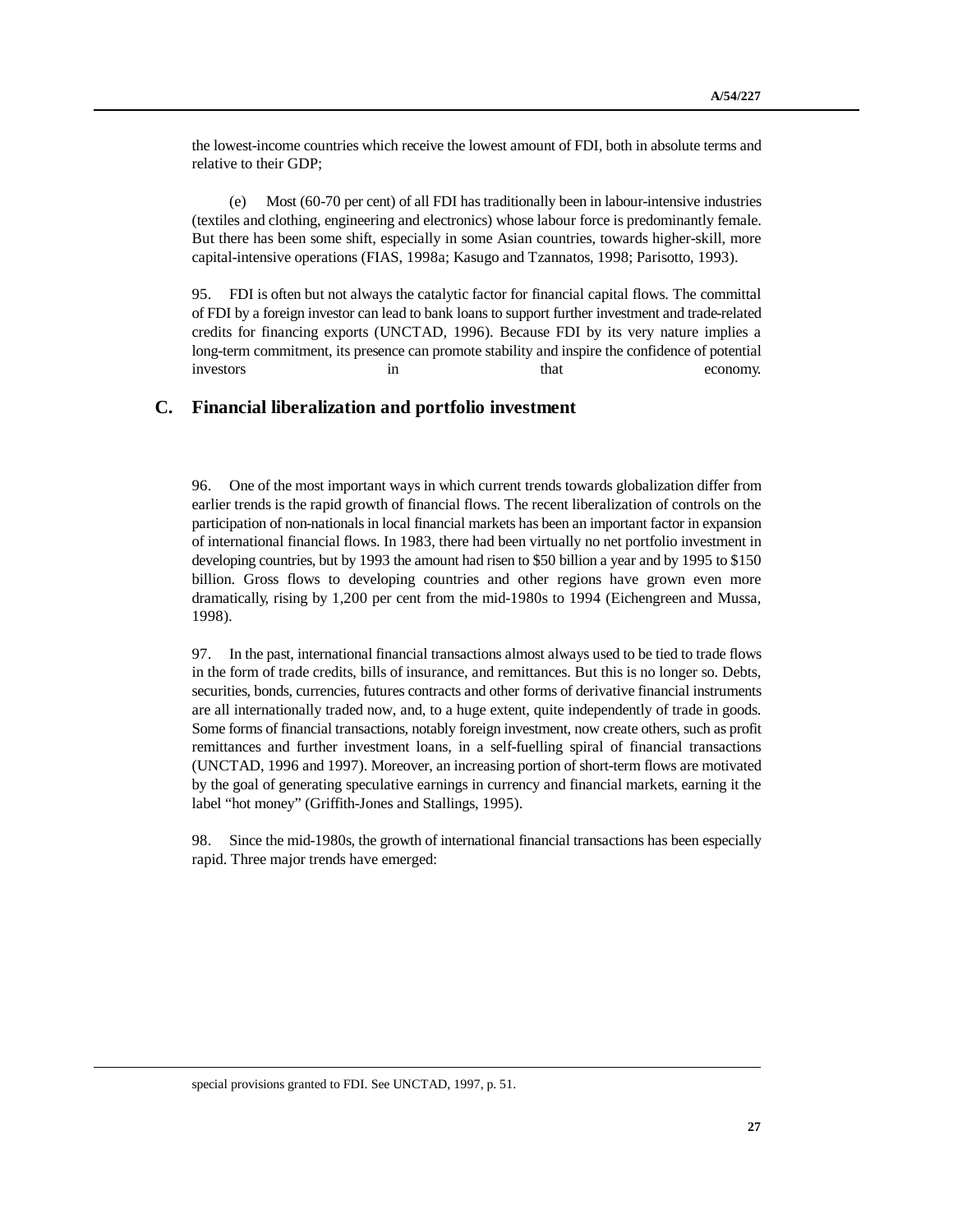(a) Until early in the 1980s, official flows accounted for the bulk of international capital flows, mostly in the form of official aid grants and bank loans to Governments. The debt crisis in the early part of that decade almost entirely concerned sovereign debt, that is, borrowing by Governments. But official flows are now of smaller value than private flows. Africa is the only region where official financial inflows are still larger than private flows. But the amounts are declining in real terms, down by one quarter in 1997 compared with the 1990 figure; $^{21}$ 

(b) Just like FDI, financial flows have also been highly concentrated and uneven, with a tendency for finance to build on the "best". Over three quarters of portfolio investment has gone to only 10 countries, often called the "emerging markets";

(c) While FDI remains the largest source of private financial flows, short-term flows have grown at a faster pace. Between 1990 and 1995, the movement of portfolio equity flows in the "South" surged from \$3.2 billion to \$45.7 billion as a number of developing economies opened their stock markets and liberalized their financial systems.

99. As discussed in chapter V, short-term portfolio investment can be highly volatile. As the recent East Asian crisis has dramatically demonstrated, the potential for "herd" behaviour inherent in financial markets can lead to sharp changes in market sentiment, provoking sudden and abrupt reversals in the direction of private capital flows.<sup>22</sup>

100. In the following chapters, the gender effects of these three processes (trade expansion, FDI flows, and financial liberalization) associated with globalization are discussed in terms of (a) employment and displacement effects (chap. II); (b) reorganization of production and transformation of work (chaps. III and IV); (c) transformation of the public policy environment (chap. V).

# **II. Employment and deplacement effects of globalization**

101. As figure II.1 shows, increased participation of women in paid work is a global reality.<sup>23</sup> Not only has it risen in almost all regions of the world but it has also spearheaded the overall employment growth in recent years. In fact, with the sole exception of Africa, women's employment has grown substantially faster than men's since 1980 (ILO, 1998). With a stagnating (or slightly decreasing) male labour force participation rate, the differences between male and female labour force participation rates have shrunk considerably in many regions.

102. Among OECD countries, women's inroads into the workforce have been most noticeable in such countries as the Netherlands and Spain, where women had been less active in the labour force at the beginning of the 1980s. In Canada, the United States of America, and the Scandinavian countries, women now make up nearly half of the active population, with activity rates of over 70 per cent in the core age groups. In developing countries, women's labour force

1

<sup>21</sup> *Financial Times*, 15/16 August 1998.

 $22$  In 1997, the net outflow of private funds from the Asian region as a whole approximated \$20 billion, compared to the net inflows of approximately \$70 billion in 1995 and \$80 billion in 1996 (Development Research Insights, 1998).

<sup>&</sup>lt;sup>23</sup> The overall economic activity rate of women, for the age group 20-54, is now approaching 70 per cent, having climbed from slightly above 50 per cent in 1950 (ILO, 1996a).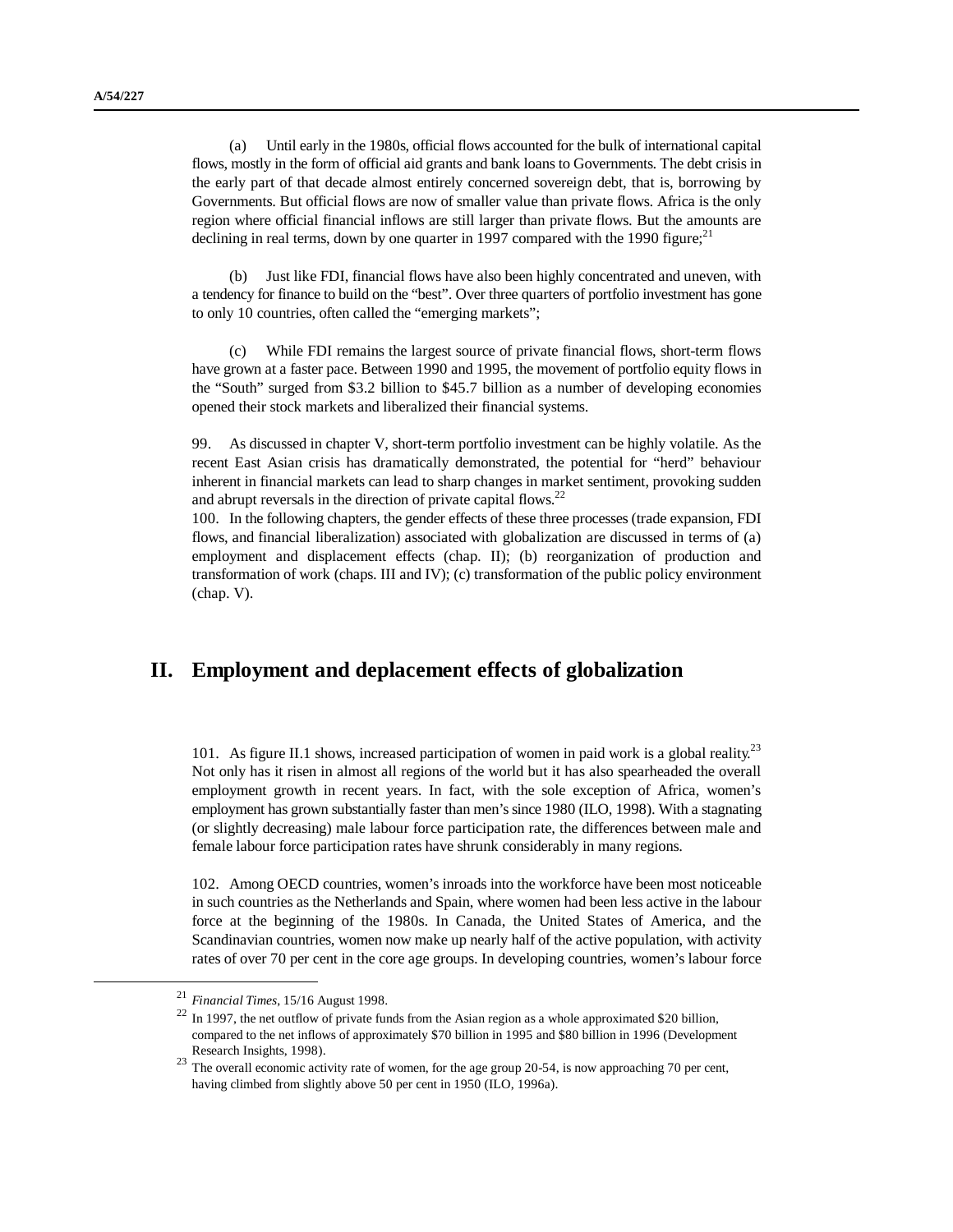participation rate has also been rising and currently well exceeds 60 per cent. In most of the Middle East countries, the female participation rates in economic activity remain low.<sup>24</sup> However, women who are economically active in the rural and urban informal sectors are usually undercounted in developing countries. Nonetheless, the general trend seems unmistakable: women's participation in paid employment has been rising steadily in developing countries as well. The impact of economic forces unleashed by globalization and changing labour market dynamics is thought to have played a crucial role in this upward trend. No doubt, there have also been other important factors. Among these are secular improvements in women's level of educational attainment, falling fertility rates, better access to health care, as well as changing lifestyles and attitudes. However, the link between general improvements in a country's social development indicators, which are strongly correlated with most of the above-mentioned factors, and female labour force participation rates is not a straightforward one.<sup>25</sup> Given the complexities, the focus here is rather narrow. It is restricted to employment effects that can directly be tied to (a) trade expansion and FDI flows on the one hand, and (b) changing structure of output and reorganization of production on the other.<sup>26</sup> The first of those is the subject matter of the present chapter, while the second is that of the next. Developing countries figure more

prominently than the developed in the former, while the reverse is the case in the latter. The chapter ends with an assessment of the effects of paid employment on women's position relative to men, both within the household and in the labour market, including a review of the recent evidence on changes in the gender wage gap and occupational segregation by sex.

## **A. Employment effects**

#### **1. Manufacturing sector**

1

103. Among the newly industrializing countries, where manufacturing production has been heavily oriented towards exports, the share of women workers in such industries has increased substantially. Indeed, none of those countries has increased its exports of manufactures without recourse to women workers. It is by now considered a stylized fact that industrialization in the context of globalization is as much female-led as it is export-led (Standing, 1989, 1998; Joekes, 1982; Pearsons, 1992; Tomoda, 1995).

104. In some developing countries, the employment effects of export orientation has been a drastic turning point for women's engagement in the money economy. For instance, in 1978 Bangladesh had only four garment factories; by 1995, it had 2,400, employing 1.2 million workers. Ninety per cent of them were women under the age of 25 (Amin and others, 1998). The

<sup>&</sup>lt;sup>24</sup> The lowest levels of female participation in the labour force are recorded in the Arab countries of the Middle East. However, in the last few decades, women's share of employment has been increasing in this group of countries as well, from 22 per cent in 1970 to 27 per cent in 1995. The share of economically active women is highest in Egypt and Lebanon, while lowest in the Gulf countries.

<sup>&</sup>lt;sup>25</sup> There is some evidence that economic development first reduces, then opens up, paid employment for women, in a U-shaped relationship between economic development and non-agricultural, female labour force participation (Schultz 1990, UNIDO 1993, Cagatay and Ozler, 1995). See also Erturk and Cagatay, 1995, for a discussion of how these secular trends might interact with more short-term cyclical variables.

<sup>&</sup>lt;sup>26</sup> The employment effects associated with financial liberalization are discussed separately in chapter V.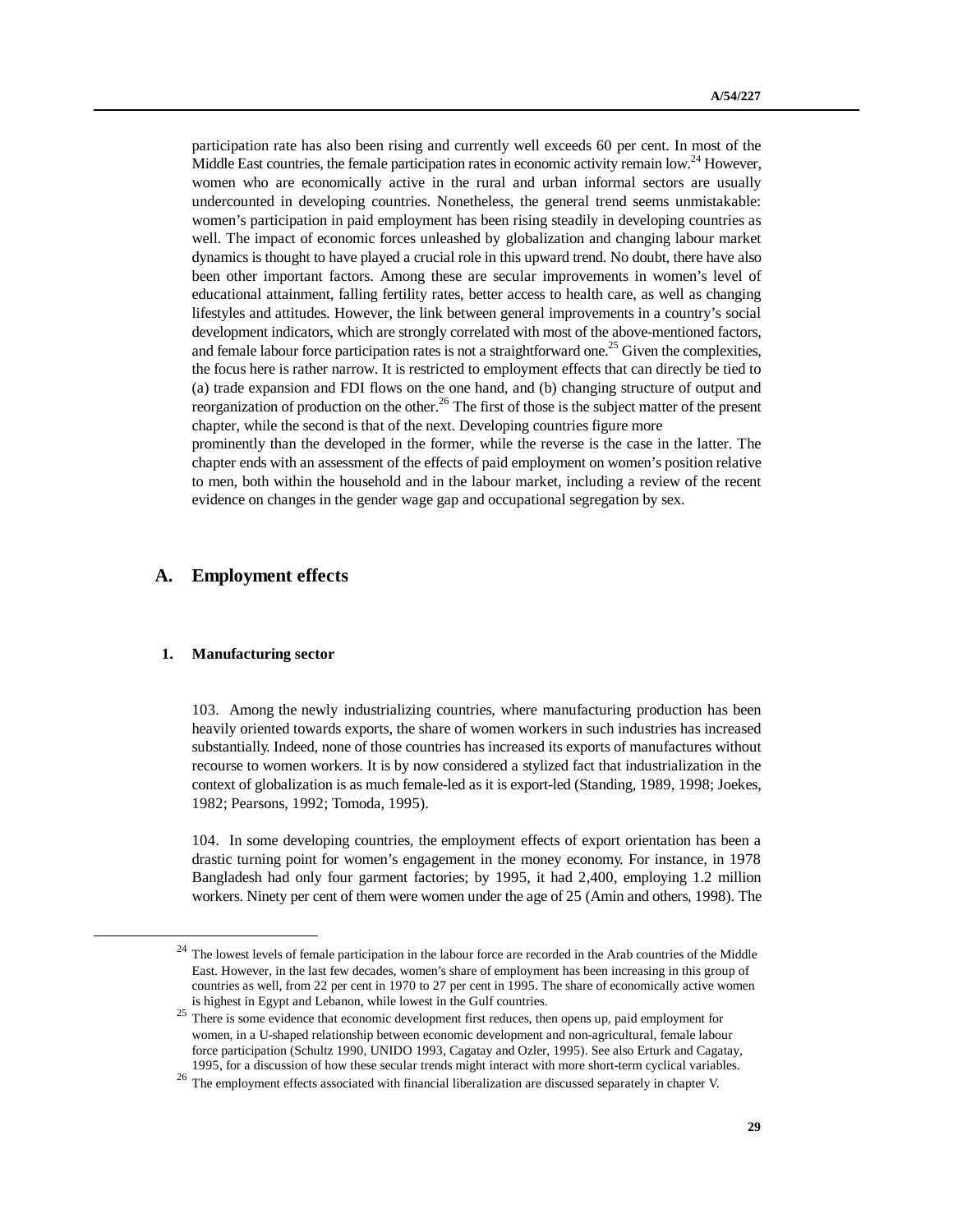1

sector employed 70 per cent of the women in wage employment in the country (Bhattacharya, 1997). Though Bangladesh is perhaps an extreme case, many other countries or areas also have seen dramatic increases both in export manufacturing capacity and in the number and share of women in the manufacturing labour force: the Dominican Republic, Indonesia, Mauritius, the Philippines, Republic of Korea, Taiwan Province of China and Tunisia are cases in point. In general, the stronger the concentration of exports on labour-intensive goods, such as clothing, semiconductors, toys, sporting goods and shoes, the higher tends to be the proportion of women workers (ILO/UNCTC, 1988). Moreover, for the same product categories within the export sector, the proportion of female workers seems even higher in foreign-owned firms (Foreign Intelligence Advisory Service, 1998a).

105. However, since late in the 1980s, in many middle-income countries or areas, the demand for women's labour in manufacturing has been weakening, as export production became more skill- and capital-intensive. This has been the case, for example, in Puerto Rico, Singapore and Taiwan Province of China (Acevedo, 1990; Berik, 1995; Joekes and Weston, 1994). In the Republic of Korea also, the composition of the workforce in the electronics industry has changed in favour of male workers, as production in this sector shifted to more sophisticated communication and computer products (Kim and Kim, 1995). Similarly, in the *maquilladoras* of Mexico, the proportion of female workers fell from 77 per cent in 1982 to under 60 per cent in 1990 (Shaiken, 1993). These trends suggest that female gains in manufacturing employment observed around the globe might not be long lived.

#### **2. Foreign direct investment and export processing zones**

106. The above-mentioned effects can be difficult to accurately assess (Ward and Pyle, 1995), because the increasing prevalence of subcontracting, often related directly to specific MNCs via local intermediaries, has weakened the distinction between foreign and local ownership. That said, some figures can be given to indicate the general orders of magnitude of the direct employment effects of MNCs. In developing countries, MNC employment has been estimated at about 26 or 27 million (UNCTAD, 1994; FIAS, 1998a; ILO, 1998).<sup>27</sup> Between 1975 and 1986, it has grown rapidly by 9 per cent annually; and from 1986 to 1990, even more rapidly, by 14 per cent (FIAS, 1998a). Despite this steady increase, in most countries, direct FDI employment remains of negligible importance in total employment. Overall, it accounts for only about 2 per cent of total wage employment in developing countries (FIAS, 1998a). But in a few countries it is the main employer: in 1985, the proportion of those working in foreign affiliates among all wage employees was about 50 per cent in Ghana and Tunisia, and over 20 per cent in Argentina, Indonesia and Mexico (FIAS, 1998a).

107. The gender-differentiated employment effects of FDI have been extensively studied in relation to export processing zones (EPZs). In these special industrial zones, which were set up by developing countries to attract FDI and generate employment, export producers and MNCs were exempted from many administrative and fiscal requirements as well as statutory regulations protecting workers. Some countries have even promulgated special labour laws for EPZs, setting up more stringent obstacles against labour organization than is the case in the domestic economy<sup>28</sup> (Nam, 1994). Today, 93 developing countries have EPZs, compared to 24 in 1976 (FIAS, 1998a). 29

<sup>27</sup> This total does not include indirectly created employment among subcontracted suppliers and individually contracted home-based workers.

However, it would be incorrect to assume that women workers in EPZs refrain from organizing; see box II.1.

The size and importance of EPZs in total production of manufactures for export varies from country to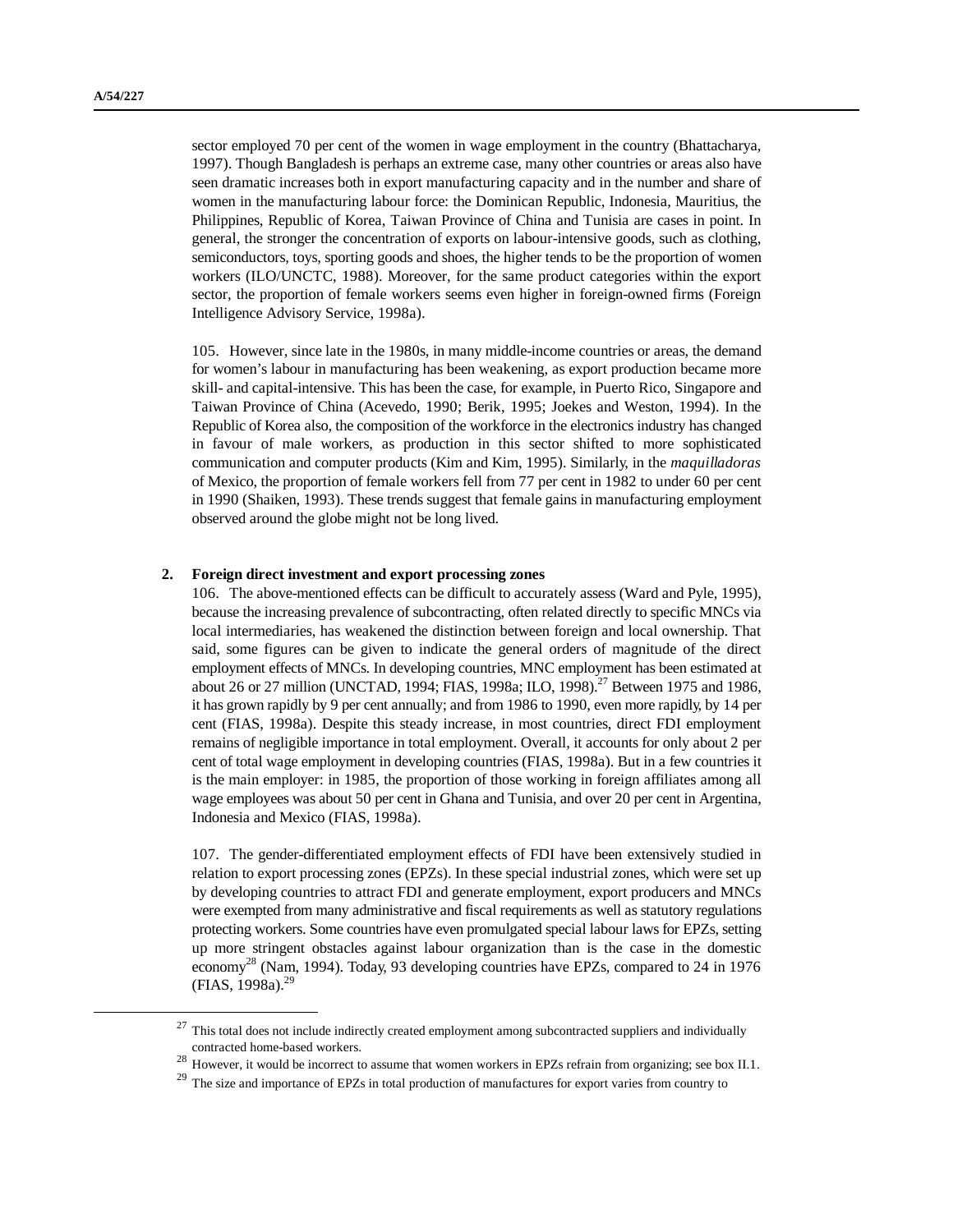108. The upper panel of table II.1 shows that women's employment has made up a greater proportion of total employment in EPZs than in manufacturing as a whole in five major exporting countries in Asia. However, the shift towards less labour-intensive activities in the manufacturing sector, noted above, has generally led to a sharper decline in the share of women in the EPZ labour forces in some countries (Joekes, 1995).

109. The overall trend of the share of women in export manufacturing in EPZs appears to reach a peak and then decline (ILO/UNCTC, 1988.) The decline is associated with (a) diversification of the export product mix towards higher value added, more technologically demanding product categories, and with (b) the increasing capital intensity of production technologies. It appears that as jobs and wages improve in quality, women tend to be excluded from them. Their situation may eventually come to resemble the previous pattern of male-dominated employment in domestically oriented industries prior to the 1980s, with strong gender stereotyping of jobs in high-technology, capital-intensive operations.

## **3. Service sector**

 $\overline{a}$ 

110. The rapidly expanding international financial services sector also appears to employ a high proportion of female workers. This certainly appears to be the case with respect to the lower-skill applications, such as data entry, in this sector. Since at least the mid-1980s, corporations in datareliant services, such as credit card providers, mail order businesses, airlines and rail systems, have sent transactions data to be processed offshore. The Caribbean (Barbados and Jamaica, which has an electronic information EPZ called the Digiport) and

country. Of the large East Asian export economies, only Singapore has a large EPZ sector (consistent with its very high level of FDI). Latin America is home to 48 per cent and Asia (excluding China) to 42 per cent of EPZs. In China, the two million employees of EPZs are far exceeded by the numbers (between 14 and 40 million) in "special economic zones", which also give favourable treatment to exports but are far larger in scale and scope than EPZs and integrated with residential and infrastructural investments (FIAS, 1998a).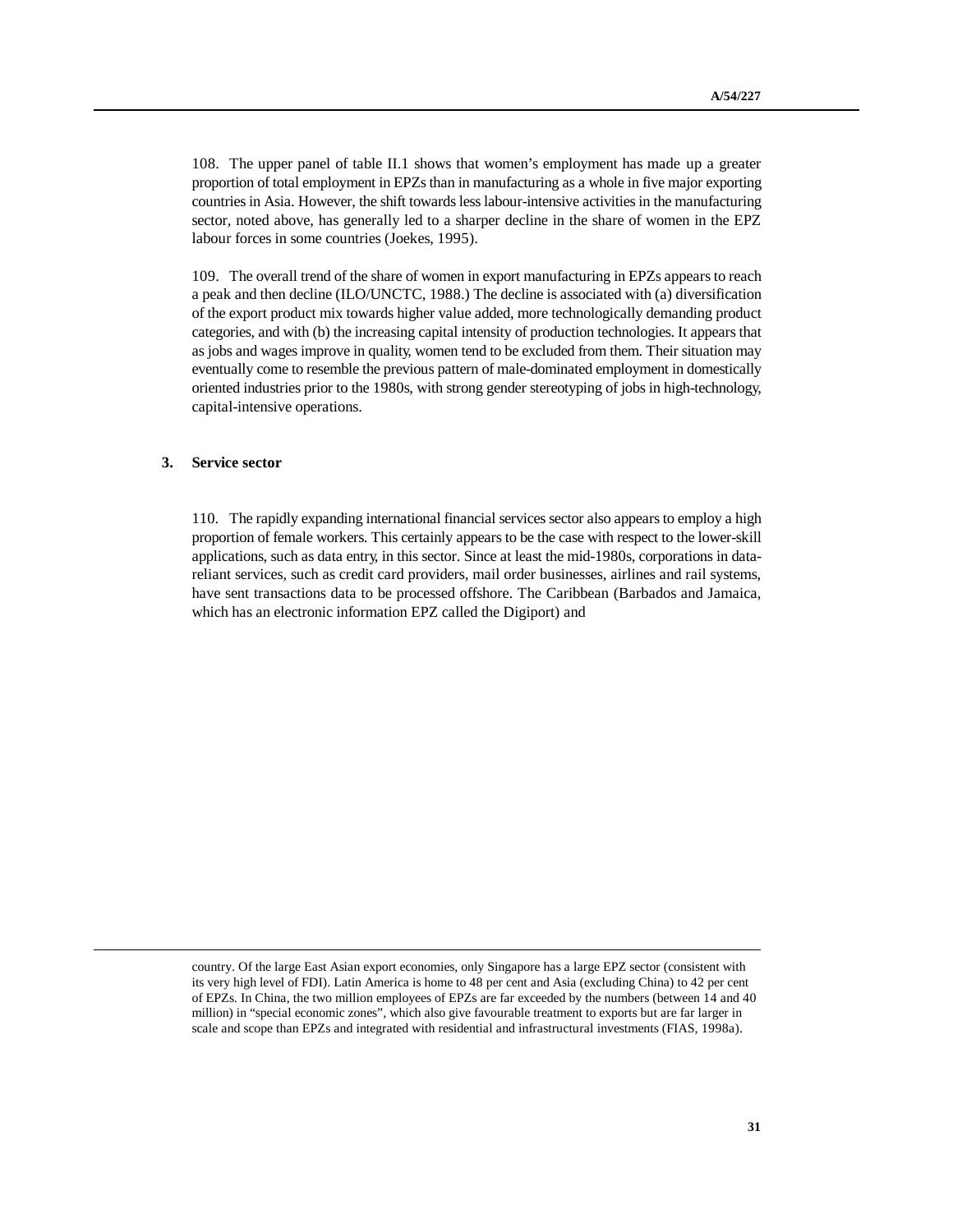## Table II.1 **Female employment in export processing zones**

**A. Share of women in employment in EPZs and in non-EPZ manufacturing, selected Asian countries** (Percentage)

|                   |      | All economy | EPZ  | Non-EPZ-manufacturing |
|-------------------|------|-------------|------|-----------------------|
| Malaysia          | 1980 | 33.4        | 75.0 | 35.6                  |
|                   | 1990 | 35.5        | 53.5 | 47.2                  |
| Philippines       | 1980 | 37.1        | 74.0 | N/A                   |
|                   | 1994 | 36.5        | 73.9 | 45.2                  |
| Republic of Korea | 1987 | 40.4        | 77.0 | 41.7                  |
|                   | 1990 | 40.8        | 70.1 | 42.1                  |
| Sri Lanka         | 1981 | 36.0        | 86.3 | 29.8                  |
|                   | 1992 | 46.4        | 84.8 | 46.0                  |

*Source:* Kusago and Tzannatos, 1998.

**B. Total employment and share of women in employment in EPZs, selected Central American and Caribbean countries**

(Percentage)

| Country            | Numbers of factories | Workers in textiles and clothing<br>(percentage) | Total<br>employment | Women in total<br>(percentage) |
|--------------------|----------------------|--------------------------------------------------|---------------------|--------------------------------|
| Costa Rica         | 250                  | 70                                               | 50 000              | 65                             |
| Dominican Republic | 469                  | 65                                               | 165 571             | 60                             |
| El Salvador        | 208                  | 69                                               | 50 000              | 78                             |
| Guatemala          | 481                  | 80                                               | 165 945             | 80                             |
| Honduras           | 155                  | 95                                               | 61 1 62             | 78                             |
| Nicaragua          | 18                   | 89                                               | 7553                | 80                             |
| Panama             | 6                    | 100                                              | 1 200               | 95                             |

*Source:* Daeren, 1997.

some Asian countries (China, India, Malaysia and the Philippines) are established centres for those kinds of businesses. The labour force in these businesses has at least as high a proportion of women workers as the export manufacturing sector in general, and is almost completely female in the case of the Caribbean.

111. Other customized, higher-skill business services, such as software design, computer programming and financial services (banking and insurance), are also increasingly being relocated to developing countries and employ relatively high proportions of women, even at higher grades (Mitter and Rowbotham, 1995; Pearson and Mitter, 1993; Joekes, 1995). However, there are not enough consolidated data on this type of employment in this sector to establish its worldwide importance or trends.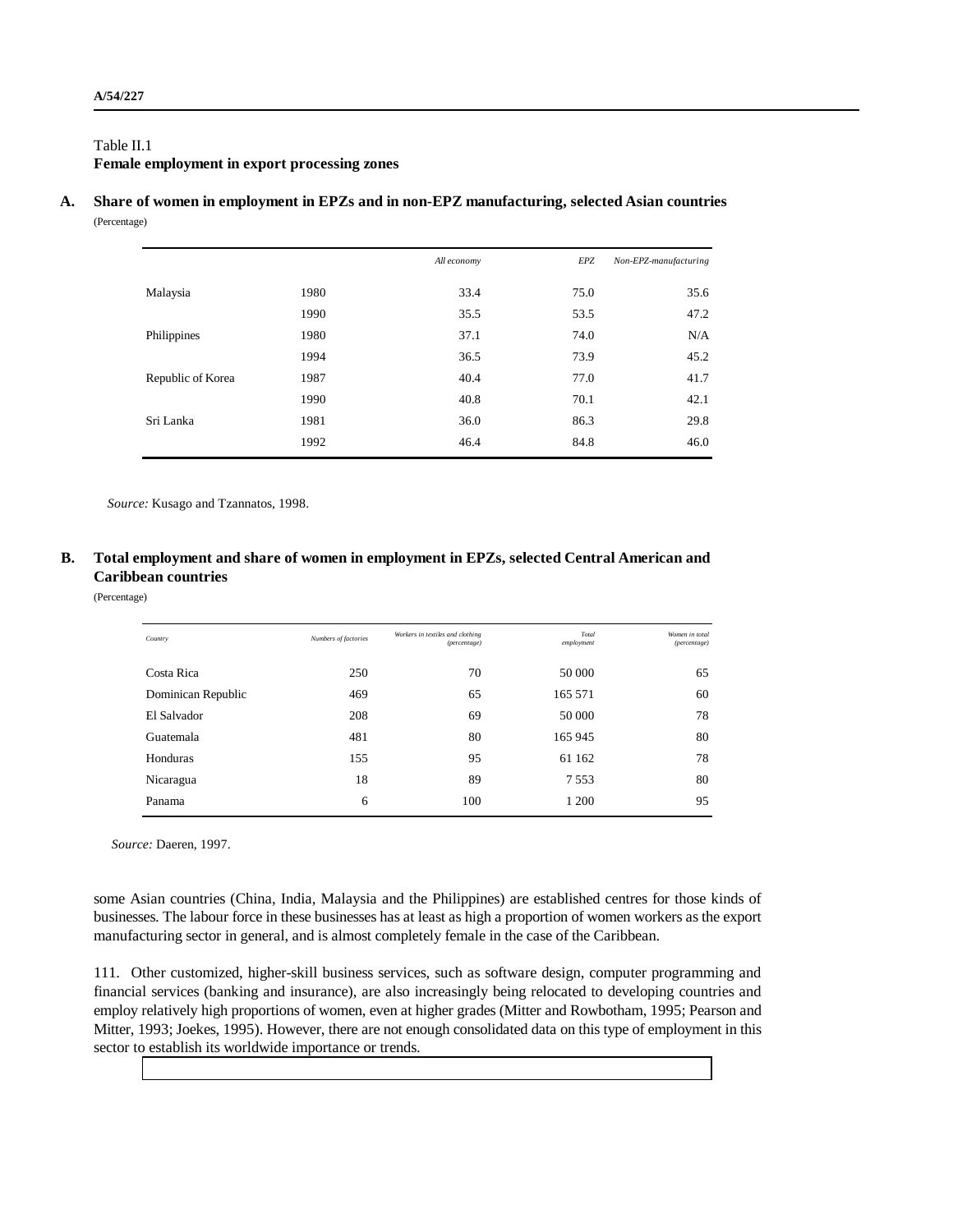## Box II.1 **Unionization among women workers in export processing zones in Malaysia, the Philippines and Sri Lanka**

Women employed in EPZs are predominantly young and single. Most come from rural areas and have little prior experience with wage employment. They often have little knowledge about unions and what unionization entails. However, despite such obstacles, there has been considerable union activity among female EPZ workers.

In Malaysia, for instance, there have been wildcat strikes and organizing of unions since 1971, when the first EPZs were established. After some successful attempts in organization in large textile factories in 1978, in-house unions were allowed for 85,000 electronics workers in 1988. By 1990, the Malaysian Trade Union Congress (MTUC) was active in most EPZs. Though not able to bargain collectively, it coordinated privatesector unions and provided legal advice and support for unorganized workers. Women's groups, which were active in MTUC since the early 1980s, provided women workers with legal help and classes in public speaking and leadership skills. Other community organizations, such as Teneganita Women's Workforce Action Group, also provide education on legal rights, various skills such as typing, sewing and public speaking.

In the Philippines, there are three EPZs. In Bataan EPZ alone, 41 trade unions had been formed by 1983, covering 89 per cent of all firms in the zone. A labour federation organized early in the 1980s had over 500,000 members by the end of the decade, and 30 per cent of its leaders were women.

In Sri Lanka by contrast, even though women had the right to organize, union activity has been limited in the two EPZs that exist. In these zones, various women's groups made contact with workers through community-based organizations in the 1980s, and several centres were set up to educate women workers.

*Source:* Kumudhini, 1994.

\_\_\_\_\_\_\_\_\_\_\_\_

112. In many developing countries, in addition to export-oriented manufacturing, trade-related employment in the service sector (tourism, finance, and information processing) has also been rising. In Thailand, for example, by 1982 tourism had become the largest provider of foreign exchange, and by 1990 was generating 7 per cent of total export value (Bell, 1991). While accurate data are difficult to come by, a significant portion of receipts in the tourism sector are generated by the sex industry, which largely employs women (Lim, 1998).

## **4. Informal sector**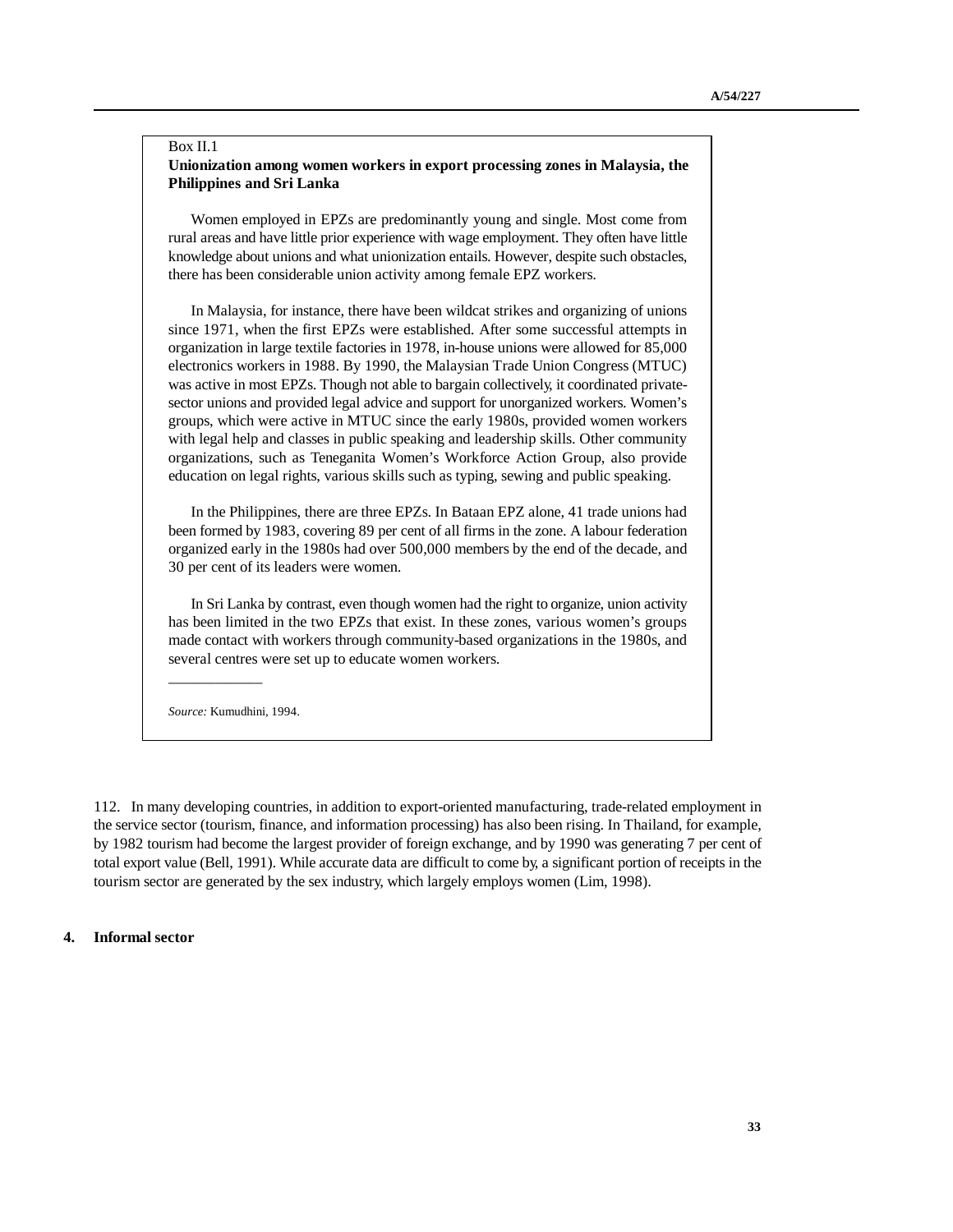1

113. For every job created by trade and FDI flows in the formal sector, a multiple number is also thought to be created within the informal sector. Cross-country data show that the share of female employment within this sector is typically higher than in formal sector activities, even in the most labour intensive sectors (Chen, and others, 1998). Even in countries with a relatively developed modern sector, a very substantial proportion of female workers is in the informal sector. This figure, for instance, is 43 per cent in the Republic of Korea and 79 per cent in Indonesia (World Bank, 1995).

114. The size of this multiplier effect is probably quite significant, although no global estimate exists on the number of informal sector jobs which can be linked to formal sector employment creation by trade and FDI flows. As discussed in chapter III, jobs in the informal sector have been an increasingly important source of new employment growth, especially for women, in most developing countries in recent years. The vast relative size of the informal sector in total economic activity of developing countries has become much better appreciated (Mead, 1998; Charmes, 1998a).

## **5. Agriculture**

115. Market liberalization and promotion of export crops in agriculture, which have generally accompanied trade liberalization in developing countries, have had ambiguous employment effects.<sup>30</sup> For instance, in Latin America, export crop expansion has in effect displaced women from permanent agricultural employment into seasonal employment (FAO, 1990). Women have lost their livelihood on subsistence plots, but could more easily find seasonal employment in lowpaying jobs requiring intensive manual labour in the area of agricultural exports: harvesting coffee, cotton and tobacco in Brazil, the Dominican Republic and Nicaragua; cultivating strawberries in Mexico, peanuts in Brazil, fruit in Chile and flowers in Colombia (León, 1987). Again, in the Caribbean, the cultivation of non-traditional export crops has provided low-paying jobs for women but at the same time has undermined the production of food for the local market. This is likely to have disproportionately affected women, since they have traditionally been the producers and marketers of food for the local market (Antrobus, 1995).

116. Not all developments in the agricultural sector conform to this pattern, however. Kenya, Uganda and Zimbabwe have diversified their commodity exports to include non-traditional agricultural exports (NTAEs), from which earnings have risen very rapidly in recent years. Production and employment have often been organized in large-scale enterprises along quasiindustrial lines in the NTAE sector. Women usually comprise the great majority (about 90 per cent) of the workforce in this sector, not just in Kenya but also in other African countries, and are paid cash in direct exchange for their labour, in stark contrast with the situation on family farms. In the small-farm context, however, the revenue from NTAEs controlled by women is far less than what they contribute in labour input to production.

117. The NTAEs also rely on a predominantly female labour force in Latin American countries, especially Colombia and Mexico, where the sector is well established. In these countries, where wages in relation to profits remain quite low and occupational hazards can be severe, gender inequalities are also pronounced (Thrupp and others, 1995). In a recent study involving the introduction of some non-traditional crops in a number of poor communities in Guatemala, men

<sup>&</sup>lt;sup>30</sup> Chap. IV discusses the broader implications of commercialization and market liberalization in agriculture.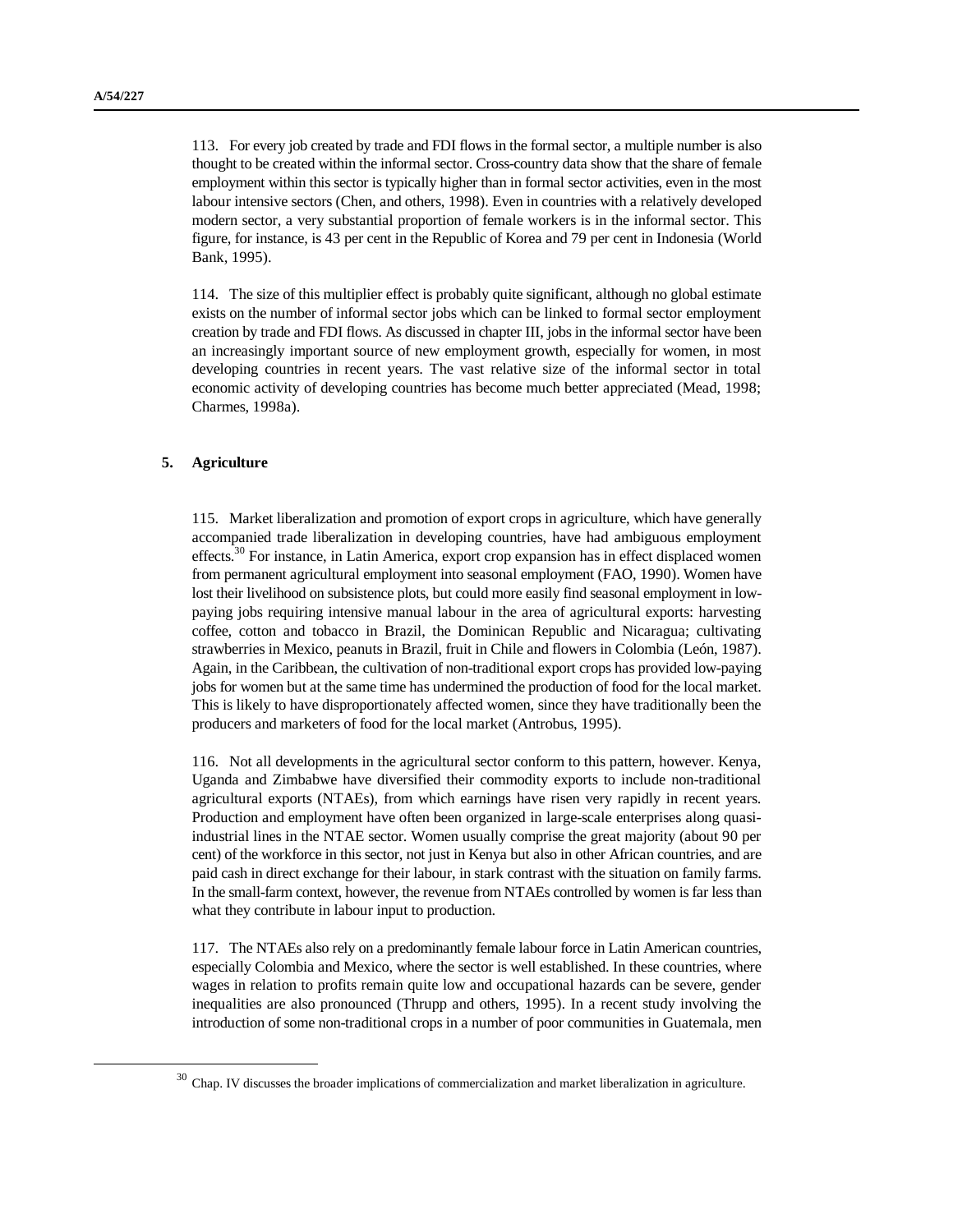were found to share the work with women but not the proceeds from sales, which they appropriated in a disproportionate manner (Carletto, 1998).

118. From another part of the world, in Thailand, comes yet another example of the new employment opportunities created by market liberalization in agriculture. Women have begun to subcontract to MNCs on family-owned plots, producing baby corn and asparagus on former paddy land. Earning cash income for the first time, these women had previously been unpaid for long hours of intensive labour in rice cultivation. Similarly, raising shrimp under contract to foreign companies, women in southern Thailand have been able to earn more in a shorter work day than what they could by cultivating rice. Many researchers, however, have questioned the sustainability of this type of work, drawing attention to its adverse environmental effects, health hazards and market fluctuations (Stephens, 1995).

## **B. Displacement effects**

1

119. Given that women have been over-represented in light manufactures in developed economies, trade liberalization could be expected to have led to a decline in the female share of manufacturing employment as the exports of such goods from developing countries increased. However, the evidence to that effect is limited and at times contradictory. For instance, some research indicates negative employment effects on women in the textile industry of the United States, related to the growing trade deficit with China. But then, there is little systematic evidence showing an overall decline in women's share of manufacturing jobs in industrialized countries (Wood, 1994).<sup>31</sup> The lack of such evidence might be the result of: (a) the skill profile of women might be facilitating their reabsorption in newly created manufacturing jobs, more so than for men (Dean, 1991); or (b) in capital- and skill-intensive industries, where men predominate, the pace of job loss might have been as rapid because of trade and the quickened pace of productivity improvements (Howes and Singh, 1995).

120. Trade liberalization has also led to loss of employment in developing countries, often with gender-differentiated results. The increased competition from low-cost Asian producers has had the effect of displacing workers in labour-intensive industries in some developing countries, mainly in Africa (Biggs and Srivastava,1996). For instance, following trade liberalization, Zimbabwe experienced a decline in output and employment in textiles, wearing apparel and footwear industries in the mid-1990s. While firms in those sectors tend to be male dominated, both female and male workers were displaced (Carmody, 1997). In general, the gender balance among those displaced has depended on the job distribution between women and men prior to trade liberalization, and has varied from one country to another (Fontana and others, 1998). But overall, women's share of manufacturing jobs in Africa did not increase from 1980 to 1990 (Mehra and Gammage, 1999). Jobs were also lost because of trade liberalization in the handloom industry in Indonesia (Evers, 1994) and Sri Lanka (Jayaweera and others, 1989) in the 1980s.

121. If export expansion has a positive multiplier effect on women's employment in the informal sector, the opposite may also be true for import expansion. The direct effects from import expansion are negative. Local producers lose market share to cheaper imports and reduce the

<sup>&</sup>lt;sup>31</sup> However, recent research by Kucera and Milberg (1999) suggests that in many OECD countries, trade expansion with developing countries from 1978 to 1995 resulted in employment declines that disproportionately affected women.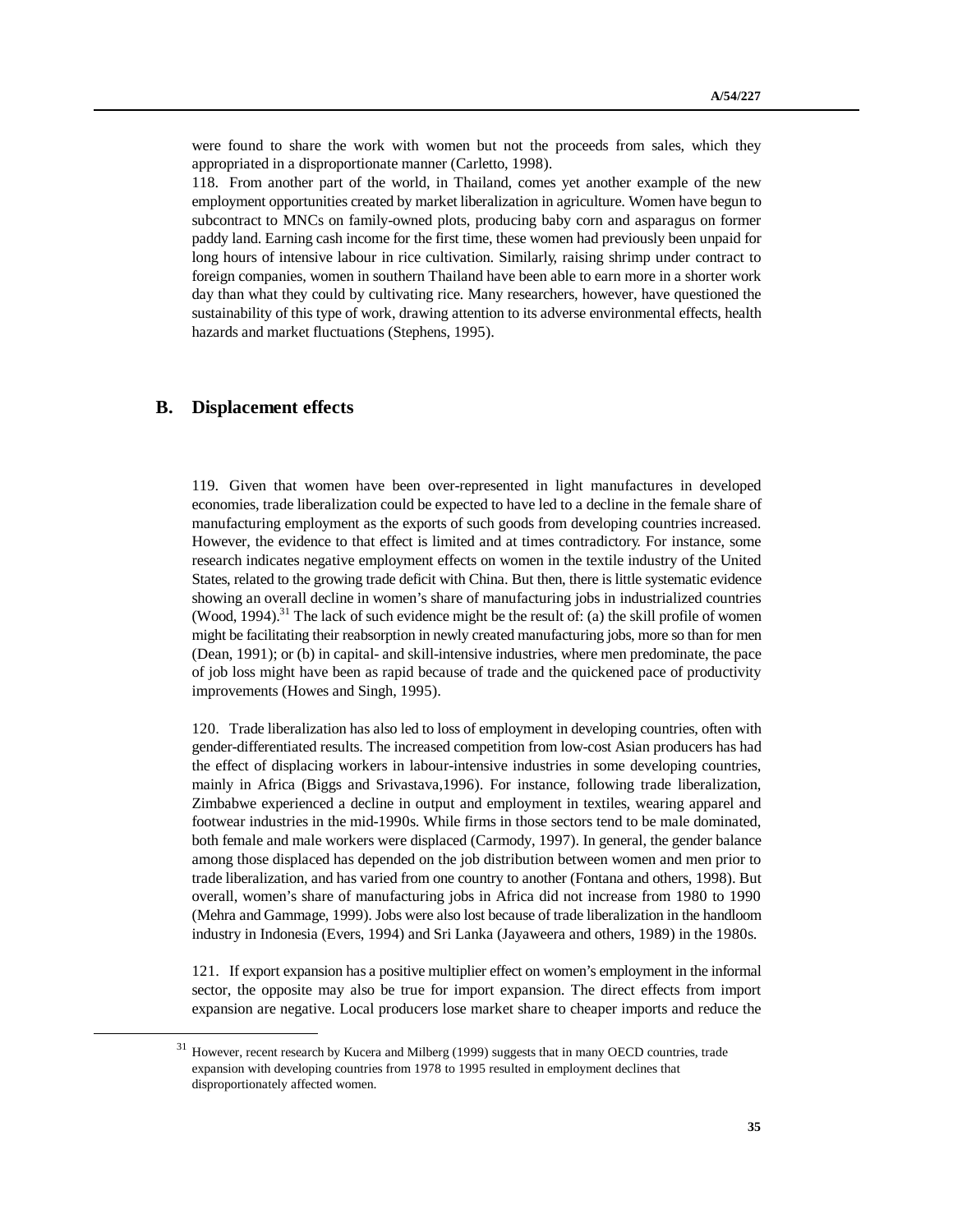1

available jobs as a result. Imports displace women disproportionately in the informal sector because (a) women outnumber men as workers, and (b) as small entrepreneurs, they are more likely to be ill-equipped to upgrade their productive activities in the face of increased competition. 122. For example, some case studies from Kenya describe how women basket makers have experienced loss of employment and livelihood as consumers switched to imported, mass produced substitutes from East Asia (Joekes and Weston, 1994). In the majority of developing countries that have adopted open trade policies, such negative employment effects are believed to have been quite significant. However, unlike the positive employment effects, they are not well studied, so that their precise scale is unknown.

# **C. Assessing the employment effects of globalization**

## **1. Women's position within the household**

123. The general presumption is that paid employment improves women's position within the household. Depending on how the household is conceptualized, economists offer alternative accounts of how paid employment enhances women's status. According to one, the head of household is a benevolent male who makes rational decisions in investing for human capital. $32$ Women's paid employment alters his perception of women's value and makes him aware of the returns to be had from investing in female human capital. The head of household then modifies the expenditure patterns of the household accordingly, choosing to spend more on women's and girls' health and education. In this conception, the social position of women ultimately depends on men's appreciation of women's earning capacity.

124. Alternatively, the household is seen (Sen, 1990) as a cooperative but at the same time a conflictual arena, where bargains are struck between men and women. Increase in women's paid employment is thought to modify the balance of power within the household. By bringing home cash income, women attain greater say in household expenditure decisions with respect to both consumption and human capital investment. As a result, a greater proportion of household expenditures than before goes to support women's (and girls') well-being and income-earning capacity. According to this view, the greater the material possibilities women have for leaving their husbands and living on their own, the stronger is their bargaining power in the household.

125. However, in practice, paid employment need not always mean empowerment for women. For instance, it is not unusual for young women, who form the majority of the EPZ workforce, not to have control over their earnings. Many of them have to remit the greater part of their wages to their natal households. There, the income is sometimes used to consolidate gender inequalities; for instance, to support advanced education of younger brothers (Wolf, 1992; Sainsbury, 1997). Likewise, studies on female factory workers in the garments sector in Bangladesh and Pakistan, of which some mention has been made, show that close to half of such women hand over their earnings to their husbands or to some other male member in their households (Hafeez, 1989; Zohir and Paul-Majumder, 1996). In other instances, especially in a rural setting, women workers

 $32$  This view of the household is based on Becker (1965) who assumed that the household head was male and benevolent. His assumptions have since been extensively criticized by feminist economists.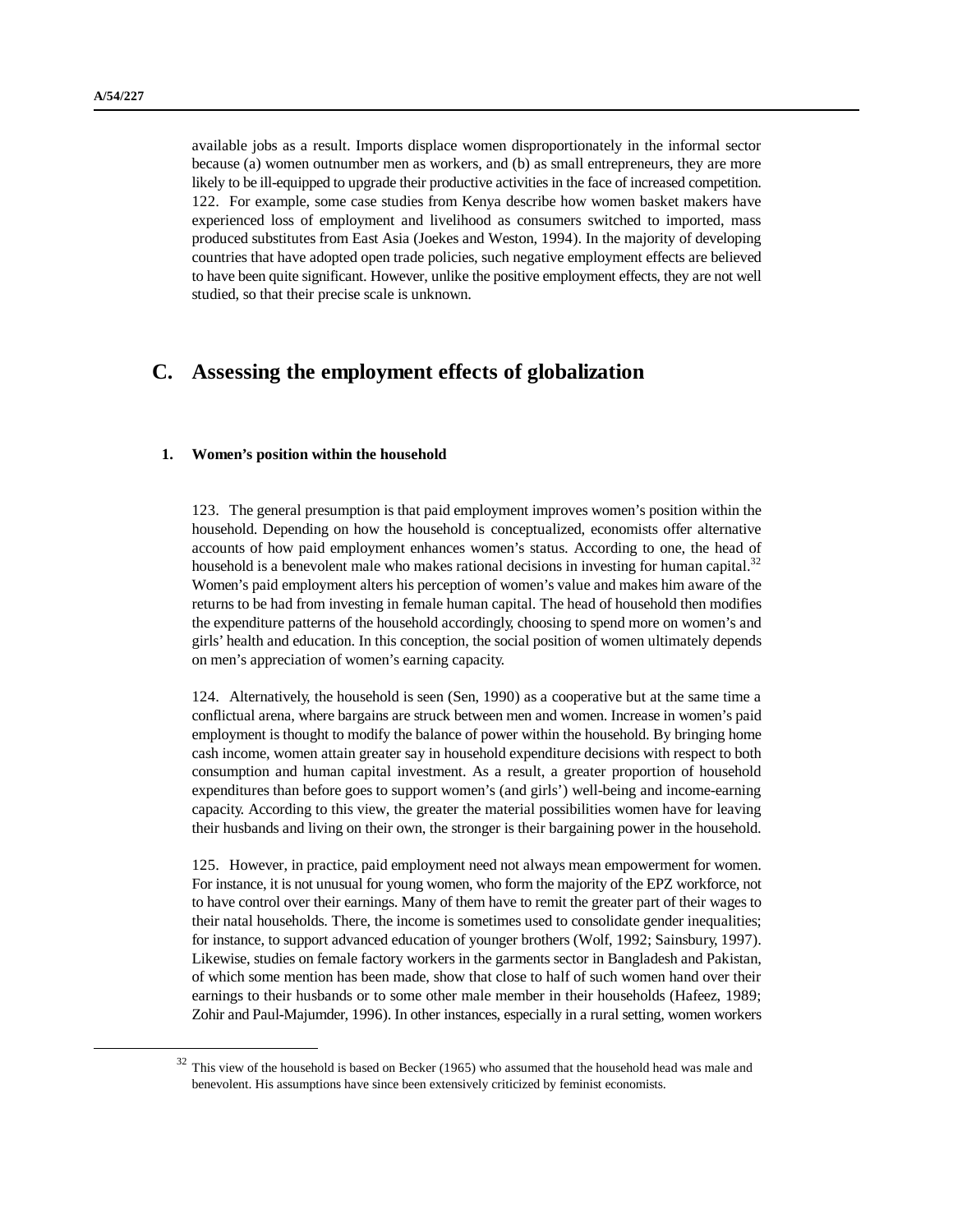are recruited by male labour agents (their father or a third party) to whom wages are paid, as is commonly the case in rural Indonesia and Tunisia. Moreover, time allocation studies from a diverse group of countries around the world suggest that in general, women's burden of household work and primary responsibility for childcare do not diminish with increased participation in paid work (UNDP, 1995). Thus, paid employment in many instances gives rise to an onerous "double day" for most women. Sometimes, when women begin to earn income of their own, there might be offsetting reductions in the non-market sources of income which they receive from men, particularly from the father of their children (Elson, 1999).

126. Yet, there are also signs that paid employment might be gradually weakening traditional gender values in many societies. Women factory workers' higher wages in the modern export sector, in relation to what unskilled men outside manufacturing can earn on average, seem to confer women higher status and enhanced decision-making power within the households (Tiano and Fiala, 1991). Even the young women working in EPZs, who must remit their wages to their families, reportedly can accumulate savings which improve their future personal prospects. More importantly, many women workers from different countries feel an enhanced sense of self-esteem and an expansion of life choices as a result of wage employment (Tiano and Fiala, 1991; Amin and others, 1998). For instance, the same Bangladeshi garment workers discussed above are also reported to be quite conscious of the new freedoms that come with earning wages (Amin and others, 1998). Thanks to an independent source of income, they can possibly leave an intolerable marriage, enter another on more favourable terms, or live alone with their children — all unprecedented freedoms for women in a society with a strong gender hierarchy (Kabeer, 1995). Likewise, young women workers in the Philippines and Thailand appear to have acquired some freedom from domestic labour which only their brothers previously enjoyed (Sainsbury, 1997). Moreover, the fact that young women working in export manufacturing are delaying marriage might be a sign of resistance against the "double day",which for many of them is a hallmark of married life (Amin and others, 1998).

#### **2. Conditions of work**

1

127. Recent increases in women's employment in export-oriented industries in developing countries mostly involve poor quality jobs.<sup>33</sup> Negative factors, low wages and political docility appear to be the main factors behind the preferential demand for female labour in such industries. Long hours, congested dormitory living conditions, extremely strict supervision of work (no talking on the job, only short breaks, limited visits to the toilet) and long travel times to work are usually the norm. In smaller local firms, employment conditions have been generally worse than in MNCs and in EPZs (ILO, 1998; Lim, 1990). In both domestically and foreign-owned firms, an exceedingly high turnover rate of labour is common. Young women are employed with little or no training on the job, and quickly dispensed with on pregnancy or marriage. With a ready supply of substitute female labour, employers in general feel little pressure to improve conditions of employment for their workers.

128. Structural adjustment programmes of the 1980s and other periods of austerity are thought to have contributed to the sudden surge in the supply of women seeking paid work. By reducing

 $33$  The quality of employment is a multidimensional index that comprises the wage, non-wage benefits, regularity of employment, length and terms of the employment contract, social protection (health, unemployment, pension), representation (trade-union or other means), working time, intensity of work, occupational risks, participation in decision-making, possibility of career advancement or skill upgrading, social status attached to a job (ILO, 1998c).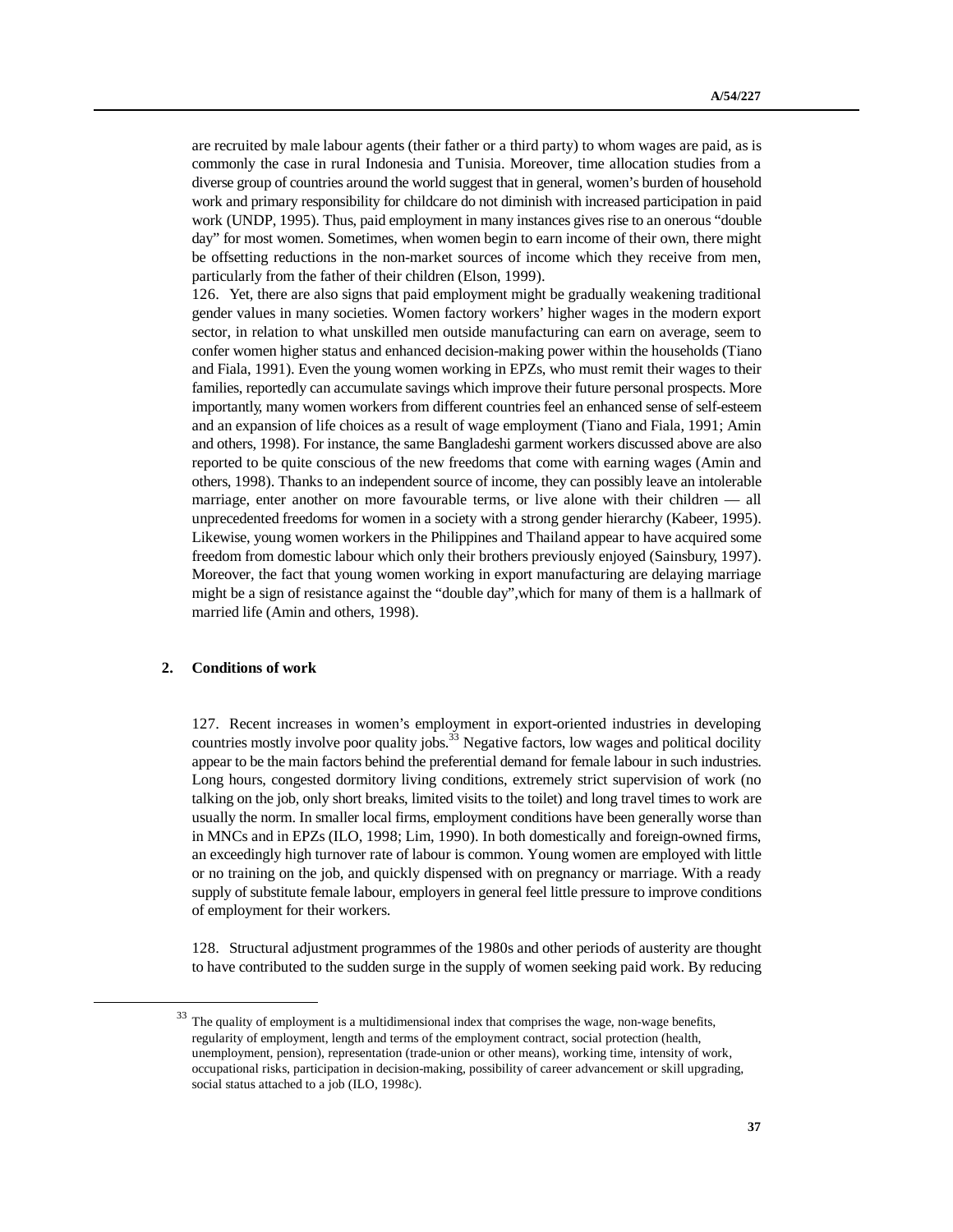<u>.</u>

male employment and levels of family income, these policies effectively drove women into the labour market in large numbers (Beneria, 1992). The big increase in incoming female labour has depressed real wages and led to further deterioration in working conditions. Women who could not find factory jobs have had to seek work in the informal sector under even worse conditions (Moser, 1997). Thus, despite exploitative conditions, export sector factory employment (even in small enterprises) has appeared superior to the other alternatives women have had (van Diermen, 1997).

#### **3. Female-male pay differentials**

129. Female-male pay differentials (or the so-called "gender wage gap") can be an important indicator of women's disadvantaged position in labour markets. In economies of all types, women typically earn two thirds of male incomes on average (Standing, 1989 and 1998; Tzannatos, 1995 and 1999). Figure II.2 shows the wage differential between women and men in selected countries. Moreover, only a part of this gap in earnings can be explained by differences in educational attainment and job experience between women and men which suggest that discrimination on the basis of sex could be widespread (Birdsall and Sabot, 1991; Psacharopolous and Tzannatos, 1992).

130. There is mixed evidence about whether or where the gender wage gap has shown a tendency to diminish with women's increased participation in paid work. In some industrialized countries, such as the United States of America, the gap appears to have narrowed (Blau, 1998). In others, such as Japan, it has widened (Kucera, 1998). Similarly, in developing economies, trends vary. Women's wages, relative to men's, seem to have risen slightly in some developing countries, such as El Salvador and Sri Lanka, while in other developing countries or areas, such as Hong Kong SAR, Myanmar, Singapore and Taiwan Province of China, the wage gap has widened (Seguino, 1997a; Standing, 1999). Also, it is not clear if or to what extent this modest change reflects the general improvements in women's level of education relative to men's (Joekes, 1995; Cagatay, 1996). 34

131. Even though the evidence is sparse, trade expansion and liberalization with FDI flows are likely to affect gender wage gaps in two ways: (a) through differential impact on the demand for female and male labour; and (b) through increase in bargaining power relative to organized workers in industries that are directly affected by the export of capital. FDI flows might be expected to drive up the wages of women workers because they tend to stimulate demand for female labour. By contrast, the increased ability of businesses to relocate all or some segments of their production across national borders puts a downward pressure on the wages of workers in the affected industries. The little existing research suggests that the latter effect has been stronger.

132. Evidence shows that the signing of the North American Free Trade Agreement (NAFTA) — and concomitant threat of moving offshore — helped manufacturing employers in the United States of America to successfully resist the demands for wage increases (Brofenbrenner, 1998). Likewise, FDIs by MNCs tend to move away from the newly industrialized economies, where wages and working conditions have improved, to less developed countries such as India,

<sup>&</sup>lt;sup>34</sup> There have been improvements in women's educational attainments relative to men in all regions, with improvements in the ratio of female to male years of education achieved first (between 1960 and 1975) in the high-performing Asian countries, and later (1970 onwards, from a high base) in Latin America and (from 1975 onwards, from a very low base) in South Asia (Barro and Lee, 1993).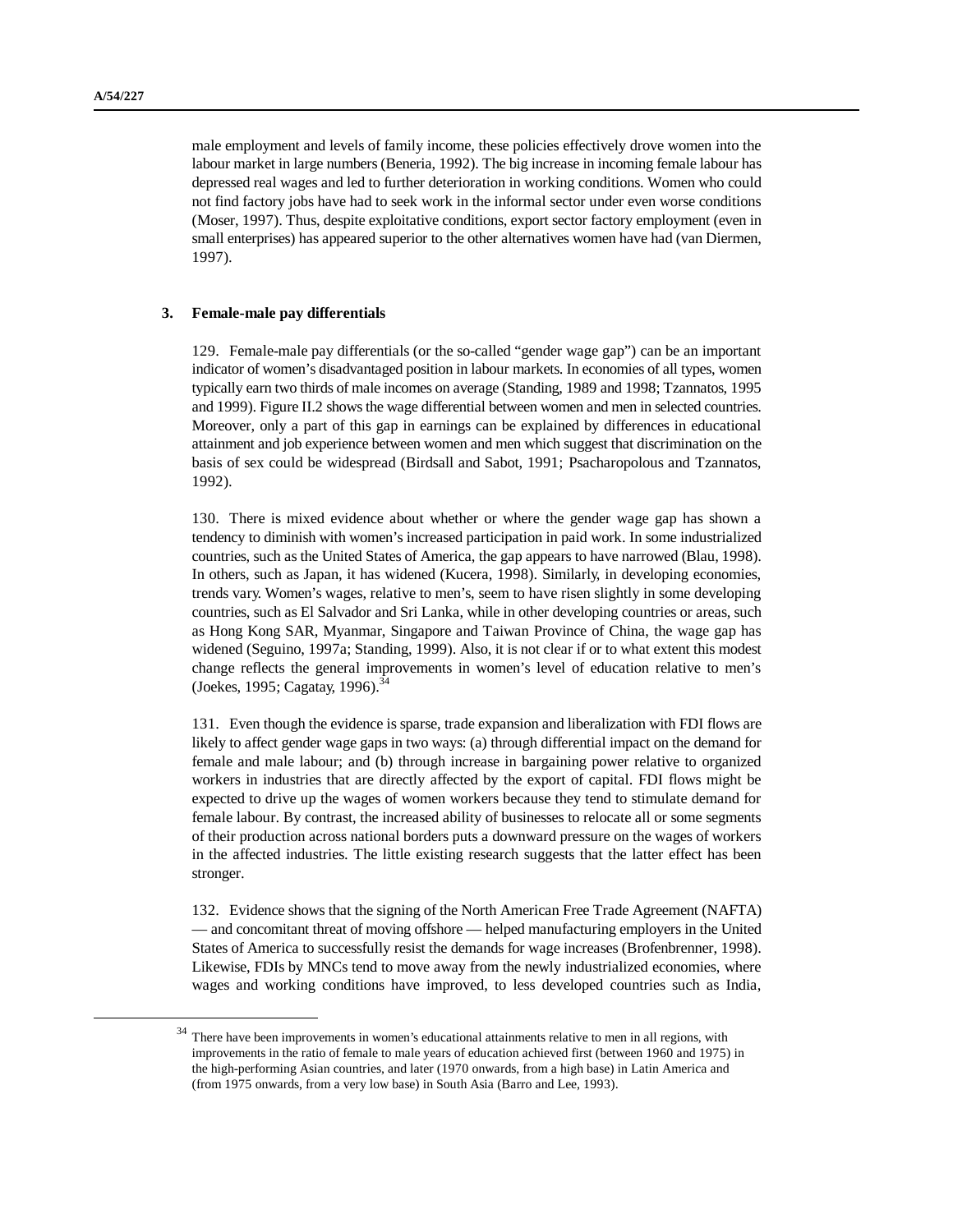Mauritius, Sri Lanka, and more recently Bangladesh, China and Viet Nam (Lim, 1997). Women's wages relative to men's might thus be unlikely to rise if women are more heavily concentrated than men in industries where capital is "footloose" (i.e., where the threat by businesses to move offshore is highly credible). Indeed, that is likely to be the case in many low-wage sites in developing countries which attract FDI (Standing, 1999). Not surprisingly, wage differentials are especially marked in those developing countries or areas which pursue export-led industrialization or have EPZs.<sup>35</sup>

133. By contrast, in some developed economies, such as the United States, the forces of globalization appear to have adversely affected men's wages more than women's. Over the last two decades, trade liberalization and capital mobility have eroded well paying blue-collar wages in concentrated industries where men were the well entrenched insiders.

Increased international competition, which reduces the bargaining power of male workers in such industries, may be one explanation for the decreasing gender wage gap (Black and Brainerd, 1999). Three quarters of the decrease in the wage gap in the United States since late 1970s is estimated to stem from the decline in male real wages (Lawrence and Bernstein, 1994). At least in some countries, the narrowing of the gender wage gap reflects in part a "downward harmonization" between men and women.

134. Other factors could also have influenced gender wage differentials over the past decades. As discussed in detail below, there have been significant changes in the patterns of occupational segregation by sex around the world. Although women still earn less than men at every level of education, increasing numbers of women in higher-level jobs, especially in developed countries, have effectively improved women's aggregate labour-market income relative to men. Other important factors, depending on the region and the country, have been the following: the type of wage settlement (female-male pay differentials tend to be lower in countries with centralized collective bargaining);<sup>36</sup> the size of enterprise (within the same country, large enterprises tend to pay higher wages to and are more likely to hire women); technological change; the pattern of industrial development; and societal values about gender inequality.

### **4. Occupational segregation by sex**

1

135. Despite the rapid and global increase in female paid employment in recent years, occupational segregation by sex remains a worldwide phenomenon.<sup>37</sup> Not always adverse for women, it can be an important indicator of women's disadvantaged position in labour markets. Indeed, higher levels of occupational segregation are generally associated with poorer labourmarket conditions for women: lower pay, lower status, and more limited career opportunities, among others. It can also be a source of labour market rigidity and thus economic inefficiency.

<sup>&</sup>lt;sup>35</sup> The divergent trend in the gender wage gap in Taiwan Province of China and the Republic of Korea might also be instructive. The gender wage gap has been steadily widening in the former since 1981, while marginally narrowing in the latter. In Taiwan Province of China, capital is more "footloose" than in the Republic of Korea. There is considerably less inward and outward FDI in the Republic of Korea in comparison with Taiwan Province of China (Seguino, forthcoming).

<sup>&</sup>lt;sup>36</sup> The earnings gap is relatively small in Australia, Germany, Norway and Sweden, countries where there is centralized collective bargaining which emphasizes egalitarian wage policies in general. In Canada and the United States, the earnings gap is relatively larger because wage bargaining is decentralized, market-oriented and enterprise-level (Lim, 1996; Kucera, 1998).

<sup>&</sup>lt;sup>37</sup> The discussion in this section is based on Anker (1998).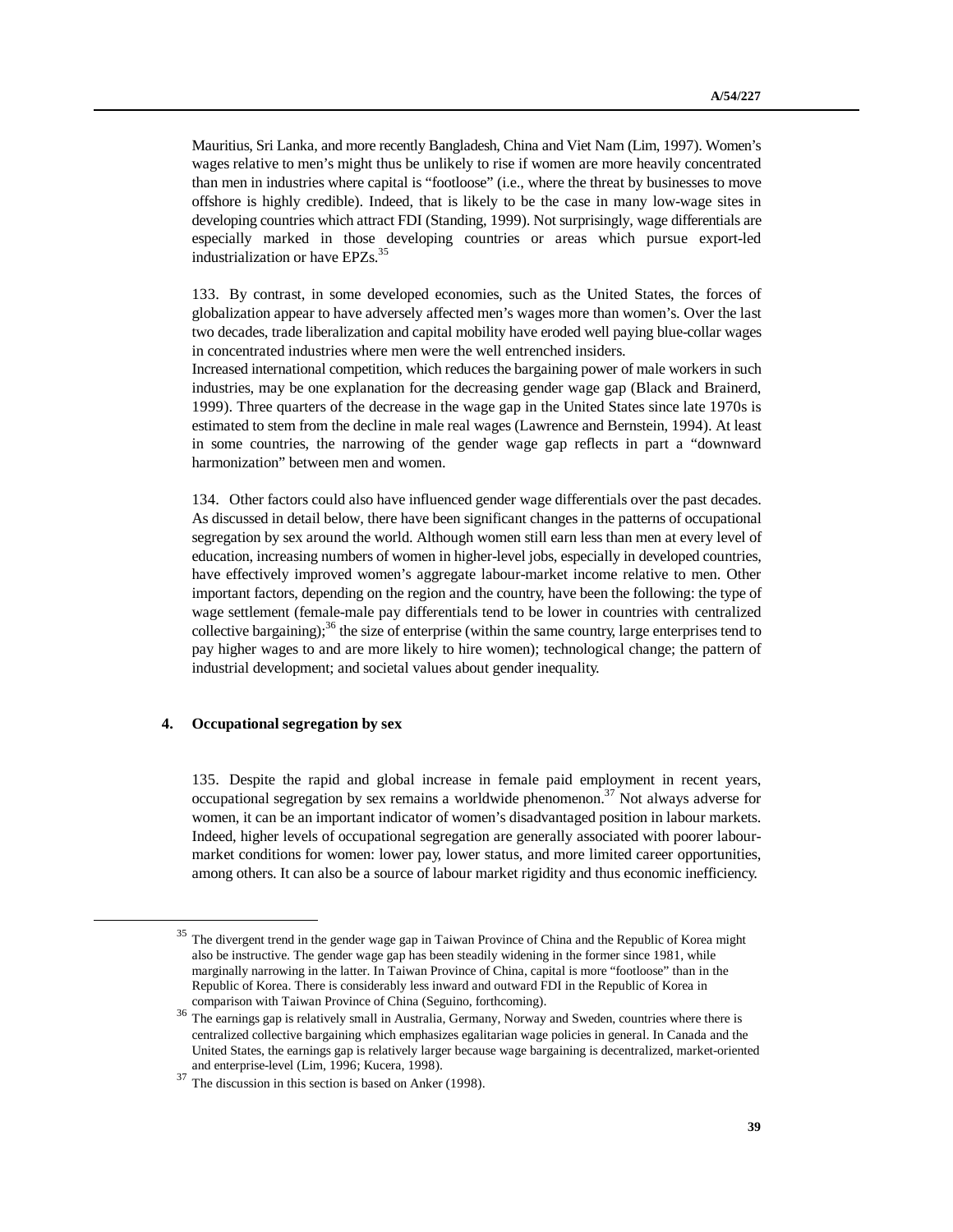1

136. As figures II.3 and II.4 show, women are more likely to be working in "men's jobs" than the opposite. But, as a rule, women are employed in a narrower range of occupations than men.<sup>38</sup> They dominate in clerical and secretarial jobs and in low-end service occupations (as shop assistants, waitresses, maids, hairdressers, dressmakers), and as professionals they are most likely to be teachers or nurses. These "female occupations" generally pay less and have lesser status and advancement prospects.

137. A distinction is usually made between two different forms of occupational segregation. One, called "horizontal segregation", refers to the distribution of men and women across occupations (e.g., women as maids and men as truck drivers); while the other, termed "vertical segregation", refers to the distribution of men and women in the job hierarchy in terms of status within an occupation (e.g., production workers versus production supervisors). Neither form of occupational segregation correlates well with the level of socio-economic development across countries. Both vary by region, however, which

 $38\,$  Male-dominated, non-agricultural occupations are over seven times as numerous as female-dominated occupations.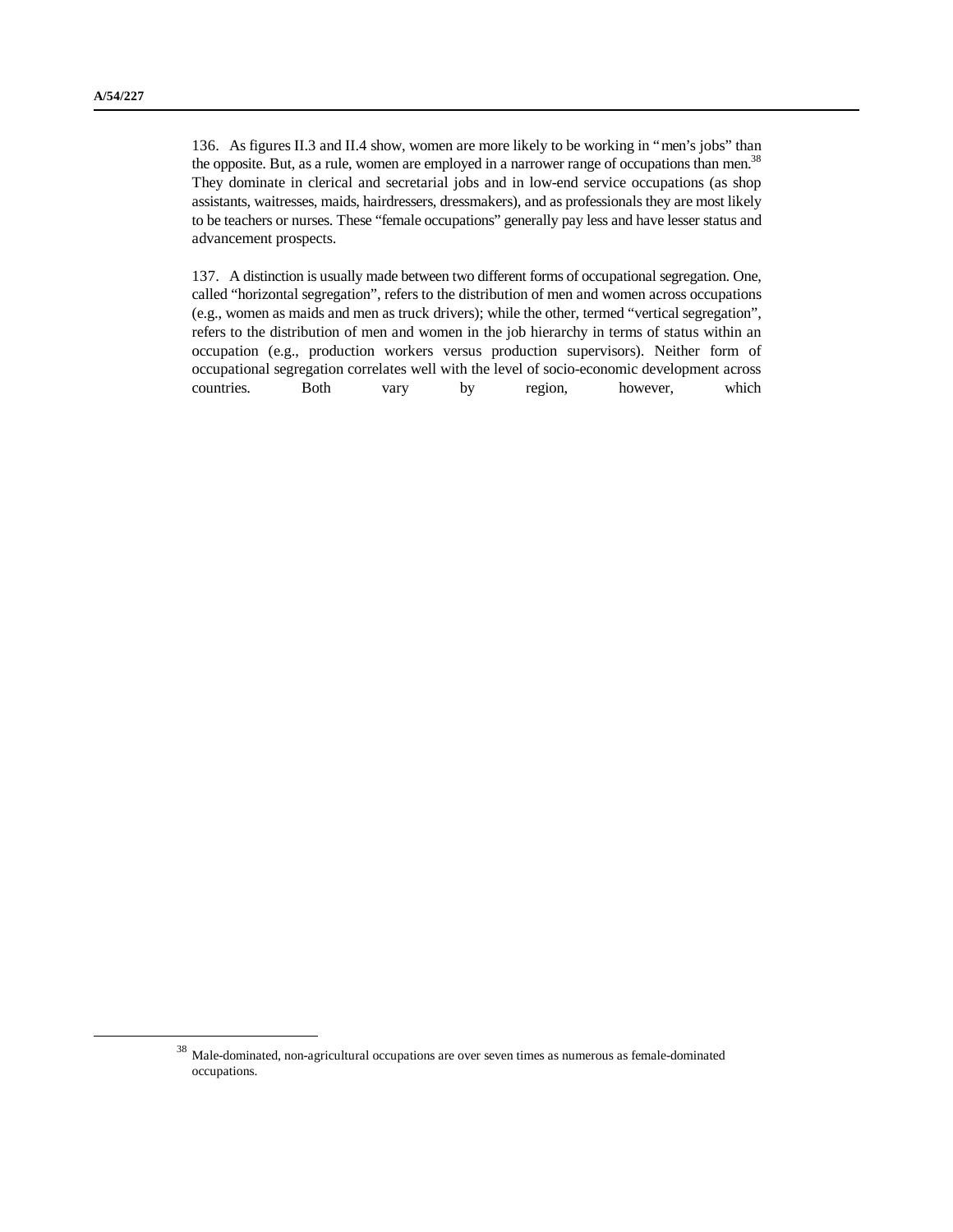suggests that social, historical and cultural factors might be important in determining the extent of occupational segregation by sex.<sup>39</sup>

138. The level of horizontal segregation is lowest in the Asia and Pacific region and highest in the Middle East/North Africa . It is also relatively high in other developing regions, while of average magnitude in the OECD and transition economies in Eastern Europe.<sup>40</sup> Vertical segregation, by contrast, is higher in Asia and the Pacific than in other parts of the world. Exportled industrial development has apparently opened up many industrial occupations to women (thereby significantly reducing horizontal segregation) — without, however, decreasing gender inequalities within occupations in terms of pay, authority and career advancement possibilities (vertical segregation).

139. In the past two decades, the horizontal form of occupational segregation by sex has fallen considerably around the world. It appears to have fallen the most in countries where it was relatively high, and to have remained unchanged in countries where it was relatively low. The greatest sustained fall has occurred in several small developing and a few OECD countries. The rest of the OECD and transition countries, as well as large East Asian, Middle Eastern and North African countries, seem to have experienced little change, while in China and Hong Kong Special Administrative Region of China there have been increases. In countries and regions where it has decreased, the reason is integration of men and women within occupations, rather than a shift in the occupational structure of employment. The expansion of "feminine" occupations has apparently been sufficient to absorb the marked increase in the female non-agricultural labour force. As the number of women entering the non-agricultural labour force has risen, many women have taken up jobs that were traditionally "men's", thereby reducing the occupational segregation by sex.

140. Occupational segregation by sex is often justified on the grounds that women have specific attributes which make them more suitable than men for particular types of work. It is argued that traditionally "female" occupations involve caring types of work, manual dexterity and experience at typical household activities, all of which women are expected to possess. Similarly, subservience and docility, the other characteristics commonly associated with female workers, are thought to shape gender employment patterns.

141. Today, women worldwide are better educated and hold more high-level professional jobs than ever before. Yet they rarely break through the so-called "glass ceiling" which separates them from top-level management and professional positions (ILO, 1997).<sup>41</sup> Despite recent progress, the glass ceiling remains relatively intact. Women hold less than 5 per cent of the top jobs in corporations. Even when they manage to rise to the top, female executives nearly always earn less than men. The higher the position, the more glaring is the gender gap. Moreover, the old contention that there is an insufficient number of qualified women to fill more top jobs is out of date. Though gender differences still exist in terms of choice of profession, women are

<sup>&</sup>lt;sup>39</sup> In his work on occupational segregation by sex, Anker (1998) distinguishes five "regions": OECD countries, transition economies, the Middle East and North Africa, Asia and the Pacific, and other developing countries and areas.

<sup>40</sup> There are also large and significant differences in occupational segregation by sex across OECD subregions. North America has the lowest level, while Scandinavia as a subregion has the highest. The reason for the high level of segregation in the latter seems to be related to the way in which the welfare state developed in Scandinavia, where the comprehensive monetization of the "care economy" has created occupations that have remained "female" (Anker and Melkas, 1998, p. 9).

 $41$  See box II.3.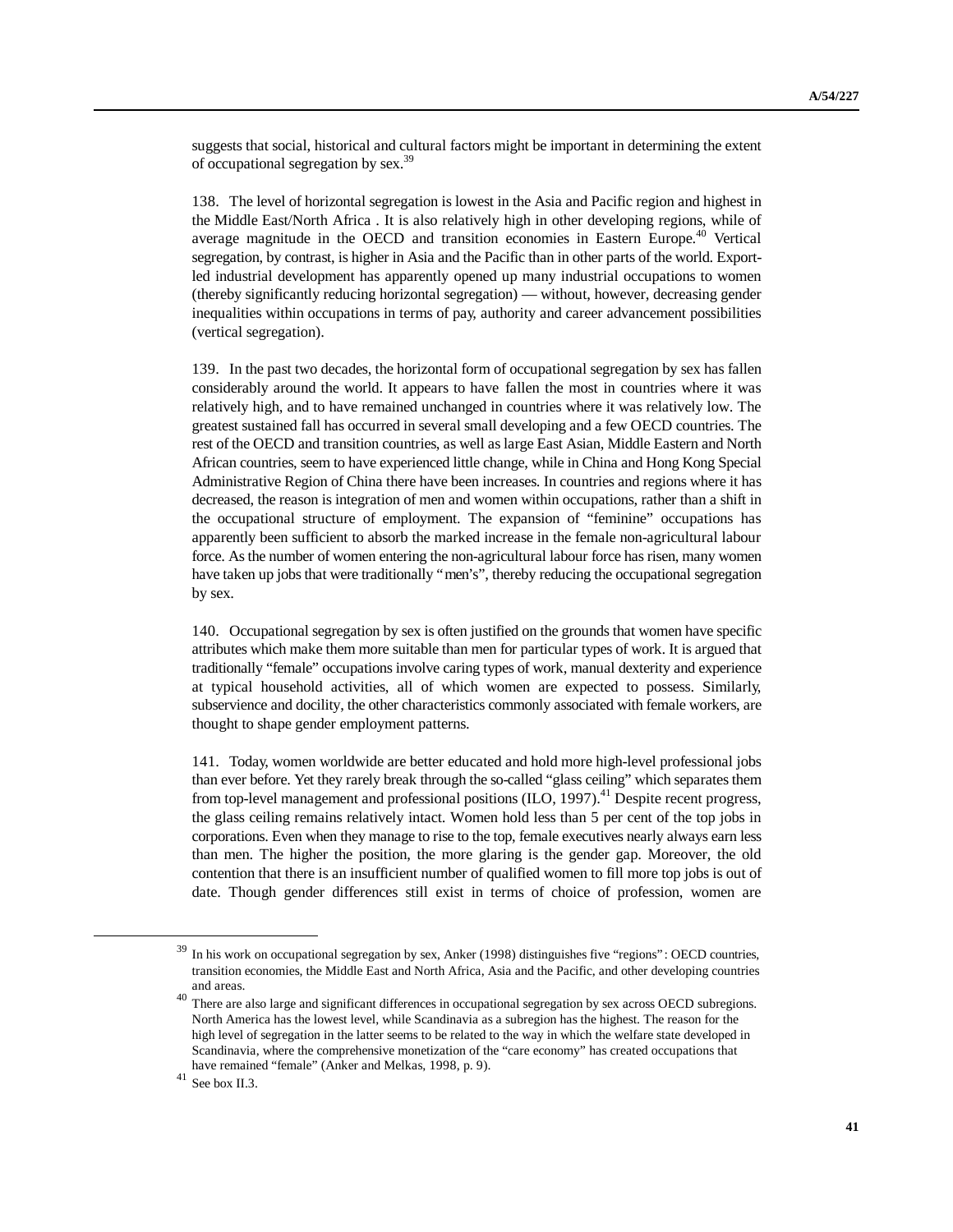increasingly taking up scientific and technological fields of study. With few exceptions, such as engineering, women are approaching men in educational attainment in most fields.

142. In many industrialized countries, education has played an important role in providing women with access to better and higher-level jobs. Women have graduated in large numbers in medicine, law, accountancy and business studies, areas which have previously been dominated by male students. Growing employment opportunities and employers' willingness to recruit women have stimulated demand for courses in those areas. Although women still earn less than men for every level of educational qualification in most countries, the wage gap for more highly educated women is much smaller (ILO, 1998, p. 145). Improvement in pay scales that women workers have achieved in recent years, at least in some European countries and the United States, has resulted in part from changes in the pattern of occupational segregation, as women have been recruited at higher levels.

143. Educational attainment also appears to have helped women to maintain continuity of employment. One of the major risks that women face is the loss of occupational status when they withdraw from the labour market to have children or attend to other family responsibilities. Female employees in higher-level jobs in large organizations, especially in the public sector where "equal opportunity" policies often exist, are much more likely to be able to draw on various defensive measures to help them retain their position in the labour market. However, the risk of occupational downgrading following an absence from the job market is compounded if job training relies on informal work experience instead of recognized transferable skills. Indeed, under-representation of women in training systems — such as workplace-based training, lifelong learning, training programmes for the unemployed, training for new technology — might actually be reinforcing occupational segregation by sex (ILO, 1998, chap. 6).

144. The proportion of women has increased in administrative and managerial work, but the nature of women's career paths blocks their progress to top positions. At lower management levels, women are typically placed in non-strategic sectors and in personnel and administrative positions, rather than in professional and line management jobs leading to the top. Often, such initial disadvantages are compounded by exclusion from networks, both formal and informal, which are so essential for advancement within enterprises. Women are seldom found in product development and corporate finance, and thus there is a need for an explicit gender mainstreaming strategy to advance women in these areas, as outlined in box II.2. Participation in decisionmaking proves to be one of the most resistant areas for gender equality.

#### Box II.2

### **Strategies for gender-mainstreaming in economic decision-making at national and international levels**

In order to bring a visible and sustainable change, consideration of the gender dimension has to be built into all aspects of institutional decision-making at national and international levels, from the overall philosophy and strategic objectives through operational and administrative policies and procedures, by all actors. The following actions can be suggested in this regard:

(a) Governments should establish a pool of and appoint qualified women to serve at the national and international boards and at the managerial level in international financial institutions (IFIs);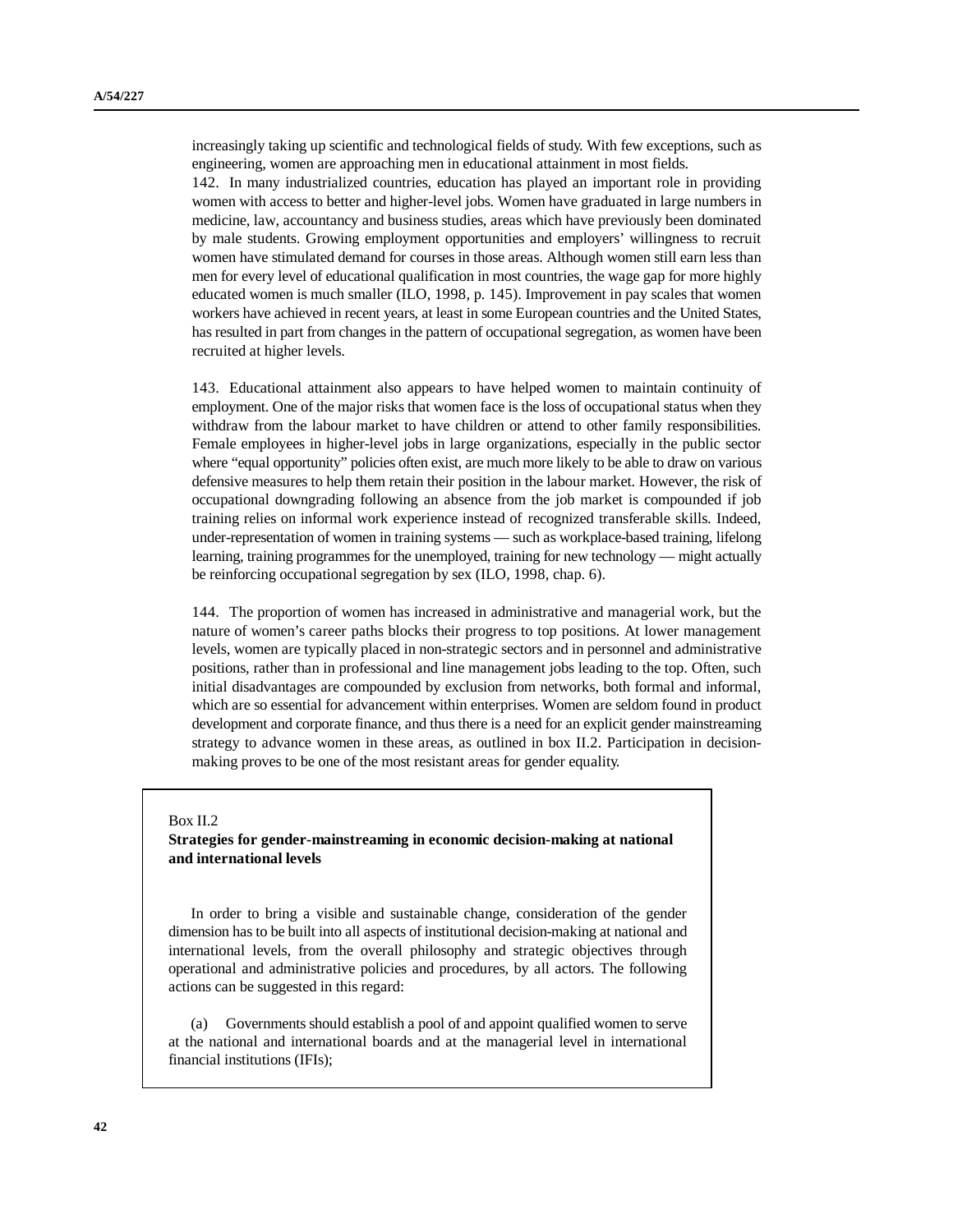(b) IFIs should review the gender dimension during all phases of programme and project preparation and management. Such a review should be carried out by genderbalanced reviewing boards and in broad consultation with NGOs as well as other members of civil society;

(c) MNCs, which generally require skills exceeding the demands of one country only, should develop selection profiles for candidates to reflect new skills needed in the context of globalization, such as the ability to work effectively in a rapidly changing and diverse environment, and the commitment to gender issues;

(d) NGOs should monitor the progress of various actors in their efforts to eliminate barriers to women's participation in decision-making through monitoring and publicizing best and/or worst practices and providing rewards to the winners (United Nations, 1996).

*Source:* United Nations, 1996b.

*\_\_\_\_\_\_\_\_\_\_\_\_\_\_\_\_*

#### Box II.3

**The elements of strategies for women in management to break through the "glass ceiling"**

- · Regulatory mechanisms and legal frameworks to eliminate discrimination on grounds of sex
- Affirmative action and guidelines for genuine change in attitudes
- Adoption of appropriate steps by enterprises, institutions and Governments to ensure that employees are aware of obligations and rights, including those stemming from equal employment laws
- Positive action and equal-opportunity policies to level the playing field, and ensure equal opportunity and treatment for women in recruitment and promotion
- The development of ways, including more flexible working hours, reduced hours of work and adequate child- and elder-care facilities, to enable both women and men to combine a career with the raising of a family
- Mentoring for women to provide advice and develop their professional skills
- Appointment of corporate officers in the personnel departments of enterprises, with responsibilities for monitoring and promoting equal opportunities throughout the enterprise
- Access of women to business-skills training to help them run their own businesses
- · "Networking" linkages among colleagues and peer groups

*\_\_\_\_\_\_\_\_\_\_\_\_\_\_\_\_*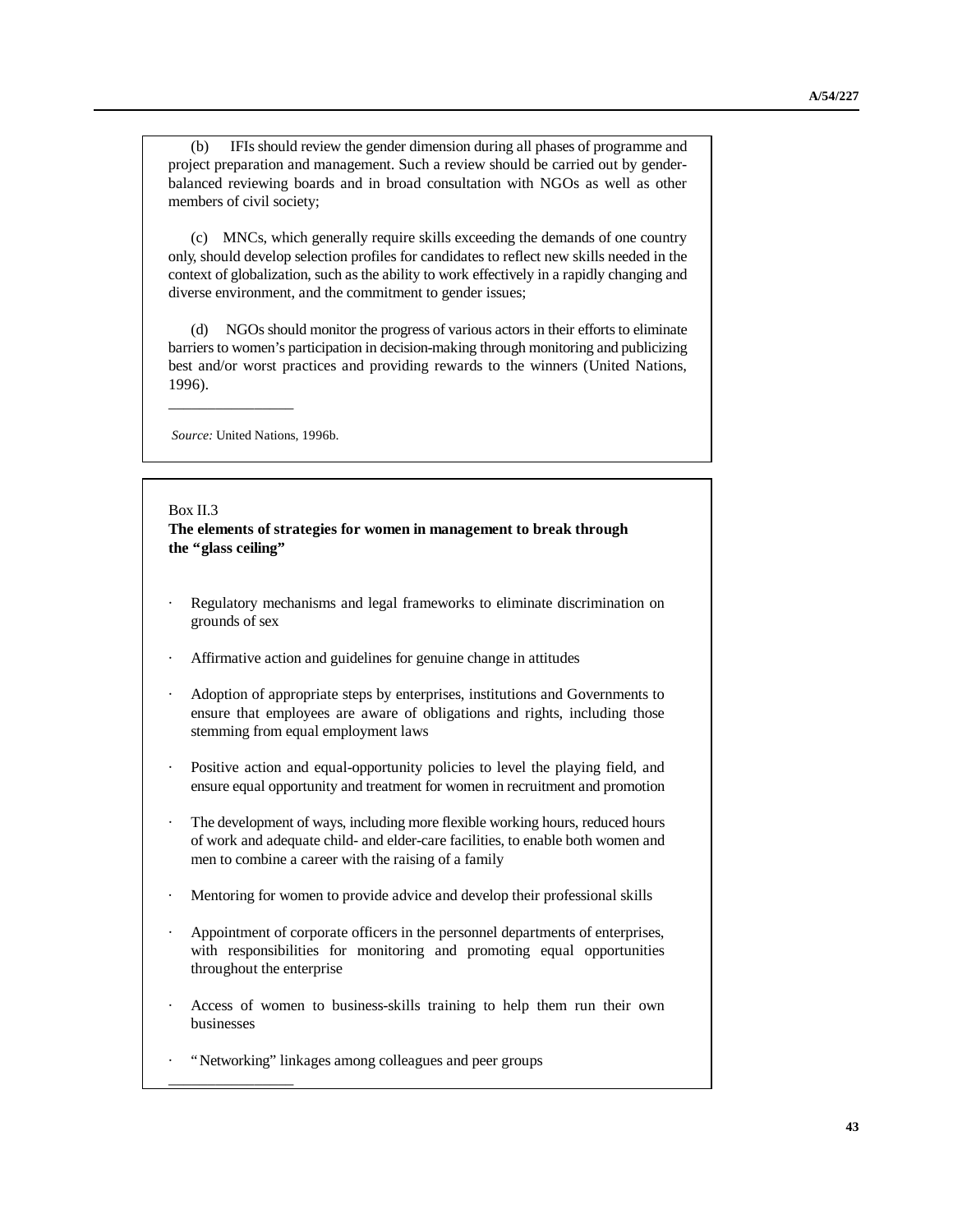*Source:* ILO, 1997.

# **III. Internationalization of production, reorganization of work and "flexibilization" of labour**

145. During the 1970s and 1980s, certain stages (or types) of production in the operations of multinational corporations (MNCs) were increasingly devolved to free-standing production units in other locations. The idea was to relocate low-skill, labour-intensive processes to low-wage areas while developed economies would specialize in the production of more skill- and capitalintensive goods. This type of delegation of production capacity was dubbed the "new international division of labour".

146. The United States of America was first to experience the relocation of many labourintensive firms — making garments and footwear, and to a lesser extent electronics — to lowerwage sites in the Caribbean, East Asia, and Latin America, leading some to call this process the "deindustrialization of America" (Bluestone and Harrison, 1982). By the mid-1980s, Japanese firms were also engaged in a similar process, moving a number of labour intensive operations to South-East Asia. With the increased reduction in trade barriers, the process has gained further momentum around the world, as developed-country MNCs can export goods produced in lowwage sites back to developed economies with fewer restrictions.

147. One of the main characteristics of the latest phase of capital movements involves the development of cross-national production networks, in which MNCs leave sophisticated segments of production, product design, and finance in the home country, and disperse standardized operations, to lower-wage sites across the globe (Parisotto, 1993; Papalcuer, 1998). Thanks to new information and communication technologies, the "back office" functions, such as data processing and accounts, are also spatially dispersed as are other standardized operations involving manufacturing jobs. The expansion of international trade in services mentioned earlier is in some measure a reflection of this new trend.

148. Another characteristic of the current phase is the effort to make production globally more flexible in response to the variations in product demand and market turbulence that have been the hallmark of market liberalization. MNCs have come to rely on less dedicated, more flexible technology, and have reduced their permanent full-time workforce while increasing employment of part-time, temporary, and other contingent workers. While product innovation and design are gaining in importance as competitive strategies in this transformed production environment, cost cutting based on low wages and benefits, increased reliance on contingent labour and downsizing also remain important.

149. The destination of foreign direct investment (FDI) is determined by this complex strategy of competition. In most FDI flows between developed economies, the objective is usually the creation of new modes of linkages among MNCs in new product development and market expansion.<sup>42</sup> In the case of FDI flows to developing countries, the dominant motive is primarily

<sup>&</sup>lt;sup>42</sup> Precautionary measures to safeguard market access, in the event of rising protectionist barriers to trade in developed regions, is yet another motivating factor in those flows.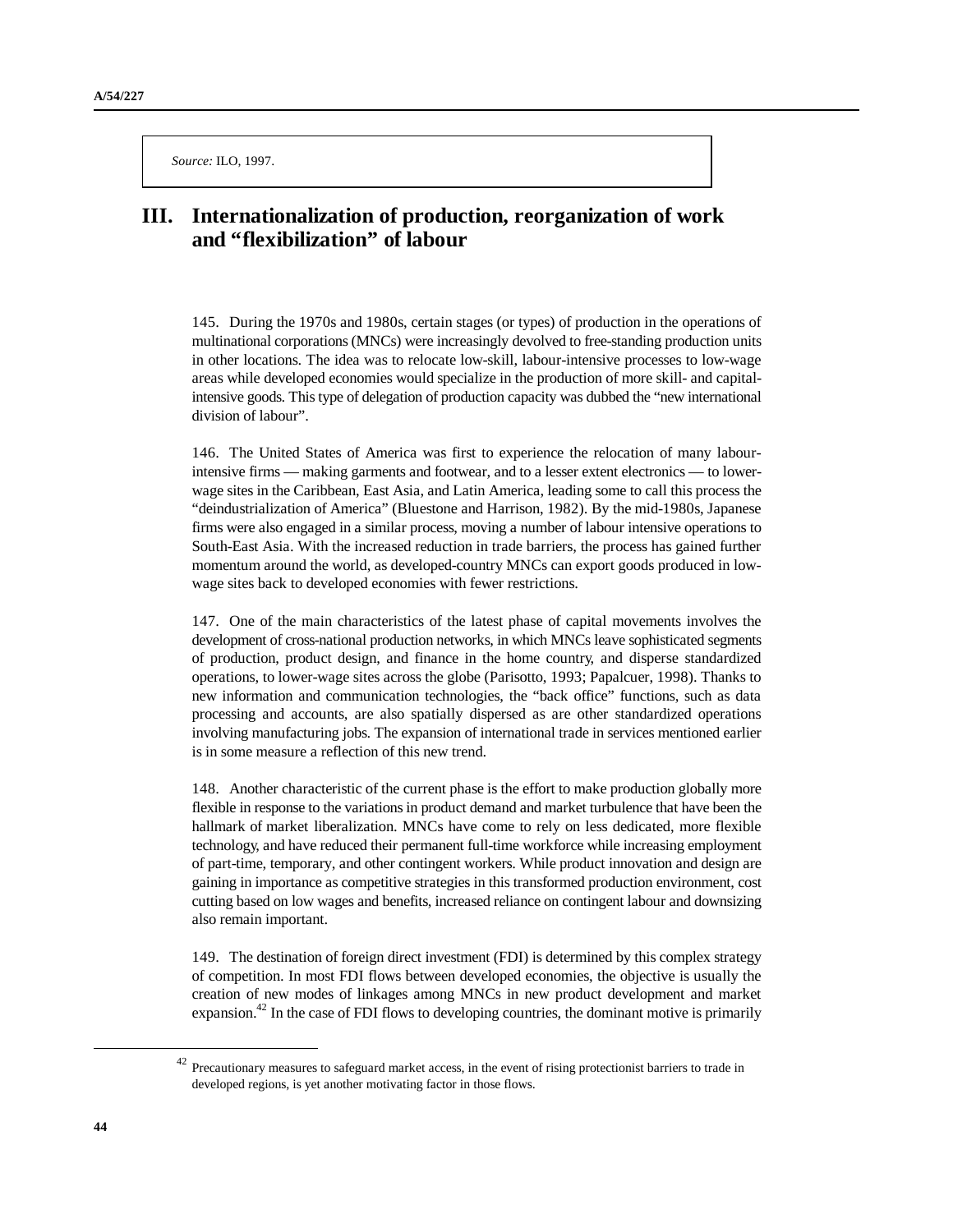cost cutting. In recent years, these flows have increasingly assumed diverse forms of "foreign indirect investment", where MNCs have frequently given standard elements of production to franchises, subcontractors or contracting manufacturers and engaged in joint ventures with local producers rather than setting up wholly owned subsidiary operations in developing countries. 150. In situations where relocating production abroad was not an option, employers substituted migrant, mainly female, labour for domestic workers in order to minimize costs. This has usually been the case in small and medium-sized companies in declining industries in developed countries, and in some EPZs which attracted young rural women from neighbouring countries.

# **A. Transformation of work**

151. The defining characteristics of the changing economic environment in the era of globalization have been increased competition, introduction of new technology, internationalization of production, reorganization of work, and new patterns of labour mobility. The effects of these processes on labour markets and on gender are not uniform within and between different groups of countries. However, for our purposes, these effects can be summarized under three headings: (a) changing structure of output and the concomitant changes in the gender composition of the labour force; (b) "flexibilization" and "casualization" of labour; and (c) changing patterns of international labour mobility.

### **1. Changing structure of output**

1

152. With the changing international division of labour, developed countries have increasingly shed manufacturing jobs (as a share of value added), while retaining skilled jobs in product development, engineering, advertising, and more generally, jobs that create intellectual property. Labour-intensive jobs were first exported from developed economies. Since then, more capitalintensive manufacturing jobs have also begun to be relocated to developing countries, as technology has become easier to transfer and production has become better organized globally. Women had lost manufacturing jobs disproportionately in the early stages, since they had been concentrated in labour-intensive industries. However, in the later stages, the loss of well-paid, blue collar manufacturing jobs by men began to exceed losses by women.<sup>43</sup>

153. The losses in female manufacturing employment have been more than compensated by the growth of service sector jobs, as much of the increase in employment in developed countries in the last two decades has been in the service sector. In the European Union, the number employed in services has increased by about 19 million between 1980 and 1996, compensating for the loss of 13 million jobs in industry and agriculture. The largest growth in employment has been in the "care" services (health, social services and education), various business services and environmental activities, and also in hotel and catering (Rubery, 1998). Because women have traditionally been over-represented in services, they have benefited disproportionately from the concentration of employment in these sectors.

 $43$  For instance, in Europe, since the 1980s, job loss has been concentrated in male-dominated manual occupations, which have fallen by 20 per cent.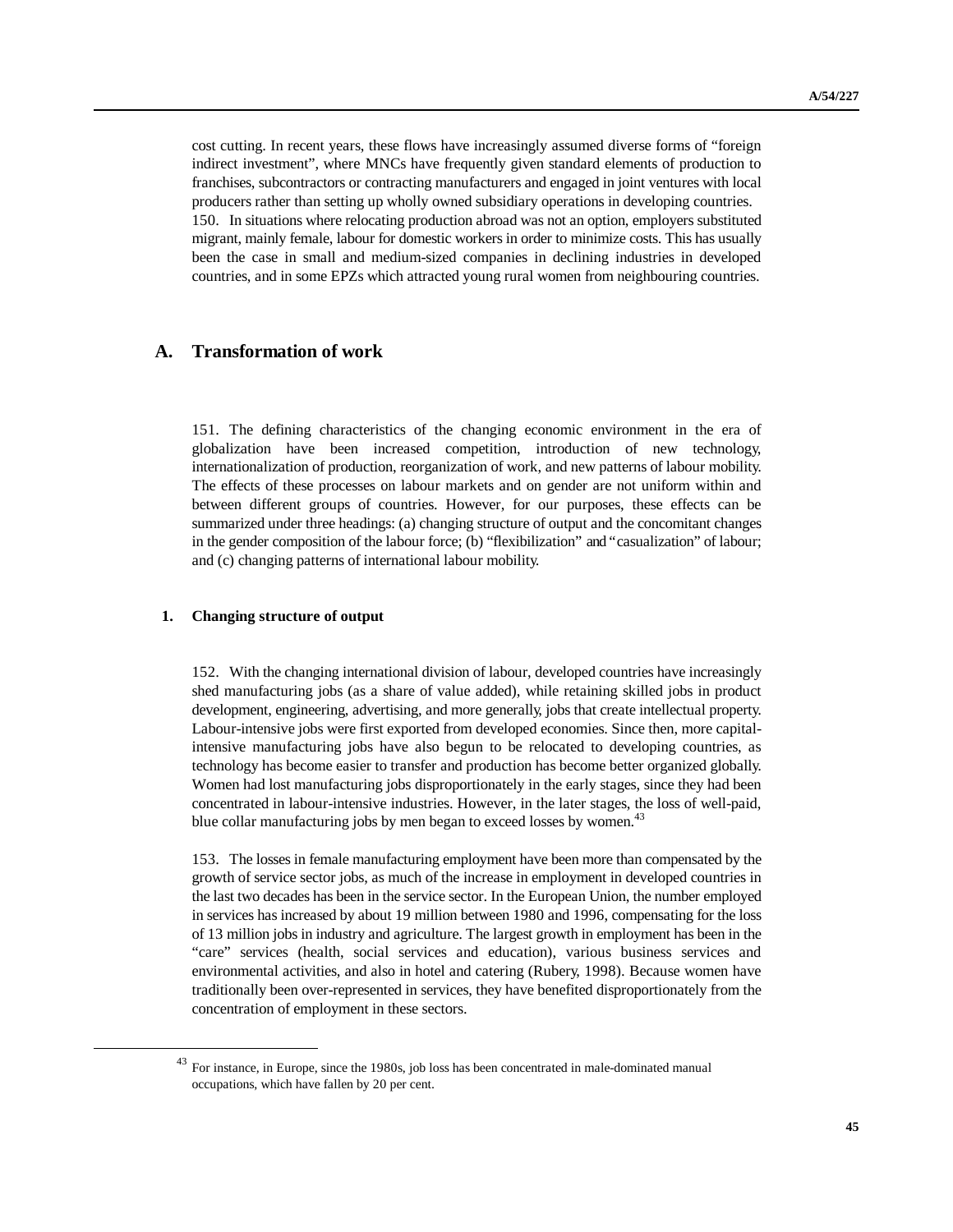154. The relative increase in demand for skilled workers (in both services and manufacturing) and reduced demand for non-college-educated workers have also given rise to a growing wage polarization, most evident in the United Kingdom and the United States of America. A significant part of the newly created jobs in services has been in information, and knowledge-intensive sectors, requiring high-level labour skills, while the rest has been in low-skilled, low-wage, labour-intensive occupations. In fact, the low-end service sectors have been the only place where low-skilled employment has been increasing. The rise in part-time work, largely for women, accounts for much, if not all, of this increase since the overall number of full-time jobs for both low-skilled men and women have been on the decline (ILO, 1998c, pp. 34 and 35).

**2. Drive towards flexibility and labour market liberalization**

155. In developed countries, MNCs efforts to make jobs more flexible have led to the proliferation of irregular forms of employment and increased outsourcing to the informal sector, and have quickened the relocation of labour-intensive production processes to low-wage sites in developing countries. Another outcome at the macro level has been the drive towards labour market "deregulation", i.e., elimination of protective regulations and labour market institutions that were seen to impede "market flexibility". The drive towards labour market deregulation and flexibilization of labour began in a few developed countries, and has since become a global trend. In most countries, standard labour legislation has come to cover fewer workers, as Governments have failed to enforce or have abolished labour regulations. The flexibility associated with female time and effort appears to have played an important role in this process, enhancing the capacity of businesses to adapt to changing market conditions. Firms have found it relatively easier not only to introduce flexible forms of employment, where the workforce was primarily female, but also to recruit women for these irregular jobs.<sup>44</sup>

156. One unintended casualty of these changes has been the "male breadwinner" model of employment — according to which core jobs are filled by men who, with families to support, need job security, opportunities to advance, and a living wage — as a growing number of jobs came to resemble those associated with women's "secondary" employment. Most of these new jobs pay little, are insecure, lack social protection and benefits and have little training or advancement prospects. Jobs that were once considered atypical (that is, from a man's point of view) have become commonplace for both men and women, although women still outnumber men by far in this type of so-called flexible employment. As discussed below in detail, not all flexible jobs accessible to women are necessarily bad, but they do pose a risk for marginalization in the labour market.

157. In developing countries, a resurgence in informal employment and home-based work has become a global trend under the drastically altered conditions of the 1980s. Economic restructuring, the ascendance of finance and services, labour market deregulation, and the globalization of production and markets were all seen to have created an economic environment that made it possible for MNCs to pass on the costs of increased competition and adjustment to changing market conditions to the "informal sector" — and especially to the workers (Sassen, 1998). As a result, while the informal sector has expanded, the core formal sector employment has decreased in size. However, it would be incorrect to consider informal activity as an exclusive attribute of labour markets in developing countries. For instance, in the United States of America,

<sup>&</sup>lt;sup>44</sup> Research in industrialized countries has shown that gender differences have played an important role in the employment policies of employers, especially in relation to employment structure and search for flexibility through non-standard employment contracts (Rubery and Wilkinson, 1994).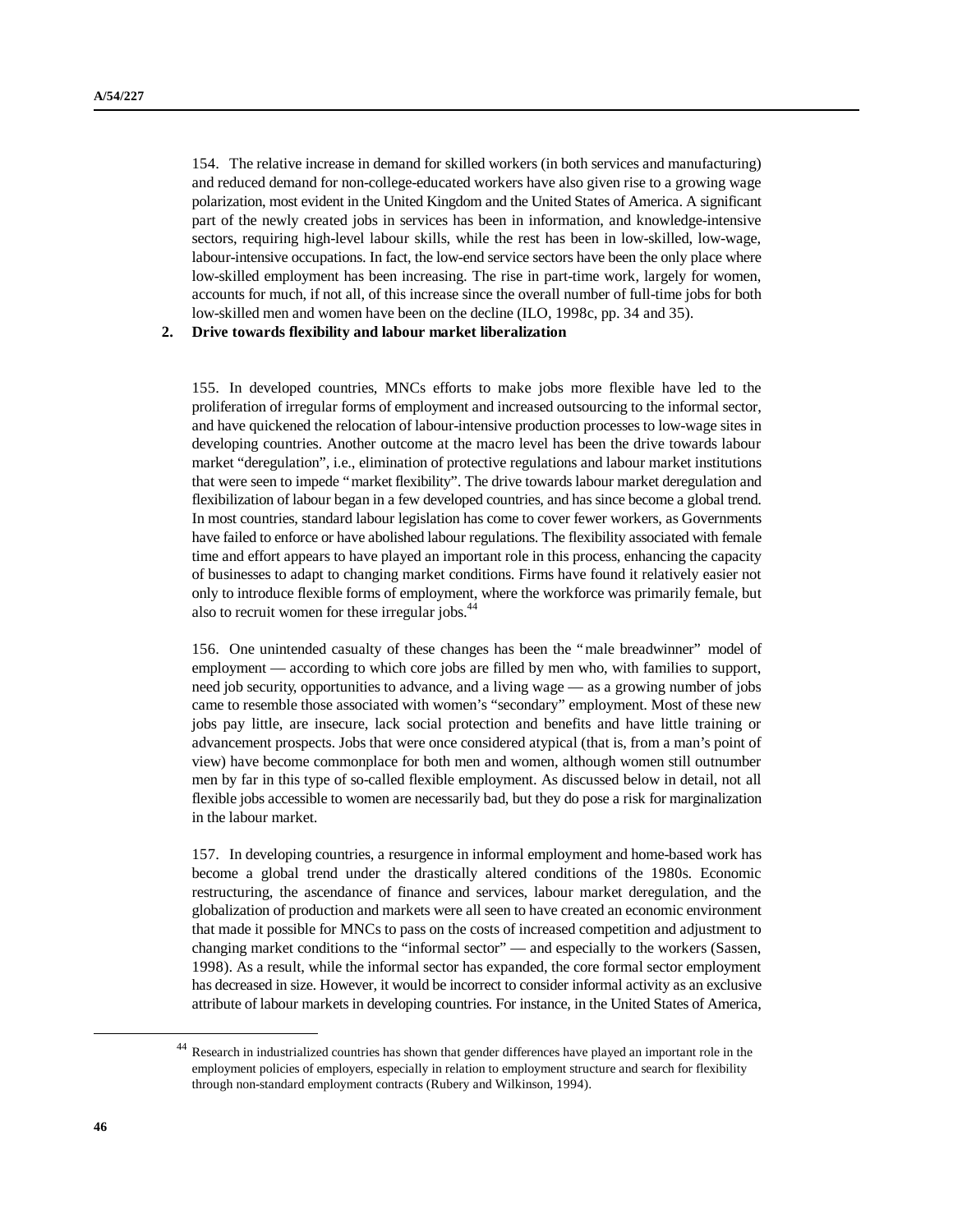forms of informal employment are increasingly observed in sectors such as electronics and garment manufacturing, where workers from Latin America and Asia are often employed under sweatshop conditions (Fernandez-Kelly and Sassen, 1993; Christerson and Appelbaum, 1995). Again, in those industries, a substantial amount of informal sector employment is also documented among non-migrant workers in New England (Nelson and Smith, 1999).

158. However, in developed countries, part-time work is the main flexible form of employment where women are found in large numbers (see figs. III.1 and III.2).<sup>45</sup> Even though it is generally argued that women often prefer part-time jobs because of their family

<sup>45</sup> In Europe, while 74 per cent of all employees working full-time had a contract of unlimited duration in 1996, only 59 per cent of women as compared to 83 per cent of men were so employed (Eurostat, 1998).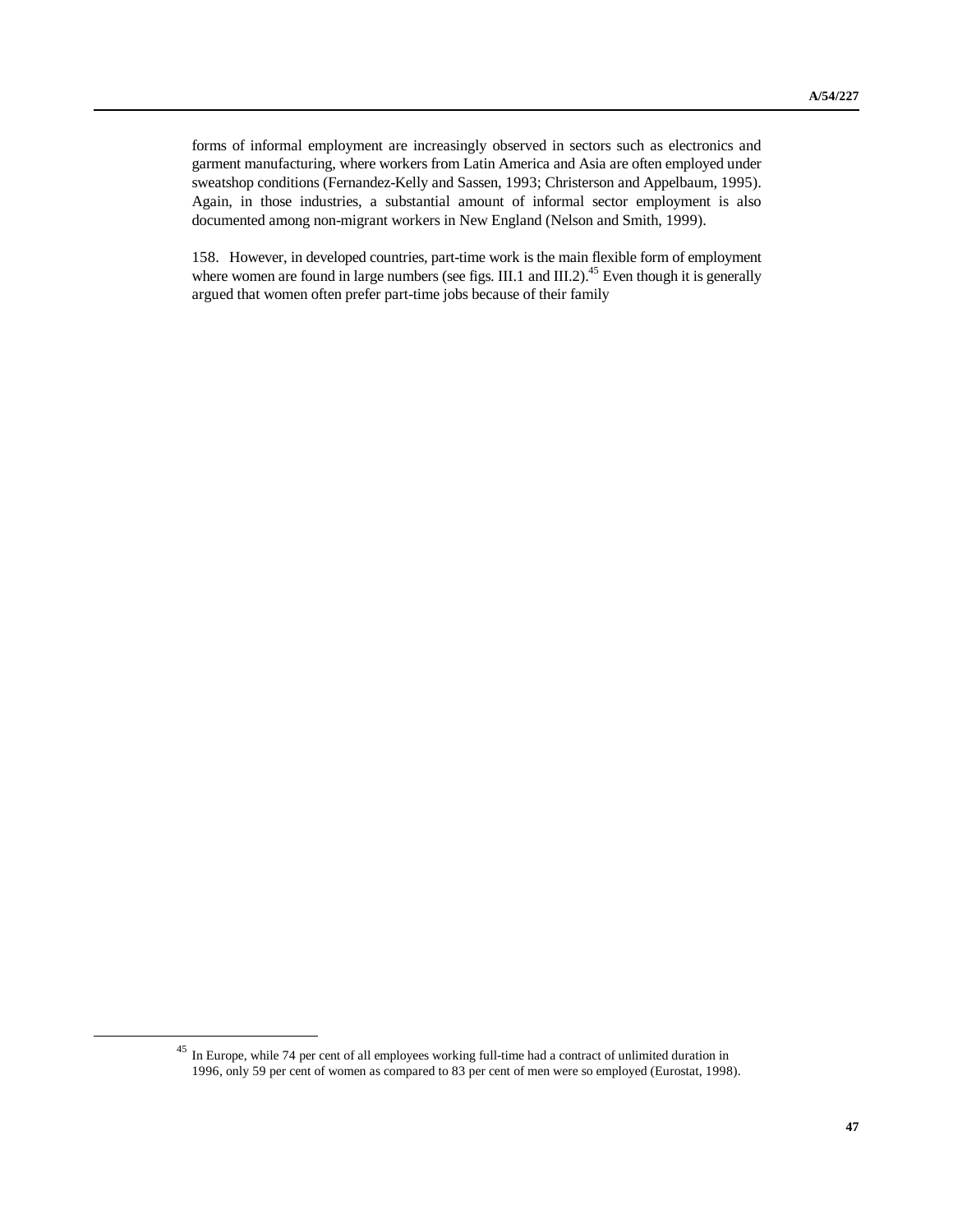responsibilities, many of the women who can only find part-time employment would prefer full-time jobs. For instance, high percentages of women in France, Italy and Sweden have noted that they work short hours only because there are no full-time jobs. Similarly, over 40 per cent of women working part-time in Finland would prefer full-time work (Eurostat, 1998). Even though flexibility of hours in part-time employment can possibly be a plus for the worker, two main shortcomings make such jobs less than desirable for those who are compelled to take such jobs: low pay<sup>46</sup> (and no benefits) and, more importantly, no prospects for career advancement, training or skill enhancement. If, as expected, the pay premium for skilled labour continues to rise, the latter problem will only increase in importance.

159. The rest of this chapter focuses on different types of flexible labour, discussing part-time, informal sector and home-based work and migrant labour.

# **B. The rise of flexible jobs**

### **1. Part-time work**

160. The ILO defines a part-time worker as "an employed person whose normal hours of work are less than those of 'comparable full-time workers' who have the same type of employment relationship, are engaged in the same or similar type of work or occupation, or are employed in the same establishment, enterprise or branch of activity."<sup>47</sup>

161. Part-time work involves fewer hours and a lower weekly remuneration than full-time work. It also constitutes a different form of employment based on different principles, and on different terms and conditions from full-time jobs (Rubery, 1998). In part because of these differences, part-time work has played an important role in restructuring the wage and employment relationship in recent years, especially in developed countries.

162. Part-time work is universally gendered (see figs. III.1 and IV.2). In general, the extent and form of part-time work vary between men and women over the life cycle. Among women, it is often triggered by motherhood, while among men it is more likely to occur at the point of labour market entry or exit. However, women's involvement in paid work, and particularly the extent to which motherhood involves a shift into part-time work, varies markedly between countries. The gender division of labour within the home gives women greater availability for part-time work than men. But state policies also influence the labour supply plans and behaviour. Therefore, availability of workers for part-

<u>.</u>

<sup>46</sup> In France, Luxembourg, the Netherlands, Spain and the United Kingdom, part-timers earn less than 60 per cent of the pay of full-timers for the same amount of work (Eurostat 1998).

<sup>47</sup> ILO Convention on Part-time Work, 1994 (No. 175).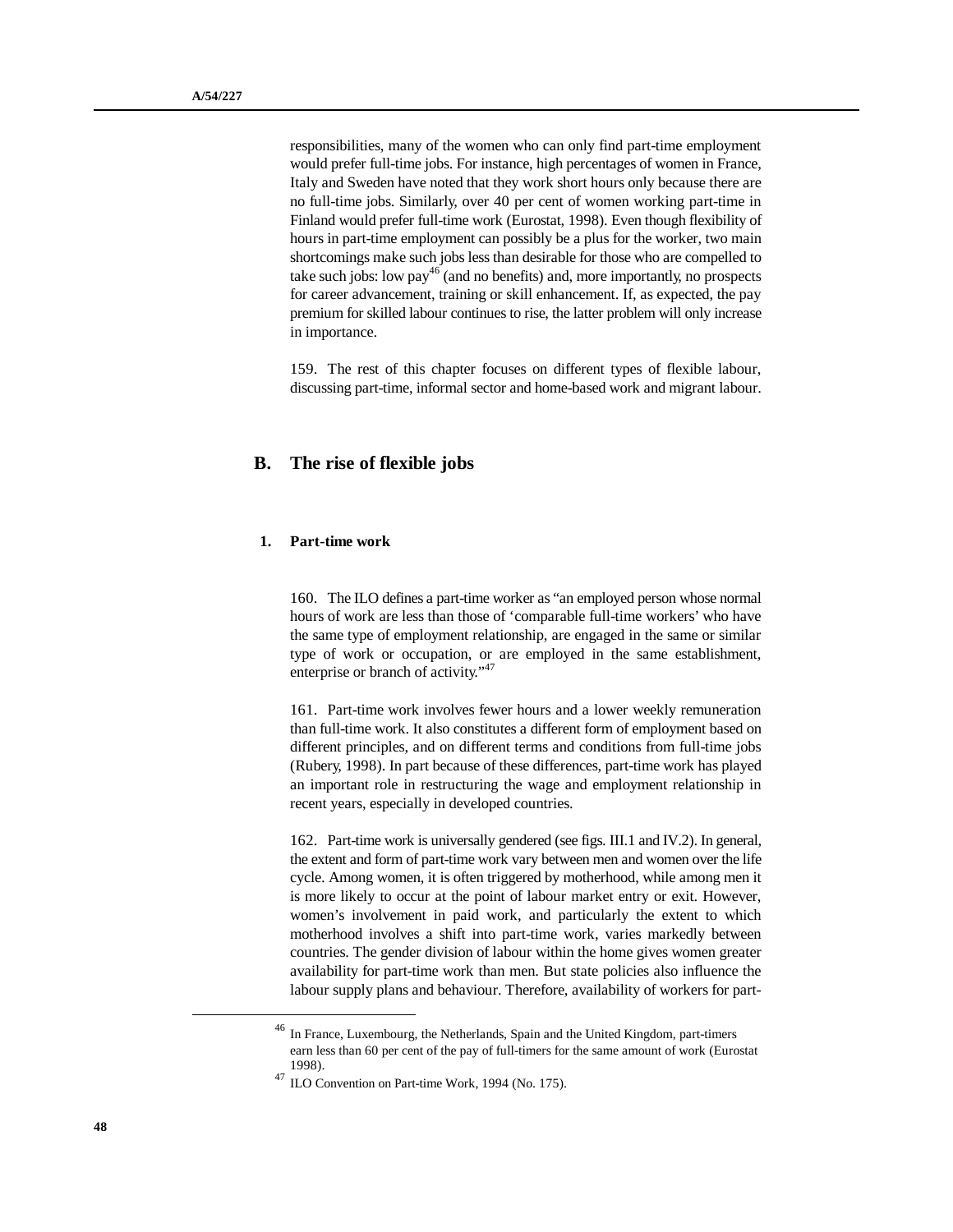time work depends not only on household circumstances but also on MNC behaviour, labour market policies and regulation, as well as the wider labour market policies of the state (O'Reilly and Fagan, 1998).

163. On average, part-timers earn lower hourly wages than full-timers and lose out more on benefits than on hourly pay. The key issue, however, is whether parttime work is a "bridge" or a "trap" in terms of labour market participation (Bütchemann and Quack, 1989). Is it a marginalized form of cheap labour that entraps the worker in precarious employment, or is it an opportunity to enter paid employment and stay employed? It has been argued that although part-time work per se need not be marginalizing, remaining in this type of employment over long periods creates a disadvantage. "Missing out on training and promotion pushes these workers into a peripheral labour market in terms of qualifications and income, or lower lifetime accumulation of pension entitlements" (O'Reilly and Fagan, 1998).

164. The existence of a large body of part-time workers, providing a ready substitute, can constrain the growth of full-time employment at least in some sectors of the economy. In turn, the prevalence of part-time work tends to reinforce women's status as secondary earners and the unequal distribution of domestic work within the household. Moreover, evidence shows that the gender wage gap among full-time workers might be greater in countries where part-time work is more prevalent (Rubery, 1998).

165. In European countries, three categories of part-timers can be distinguished:<sup>48</sup>

(a) Contingent participants to the labour market who are not seen as prime or independent income earners. In many countries, part-timers have restricted rights to unemployment benefits, pensions and/or sick pay, particularly when they fail to meet earnings or hours thresholds and when combining work with other activities such as education and caring. Exemption from social protection payments may increase the immediate cash income of part-timers at the loss of forgone benefit entitlements. The emphasis on the contingent nature of the participation of the employees effectively removes the moral burden from employers, as well as Government, to provide income guarantees at times of no work, including holidays, sickness, downturns in demand and old age;

(b) Continuous participants working temporarily and voluntarily reduced hours. This category consists mainly of women who reduce hours of work over the period of childbirth and child-rearing while remaining permanent participants in the labour market. The right to work part-time is seen as a privilege. The employer or the State does not compensate for the gap in income between full and reduced hours. It is up to the family to make up any shortfall between subsistence needs and actual income. Most people working reduced hours retain the same rights to benefits and working conditions as full-timers. The opportunity to reduce hours is usually either guaranteed by the State or derives from the characteristics of the person and the job. For example, the civil service in France offers this opportunity to working mothers. But more generally,

<sup>48</sup> The remainder of this section draws heavily on Rubery (1998).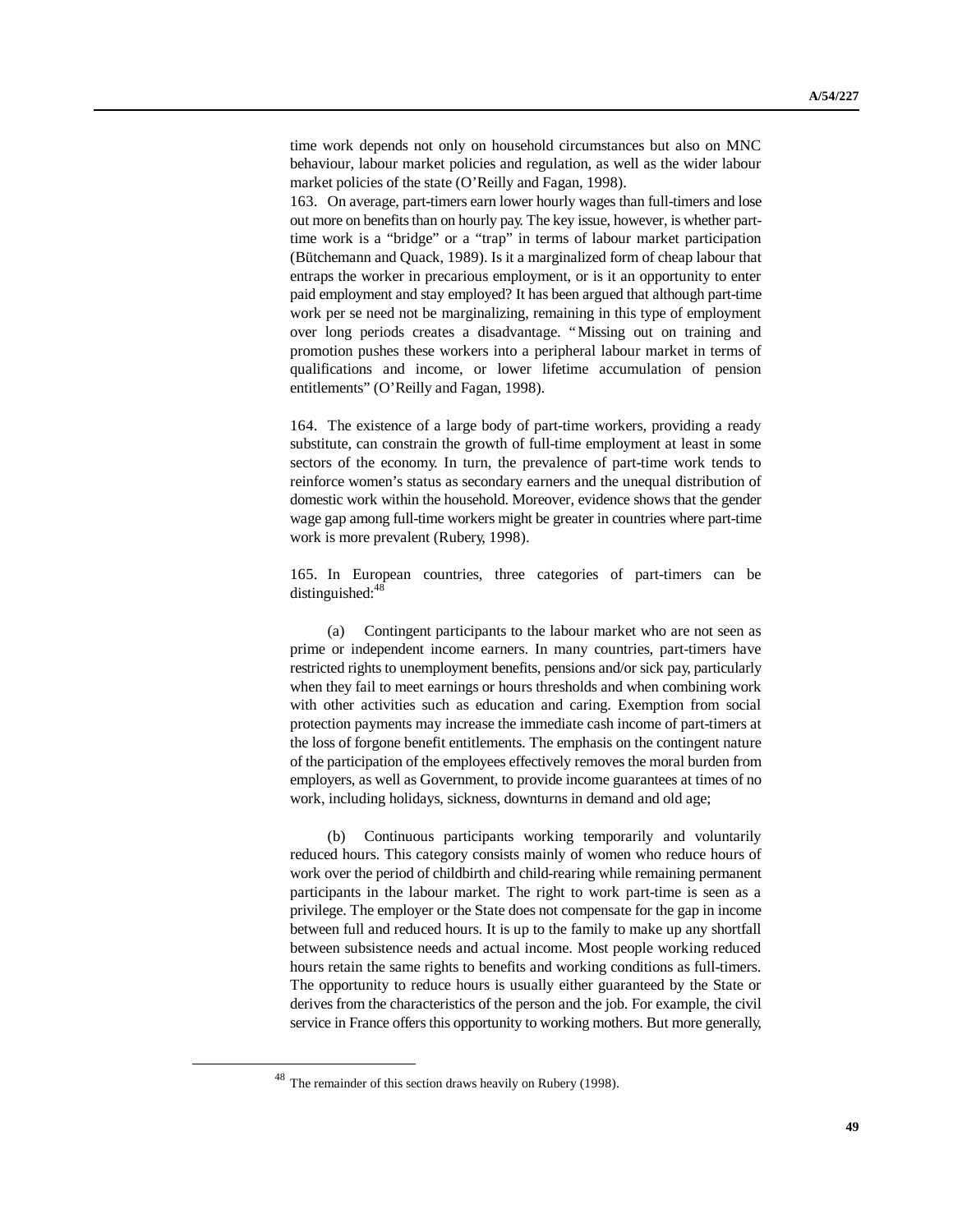employers are more willing to offer such opportunities to retain employees with relatively high skills;

(c) Part-time work for full-time continuous participants in the labour market. They may require compensation for accepting to take up part-time work. This category may increase as Governments adopt policies to extend part-time work to non-traditional sectors of the labour force, and as more countries move towards a situation in which women are regarded as permanent and not contingent participants (Rubery, 1998). It must be pointed out, however, that when women are engaged in flexible working time, they receive very limited compensation for lost income. Men are much more likely to be offered schemes which enable them to retain full-time earnings. Where prime-age men are employed, variations in overtime are used to adjust to demand, but when variations are extreme or Government subsidies are available, short-time work with earnings compensation may be used to avoid redundancy. Such schemes are primarily found among male manual workers in heavy industry. There are very few situations in which women would receive compensation for hours not actually worked. In female areas of work, part-time jobs tend to be used to absorb fluctuations. The notion of the male breadwinner has resulted in shorttime subsidies remaining a key part of labour market policies in many countries. 166. Overall, part-time workers tend to enjoy fewer employment protection rights than full-timers. Some efforts have been made to reduce the gap between the two categories of workers. The European Union, in particular, has tended to extend full-time standard employment conditions to part-timers on a pro rata basis. Employers have continued to show interest in creating and promoting parttime work even when required to meet pro rata conditions, as the advantages they draw from part-time work lie primarily in the opportunities to cut out unnecessary labour hours or to reduce the use of expensive overtime labour. Efforts to incorporate part-timers into the system of regulation have resulted in levelling down rather than levelling up wages and working conditions.<sup>49</sup>

#### **2. The changing nature of the informal sector**

167. Though certain activities might lend themselves more readily to "informalization", no intrinsic set of characteristics — other than responsiveness to economic opportunity and the fluidity of its borders — defines what informal activities are. Since 1972, when the term was first officially used by the ILO, there has been considerable debate on the definition and characteristics of the informal sector. The official international definition includes (a) unregistered enterprises below a certain size; (b) paid and unpaid workers in informal enterprises; (c) casual workers without fixed employers. Standards for enterprises to be considered informal, such as maximum number of paid workers

The growing attention paid to part-time work is reflected at the international level. In 1994, the International Labour Conference adopted the Part-time Work Convention (No. 175) and Recommendation (No. 182). And in 1997, a framework agreement was signed between the social partners of the European Union — the European Trade Union Confederation, the Union of Industrial and Employers' Confederations of Europe and the European Centre of Enterprises with Public Participation.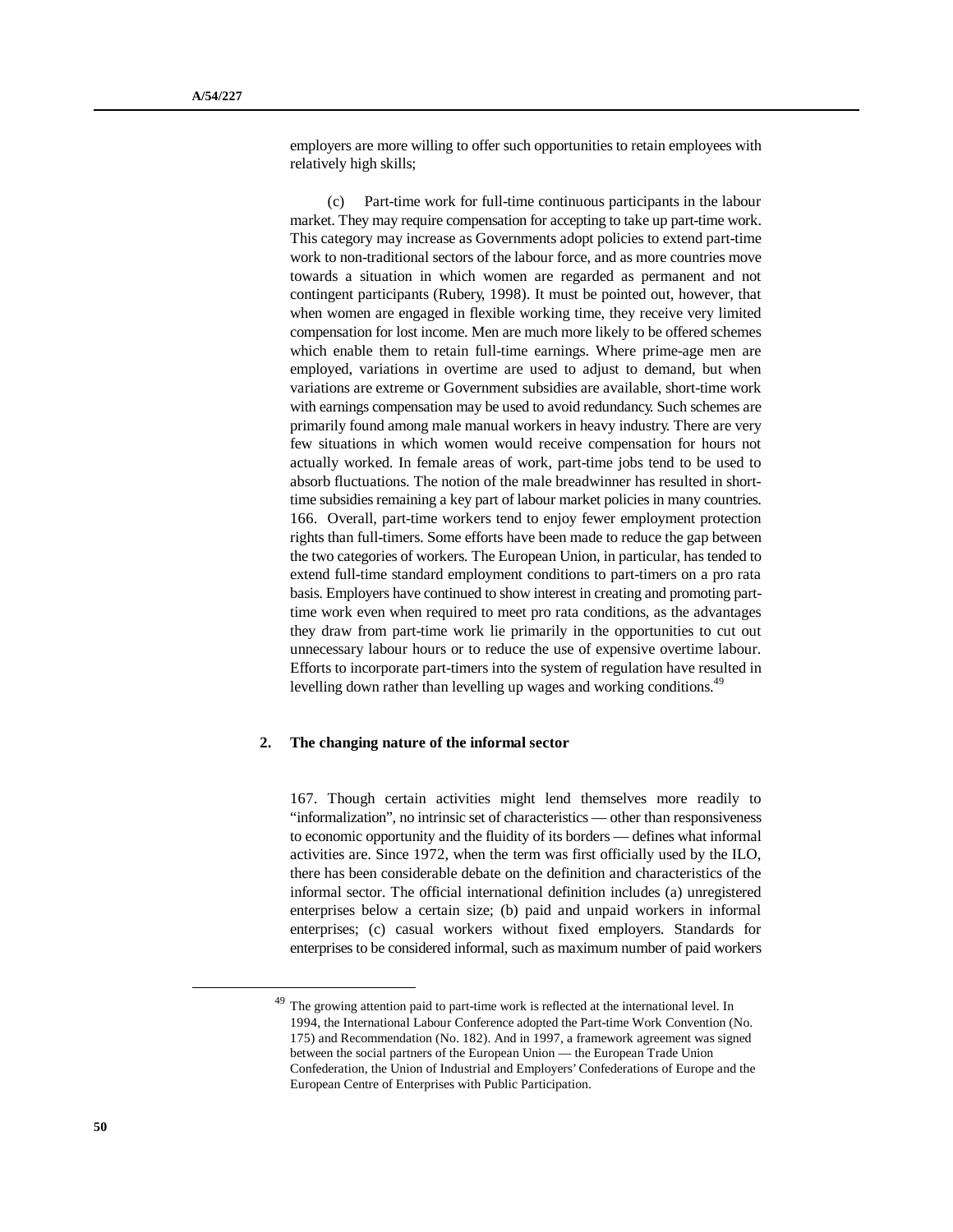and whether domestic servants and the agricultural sector are included in the informal sector, vary between countries. Also, in any given country, the legal and regulatory framework defines what is a registered/formal or an unregistered/informal enterprise.

168. Considered a defining feature of underdevelopment in the 1960s and 1970s, the informal sector was expected to wither away with economic growth. Contrary to those expectations however, throughout much of the developing world it has become the locus of employment growth since the 1980s. In an environment where austerity policies are dictated by structural adjustment programmes, by changing forms of production and by increased competition, the formal sector simply has failed to generate sufficient employment for the growing labour force. As the informal sector has grown in size, it has progressively become harder to associate the dichotomy between formal and informal sectors with that between traditional and modern.

169. On the one hand, the informal sector works as a huge "labour sponge" which mops up the labour force excess in the formal sector (ILO, 1991). Many of the informal sector establishments, owned mostly by self-employed producers with little capital, technology or skills, follows a subsistence logic. Lacking access to organized markets, credit, formal education and training institutions, and public services and amenities, such enterprises provide very low and irregular incomes and employment (Tokman, 1990). On the other hand, with its resurgency in the altered conditions of the 1980s, the informal sector has also become a part of economic restructuring, providing both flexibility and an opportunity to lower costs for formal sector establishments (Sassen, 1998). Far from being archaic, it has become an integral part of the formal sector.

170. Given the extensive heterogeneity of the informal sector, it is possible to delineate three distinct types of informal activity in terms of their level of productivity and the nature of their linkage to the formal economy. The first type is the "own-account" production of the self-employed urban and rural poor. Their level of productivity is very low and links to the formal economy are, if any, marginal. The second type includes relatively more productive workers engaged in wage-labour in a capitalistic setting with close links to the formal sector. It is common for this part of the informal sector to subcontract to the formal sector, enabling the latter to lower costs and acquire flexibility in the face of demand volatility.<sup>50</sup> Finally, the third type is constituted by independent professionals providing highly priced, customized services and products to satisfy the demands of the swiftly expanding, high-income population.

171. Partly because they are under-represented in the formal sector, women comprise the majority of informal sector workers in most countries, especially in the first two segments. Informal activities in the first segment generate little value added, and incomes are so meagre that almost no savings materialize which are worth reinvesting to improve productivity or enlarge the scale of operation. They are a means of subsistence livelihood, rather than a form of entrepreneurial activity, and need rather than profit is the motivating factor (Joshi, 1997). With few marketable skills to their credit, women from poor

<sup>50</sup> Also within this group are financially hard-pressed firms, for whom operating informally is a means of survival.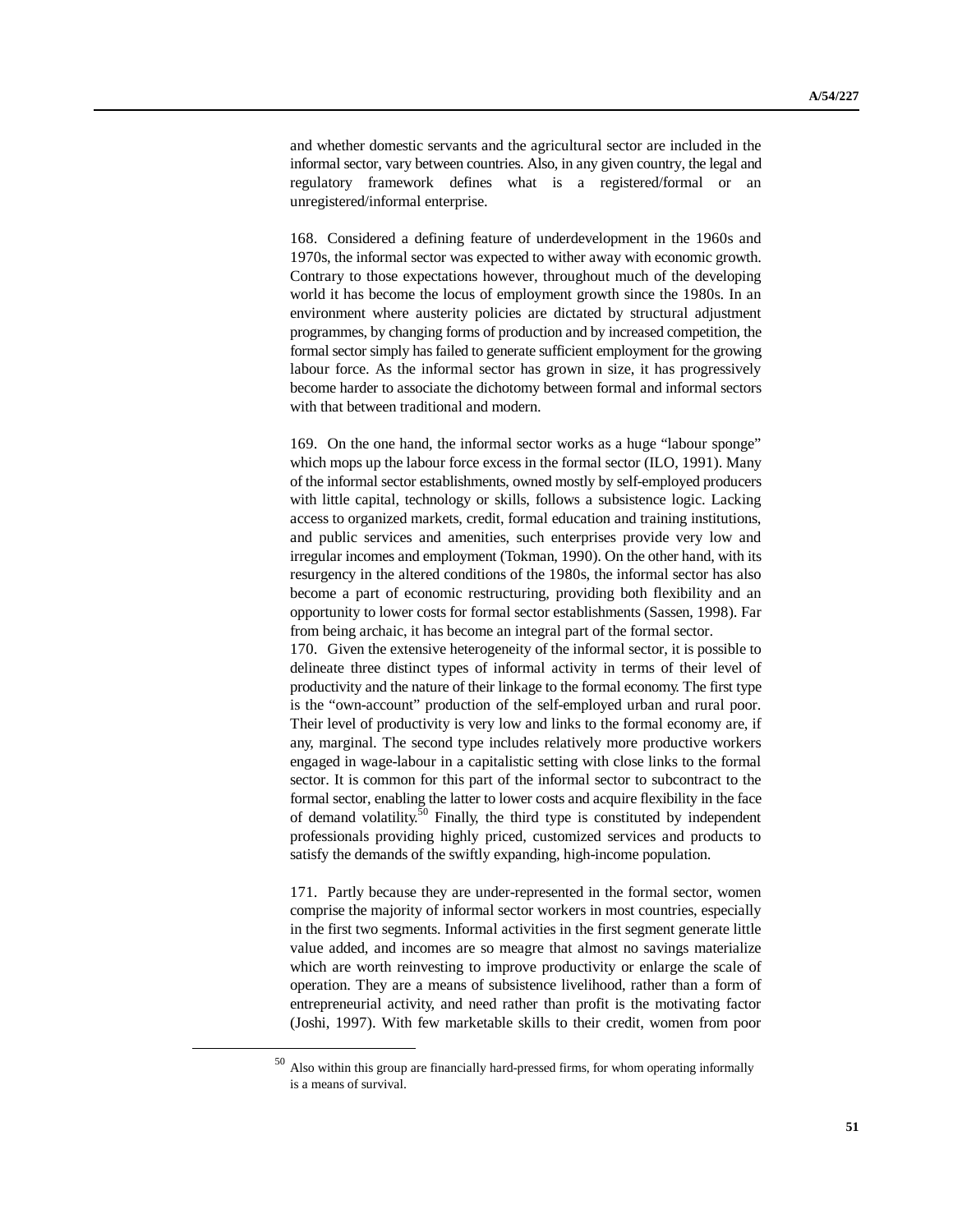households flock into this type of informal activities to generate whatever level of income they possibly can. They operate in a highly competitive environment characterized by ease of entry and exit, high rates of both start-up and failure, and for many, relatively short life cycles of economic activity. A large number of women also work at home, performing piece-rate work for manufacturing enterprises. This is more likely to fall under the second type of informal activities, where the increased demand for contingent female labour is associated with the restructuring of production and technological changes discussed above (Pollack and Judisman, 1997).

172. In many countries, national regulatory frameworks have been biased in favour of big business and public-sector enterprises. Small firms have often resorted to illegality to survive (De Soto, 1986). Barriers to entering full legality can take many forms and may rest in different elements of the work process: the status of labour, the conditions of work or the form of management (Castells and others, 1989). Even though some excessive bureaucratic requirements can rightly be blamed for setting up unnecessary barriers, government regulations are required to protect the general interests of the community. Thus, it might not always be easy to strike the right balance between regulatory measures that are essential for public health and safety, and those that erect unnecessary obstacles for the operations of informal sector units. The dilemma is to design a policy stance in favour of a dynamic informal sector capable of generating more jobs, higher incomes, but one that is also supportive of better conditions and more widespread protection for those attempting to earn a livelihood in it.

173. Of particular concern is, of course, the widespread non-compliance with labour legislation and basic labour standards within the informal sector. The precarious existence of the informal enterprises and the difficult nature of labour organization in this sector (see box III.1) are the ultimate sources of the problem. Until such enterprises are able to operate in a more stable environment not much progress on this score can be expected (ILO, 1991). Moreover, the recent erosion in standards of protection for formal-sector workers has only made it more difficult to improve working conditions in the informal sector.

#### Box III.1

#### **Self-Employed Women's Association of India**

In the drought prone regions of Banaskantha District in Gujarat, the Self-Employed Women's Association (SEWA) has begun activities to support women's economic development. SEWA is a trade union founded in 1972 which aims to organize selfemployed women, since they have limited access to social services and because their employment is insecure. SEWA's members, totalling 220,000 in 1995, consist of smallscale traders and hawkers, home-based workers, manual labourers and service providers.

SEWA's trade union activities include securing minimum wages, obtaining licenses for street vendors, and educating home-based workers about legal rights. Due to the instability of self-employment, SEWA also helps members organize cooperatives for both income and social security to promote empowered employment.

SEWA was initially brought to the Banaskantha District by the Gujarat Government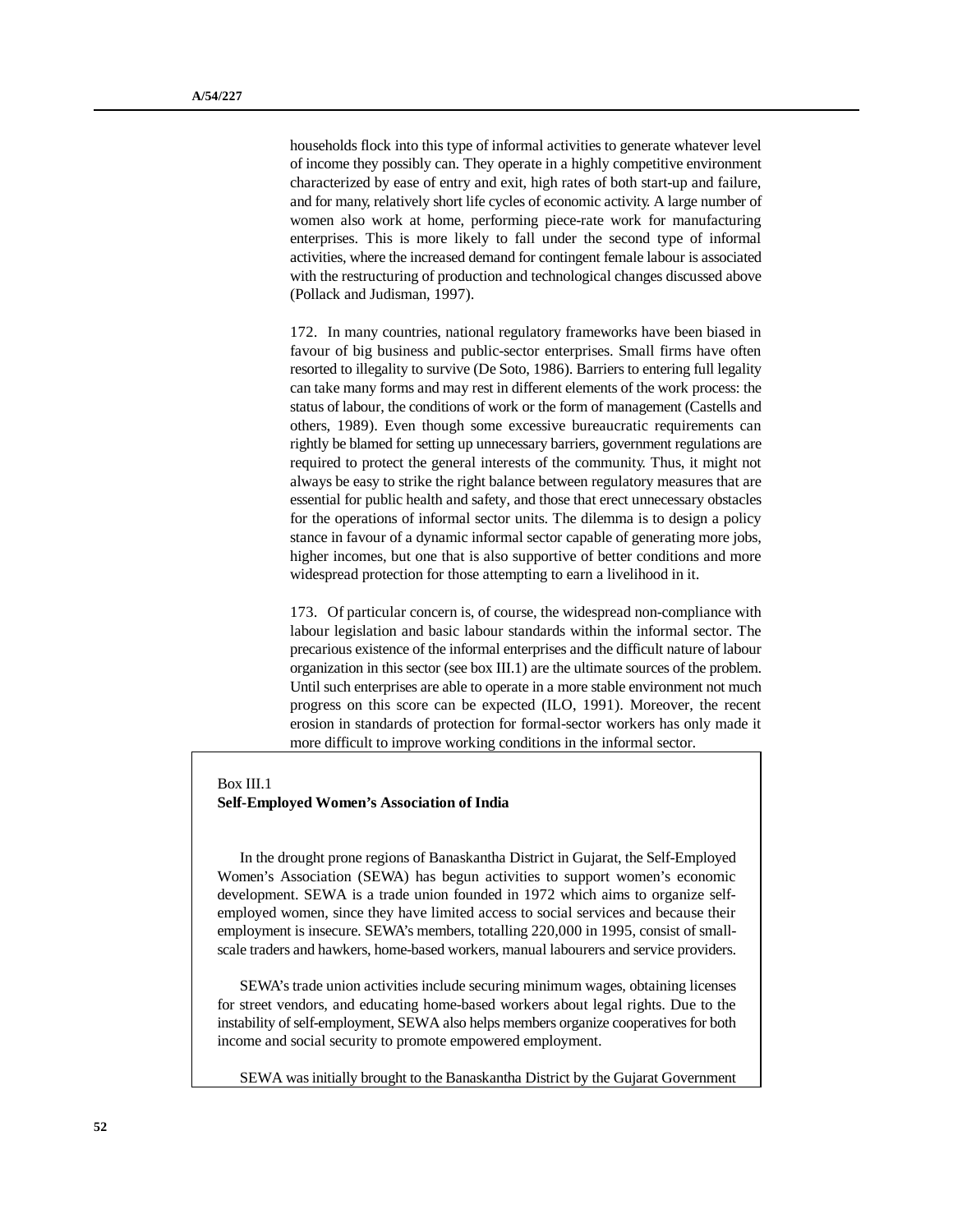and the Centre for Women's Development in Delhi. The union evaluated women's needs, which were identified as a lack of regular employment. SEWA focused on developing local economic organizations to be run by women producers, and partnered with a Government-run programme called Development of Women and Children in Rural Areas (DWCRA) to form the producer groups.

The groups have now developed into a district-level federation, the Banaskantha DWCRA Women's Association, which promotes producer groups and links them with markets, banks, Government agencies and institutions. It provides inputs, such as seeds for the nurseries and interest-free loans for house repairs. SEWA's role is focused on support and advocacy.

*Source*: Bhowmik and Jhabvala, 1996.

### **3. Measuring the informal sector**

\_\_\_\_\_\_\_\_\_\_\_\_\_\_

174. The available statistics on the informal sector indicate that its size in relation to national output is quite large in most developing countries (see table III.1). However, the informal sector does not easily lend itself to statistical measurement, so the available figures should not be taken at their face value.

175. Differences between countries should be scrutinized, not only because of the intrinsic characteristics of a country but also because of variations in methodology adopted (De Jeu, 1998). A first methodological difference lies in the coverage of the surveys, i.e.:

(a) Whether they cover capital city, urban areas or the whole country;

(b) The branches of economic activities covered: the inclusion or exclusion of agriculture is a major factor of divergence;

(c) Whether they cover specific groups or workers. Here, the major difference is whether paid domestic workers are included.

176. A second main difference originates from the criteria applied in the definition of the informal sector, i.e., whether criteria include:

### Table III.1

# **Contribution of informal sector in terms of employment and GDP**

|                   | Non-agricultural sector                  |                                                                                                                                                      | Total                                   |    |
|-------------------|------------------------------------------|------------------------------------------------------------------------------------------------------------------------------------------------------|-----------------------------------------|----|
|                   | Informal sector as a share<br>employment | on the second is a share part of the informal sector in Informal sector as a share Part of the informal of the $\frac{1}{2}$<br>non-agricultural GDP | of total employment sector in total GDP |    |
| Benin 1993        | 93                                       |                                                                                                                                                      |                                         | 37 |
| Burkina Faso 1992 | 77                                       |                                                                                                                                                      |                                         | 25 |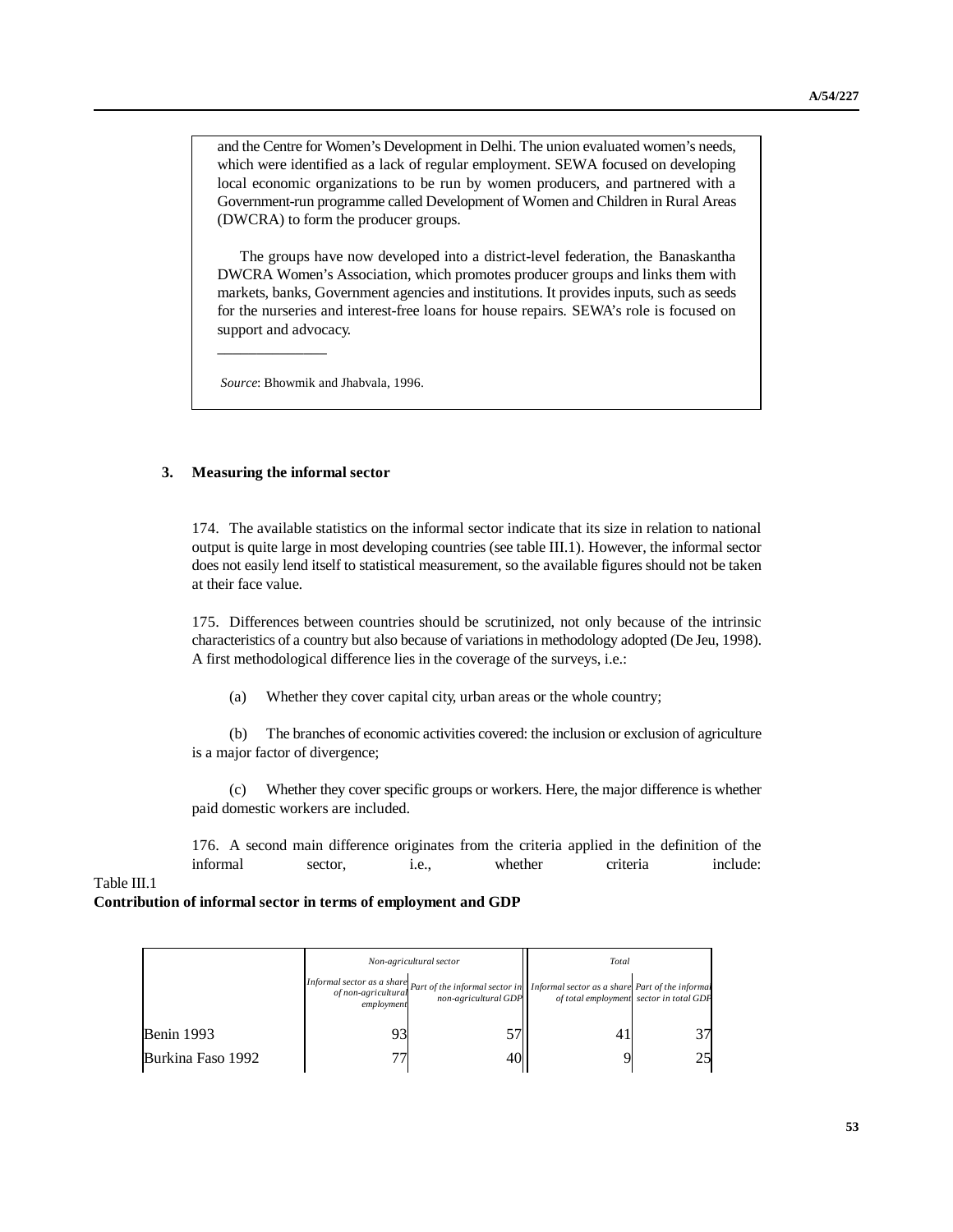|                                                        | Non-agricultural sector                                        |                                                        | Total                                           |                                         |
|--------------------------------------------------------|----------------------------------------------------------------|--------------------------------------------------------|-------------------------------------------------|-----------------------------------------|
|                                                        | Informal sector as a share<br>of non-agricultura<br>employment | Part of the informal sector in<br>non-agricultural GDP | Informal sector as a share Part of the informal | of total employment sector in total GDP |
| <b>Chad 1993</b>                                       | 74                                                             | 45                                                     | 12                                              | 31                                      |
| Colombia 1992<br>(10 metropolitan areas)               |                                                                |                                                        | 55                                              | 18                                      |
| Fiji 1990                                              |                                                                |                                                        | 43                                              | $\overline{c}$                          |
| India 1993-94                                          |                                                                | 47                                                     |                                                 | 63                                      |
| Madagascar 1995<br>(Antananarivo)                      |                                                                | 26                                                     |                                                 | 17                                      |
| <b>Mali 1989</b>                                       | 79                                                             | 42                                                     | 13                                              | 23                                      |
| Mauritania 1989                                        | 75                                                             | 14                                                     |                                                 | 10                                      |
| Mauritius 1992                                         |                                                                |                                                        | 24                                              | 19                                      |
| Niger 1987                                             |                                                                |                                                        |                                                 | 30                                      |
| Philippines 1988                                       |                                                                |                                                        | 26                                              | 12                                      |
| Senegal 1991                                           |                                                                | 41                                                     |                                                 |                                         |
| Thailand 1995                                          |                                                                |                                                        | 6                                               | $\mathbf{1}$                            |
| Tunisia 1995                                           | 49                                                             | 23                                                     | 38                                              | 20                                      |
| United Republic of<br>Tanzania 1991                    |                                                                |                                                        | 22                                              | 32                                      |
| United Republic of<br>Tanzania 1995 (Dar es<br>Salaam) |                                                                |                                                        | 30                                              | 65                                      |

*Source*: De Jeu, 1998.

(a) The size of the establishment or the enterprise;

(b) The criterion of non-registration, which is actually misleading since registration is governed by legal/administrative provisions which vary from one country to another;

(c) The criterion of legal organization of the enterprise (whether unincorporated/ incorporated).

177. Notwithstanding problems of measurement, in the developing world the informal sector provides the majority of employment opportunities. For example, in Latin America and the Caribbean, 83 per cent of all new jobs between 1990 and 1993 were created in the informal sector. The large majority of the Latin American urban poor work in the informal sector. In India and Pakistan, the unorganized segment of the manufacturing sector is estimated to comprise 75 and 70 per cent, respectively, of total manufacturing.

> 178. In sub-Saharan Africa, the share of informal-sector employment in total employment ranges from less than 15 to more than 60 per cent, with highest percentages reported in the urban informal sector in Senegal (77 per cent) and Benin (80 per cent). The figures are higher for the share of the informal sector employment in non-agricultural employment: 77 per cent in Burkina Faso, 79 per cent in Mali and 93 per cent in Benin.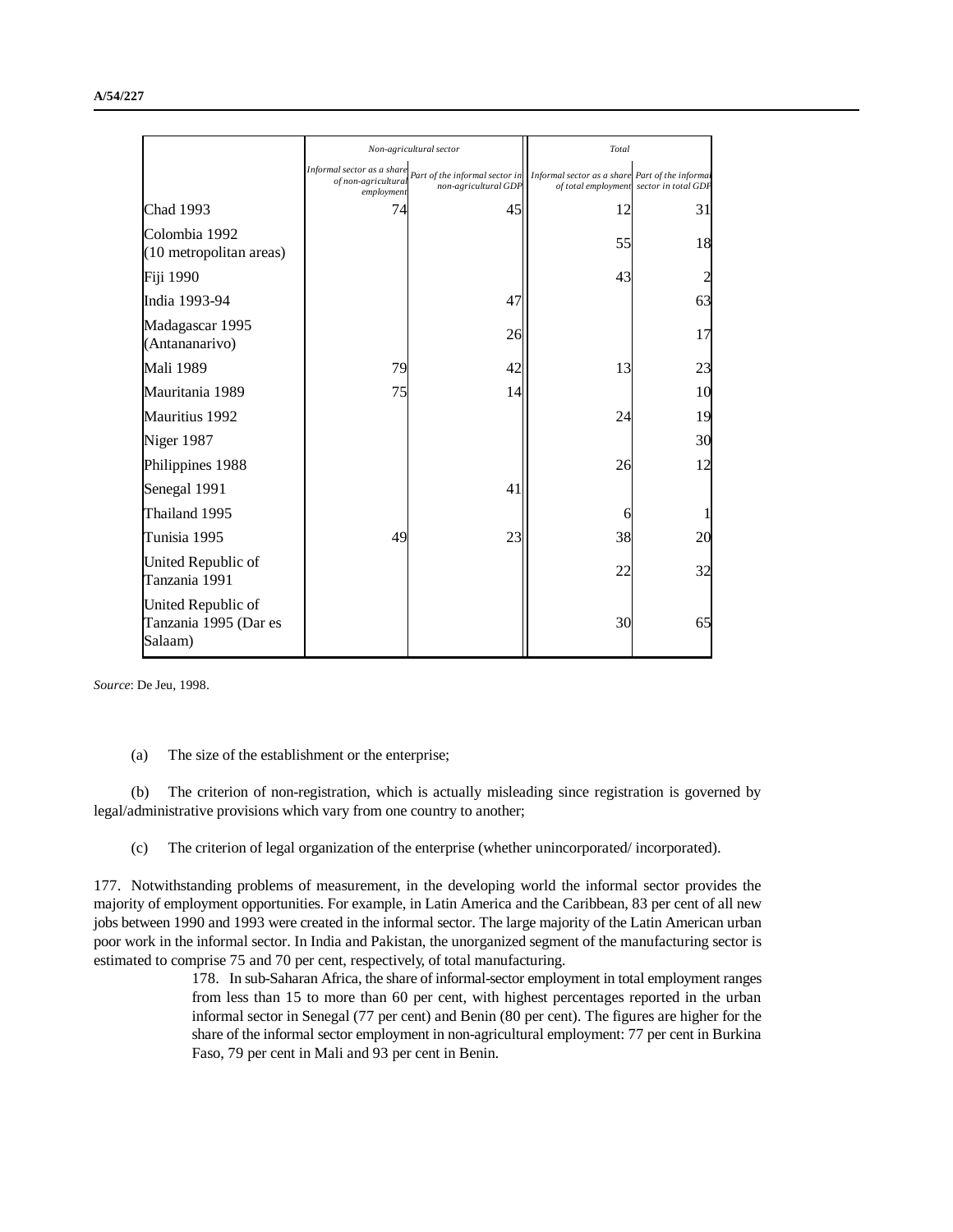179. Also, according to existing data, the majority of economically active women in developing countries, except perhaps in the Latin America region, are in the informal sector. In much of Africa, more than one third of women in non-agricultural activities work in the informal sector, and rates reach as high as 72 per cent in Zambia and 65 in the Gambia. Elsewhere, the proportion of women active in the informal sector totals more than 80 per cent in Lima (Peru), 65 in Indonesia and 41 in the Republic of Korea. $51$ 

180. There is reason to believe that these figures are likely to be much higher. As a recent study of Burkina Faso (Charmes, 1998) has shown, women remain the main source of underestimation of the size and contribution of the informal sector for at least three reasons:

(a) They are engaged in those informal activities which are the most difficult to capture and to measure: home-based work or outwork, street vending (often as an extension of a nonmeasured or non-registered manufacturing activity);

(b) They are engaged, more than men, in second or multiple activities, especially in rural areas;

(c) Their production activities are hidden behind their status of housewife, family worker in agriculture or street or road vendor, which limits their contribution to the commercial margins, overlooking their value added in the transformation process.

#### **4. Home-based work**

<u>.</u>

181. Homework is defined by two important characteristics. First, it involves a form of paid employment relation between the homeworker and the employer, subcontractor, agent or middleman. The agreement may be implicit or explicit, verbal or written; however, the form of payment is usually by the piece or unit of production. Second, the place of work is outside the premises of the employer. It may either be the home of the worker or some neighbourhood workstation that does not belong to the employer. $52$ 

182. In some cases, homeworkers own their own tools, while in others the employer provides the tools on loan or on a hire-purchase basis. Usually, homeworkers receive the raw materials from the employer (or buy them on the market) and sell the finished or semi-processed products back to him or her. It is often difficult to make a distinction between homeworkers and independent (self-employed) workers. Many of those counted as self-employed may in fact be disguised wage earners.<sup>53</sup> Especially in developing countries, the work of many of the selfemployed may be controlled by others on whom the former are dependent for housing, credit or inputs.

<sup>51</sup> The figures for Indonesia and Republic of Korea are prior to the recent crisis in East Asia.

<sup>52</sup> The ILO Convention on Home Work, 1996 (No. 177) defines homework as work carried out by a person for remuneration in his or her home or in other premises of his or her choice other than the workplace of the employer, which results in a product or service specified by the employer, irrespective of who provides the equipment, materials or inputs used. Workers who are "sufficiently" autonomous to be considered "independent workers" under national laws, regulations or court decisions are excluded from this definition.

<sup>53</sup> Wage earners receive a payment for their labour, whereas the earnings of self-employed represent the return on capital as well as labour, entrepreneurial skill and risk-taking.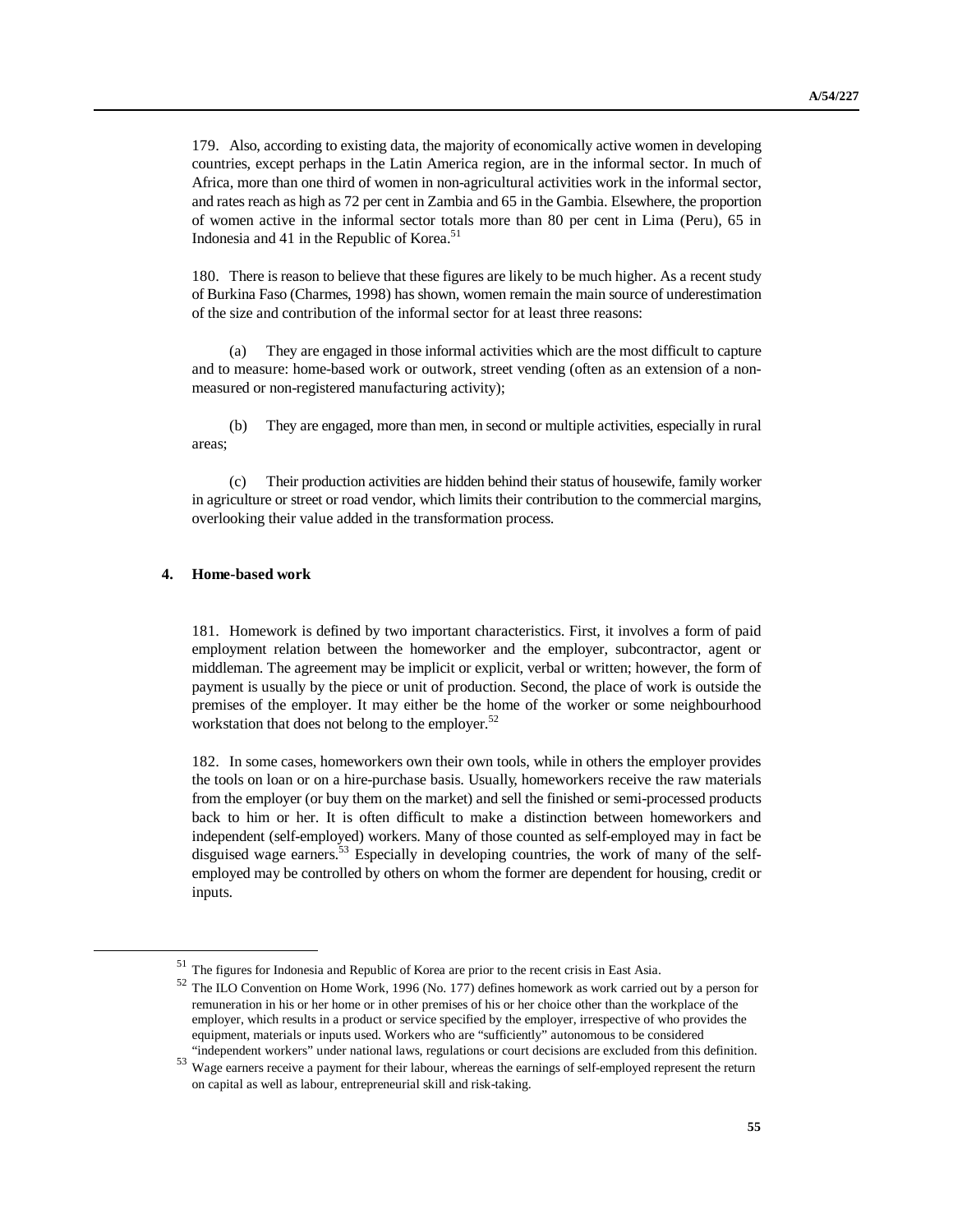183. The vast majority of homeworkers are women. Although the total number of homeworkers is difficult to estimate, it is believed to be increasing in both industrialized and developing countries (ILO, 1995c). In recent years, new forms of home-based production have been introduced into previously white-collar occupations, as a consequence of the introduction of information technologies. As a result, homeworking embraces an extraordinary diversity of occupations, payment systems and contractual arrangements, in a wide range of service and manufacturing industries in both developed and developing countries. It appears that technological change will continue to influence the ways in which homeworking develops in the future. "Telework", in particular, has a potential to gain in importance.

184. Industrial-type homework still predominates in most countries, whether industrialized or developing. The range of activities and products is very wide. Clothing, textiles, carpets and rugs and certain kinds of leatherworking (e.g., shoes) have traditionally been homework industries in Europe, South-East Asia, North America and Latin America. The equipment required is minimal, and in many cases tools or machinery are not power driven. The work is labour-intensive and can be fragmented and contracted out on a piecework basis.

185. In recent years, the range of homeworking activities has been expanding beyond those industries. High-technology manufacturing and electrical, plastic and light metal goods also have many labour-intensive processes, which can be broken up into self-contained or autonomous tasks. Ancillary tasks, such as sorting, cleaning, packaging and labelling, are labour-intensive and thus suitable for homeworking.

186. Homework in the service sector is also gaining ground. In such countries as France, the United Kingdom and the United States of America, there is evidence that the number of persons working at home in the service sector greatly exceeds those recorded in the manual homework sector. Much of that work is of a clerical nature: typing, word- and data-processing, invoicing, editing and translating (ILO, 1995c).

187. In Europe, the proportion of women among homeworkers varies from 90 to 95 per cent in Germany, Greece, Ireland, Italy and the Netherlands, and reaches 84 per cent in France, 75 per cent in Spain and 70 per cent in the United Kingdom. Married women with children predominate (mostly in the age group of 25 to 45). In a number of industrialized countries, homework is concentrated in traditional industrial regions and in large urban areas where large numbers of recent immigrants (often illegal) and ethnic minorities live.

188. In developing countries, women also constitute the great majority of homeworkers. For example, in India 90 per cent of the bidi (cigarette) workers are women.<sup>54</sup> A survey in Viet Nam found that 90 per cent of homeworkers were women, among whom over 37 per cent belonged to female-headed households.<sup>55</sup> In industrial homework, men often take on the role of subcontractors or intermediaries, or carry ancillary tasks, such as collecting and delivering materials and finished works. They seldom work at home themselves or assist the women. In some countries, however, there are occupations, often the more skilled or craft-oriented ones, where men are active. For example, in handloom weaving families in India, women and children tend to do the preparatory work while men do the actual weaving.

189. In rural areas, agricultural policies have sometimes resulted in an increase in the number of landless poor, who look for seasonal farm jobs and other types of work in the agricultural off-

 $^{\rm 54}$  See box III.3.

<sup>55</sup> See ILO (1995b).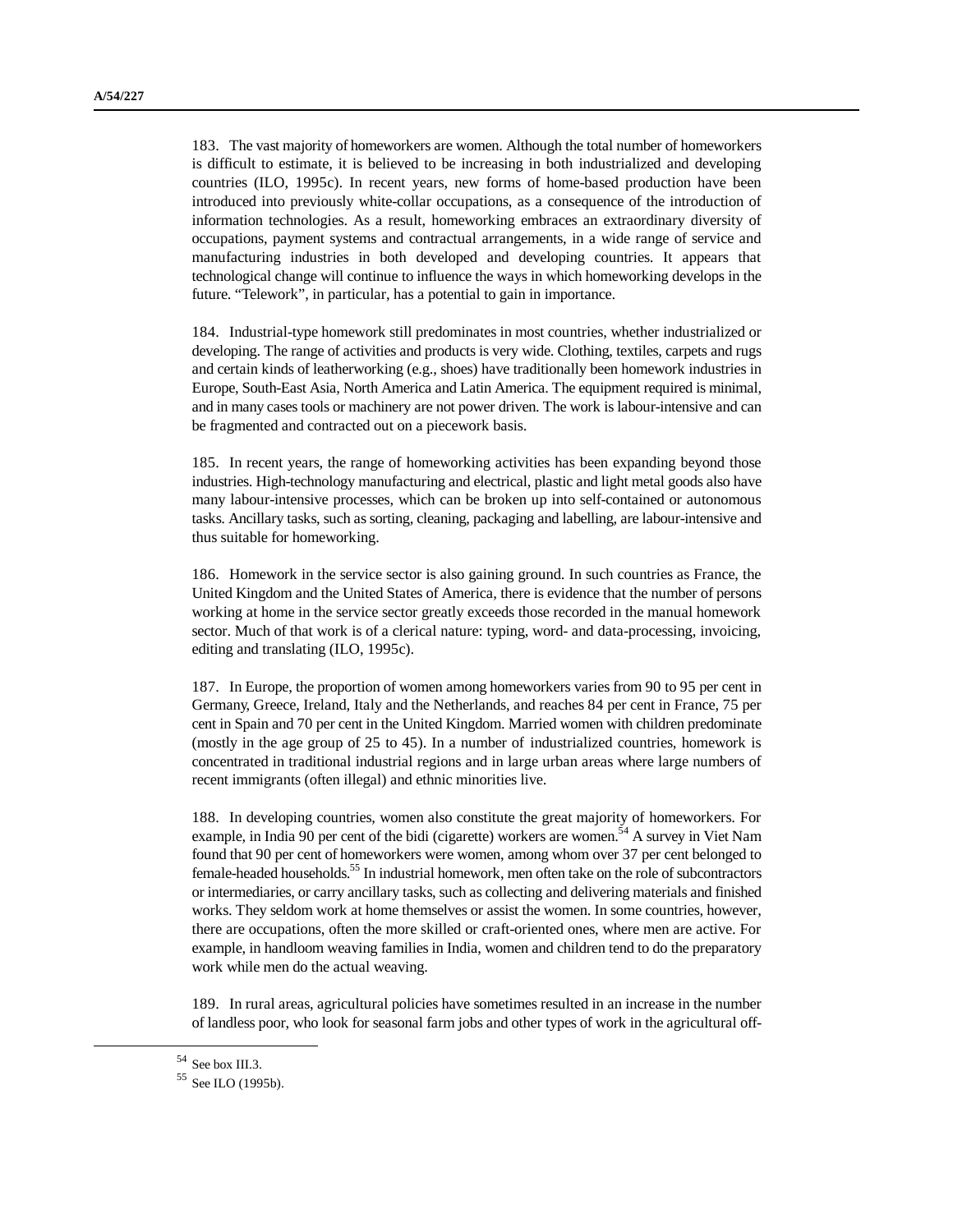season. Even in "traditional" rural households, women find themselves increasingly compelled to supplement family income by homework. Field studies from Asia and Latin America suggest that home-based work is closely related to growing poverty and landlessness among the rural population (ILO, 1995c).

190. Homework, it is argued, provides advantages to both employers and workers. To employers, homeworkers provide flexibility and an opportunity to reduce labour costs. While employers normally pay benefits and social security for "regular" wage workers, they do not have to do so for homeworkers. Paid at a piece rate rather than on a time basis, homeworkers' earnings are considerably less than those of wage workers for a given quality and quantity of work. Work done by homeworkers is less costly to employers also because many production-related expenses, such as rent, power, water and tools are borne by the workers themselves. In terms of labour flexibility, employers benefit from homeworking in three ways: a greater freedom to vary the volume of production; greater flexibility in responding to the fluctuations and irregularities in market demand; and greater opportunity to vary the nature of the work.

191. For many women homework is the only option to earn income. They are women who are home-bound either because they need to look after young children, sick or old family members, or those who are constrained by prevailing family or societal norms from working outside their homes.

192. However, homeworking generally involves low pay, invisibility, long hours and poor working conditions. Compared with in-factory workers, who produce goods of the same quality and quantity, they are paid considerably less. They are often semi-skilled and poorly educated. When they are working in economies where wage jobs are scarce and cheap labour is abundant, they are fearful of asking for higher rates, thinking that the contractors will shift to other homeworkers if they did. Furthermore, most have no networks or other organizational basis for bargaining<sup>56</sup> or comparing the current wage rates.

193. Homeworkers are subject to insecurity of work availability. They receive income only when work is available. Because they are paid at a low rate, homeworkers have to work long hours in order to earn as much as possible. Female homeworkers usually combine domestic work and paid work in the same premises. The "invisible" female workers often work well over the statutory daily working hours or working days. The work situation is worst among female-headed households, in particular for single women with young children. There is also the danger that home-based workers may use their children as part of the family labour force and deny them educational opportunities. Child labour may be used especially where women are involved in subcontracting work and where additional hands are helpful for meeting tight deadlines.

194. Access to social benefits and protection is also a problem for homeworkers. Normally, they are not covered by the national labour legislation, and as a result get into clandestine working arrangements. Since the majority of homeworkers in developing countries undertake work under verbal agreement, it is difficult to establish a legal employer-employee relationship. Workers are often unaware of whatever rights and privileges they might have where they live in and work. They have no access to old-age pension, health and disability insurance, maternity protection, paid leave and labour compensation.

195. "Some types of homework involve occupational health hazards but as national authorities are not cognizant of the poor working environment of homeworkers, and there is generally no labour inspection system applied to homework in developing countries, the workers could be

<sup>56</sup> However, the lack of organizational support might be changing; see boxes III.1 and III.2.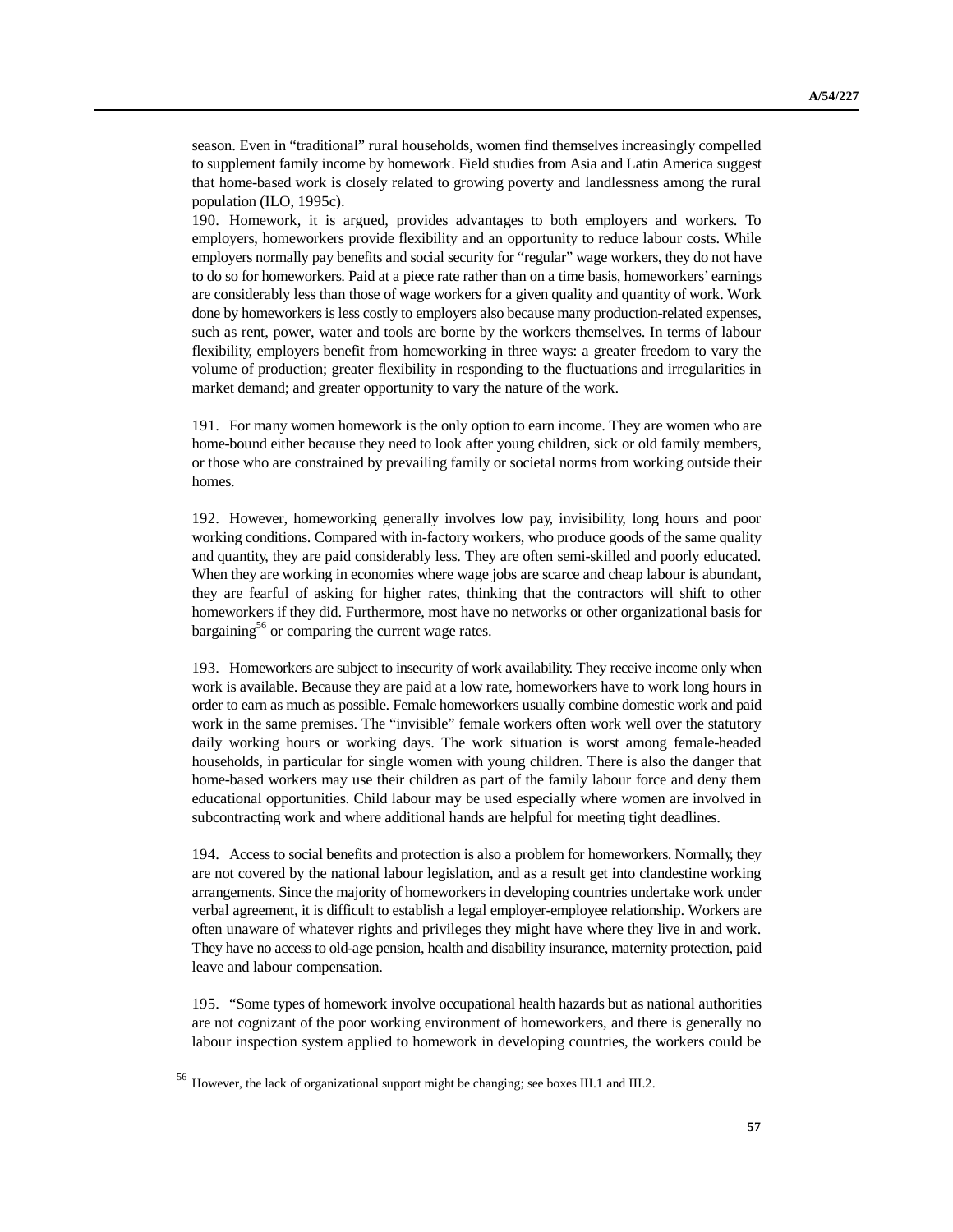exposed to occupational health hazards caused by poor working conditions as well as instruments and harmful chemicals. Long hours of work in the same posture and chairs that are not well designed, could also cause back and neck ache and the lack of sufficient light also damages eye sight" (ILO, 1995a).

### Box III.2 **Unionization among homeworker women in Tamil Nadu, India**

Most workers in the bidi (hand-rolled cigarettes) industry are women. There are over 500,000 bidi workers in Tamil Nadu State, and 50,000 in the Madras-Chengalpet District, who work in this sector, which is based on a subcontracting system. This means that there is no direct contact between bidi companies and the women, who work at home. Rather, the subcontractor provides the workers with the tobacco leaves to be rolled.

Bidi making involves three steps, which are often performed by different members of the family. In some areas, for instance, women cut the leaves, men roll the bidi and children close the tops. However, the minimum wage is set on the assumption that the work is done by one person, and it is also lower in Tamil Nadu than in surrounding states. This results in poverty and perpetuation of child labour, as well as lower wages for women, as they are mainly involved in the leaf cutting and not the more lucrative Bidi rolling done by men. Women are also cheated out of Government support funds by employers and the person in contact with the subcontractor.

The Tamil Nadu Bidi Worker's Union, which was formed with the assistance of the Centre for Labour Education and Development, is struggling for minimum (and fairer) wages for the different stages of production, and held a strike for better working conditions. The union has also provided support for workers to access education funds, welfare and housing. The latter is particularly important since most live in the slum areas of cities, which lack infrastructure. Women form the majority of membership, but there is also a women's committee in order to foster leadership.

*Source*: Ramakrishnan, 1996.

\_\_\_\_\_\_\_\_\_\_\_\_\_\_

### **C. Changing patterns of international labour mobility**

196. Labour migration is basically a response to disparities in socio-economic levels of development between and within countries. Recent breakthroughs in information technologies have created greater awareness around the globe about the conditions and opportunities in developed regions of the world, while advances in transportation have made long-distance travel much less costly and accessible. At the micro level, labour migration is usually related to the desire to enhance one's standard of living, and can result from decisions that are either made individually or collectively as a part of, say, survival strategies at the level of the household or other social networks.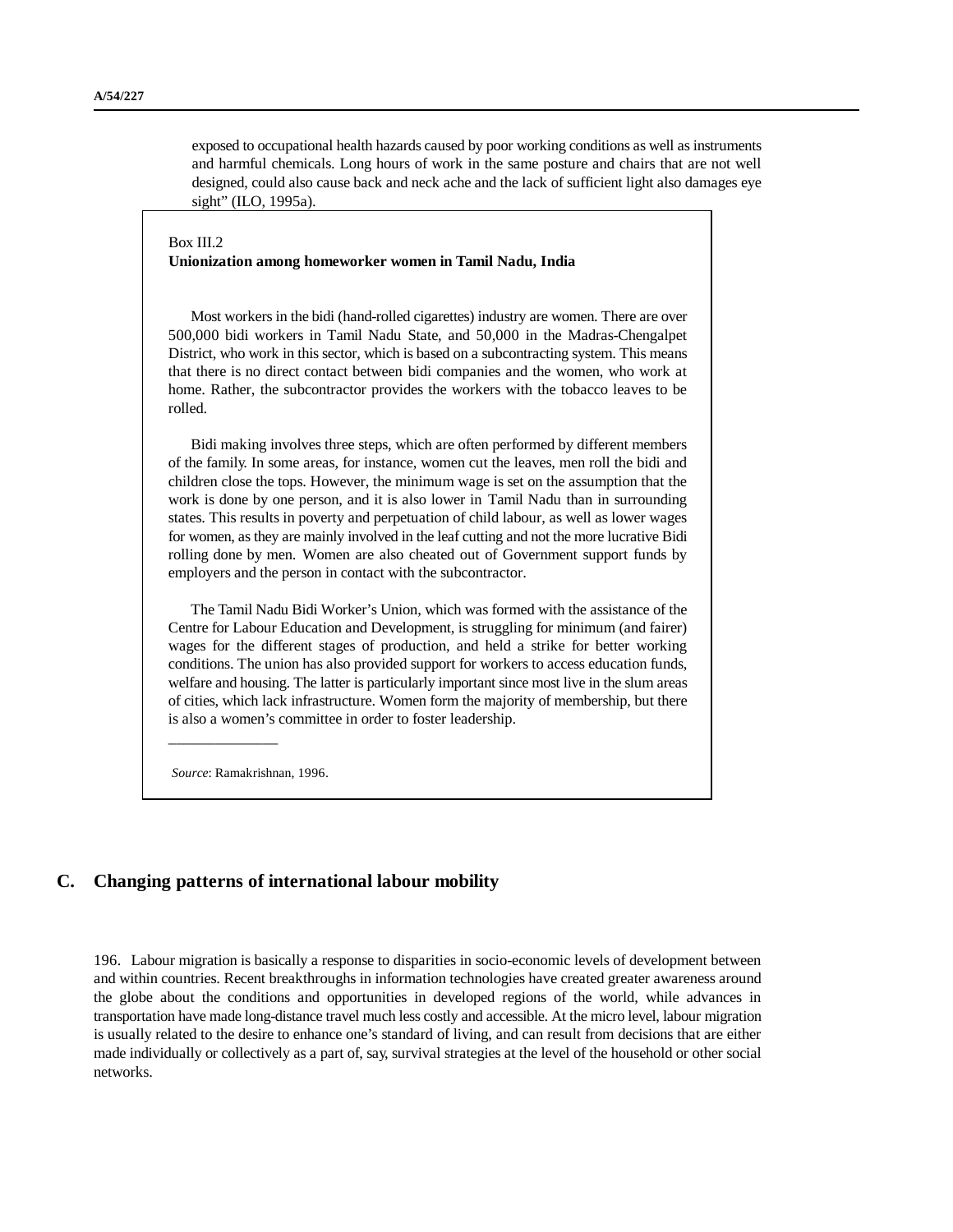197. The first half of the twentieth century witnessed a wave of migration mainly from Europe to the New World, as well as considerable shifts of population within Europe. After the Second World War, the period of decolonization was characterized by yet another round of major population movements around the globe. For much of the second half of the century, the main impetus behind migration has been economic, though there were periods when political motivations have predominated. Much of the migration in the 1960s, for instance, involved largescale movement of excess labour from the South to the North, which was experiencing labour shortages.

198. Since the 1970s, this type of permanent labour migration has been declining around the world, in large part because of increased restriction introduced against international labour mobility by developed countries.<sup>57</sup> However, new and complex forms of population movements have since emerged, reducing much of the usefulness of the old binary dichotomies permanent/temporary, economic/political, rural/urban, voluntary/ involuntary — in understanding, let alone classifying, migration patterns. These new flows can be summarized under five interrelated categories: (a) population displacements owing to war/famine/environmental degradation/civil conflict, with economic consequences; (b) reverse and return migration from North to South, and from urban to rural; (c) shuttling between two or more worlds with strong links in all; (d) illegal forms of international migrant labour arrangements, including trafficking in women; and (e) temporary migration of "rented" labour.

199. A striking feature of the new flows involves the significant increase in the number of women and their rising ratio to men in the migrant stock (Lim, 1998; Skeldon, 1998). Although men still outnumber women in the total, the annual growth rate of the female migrant stock was higher than that of men from 1985 to 1990 in four of six global regions (see table III.2),<sup>58</sup> and its level has been rising steadily since 1965 (see table III.3). Women's profile has been increasing, especially in relation to the last two forms of population movements listed above. In addition to their rising numbers, they also increasingly appear as principal agents, migrating either on their own or as the primary earner in their household.

200. Existing data indicate that most female migrant workers engage in traditionally female occupations in the service sector, namely domestic work, nursing, teaching, entertainment and manufacturing (in light industry, such as textiles, electronics and toys). Of those, the domestic and entertainment sector, including prostitution, and assembly-line work in labour-intensive manufacturing attract unskilled female migrants. Female migrant workers can be delineated into

<u>.</u>

<sup>57</sup> Paradoxically, labour is currently more mobile and, at the same time, more stationary. "... [B]arriers are increasingly being erected to the free movement of labour at precisely the same time as demand for transnational movement of workers is rising" (Skeldon, 1998, p. 4).

<sup>58</sup> In 1990, the numbers of migrant women and men worldwide were, respectively, 57.1 and 62.6 million (United Nations 1997a). However, because those figures do not reflect undocumented flows (and given the increased magnitude of international trafficking in women), they in all likelihood underestimate relatively more the true number for women (Lim, 1998).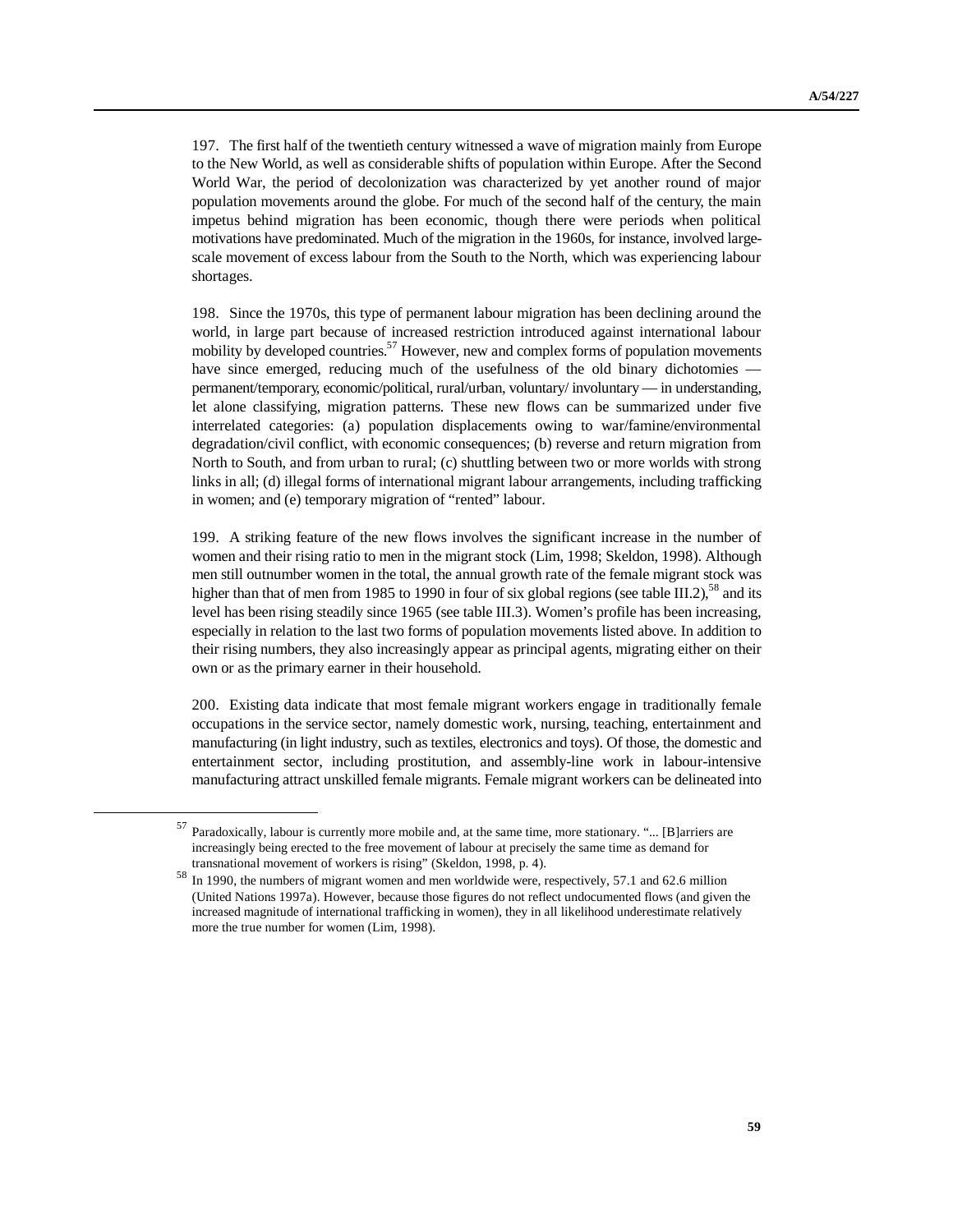1

three groups: professional and highly skilled workers, manufacturing workers on short-term contracts and domestic or entertainment sector workers.

201. Some female professionals in such traditionally female occupations as nursing have been in demand in developed countries and the oil-rich Middle East (Skeldon, 1998). For instance, in the Philippines, a major exporter of nurses, it is estimated that 70 per cent of the annual total of 7,000 graduating nurses migrate overseas.<sup>59</sup> Women's numbers have also been increasing within the growing "transnational communities" of highly skilled professional workers (Galtung, 1996). The globalization of financial services and the expansion of MNCs have contributed to the creation of an international class of highly skilled professionals, managers and consultants, whose work experience has come to

<sup>&</sup>lt;sup>59</sup> It has been suggested that the main reason for migration of these professional women is to increase their income and to have a better opportunity for career development (Stalker, 1997). In 1991, a Filipino nurse could earn three times as high an income in the Gulf, and eighteen times as high in the United States, than she could in the Philippines (see ibid).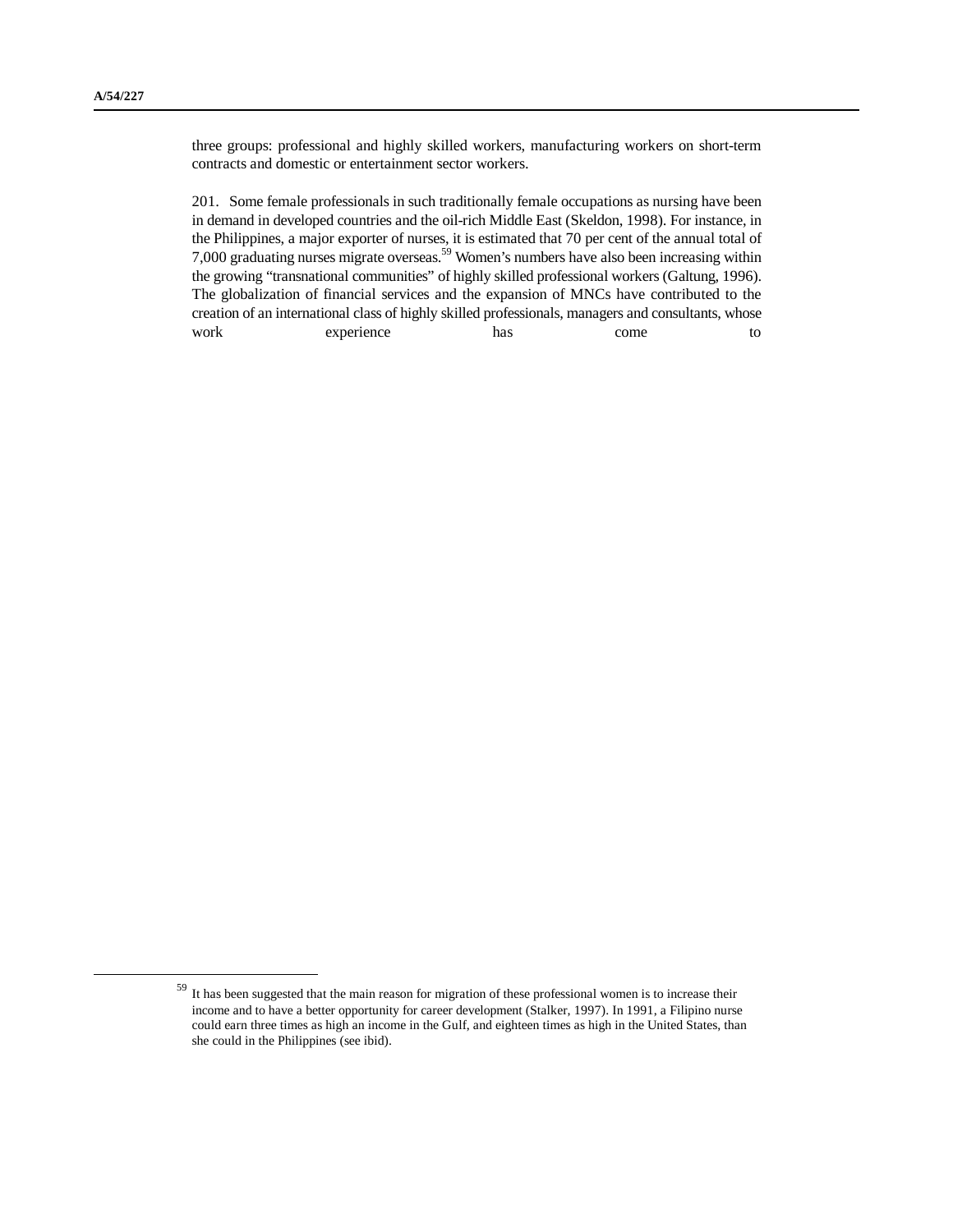resemble that of the personnel of international organizations and diplomats. A small but rising number of these transnational professional jobs are held by women. This group of migrant women is seldom, if ever, at the centre of policy discussions, mainly because the problems they face usually pale in comparison with those experienced by non-professional female migrants.

#### **1. Temporary migration of "rented" workers in manufacturing assembly**

202. In the context of globalization, the world is described as a huge bazaar with nations peddling their workforces in competition against each other, offering the lowest prices for doing business (Donahue, 1994, p. 47). "Employers can substitute foreign for domestic workers by relocating production abroad or by hiring migrant workers as part of their cost-minimization strategies to respond to global competition" (Lim, 1998, p. 5). In other words, labour-intensive jobs are either located to where cheap labour is available, or when relocation is not an option, "rented" labour is moved to where the jobs are. In this process, unskilled female migrants provide yet another source of cheap, flexible labour.

203. In contrast with large firms, small and medium-sized companies in industrialized countries usually lack the resources required in relocating to low-wage sites. This explains why the demand for foreign workers in such countries or areas as Japan, the Republic of Korea and Taiwan Province of China has been rising at a time when their companies' investments in other countries are also increasing. In these countries, "... the combination of a near empty reservoir of flexible domestic workers, a still-significant small-scale manufacturing sector, and constraints on the firms' flexibility combine to create a demand for foreign workers" (Migration News, 1996, p. 2). During economic booms prior to the 1980s, those countries were able to fill newly created jobs with "baby boom" workforce entrants, ex-farmers and women entering the labour force.<sup>60</sup> However, as these reservoirs of domestic labour dried up, migrant workers became the "shock absorbers" in the 1990s for these economies (Migration News, 1996, p. 2). A survey in the Republic of Korea found that "the employment of foreign workers is a small-industry phenomenon, and that two thirds of the firms interviewed claimed that older Korean workers and housewives cannot perform the intense physical labour which younger foreign workers are able to" (Lim, 1997, p. 8). Similarly, the declining segments of manufacturing in the United States of America, characterized by labour intensive production jobs, have been a source of increasing demand for unskilled female migrant workers (Sassen, 1993). They are also the sectors in which production is increasingly relocated to low-wage countries.

 $60$  Heyzer (1982) documents female rural-urban migration as well as migration from West Malaysia to labourintensive industries of Singapore.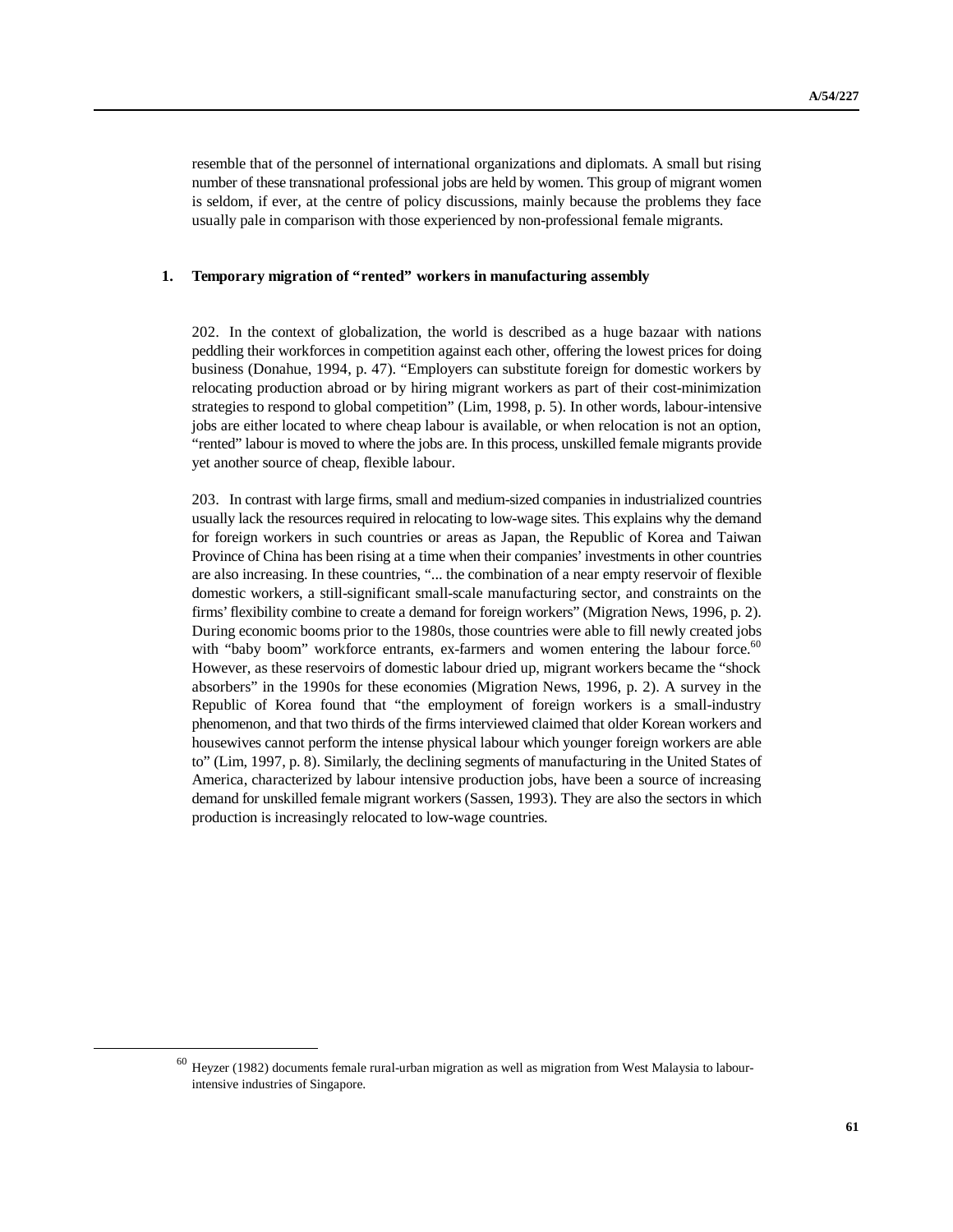204. In the last two decades, the process of relocation of labour-intensive production from highwage to low-wage countries has also stimulated a rural exodus of female labour to urban centres within and as well as beyond national boundaries in many developing countries. This has been particularly significant in the newly industrialized economies of East and South-East Asia and Latin America, where the export processing zones (EPZs) have been a magnet for temporary female rural-urban and international migration. Companies relocated in Thailand, for example, have attracted a large number of young women from rural areas to work in light industry (principally textiles, electronics and toys). In the period 1985-1990, there were 100 females for every 87 male migrants to Bangkok from the rural areas (Migration News, 1996, p. 15).<sup>61</sup> However, the economic crisis that began sweeping Asia in 1997 had shrunk industrial production and made job opportunities exceedingly scarce in the cities of South-East Asia, forcing people who lost their jobs to return to the rural areas they came from (Ghosh, 1998; Richburg, 1998).

205. In Latin America, although migration towards countries outside the region has traditionally been to North America, principally the United States of America, during the 1970s and 1980s, rapid industrialization in some Latin American countries, particularly the oil producers in the region, prompted intraregional flows. Argentina, Mexico and Venezuela were the major poles of attraction for subregional migrants. Intraregional labour migration flows can be expected to accelerate in the coming years, with progress towards economic integration and improved economic performance. Some subregional redirection of population flows is already taking place towards Chile, which is experiencing fast growth in exports and income, while neighbouring Argentina, a traditional destination for migrants from Bolivia and Paraguay, is suffering from recession and high unemployment rates.

### **2. Domestic and entertainment sector workers**

206. In addition to the "3-D" (dirty, dangerous, difficult) jobs which workers in rich countries no longer want, the international demand for domestic workers has provided women with one of the few opportunities to migrate legally as workers to developed countries. Migrant domestic workers enhance the mobility of developed country women by freeing them from household chores, so that they — with rising levels of income and education — can pursue professional careers. The demand for domestic work is likely to increase over time with the improvement of job opportunities for women in developed-country labour markets. The ageing population in developed countries, which increases the need for caring labour, provides yet another source of demand for migrant workers. The persistence of gender segregation (which stipulates that both caring labour and domestic work are female jobs) implies that these trends will continue to disproportionately affect women migrant workers compared to men.

207. With a growing demand in such activities as domestic work, entertainment (a large segment of which are sex workers) and, to a lesser extent, nursing and teaching, West Asia is another region where female labour migration has been flowing in. In the oil-rich Middle Eastern countries, rising incomes have given rise to a new lifestyle, where "... among Arab families having a foreign domestic helper became a symbol of prosperity" (Alunan, 1993). In some of these countries, such as Kuwait, the growth of employment by Asian female migrants has parallelled the increase of employment among local women with rising levels of educational attainment (Russell, 1995). In the newly industrialized countries of East Asia, the demand for

<sup>61</sup> Unskilled male migrants engaged mostly in the construction industries (Skeldon, 1998, p. 15).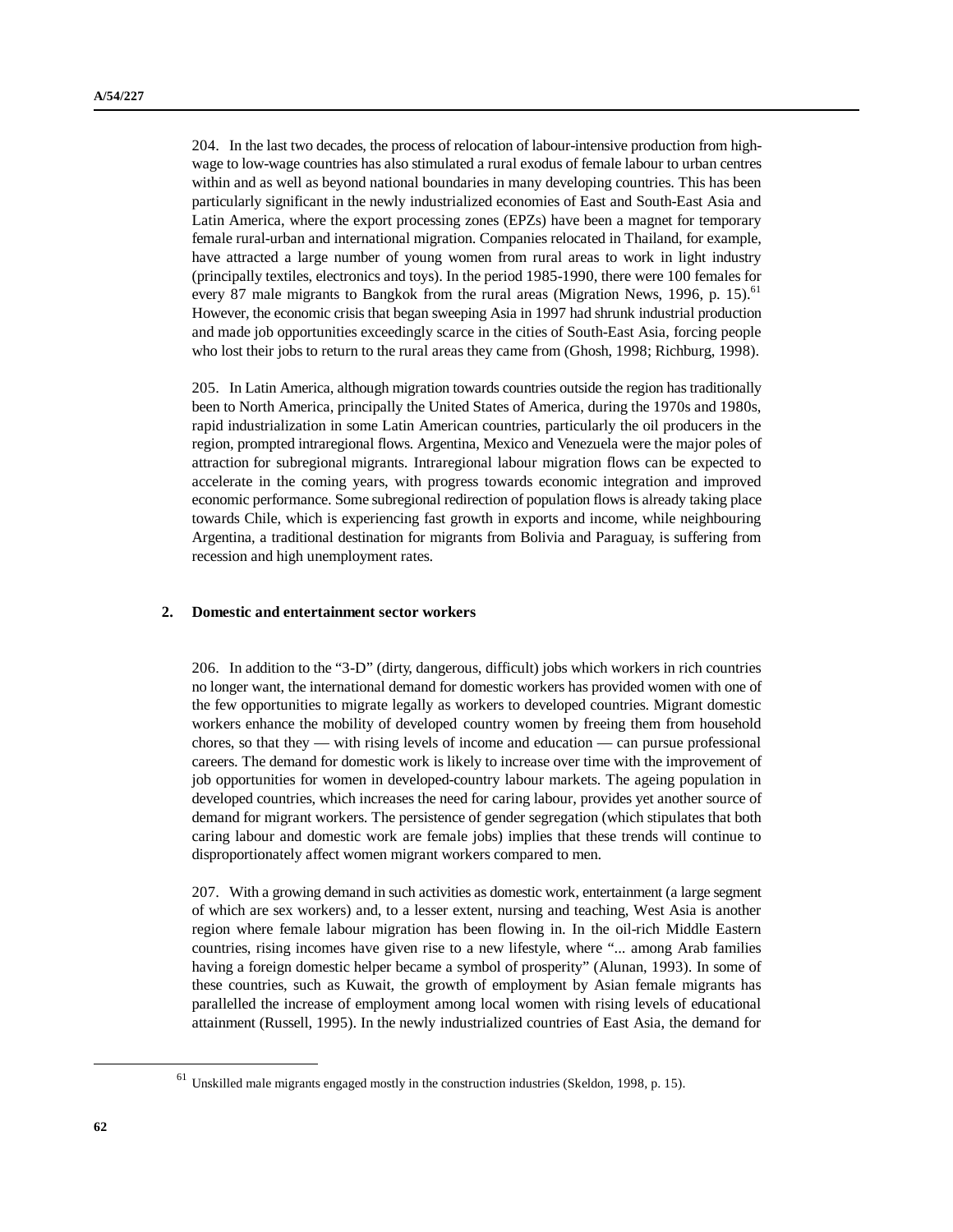domestic servants has also risen among the affluent middle-income groups, as women from those groups have been entering the formal labour market in increasing numbers (Lim, 1998, p. 9). 208. Migrant women suffer multiple forms of discrimination and violence, because of their migrant status as well as their gender; and in the case of international migration, because they are foreigners as well. As mentioned, an increasing share of female labour migrants has concentrated in domestic work and the entertainment sector. In many regions, countries and areas that have a growing demand for migrant domestic workers, (e.g., Western Asia and Hong Kong Special Administrative Region of China), special provisions exist to admit foreign domestic workers. But while legal admission guarantees the fair treatment for domestic migrant workers, it also binds the worker to a particular type of employment and even to a particular employer. Isolated working conditions, long hours and lack of social contacts are usually the norm. Moreover, the dependence on the employer for the right to stay in the host country, and the lack of sufficient legal protection make migrant domestic workers highly vulnerable to violence, both sexual and otherwise (Eelens, 1995).

209. Despite these problems, for many Governments the export of female labour has become a major economic strategy of generating foreign exchange badly needed to address economic, social and political problems. $62$  The main countries that have been sending out female migrant workers are Indonesia, the Philippines, Sri Lanka and Thailand, and the main receiving countries or areas are Brunei, Hong Kong SAR, Japan, Kuwait, Saudi Arabia, Singapore and Taiwan Province of China (United Nations, 1997a). By the end of 1995, there were at least 152,000 foreign domestic servants in Hong Kong, and over 80,000 in Singapore. It has also been reported that by 1996, there were 133,000 housemaids in Kuwait (United Nations, 1997a, p. 4).

210. Restrictions on admission of migrant labourers in many of the receiving countries have stimulated a marked increase in the number of undocumented migrants who are willing to undertake domestic work under illegal conditions. Being subject to police harassment, raids and detention, undocumented migrants are particularly prone to abuse and violence, as they are unprotected and often persecuted in the host country. Two NGOs working directly with overseas domestic workers in the United Kingdom, <sup>63</sup> documented in detail more than 2,000 cases of illtreatment and extreme abuse of migrant domestic workers, many of whom were undocumented. There is ample evidence to suggest that the number of women migrating through illegal, undocumented and clandestine channels has increased (United Nations, 1996). It has been estimated that there are 700,000 illegal female migrants in Asia alone (Migration News, 1996).

211. Entertainment-related jobs constitute another gender-based sector which favours female migrants. Because migrants who work in the sex industry as "entertainers" or as prostitutes often do so illegally and are considered outcasts, their numbers are difficult to ascertain. Existing data suggest that such economic activity is increasing, and often occurs in the context of human trafficking. In 1994, for example, some 90,562 persons entered Japan as "entertainers", up from 75,091 in 1990. The majority of these entertainers were from the Philippines and Thailand (Skeldon, 1998).

212. Eastern Europe is one of the regions that has been a significant source of out-migration of women as sex workers. The increase in unemployment and poverty in the transition economies in Eastern and Central European countries have affected women more than men, spurring them

<u>.</u>

For instance, Indonesia aimed at sending 500,000 female migrants overseas within its 1989-1994 fifth fiveyear plan (United Nations, 1997a).

<sup>63</sup> Kalayaan and the Commission for Filipino Migrant Workers. For efforts to organize domestic workers, see box III.3.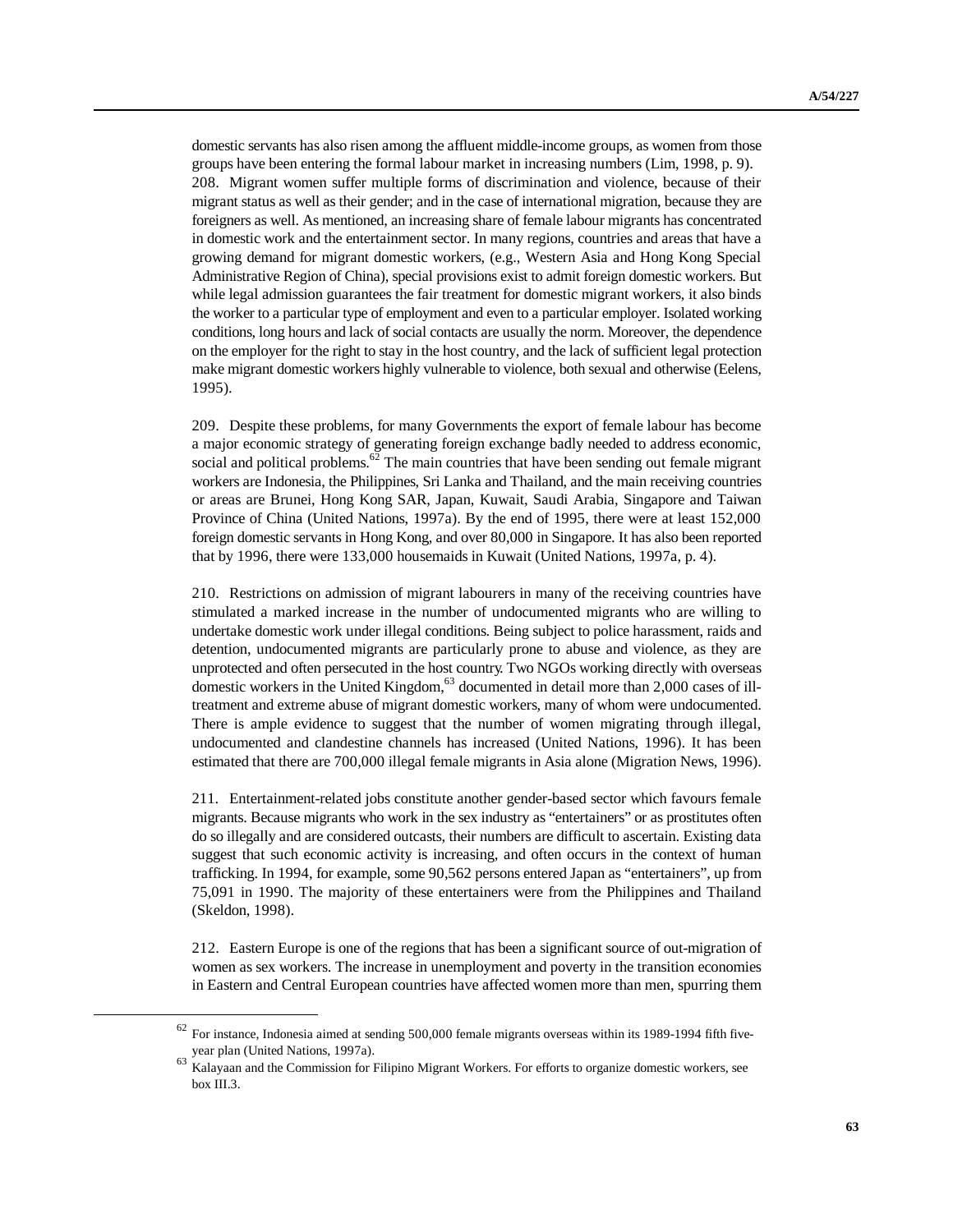to engage in cross-border movements in search for work opportunities. "Suitcase tourism" has become a common occupation for many women, who trade in goods brought from neighbouring countries. Frequent movements across borders have also exposed them to other means of earning a living, the most visible form of which is prostitution. A major prostitution-related trafficking flow has developed from Central and Eastern Europe (mainly from Romania, the Russian Federation and Ukraine), supplying sex-industry workers to Western European countries as well as some large Asian cities and international tourist centres around the world. Trafficking in women and prostitution have by now become lucrative industries run by sophisticated crime syndicates that operate on an international scale (United Nations, 1997b, p. 48).

#### Box III.3

### **Organizing among migrant domestic workers in Hong Kong Special Administrative Region of China, Canada and Europe**

While it is difficult to organize domestic workers, successful efforts have been made in several countries in the last couple of decades.

In Hong Kong Special Administrative Region of China, migrant female domestic workers have organized themselves, forming the Asian Domestic Workers' Union (ADWU) in 1988. Today, the union has over 1,700 members who come from the Philippines, Thailand and other countries in South and South-East Asia. The organization is run by its own members.

A significant aspect of ADWU work involves assisting in labour grievances (maltreatment or underpayment), police cases (physical and/or sexual assault) and immigration concerns (illegal work, change of employment, overstay). Many cases have been handled with largely positive results. In addition, the union offers telephone counselling for workers having problems.

Another example of migrant women's organizing focused on the struggle for the right to remain in Canada, where domestic workers were allowed to stay in the country for only three years on temporary permits. The International Coalition to End Domestics' Exploitation (Intercede) had begun in 1979 as a coalition of community groups for workers' rights and became a multiracial organization of domestic workers. Through pressure from Intercede in 1981, the Canadian Government allowed domestic workers the right to apply for "landed status" after two years of work in the country.

Finally, in Europe several steps have been taken in organizing for migrant women. A conference was held in 1992 at Barcelona, entitled "Empowering Filipinas in Europe". Also, some unions in Europe affiliated to the International Union of Food and Allied Workers' Association have domestic workers as members. This includes the Austrian Agricultural, Food Processing and Catering Union, the German Union of Food Processing and Catering Workers (NGG) and the Italian Federation of Workers in Commerce, Tourism and Services/Italian General Confederation of Labour.

*Source*: Martens, 1994.

\_\_\_\_\_\_\_\_\_\_\_\_\_\_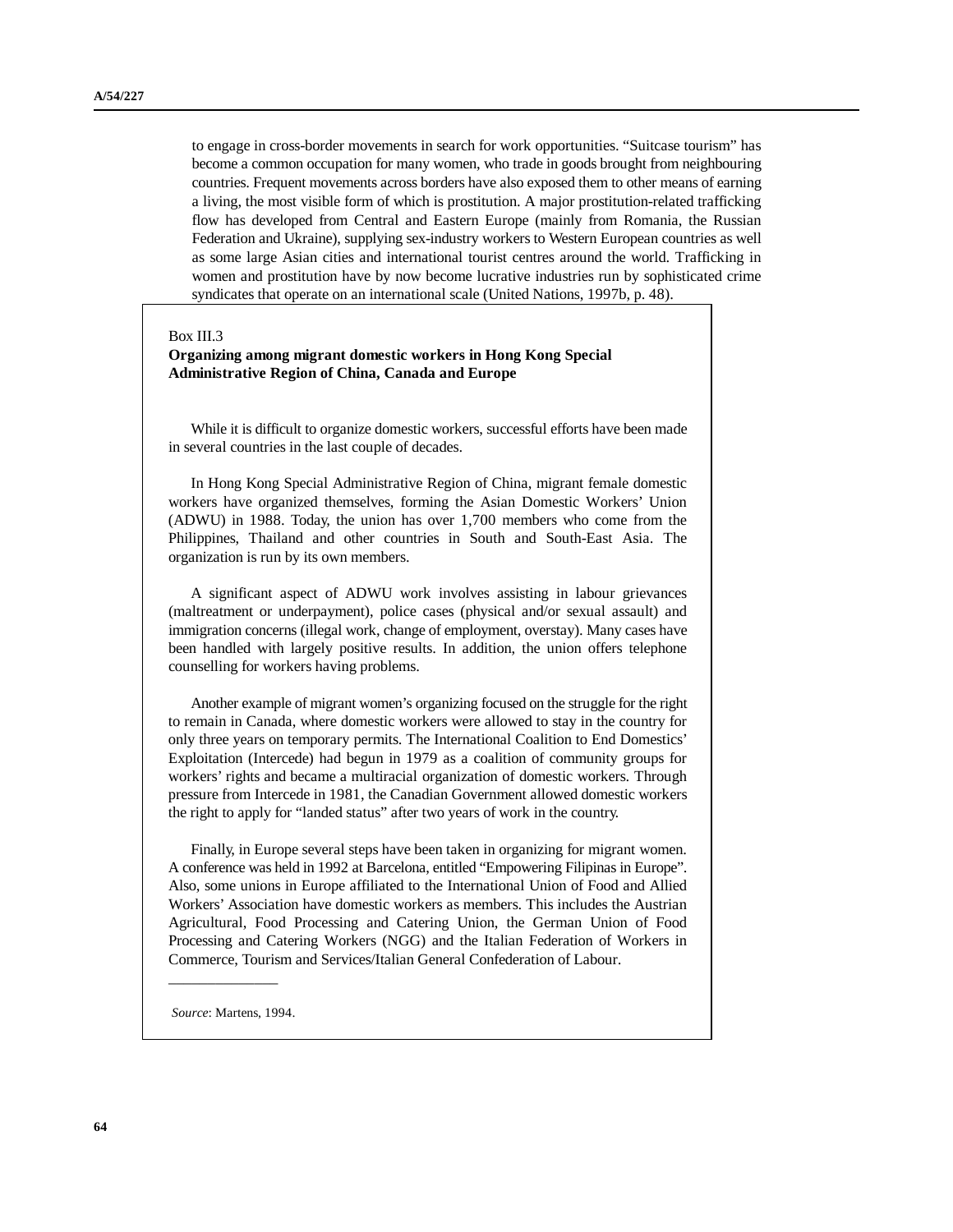# **IV. Changing patterns of rural women's work**

213. The agricultural sector in most developing countries is dualistic in nature: there is usually a well-developed commercial farming subsector made up of medium- and large-scale farms (most of which are owned by men or corporate structures) and family-run, small land holdings.

214. A small proportion of rural women find work on large farms and plantations, in agroprocessing plants and small rural-based enterprises. In South and South-East Asia in particular, women supply a significant amount of the labour on plantations to produce tea, rubber, cacao, coconut and fruit. However, the great majority of women workers in rural areas of developing countries are self-employed. They can be classified in three main categories:

- (a) "Co-farmers" or unpaid family workers on farms or small enterprises;
- (b) Own-account farmers (who are mainly growing food for family consumption);

(c) Micro-scale, non-agricultural traders and artisans (working largely on a part-time basis).

215. In addition to their productive work, the traditional division of labour in most societies gives women the primary responsibility for such domestic chores as cleaning, cooking, childcare, care of the sick and the elderly, and fetching water and fuelwood. Adding this responsibility to the work that they do in farming, wage labour or income-generating activities, most women and men living in poverty are overburdened with work. Working days can be as long as 16 hours, with little time available for rest or recreation.

216. As box IV.1 shows, more than half of all women are still in agriculture in the developing world. In certain regions, particularly in sub-Saharan Africa, South and West Asia, men are leaving agriculture faster than women, giving rise to an increasing relative concentration of women on land. For instance, in India 86 per cent of rural women workers are in agriculture compared with 74 per cent of rural male workers, and this gender gap is growing. In addition, a large percentage of households are headed by females (some 20 per cent in Bangladesh and India) (Agarwal, 1997a, p. 1376). In sub-Saharan Africa, the figure is about 30 per cent.

# **A. Counting rural women's work**

217. The fact that rural women tend to wear several hats and juggle several activities at the same time leads to difficulty in defining and measuring the work that they do. Official statistics and surveys still tend to count only paid work or ask what is the principal work of a person. In the course of one day, rural women may work on the family plot, tend livestock, fish, gather fuelwood, transport and market food, process food, weave cloth, make handicrafts, among other tasks, and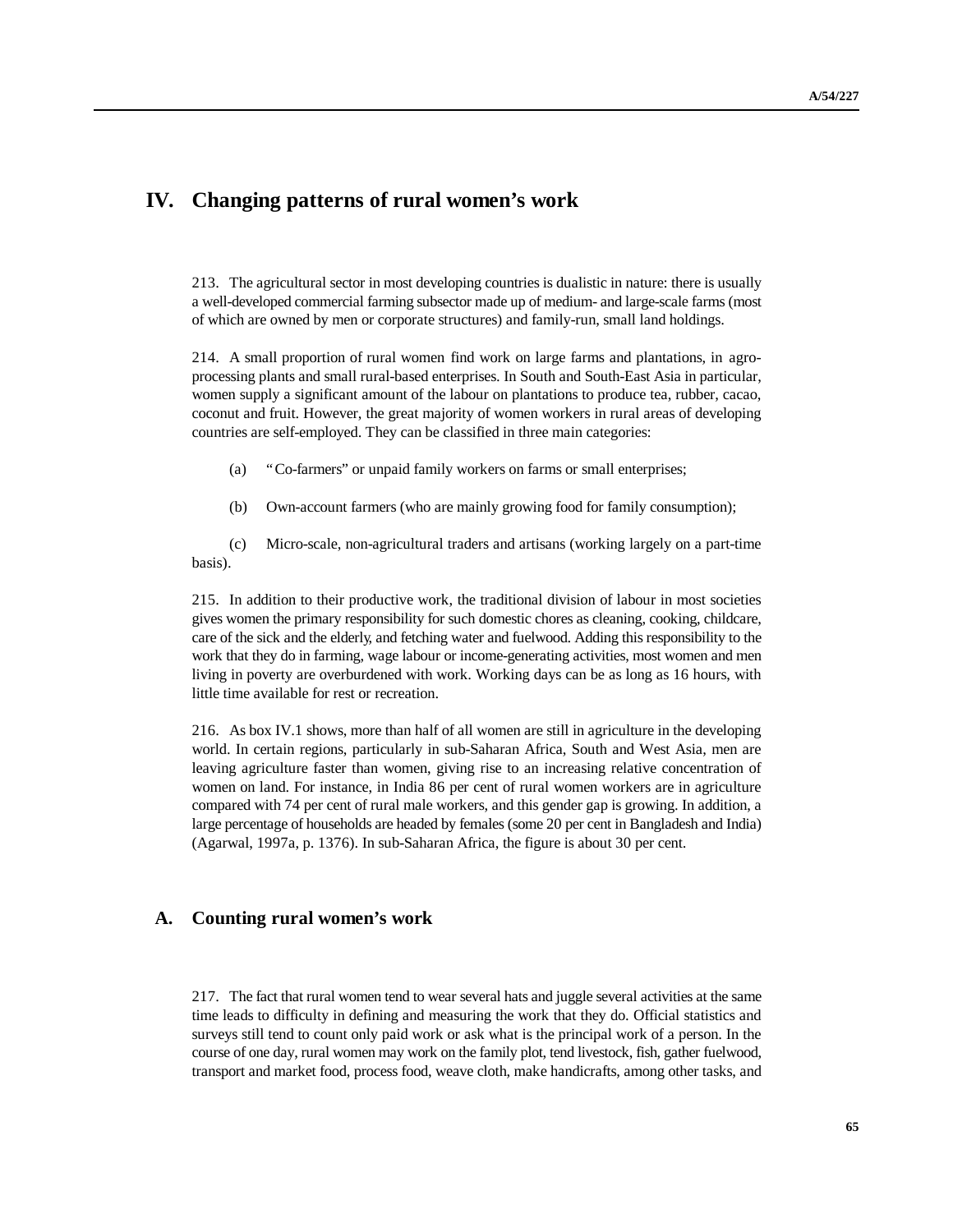therefore may not be able to answer such a cut-and-dried question. They may have worked as wage labour during the peak agricultural season, but failed to report that because the survey or census was undertaken in the off-peak period. Problems in defining and measuring rural women's work can arise from official definitions and information-gathering procedures, which may be inadequate in assessing the value and nature of non-wage, informal economic activities and of real levels of employment and activity (FAO, 1996b; United Nations, 1995).

218. Changes in data collection methods to include enumeration of self-employed agriculturists are beginning to give recognition to women's productive work. Estimates of

### Box IV.1 **Women's participation in agriculture**

The following summary of the available statistics on women's participation in agriculture was prepared by FAO. Available statistics on women's participation in agriculture in most cases understate the case. The actual figures related to the role that women play in producing food crops is thought to be more striking than this summary.

Sub-Saharan Africa: women contribute 60-80 per cent of labour in food production both for household consumption and for sale. Women's contributions to household food production range from 30 per cent in Sudan to 80 per cent in the Congo, while the proportion of women in the economically active labour force in agriculture ranges from 48 per cent in Burkina Faso to 73 per cent in the Congo (FAO, 1995c).

Asia: women account for approximately 50 per cent of food production overall in the region, with considerable variation by country. For example, women make up over 60 per cent of the agricultural labour force in Thailand, 54 per cent in Indonesia, approximately 46 per cent in Bangladesh, Nepal and the Philippines; and 35 per cent in Malaysia (FAO, 1996b; ESCAP, 1996a, f and h). In South-East Asia, women play a major role in rice production, generally providing the unpaid family or wage labour needed for sowing, transplanting, harvesting and processing (FAO, 1996b).

Pacific: women play a dominant role in fisheries and food marketing as well as in the labour-intensive processing of cash crops including palm oil, copra, coconut oil, vanilla, coffee and cocoa. In Papua New Guinea, where the population is overwhelmingly rural (87 per cent), women make up 71 per cent of the agricultural labour force. In Fiji, women account for 38 per cent of agricultural labour (FAO, 1996b).

Near East: existing methods of measurement, combined with the reluctance of males to acknowledge the economic activities of their wives and daughters outside the house, leads to under-reporting of women's participation in economic activities. Recent studies have shown that women's contributions to agriculture are significant when unpaid and seasonal labour is taken into account. Women account for 55.3 per cent of unpaid agricultural labour in Turkey, 53.2 per cent in Morocco, 50.7 per cent in Egypt, 40.7 per cent in Lebanon, 30.7 per cent in Iraq, and 28 per cent in Mauritania (FAO, 1996b).

Latin America and the Caribbean: official statistics underestimate women's contribution to agricultural production, as women are mainly engaged in unpaid labour on family farms. By including women's work in food production, a study revealed that women make up a substantial part of the rural labour force in the region (see fig. IV.1).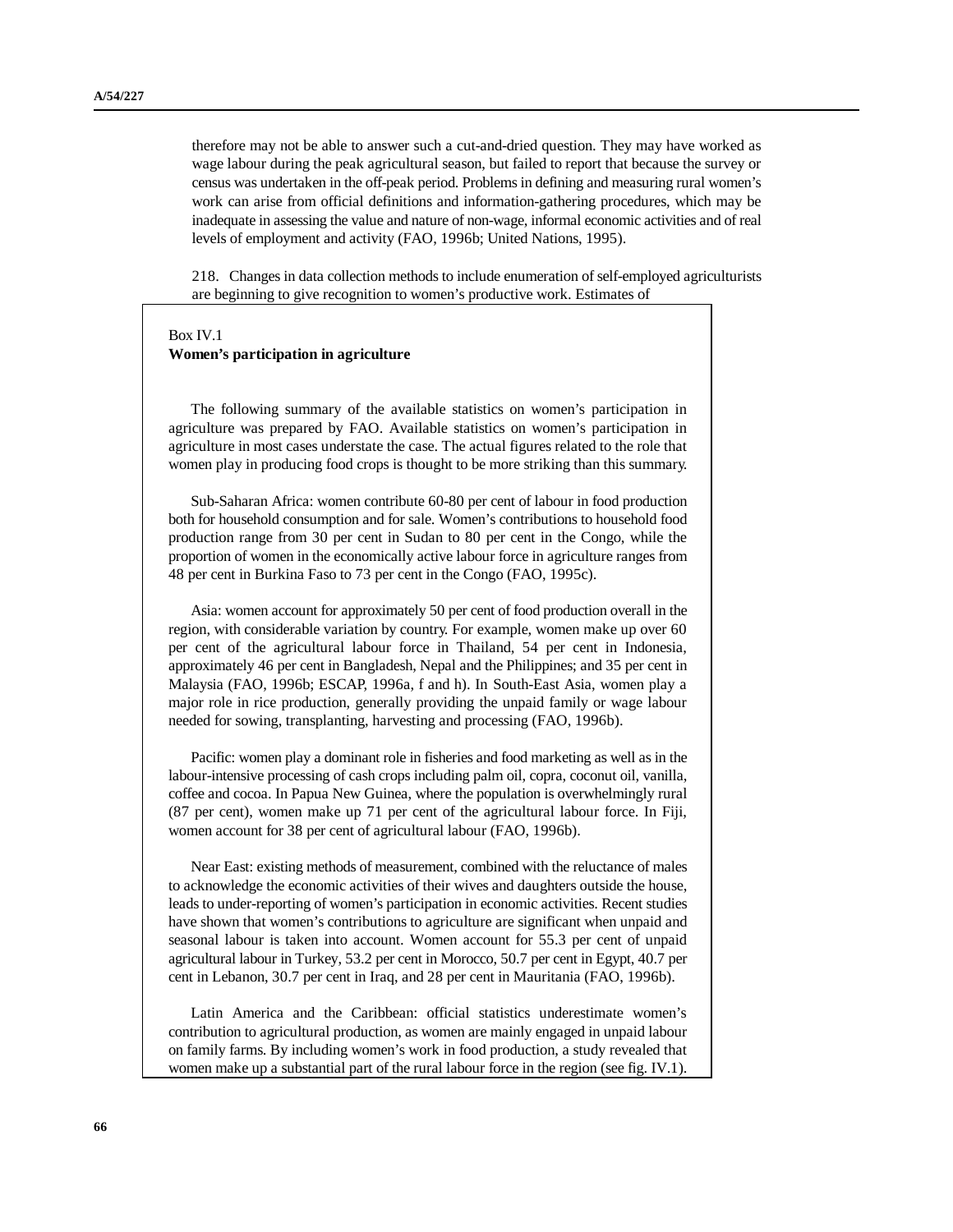Women are also increasingly employed in the production of non-traditional export crops.

*Source*: FAO, 1996b.

<u>.</u>

\_\_\_\_\_\_\_\_\_\_\_\_

female labour force participation rates have risen as a result. A study carried out by the Inter-American Institute for Cooperation in Agriculture-Inter-American Development Bank (IICA-IDB), for instance, demonstrated that official statistics in several Latin American countries ignored over a quarter of the farm workforce by not counting women's work in household food production (fig. IV.1).

# **B. Commercialization and market liberalization in agriculture**

219. Agricultural development has increasingly become market oriented over the last two decades. Many developing countries have introduced economic liberalization policies in order to foster new kinds of growth. These policies have promoted the liberalization of trade and markets, and favoured large-scale commercial farming and export cash cropping over household subsistence production, assuming that productivity improvements were easier to obtain in the former (FAO, 1996b). Government-sponsored agricultural services, such as training and extension, as well as investment in rural infrastructure, have been scaled down in the name of promoting market relations (Alexandtratos, 1995).

220. The widespread, long-run benefits these policies were expected to have on growth and poverty reduction have failed to materialize.<sup>64</sup> The farmers who were already better off appear to have benefited while the overall impact on small farmers appears to have been quite negative and at times even self-defeating. For instance, with the reduction in public investment in rural infrastructure, small feeder roads that link rural areas to towns could no longer be maintained, and thus small farmers' physical access to markets was impaired. Likewise, reductions in government extension and training programmes lowered small farmers' capacity to benefit from new market opportunities through skill enhancement, again defeating the very objective of promoting market relations.

221. In general, women have been disproportionately affected by the negative effects of market liberalization. In relation to men, they have been ill-equipped both to shield themselves from its ill effects and to benefit from the opportunities it has created. Generally, they have control over or possession of fewer assets or property, little cash income, minimal political power and less education than men. Moreover, not always able to control the income from their labour, women also might have lacked the incentive to heed changing market signals (FAO, 1996b; Jazairy and others, 1992). Kenya provides an example of the difference that incentives can make. The same improved methods in maize production in Kenya raised yields by 56 per cent on plots controlled

 $64$  While the World Bank (1994) has stressed the positive effect of market liberalization on the growth of agricultural output, others in the literature point to its disastrous welfare effects on poor farmers (Cornia and others 1987; Commander, 1989; Duncan and Howell, 1992; Stewart, 1995). In a few cases, liberalization might have increased growth in output while reducing poverty (Baffes and Guatam, 1996).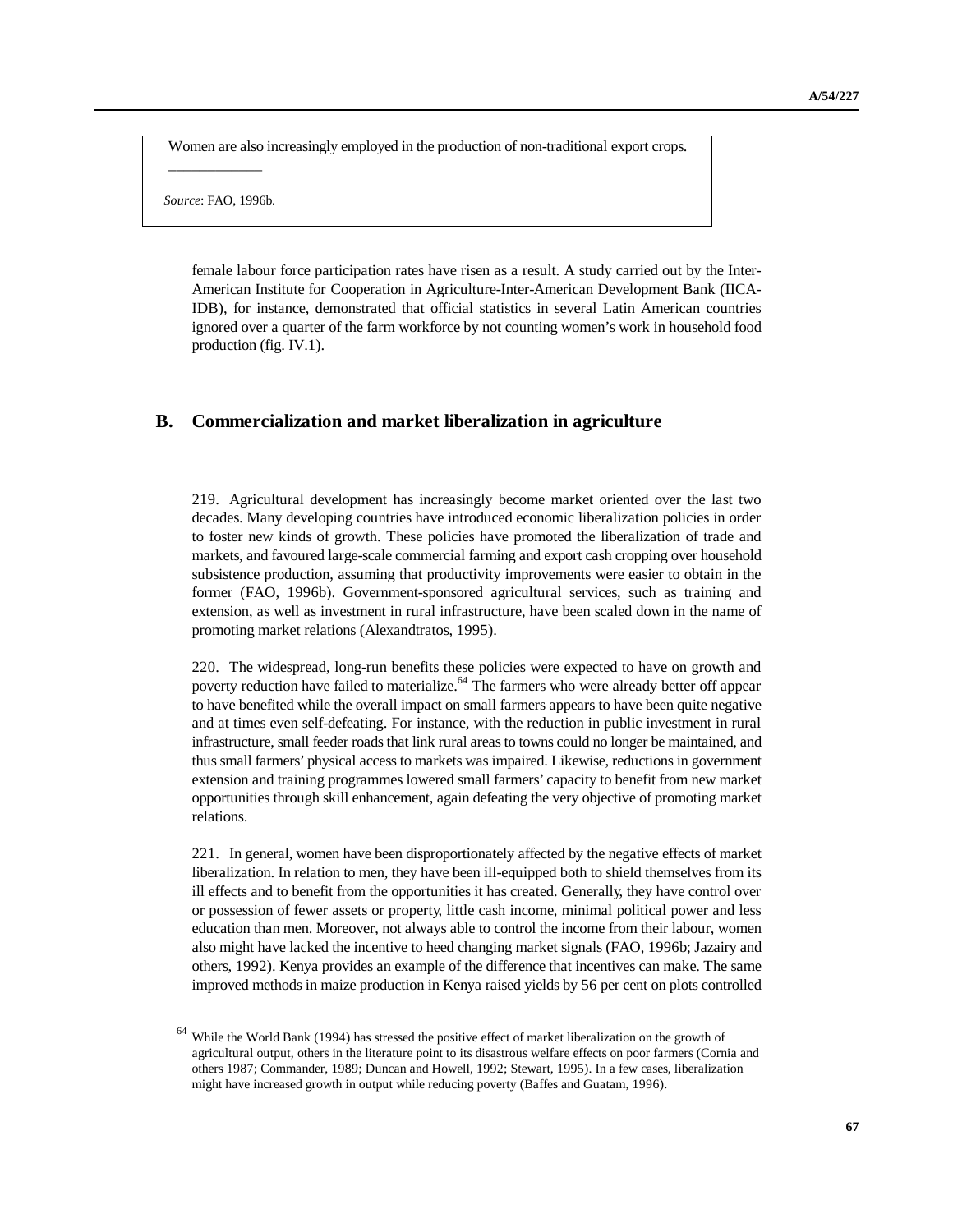by women, but only by 15 per cent on plots where women worked but men controlled the revenue from the sale of crops (Elson, 1995).

222. The opening of local markets to cheaper imports and the removal of agricultural subsidies have in general led to loss of employment among small-scale farmers, who are more likely to have been women than men. These gender-differentiated displacement effects, and whether new employment opportunities created by market liberalization have sufficiently compensated them, are addressed in chapter II. Here, the discussion focuses on other gender effects which marketoriented development policies have had through their impact on the gender division of labour, property relations and household survival strategies.

### **1. Gender division of labour**

223. The shift in production towards cash crops from household subsistence production is one of the defining characteristics of commercialization in agriculture. Links to the wider economy are established through the market, as a greater part of inputs are purchased, and most of the output is sold.

224. In many regions of sub-Saharan Africa, the introduction of cash crops has altered the gender division of labour and management of household resources. While women have generally continued to manage household food production (Tibaijuka, 1994), men's primary economic activity became cash crops. Women have been expected to contribute labour to cash crop production (especially in labour intensive operations), while taking over tasks that men customarily carried out before, such as land preparation and tilling.

225. For example, Ibo women in Nigeria traditionally have had primary responsibility for household food production. While they engage in planting, weeding, harvesting, animal husbandry and food processing, their menfolk are responsible for land preparation (Ezumah and Di Domenico, 1997). However, with men's increasing involvement in cash crops, non-farm activities and wage employment, the women have also become responsible for work that was previously done by men (Karl, 1997). Similarly, in Ghana, since men have customarily been responsible for clearing thick bush prior to planting, the diversion of their labour to other uses has led to longer cropping rotations because women are unable to perform this task with existing tools (FAO, 1996c).

226. In many areas of sub-Saharan Africa, men make up the majority of migrants to mines and cities in search of employment, leaving women farmers to take on male tasks in agriculture. Although female-headed households are increasing in almost all regions, the situation is most dramatic in sub-Saharan Africa and the Caribbean, where women head approximately 30 per cent of rural households. In female-headed households which face labour shortages, women organize labour exchanges with other women, work longer hours themselves, or if remittances and other income sources suffice, hire labour. But they may also adopt other coping strategies, such as reducing the area under cultivation, switching to less labour-intensive but less nutritious crops, both of which can compromise household food security (FAO, 1995a and 1996b; Heyzer, 1987; Jazairy and others, 1992; Karl, 1997).

227. In general, the reduction of household resources devoted to subsistence production has had the effect of diminishing food security even when total household income increased on account of cash crop production (Lado, 1992). This is because the income from cash crops, which men customarily control, is not generally pooled in the household, while women's income is mainly used for food and other basic necessities. That explains why an increase in cash income controlled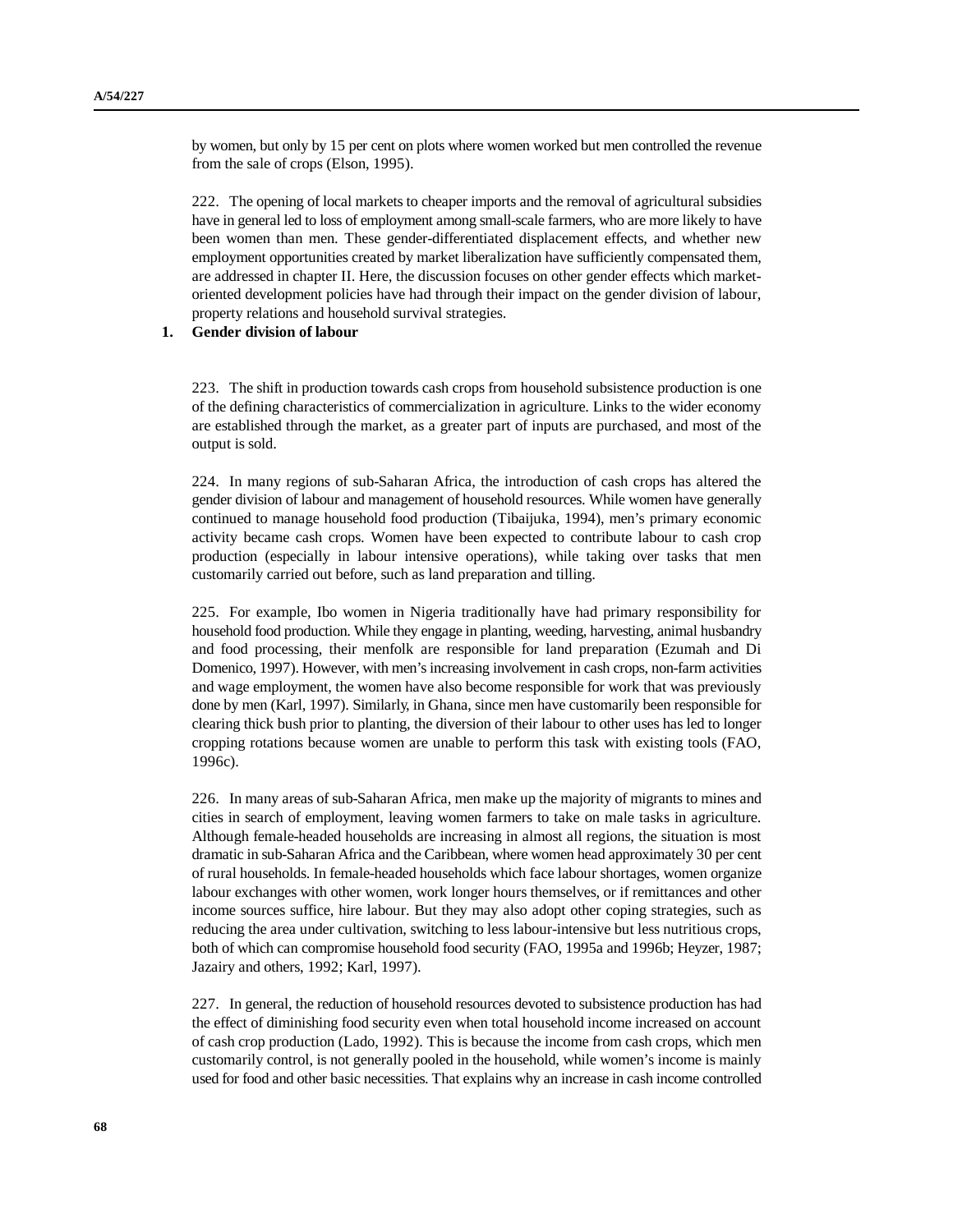by men does not necessarily translate into improved household nutritional intake and food security.<sup>65</sup>

228. The food security and welfare of farming households are also threatened with increasing reliance on production for the market. Farmers are increasingly vulnerable to failures in yields, with their growing dependence on markets for farm inputs and with the higher and more volatile price levels associated with market liberalization (Barrett, 1998).

229. Some countries have realized the importance of household subsistence production by women for food security and have taken measures to support it. Namibia, for example, has changed its policies in this regard. Prior to 1995, government resources were channelled mainly into commercial ventures in communal areas, providing technical assistance, inputs and credit to farmers who were able to produce commercial crops such as cotton or livestock for the market. The main beneficiaries were the better-off farmers, mainly men (Girvan, 1995). The new National Agricultural Policy (NAP), approved by the Government in 1995, brought about major changes. In addition to acknowledging the important role of women in agriculture, the NAP targeted extension services to small- and medium-scale farmers, particularly in female-headed households (Namibia, 1995; Sontheimer, 1997).

230. In most other developing countries, agricultural policies that support market liberalization have in general continued to favour large farms, which are thought to have greater potential for achieving higher output. With fewer assets and less potential, small-scale and subsistence farmers have received less attention from policy makers, institutions and service providers, despite the fact that they usually make up the overwhelming majority of the rural population.

### **2. Privatization**

1

231. Another trend widely associated with these market-oriented agricultural policies has been the drive towards privatization of land and other natural resources. In much of Africa, Westernstyled private property regimes have been gaining ground at the expense of traditional land tenure systems (Lastarria-Cornhiel, 1997). By conferring formal ownership on land and water, privatization has in general strengthened the control of already powerful groups over these resources to the detriment of small-scale farmers, restricting particularly women's rights and access to resources (Lastarria-Cornhiel, 1997; Meer, 1997; Dey-Abbas 1992). Because land is collateral for credit and a means of access to other resources, services and processes of local decision-making, the gender differences in its ownership and control might be the single most important factor that explains the gap in economic well-being, social status and empowerment between men and women (Agarwal, 1995).

232. In many traditional farming systems, gender has been a basic factor in determining land tenure and rights of control and access to land. For instance, in much of Africa, women rarely own or have authority to dispose of the land they control and farm in subsistence production. However, their right of access to land is recognized in the customary system, though these rights might not always be well-defined or equal to those of men (Lastarria-Cornhiel, 1997). By contrast, in South Asia, agricultural land is already largely owned by individuals. Women are not formally barred from owning land and property, but they are often de facto discriminated against comparing to

<sup>65</sup> By the same token, employment opportunities in commercial agriculture and agroindustries that have increased women's income have had beneficial effects on the health and well-being of the whole family (Collins, 1995; FAO, 1995a, 1995c, 1996b; FAO/RAPA, 1995; Jazairy et al, 1992; and Karl, 1995).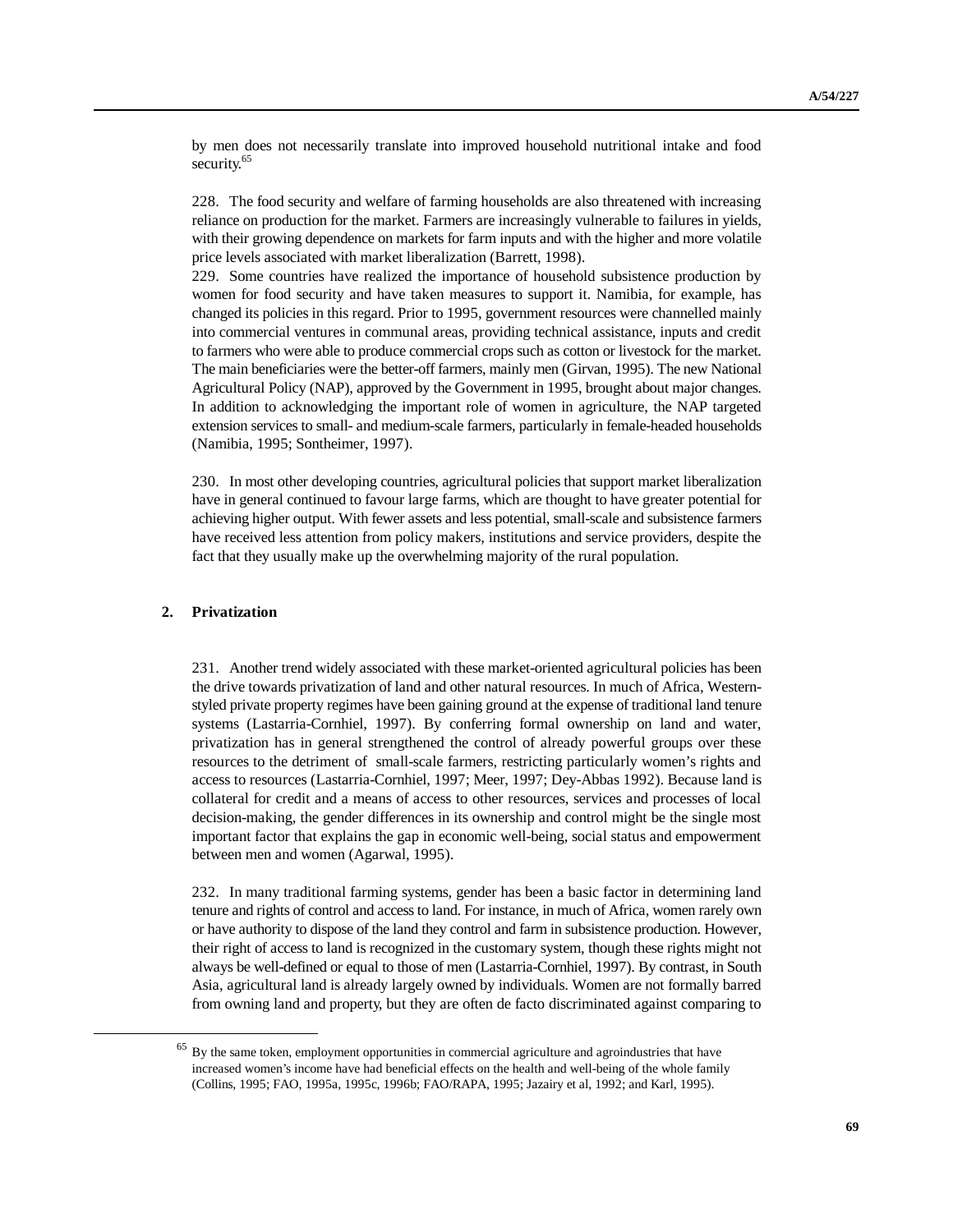men in terms of inheritance rights, especially in countries where customary restrictions prevail. Moreover, they often cede inherited property to male kin to ensure continued male support and protection (Agarwal, 1994).

233. In some countries, the rights women have under formal legislation can be inferior to those they enjoy under customary practices. In others, the situation might be the reverse. Legislation might affirm women's basic rights to property, but customary practice can limit its application (FAO, 1996d). In the Asian context, changes in tenure arrangements are mostly taking place in the management of common pasture lands and national forest reserves. Resource management is increasingly being devolved to the local level under community management arrangements.<sup>66</sup> In principle, women should be able to benefit, but this is commonly not the case because they are usually marginalized in the new community management structures (Guijt and Shah, 1998; Agarwal, 1997a; Sarin, 1995).

234. Likewise, in the State-led land-reform schemes, which peaked during the 1960s and 1970s, women were mainly overlooked. Because those programmes granted titles to household heads who were presumed to be men, they tended to have a strong male bias.<sup>67</sup> In contrast, women appear to have fared better under the more recent schemes that gave joint titles to both spouses, or made attempts to individually target women, in some parts of South Asia (Agarwal, 1994) and Latin America (Deere and León, 1997). In Colombia, for instance, top priority is now given in land distribution programmes to women who are heads of household or considered vulnerable by other criteria; for instance, those displaced by war.

235. During the 1990s, the general trend has been to move away from State-led land reforms towards greater reliance on market mechanisms. Many countries have promoted private ownership of land, in the belief that a secure and well-defined land tenure is imperative for the responsiveness of small farmers to market incentives. Without a clear and secure title, it was thought, a farmer would have no incentive to improve the productivity of land. However, in recent years this view has been widely criticized (Sjaastad and Bromley, 1997; Besley, 1995). The inefficiencies generally attributed to traditional land tenure systems are found not only to be exaggerated, but also to some extent common to the market system based on individual private ownership (Dujon, 1997). In a similar vein, in parts of India, community resource management might have proved more effective in preventing natural resource degradation than has been the case under private or State ownership (Agarwal, 1997b).

236. It is also argued that if their rights over land are not secure, women might have a perverse incentive not to invest in it since improving its productivity can possibly lead to their loss of control over it. Indeed, there are cases in sub-Saharan Africa, where men have taken control of the harvest in plots of land previously managed by women, in which the introduction of irrigation has led to a marked improvement in returns to labour in relation to rainfed crops. Some studies from the Gambia show that women have lost well-established use and ownership rights to rice land when it was developed for irrigation, even though their names were in the tenancy titles issued by the Government. As a result, rice is no longer a crop under female management but a household crop under the control of the male household head. Men have also gained greater command over female labour, as women have been obliged to work on male-controlled crops,

<sup>66</sup> However, in parts of South-East Asia, arrangements for access to tracts of tropical forest are being reversed: removing customary rights enjoyed by farmers and the community, Governments are granting exclusive exploitation rights under licence to large-scale commercial loggers.

<sup>67</sup> For instance, in the Latin American land reforms, women fared quite poorly, with direct female beneficiaries ranging from almost none in Chile to 15 per cent in Mexico. As with land reform, many government-led irrigation schemes also had a strong male bias (Zwarteveen, 1995; NEDA, 1997).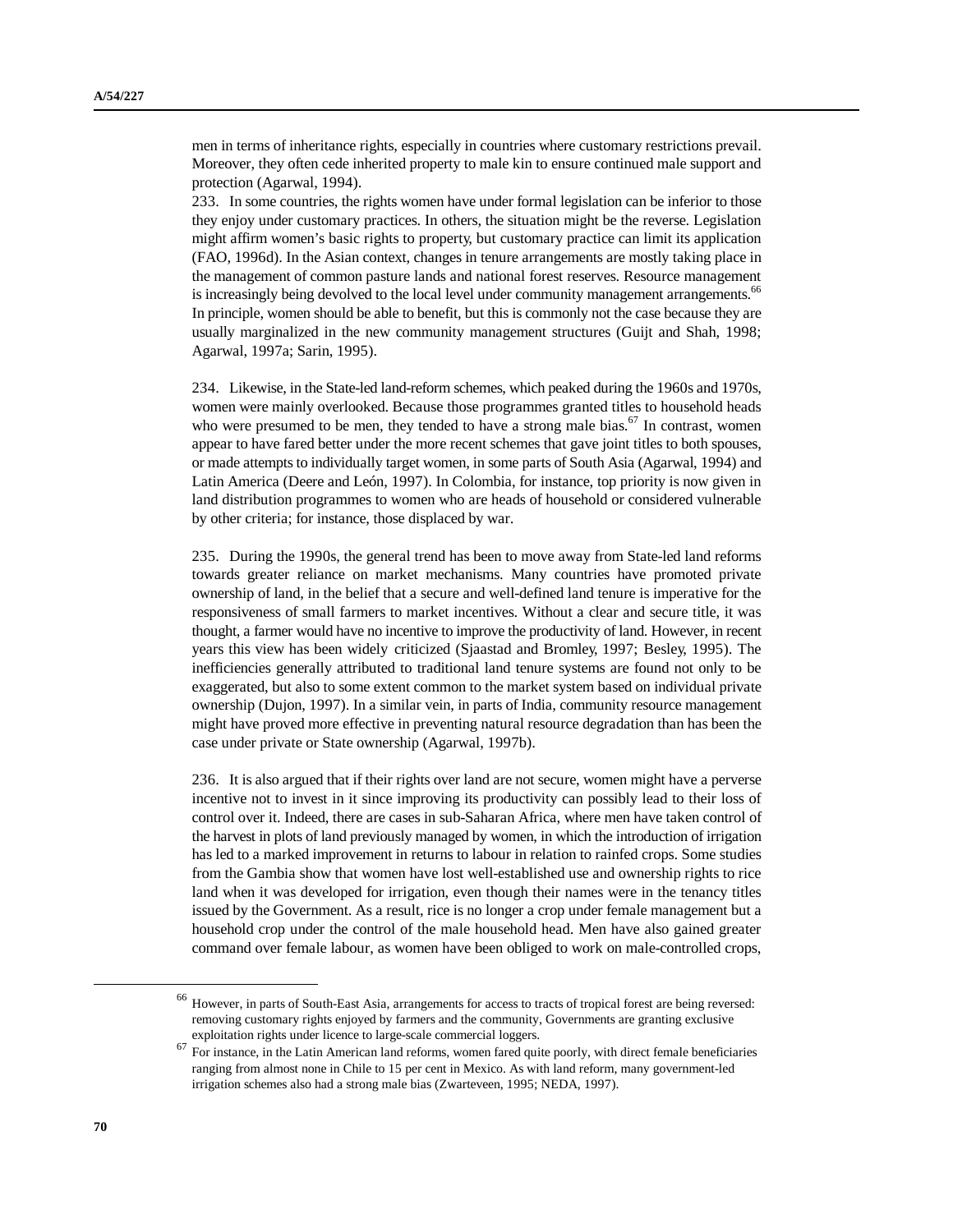rather than in their own fields (Dey-Abbas, 1992). Likewise, some studies from Asia show that mechanization, introduced as part of irrigation schemes, has resulted in changing work patterns in farming, often replacing female labour with male labour (FAO, 1996c). In a similar vein, the majority of small farmers, particularly women food producers, have not generally benefited from the introduction of high-yielding crop varieties, either because they could not afford the required external inputs, such as fertilizers and pesticides, or because their position was marginalized when high-yielding crops were successfully cultivated (FAO, 1996e).

237. Although land markets are in theory open to everyone, rural people in poverty — both men and women — are unable to take advantage of the market system because they lack three essentials: (a) information about new laws and programmes; (b) money to purchase land; and (c) access to credit. Women might be at a particular disadvantage, however, not because they are formally cut off from markets but because in relation to men they are less likely to have sufficient access to credit, political connections and knowledge about public institutions. The traditional expectations about their role and place in society can be a serious impediment. Women who are able to accumulate enough money to buy land are usually employed urban women or women in peri-urban areas who grow food for the urban market (Lastarria-Cornhiel, 1997). Thus, the limited but socially recognized land rights women enjoy under the customary tenure systems are in danger of being lost during the transition to a market-based tenure system. Whether this transition occurs through land reform or market forces, men tend to acquire total legal ownership of land as heads of households, and women tend to become marginalized. However, as the above example from Gambia shows, women's customary rights over land can also be abrogated under the traditional land tenure system as economic conditions change.

238. The African National Congress (ANC)-led South African Government has tried to address some of those problems by giving priority to the poor, especially women, in the country's land reform programme. The land distribution component of the programme, which provided women and men from poor households with a grant to purchase land from willing sellers, has tried to advance women's access to land.<sup>68</sup> The South African programme has also been instructive in showing that Governments can play a crucial role in market-based land reforms, by addressing inequities which involve both racial and gender-based discrimination (Meer, 1997). Along similar lines, two recent studies — one looking at land reform in Central America, the other in Latin America as a whole — suggest that land titling and privatization can potentially benefit women more than State-led land redistribution by providing new options to rural people to acquire land, either through purchase or legal claim (Deere and León, 1997; Galan, 1998).<sup>69</sup>

239. There have also been other innovative efforts at the level of NGOs to use the market system to benefit poor women. One interesting example is that of the Deccan Development Society (DDS), which is an NGO working with landless women's collectives in Andhra Pradesh in South India. DDS has helped poor village women use various government poverty-alleviation schemes to acquire land through purchase or lease. The purchased land is usually divided into individual plots among the group members, each registered individually as an independent owner but cultivated collectively (Agarwal, 1997b). In the process, women engage in a diverse set of

However, more effort might be required by both the Government and the non-governmental organizations to ensure that women benefit from land reform. It has been argued that the grants provided are meagre in relation to land prices (Meer, 1997).

<sup>&</sup>lt;sup>69</sup> However, both studies stress that beyond gender-aware legislative changes, much work still needs to be done to remove remaining legal barriers in civil and family law which discriminate against women, to sensitize bureaucrats to recognize women's rights, share information with women so that they are aware of their own rights, and provide them with assistance to support their claims to land under redistribution programmes. Moreover, those who receive grants to purchase land need to be able to access such services as credit and extension to be able to develop their land and make a decent living as farmers.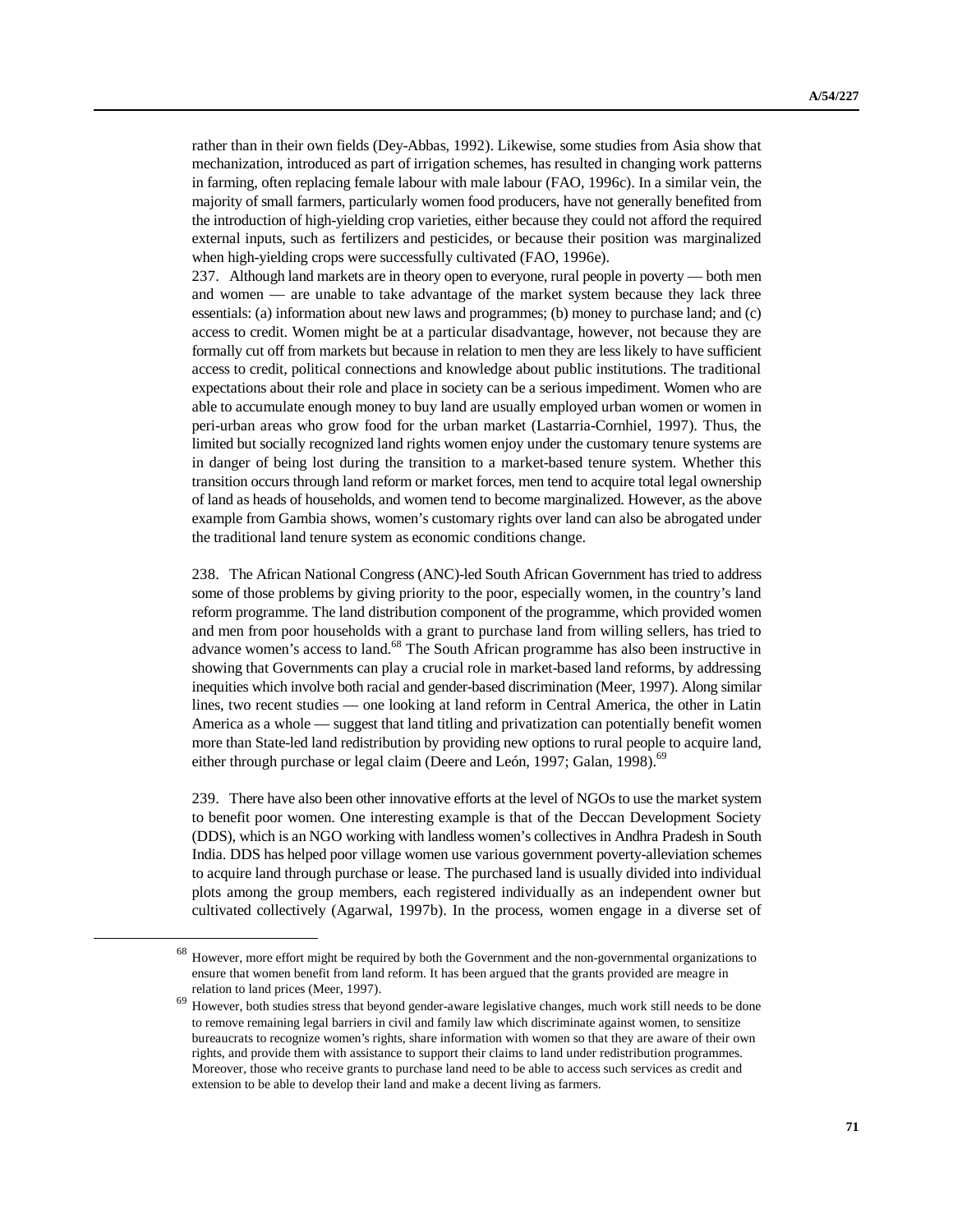activities ranging from marketing produce to dealing with government officials and hiring tractors and other equipment. Similar examples, where women act jointly in the market to overcome disadvantages they individually face, can also be found in other parts of India and in Bangladesh (Agarwal, 1997b).

# **C. Responses to market economy at the household level**

#### **1. Entrepreneurial activity**

240. Development agencies are increasingly promoting microenterprises for rural women in food processing and other agroindustries as a market-friendly way of alleviating rural poverty, addressing gender inequality and jump starting economic growth in poor agrarian economies. Ongoing economic changes associated with market-oriented policies and globalization have opened up new opportunities of entrepreneurial activity for rural women. However, before women can take advantage of such opportunities, the constraints they face in accessing inputs, markets, skill training and credit must be overcome.

241. Over the last two decades, a rural bank in Bangladesh (Grameen Bank)<sup>70</sup> has pioneered a microcredit scheme particularly designed to support small enterprises set up by rural women in poverty (Yunus, 1997). In order to receive credit, women have been encouraged to attend an introductory training session and organize themselves into groups that met regularly. Active in more than half of all the villages in the country, Grameen Bank now has more than two million members, of which 90 per cent are women. Attracting wide international acclaim, the Bank's successes — repayment rates have been exceedingly high — have deeply influenced the way economic development is thought about around the world. Currently, microcredit and credit delivery schemes have become the central pillars of development projects of most bilateral and multilateral development agencies, private voluntary organizations and many NGOs.

242. Various studies have documented the empowering effects of Grameen Bank's microcredit programmes on rural women. One study of six villages (Hashemi and others, 1996) found that women participating in the programmes enhanced their mobility and economic security, and increased their involvement in major household decisions and ability to make purchases on their own. Using the data of that study, a subsequent study found that women's access to credit augmented the use of contraception as well (Schuler and others, 1997). However, on the negative side, the donor and international development community's disposition to reward financial success above all else, might have given rise to Bank practices which sacrificed women's wellbeing when it came into conflict with financial sustainability. It is reported that "bank workers and peer group members inflict an intense pressure on borrowers for timely repayment, rather than working to raise collective responsibility and borrower empowerment as originally envisaged by the bank" (Rahman, 1999).

243. Many other recent studies from around the world encourage a more cautious (even sceptical) view about the role of microenterprises (and by extension microcredit) in development.<sup>71</sup> Examining the effects of microfinance programmes in three African countries

<u>.</u>

 $^{70}$  Also active among rural women in poverty has been another bank in Bangladesh, Bangladesh Rural Advancement Committee (BRAC), which adopted methods similar to those of Grameen Bank.

 $71$  For a comparative analysis of different microfinance programmes from around the world, see Hulme and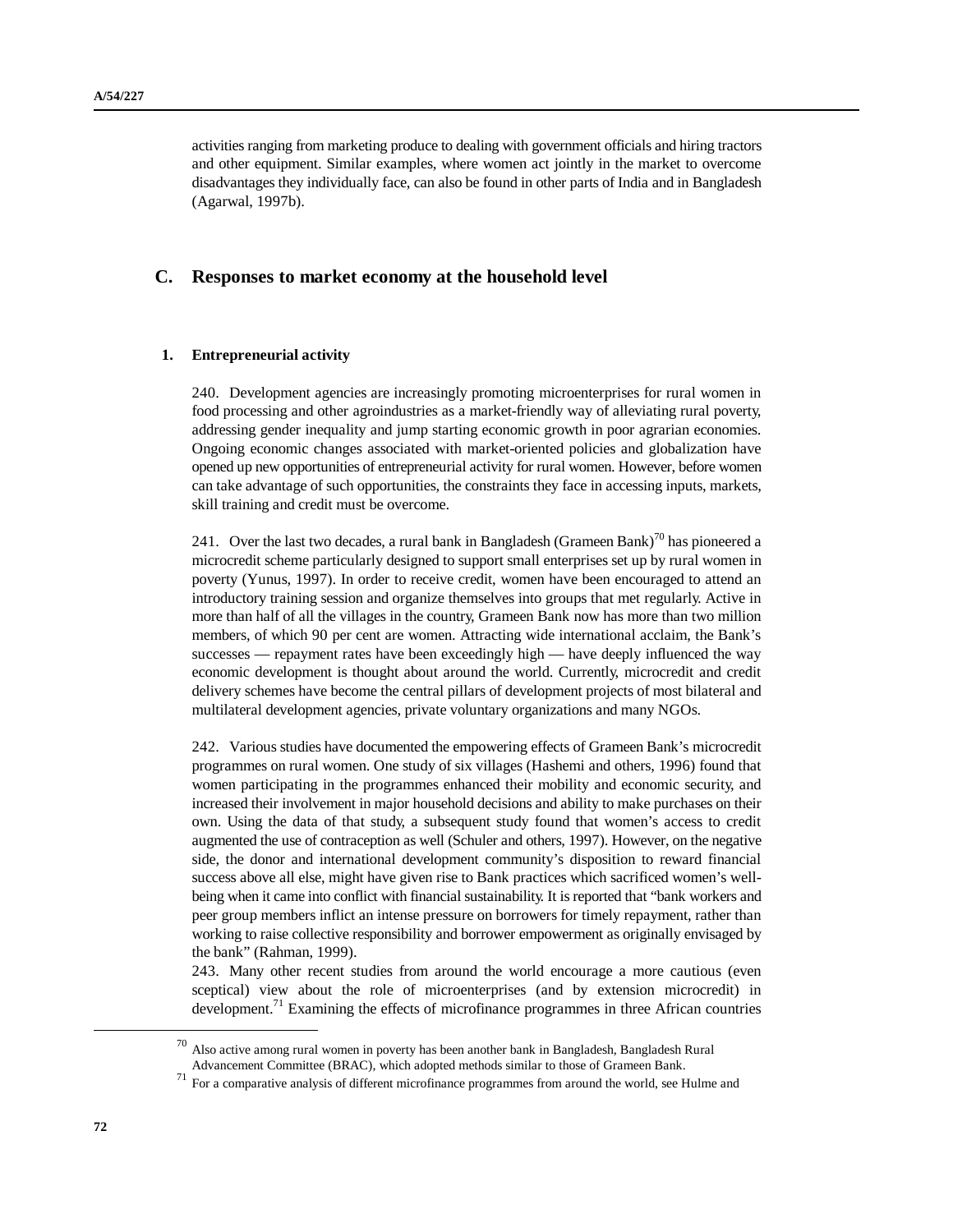(Ghana, Kenya, Malawi), one study found no "significant" or "sustained" impact on its beneficiaries, and counselled caution against the current "donor fascination" with microfinance, which can divert attention from other essential and possibly more pertinent interventions (Buckley, 1997). Another recent study in Kenya found that of the 15 per cent of rural microenterprises which are the sole source of household sustenance, none generated a level of income that exceeded the absolute poverty line, as defined by the World Bank.<sup>72</sup> Whether or not these microenterprises had access to microcredit had no statistically significant impact on the level of income they could earn (Daniels, 1999). More surprisingly, whether they were owned by women or men has also made little, if any, difference in their performance. In another study from the Dominican Republic, the difference of ownership by sex was found to be important. In microenterprises they owned, women worked longer hours for less remuneration compared to men. Women's enterprises were also more embedded within the family, relying as they did on family networks for labour and credit.<sup>73</sup> The study also found that the vast majority of microenterprises, whether owned by women or men, were used more as a means of survival than as an instrument of empowering entrepreneurial activity (Cottam, 1993).

#### **2. Restructuring household division of labour**

244. In many regions of the developing world, poor smallholders on land are responding to market liberalization by restructuring their main resource, which is often just the household labour at their disposal. Although the actual adaptive patterns can vary markedly across the globe, the underlying principle seems quite similar. Rural households are trying to cope with the uncertainties of the market economy in the absence of an efficient formal/legal institutional structure that can assist them in adjusting to changing economic conditions. In order to minimize income insecurity, they try to diversify their resource base, which often simply means restructuring the household (gender) division of labour. Because permanent migration has become less of an option in recent years, some members of the household remain on the land while others seek temporary work elsewhere, leading to what has been conceptualized as "pluriactivity"<sup>74</sup> (Le Heron, 1991) or "land-based, free-floating labour"<sup>75</sup> (Ertürk, 1998).

245. Women are particularly overburdened with the care of young children, domestic chores and household production activities during their youth. Their domestic work is essential and irreplaceable, which is not the case with male labour (Tully, 1990). Men might have greater flexibility in shifting their work performance and schedules according to available work opportunities than do women. To the extent that women lack the same degree of mobility in relation with men, their labour has a lower opportunity cost and they more readily engage in labour-intensive tasks that have meagre returns. As a result, in many regions, women take on

 $\overline{a}$ 

Mosley, 1996.

<sup>&</sup>lt;sup>72</sup> The World Bank defines the absolute poverty line as the minimum level of expenditure deemed necessary to satisfy a person's food requirement plus the consumption of a few non-food necessities.

<sup>73</sup> In all microcredit programmes around the world, women's ability to retain control over loans they receive is a major concern (Goetz and Sen Gupta, 1996).

<sup>74</sup> Le Heron (1991) has used "pluriactivity" to describe the multiple job options pursued by farm families. He observes that the level of pluriactivity in New Zealand initially rose in response to pressures on farm incomes since 1985, and has continued even after such pressures diminished.

<sup>&</sup>lt;sup>75</sup> This concept is used to indicate the institutionalization of a labour-supply structure, particularly in countries where a large portion of the population is still engaged in agriculture. The concept differs from the conventional land-dependent labour force of pre-capitalist relations as well as from the free labour associated with capitalism.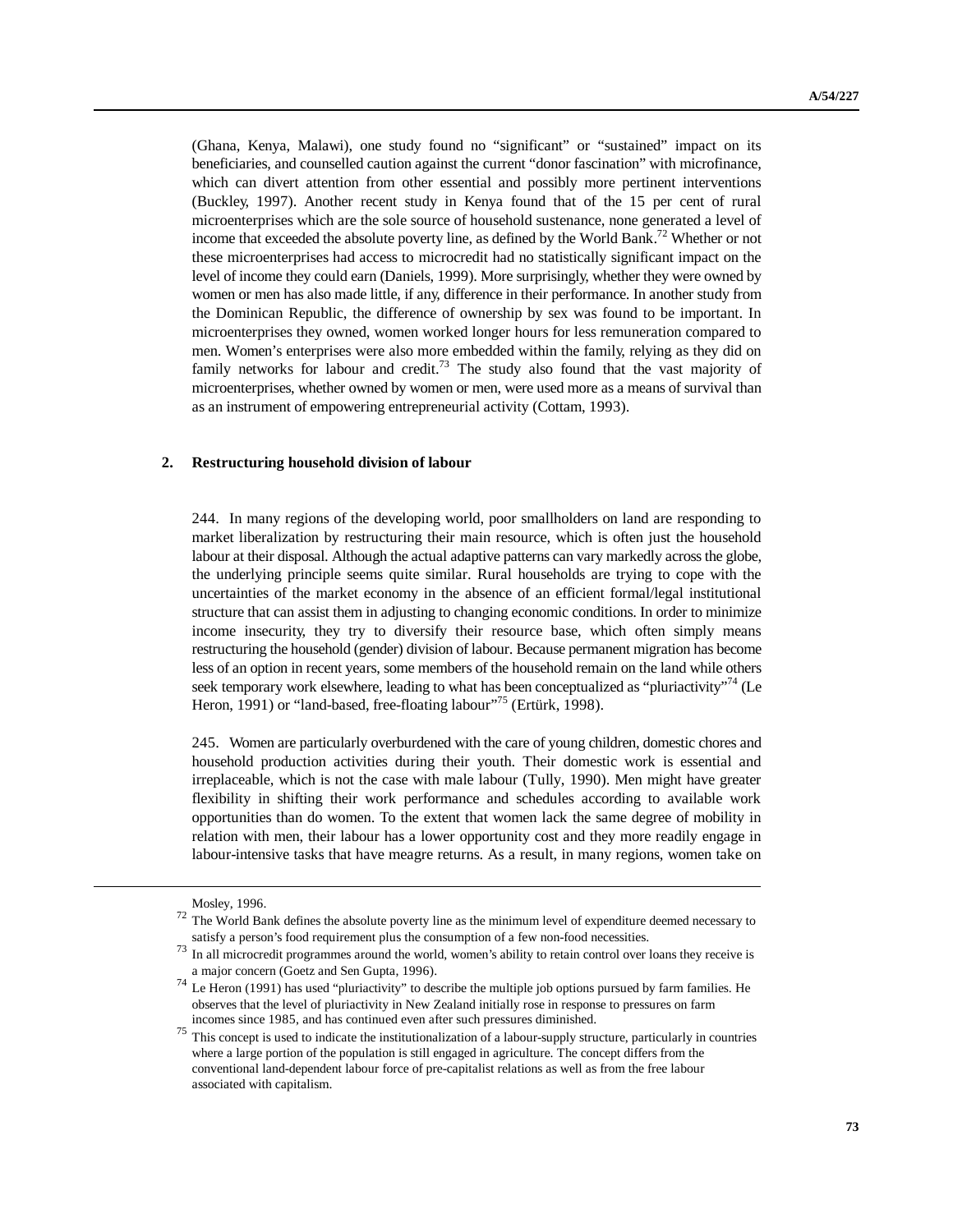increasing workloads of low-productivity typically male tasks in agriculture, as men search for work off the farm with higher remuneration. Children, in the initial years of family formation, are a cost to the household. In later years, they become an asset which offers flexibility in allocating and organizing labour, thereby improving levels of household security (Ertürk, 1994).

246. For instance, in the Middle East, men engage in construction work (or other forms of wage labour) in the cities, while women, who are less mobile for cultural reasons, engage in wage work in and around the village. Likewise, in sub-Saharan Africa, men still tend to make up the majority of migrants to mines and cities in search of employment. Men often keep active ties with their farm back home, occasionally returning to help during the harvest and other periods of peak demand.

247. However, this pattern of gender division of labour has been changing in some regions, where export-led industrialization has created a strong demand for female labour. In recent years, in East Asia and in certain parts of Latin America, women have tended to comprise the majority of labour migrants. In these regions, it is more likely that men remain on land while women migrate for cash earnings. Rural women, especially unmarried girls, have been migrating to work in factories, free trade zones, and agro-export enterprises to help their families survive in the face of increased poverty and income insecurity. In a study of Sri Lanka, for example, 60 per cent of female workers in the free trade zone came from landless rural families of casual agricultural labourers and 20 per cent belonged to subsistence farmer families. They migrated because of the extreme poverty of their families and because they had no employment options where they came from except casual agricultural labour and selling food (Goonatilake and Goonesekere, 1988). In addition to finding labour-intensive assembly work in export processing zones, women have in increasing numbers been migrating to work as domestic or entertainment workers<sup>76</sup> (Ghosh, 1998; United Nations, 1995, 1996b).

248. However, just like their male counterparts, most of the women migrants usually lack permanent migration as an option. While increasing unemployment, poverty and congestion in large cities within national borders have made permanent migration to urban centres less feasible, restrictions on the international movement of labour have increased considerably since the 1960s and 1970s. Thus, paradoxically, in the age of globalization, labour mobility across national borders has not been increasing at a rate comparable to the increased mobility of capital. Opportunities for permanent migration have become scarce just at a time when market liberalization in agriculture has been increasing the pressure to leave the land. With the diminishing prospect of permanent labour migration in much of the rural developing world, seasonal/temporary labour movements have become the mode of survival for many households. Remittances from family members in temporary/seasonal migration have made even the marginal production units on land viable, and enabled rural households to maintain themselves as independent small holders. By making many small and marginal production units on land sustainable, this process also had the effect of blurring the distinction between the rural and urban labour force (Ertürk, 1998).

## **3. Organization**

249. Participation in rural organizations can be a means for rural men and women to strengthen their positions in an environment increasingly characterized by market forces. However, conventional forms of labour organization, such as trade unions, might not be the best instruments

<sup>76</sup> See also chap. III.C.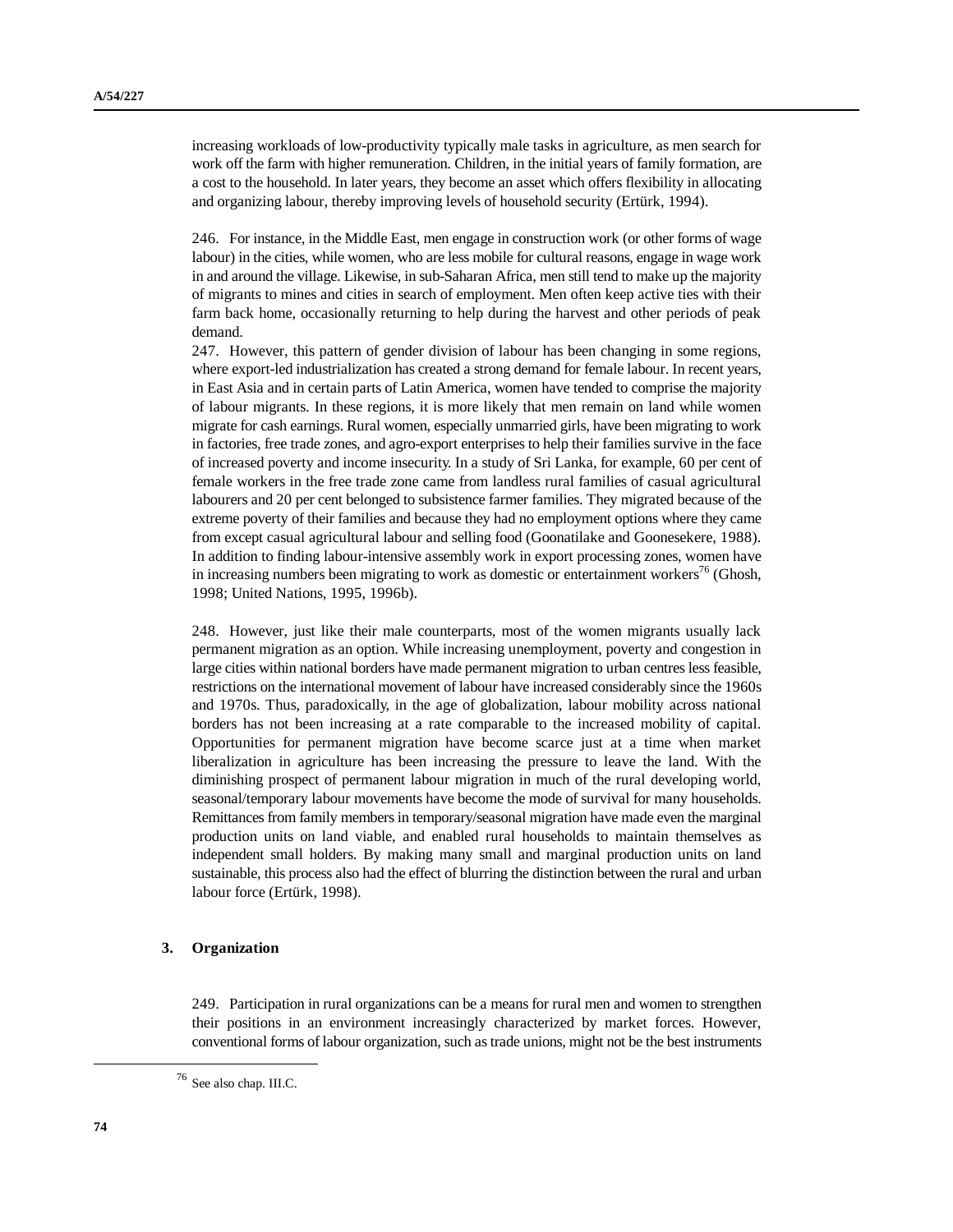for protecting the rights of rural women workers. On the one hand, part of the problem might lie in the difficulty of organizing workers in rural areas, because of the dispersed and isolated nature of workplaces and the combination of own account, unpaid family and wage labour. Such difficulties are likely to be exacerbated by low levels of female literacy, women's lack of time for organizing, and traditional value systems and power structures that exclude female participation in public life (Bullock, 1994). On the other hand, another part of the problem might involve a male bias in the organizational framework of trade unions. As male-dominated political hierarchies, they might be reluctant to recognize women as farmers in their own right and discourage their participation. Where women do participate in these organizations, they are rarely present in leadership positions (Bullock, 1994; Heyzer, 1987).

250. According to a study on female plantation workers in Sri Lanka, even though trade union activity helped to eradicate wage discrepancies between male and female workers, women members felt that their pleas for better access to schooling, improved health care and sanitary conditions received low priority in union demands to plantation management boards (Samarasinghe, 1993). Although the international trade unions in the agricultural sector are strongly committed to issues of gender equality and have formulated proactive policies, there is still a problem of translating policy into action among front-line union leaders operating at the national and local level (FAO, 1995b).

251. However, in another example from Nicaragua, rural trade unions appear to have been receptive to increasingly outspoken and active participation by women workers, who made up close to half of the membership. For example, when instigated by its women workers, the Agricultural Workers Union (ATC) made paid maternity leave, laundry and childcare services a priority in union contract negotiations. By the end of the 1980s, with 35 per cent of its leadership positions held by women, ATC also built 108 rural childcare centres using resources from both local employers and international organizations (Perez-Aleman, 1992).

252. Rural workers' organizations  $(RWOs)^{77}$  are another potentially effective way of empowering rural women. These are a type of trade union working at the local level and aiming to improve the living conditions of their members. Membership in such organizations includes not only wage earners and agricultural labourers but also self-employed marginal farmers and entrepreneurs. RWOs are important because they are often the only means of reaching out to marginal workers. While RWO membership differs widely between countries, it represents an estimated 7 to 15 per cent of the working population in agriculture, forestry and fisheries worldwide, 25 to 40 per cent of which is female. RWOs (a) assist their members in improving land tenure and working conditions through pressure for better legislation and bargaining; (b) provide their own agricultural support services or pressure to obtain such services from the Government or development agencies; and (c) support the development of income-generating activities through small-scale economic ventures (Bullock, 1994; FAO, 1994).

253. However, rural women might be reluctant to organize if that would be likely to cost them their jobs. Organizing for better working conditions can rob them of their "comparative advantage", which businesses sought in hiring cheap female labour. Businesses can simply move to other areas where workers are not protected, taking the jobs with them. Given women's reliance on and seeming preference for non-agricultural wage labour, organizing for women workers in these situations may be a double-edged sword (Sachs,1996).

<sup>77</sup> Rural workers' organizations have a mandate to defend the interests of all categories of rural workers who are defined by ILO Recommendation 149 as any person engaged in agriculture, handicrafts or related occupations in a rural area, whether as a wage earner or a self-employed person.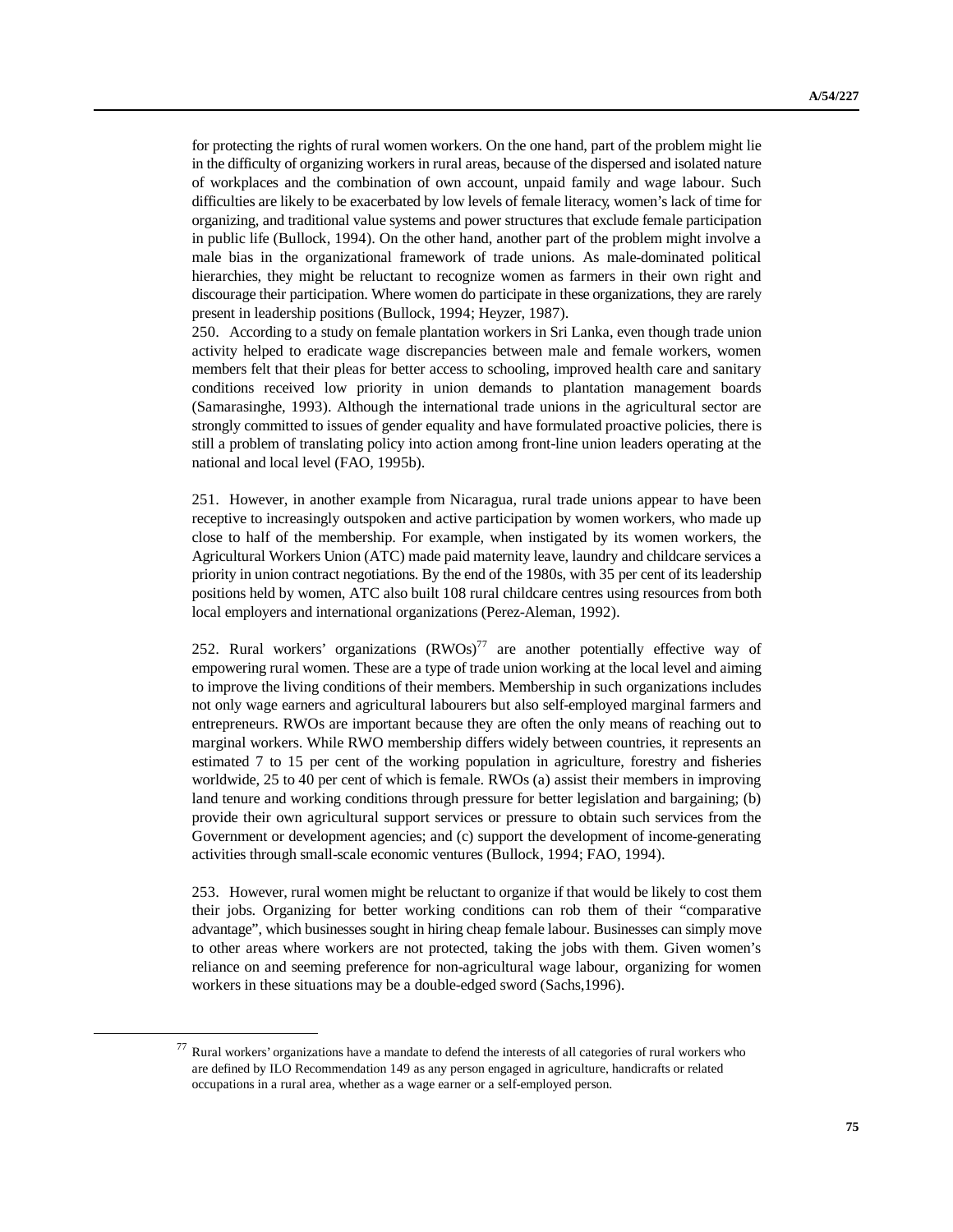254. As discussed earlier in greater detail, there has also been a strong trend in development projects and programmes to help women organize themselves in solidarity groups, such as community-based savings clubs, self-help organizations and work exchange groups, among others. Membership in such organizations has helped individual women to combine efforts and pool savings to improve their economic situation and to enhance their power through greater participation in development and decision-making processes.

# **V. Transformation of the public policy environment**

255. The benefits of portfolio investment in an economy can be substantial under the right conditions. When capital inflows are used to finance productive business spending, they stimulate economic growth and can therefore benefit both women and men in terms of employment and wages. The presence of supportive institutions is, however, required in order to ensure economic stability and sustained economic growth. Unfortunately, because capital flows under current institutional arrangements are often very volatile, their positive impact cannot be taken for granted.

256. Characterized by unregulated financial flows, the international economic environment tends to reduce, on the one hand, economic stability, and on the other, the ability of countries to deploy counter-cyclical policies to fight recessions. Such trends tend to affect women disproportionately because recessions hit them harder, for two reasons. First, in the formal sector, women tend to lose their jobs faster than men, and usually have lower unemployment and social security benefits. Second, compared to men they assume greater responsibilities in cushioning their families from the negative effects of recession. They work harder at home, spend more time shopping for bargains, and provide more work as caregivers.

257. Even in the absence of recessions, especially in developing countries, the need for the welfare role of the family (and thus the demands placed on unpaid female labour) appears to have increased with greater integration into the world economy, for the following reasons. First, with few exceptions, increased income inequality has led to rising poverty rates in most regions of the world since the 1980s.<sup>78</sup> Second, the labour market has become more volatile because of the higher level of intersectoral flows of labour caused by adjustment to world markets on the one hand, and the higher turnover rate of labour brought about by the growth of irregular forms of employment on the other. Third, for reasons again tied in part to globalization, in most countries the state's ability to mobilize resources for redistributive purposes appears to have diminished, leading to a decline in social spending on housing, nutrition, health and education on a per capita basis. Thus, with the family as the provider of last resort, a gap in social protection appears to have been a salient aspect of increased openness to the world economy.

258. The rest of the chapter takes a gender point of view to focus on certain aspects of globalization that effectively (a) constrain macroeconomic policy, (b) increase volatility and economic instability, and (c) reduce the ability of the State to raise resources for distributive purposes, creating a gap in social protection.

<sup>&</sup>lt;sup>78</sup> For recent trends on poverty since the 1980s, see UNDP (1998, 1997), ILO (1996c) and Berry and Stewart (1996).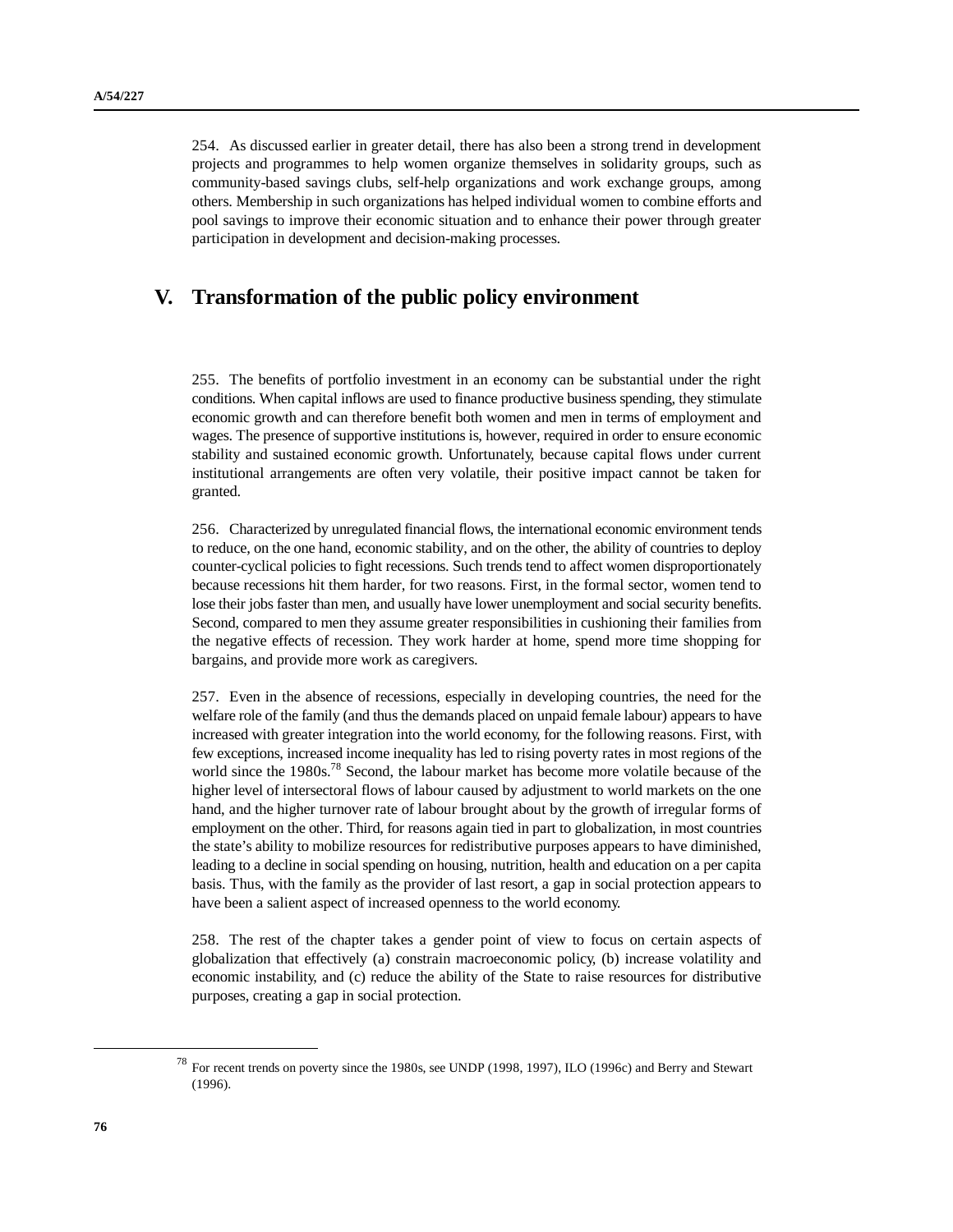# **A. Deflationary bias in macroeconomic policy**

259. Financial liberalization tends to amplify the ups and downs of business cycles in countries that receive capital flows. Capital flows in when the economy is performing well, making it grow even faster, but quickly exits when macroeconomic indicators show any sign of deterioration, exacerbating the economic downturn. At the same time, the dependence on financial capital flows constrains a country's ability to deploy counter-cyclical policies to fight recessions and counteract the effects of financial crises on the real economy (ILO, 1999). In order to gain the confidence of financial markets (and thus to minimize the risk of abrupt reversals of capital flows), Governments keep fiscal deficits under control by curtailing their spending and maintaining high interest rates. These measures in turn tend to have a *deflationary* bias, as they have the effect of keeping employment and output growth below their potential.

260. Governments may or may not be fully aware of the costs that offset the benefits of attracting capital flows, but the changed global environment nevertheless propels them to adopt policies to attract capital. The overarching need for financial resources can thus induce Governments to adopt macroeconomic policies that can come into conflict with some development goals.

261. What policies might Governments adopt to influence the inflow of financial capital? Capital flows in search of profits around the world are, in practice, attracted to two primary conditions: high interest and low inflation rates. Those conditions signal to investors that they can anticipate a high rate of return on their financial investment. High interest rates attract capital for obvious reasons: they are indicative of the rate of return on financial investment. Low inflation, in turn, ensures that the real value of the financial investment does not erode over time. Each of those conditions sets the parameters around government monetary policy in countries that are trying to attract capital.

262. The imperative of maintaining high interest rates has generally been observed by Governments. In the effort to establish "credibility" with financial markets, they have ratcheted up interest rates globally in order to stabilize capital flows. The evidence indicates that interest rates in the 1990s have been at an historic high around the world (Eatwell, 1996).

263. Because fiscal deficits are believed to be inflationary, and incur the displeasure of financial markets, investors may also expect Governments to adopt contractionary fiscal policies. Tight monetary policies in turn serve to dampen inflationary tendencies in an economy, holding down prices and protecting the real value of investments. Together, the requisite tight money policies and fiscal restraint necessary to attract global capital have effects that are potentially contradictory to those caused by capital flows. While the latter stimulate growth, the former dampen aggregate demand and thus tend to slow growth.

264. Evidence suggests that the effects of deflationary bias might be dominating the positive effects of capital flows. Data on investment rates over the period of financial liberalization indicate that the predominant tendency over the past 20 years has been for investment as a share of GDP to fall. Moreover, declines have been more pronounced in most regions in the late 1980s as capital liberalization has become more widespread. For example, three quarters of OECD countries had lower investment/GDP ratios in the 1980s than in the 1960s, as did 9 out of 10 Latin American countries. Only in East and South-East Asia had there been a persistent pattern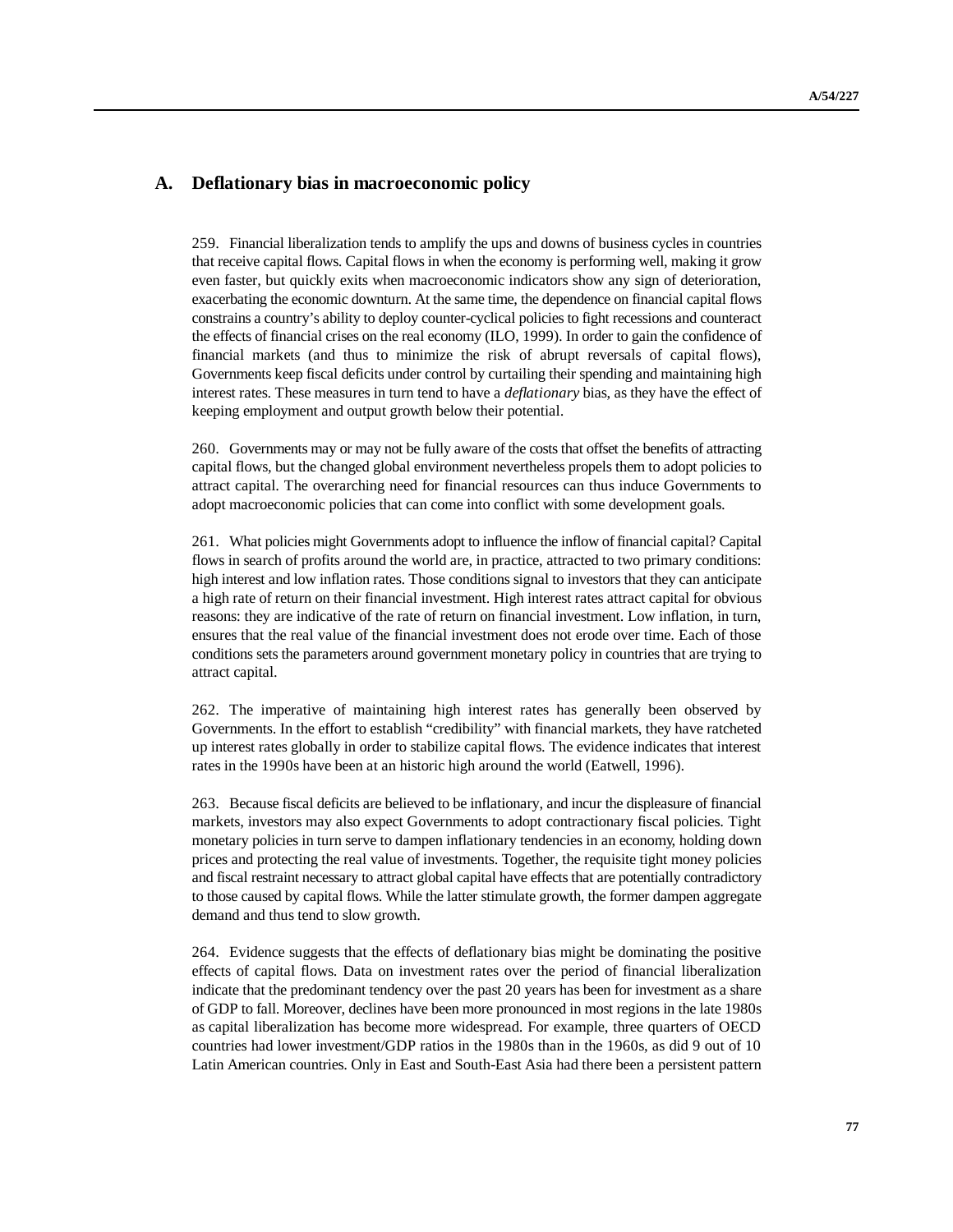of higher rates of investment in the 1980s (Felix, 1995). Similarly, the dominant tendency again has been for growth rates of GDP per capita to fall from the 1980s to the present, relative to the 1960s and 1970s. This trend is obvious in all regions, including in East and South-East Asia, despite the increasing trend in its investment/GDP ratio. Thus, one of the important impacts of recent trends in financial liberalization has been, on balance, slower rates of investment and growth. This is primarily due to the types of macroeconomic policies Governments are required to adopt in order to attract and retain capital flows.

## **1. Gender effects of economic stagnation**

265. The evidence from diverse regions of the world suggests recessions, economic stagnation and slow growth have more negative effects on women's employment than men's. For instance, in the European Union, increased unemployment caused by slow growth appears to have affected women more. In Central Europe, women's labour-force participation rates and employment have declined absolutely and relative to men's over the period 1985-1997. In Hungary, women's employment fell by 40 per cent, while men's fell by 30 per cent. Likewise, in the Russian Federation, female employment fell by 21 per cent over this period as compared with a 6 per cent decline for men.

266. In the United States of America where slow growth has resulted in a downward pressure on wages as opposed to unemployment, the gender effects have differed. Because increases in the minimum wage have not kept pace with inflation, its value in real terms has fallen below what it was in 1969. The falling wage floor has affected women more than men because they disproportionately hold minimum-wage and near-minimum-wage jobs. This finding does not contradict the narrowing of the gender wage gap discussed in chapter II, since the closure of the gap is largely the result of downward pressure on male wages, but it implies that income polarization among women has increased.

267. In many developing economies, the combined processes of slow growth, coupled with growing cost competition discussed in chapter III, have led to decreasing formal sector employment. In these settings, there has been a tendency for women's employment in the formal sector to diminish in relation to men's, from early in the 1990s (Standing, 1997). In recent years, the spread of more flexible and informal employment accounts for much of the upward trend in the female share of the labour force. The upward trend in self-employment (indicative of informal sector work) is particularly notable in Latin America, where growth has been slow in recent years.

## **2. Gender biases in social security systems**

268. The increasing involvement of women in irregular forms of employment has left women vulnerable in terms of job security and social protection. This is in part due to gender inequalities in access to social security systems, which can be more damaging for women today than in the past.

269. In industrialized countries, the traditional pattern of social security has been based on the traditional concept of a woman as a dependent spouse, and women's earnings were regarded as supplementary income for the family. A number of countries have taken steps to adapt their social security legislation to the new realities created by the increased participation of women in paid employment and changing family structures, including the rise of female-headed households and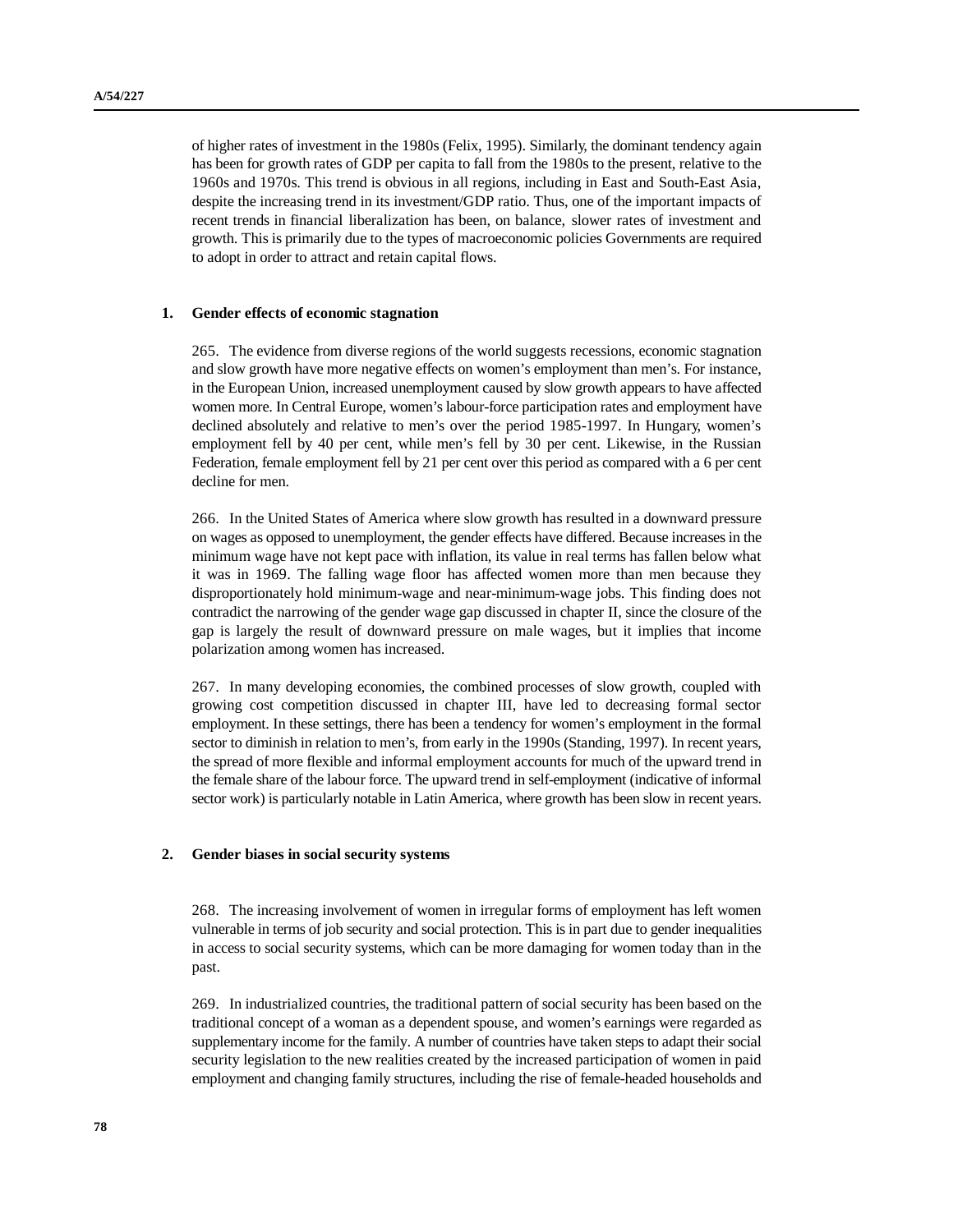dual income households, but significant gender inequalities still remain. Direct and indirect forms of gender discrimination are the main sources of these inequalities, and are rooted in coverage of benefits and social insurance.

270. Even if discriminatory practices in programme design are eliminated, women would still be in a disadvantaged position in terms of social protection, as long as social security benefits are tied to labour-market employment where pervasive gender inequalities persist. Women in paid employment have acquired independent rights to social security coverage in respect of most contingencies, including pension rights and entitlements, health-care coverage, entitlement to unemployment compensation and protection against occupational accidents. But for women, benefits associated with those rights are considerably lower than those enjoyed by men, because they are linked to work and as we have seen, women's pay is on average lower and access to jobs, especially good jobs, is more limited for them compared to men. Thus, whatever factor disadvantages women in paid employment will also adversely affect their social security benefits. 271. In the United States of America, for example, where women are also more likely to work at irregular or part-time jobs, many are not eligible for unemployment insurance should they lose their jobs since the system is largely designed for full-time year round workers. As a result, women heads of households who lose their irregular jobs have frequently had to rely on the welfare system as an unemployment insurance programme by default. The dismemberment of that programme in 1995, however, has put many more women and children at risk of poverty.

272. In developing countries, where social security schemes were modelled upon the early European systems and implemented only on the basis of paid employment, coverage is restricted to salaried workers, and even then full coverage (for both men and women) is limited. Thus, only a small fraction of workers enjoy social security benefits. Finally, in some countries, as a result of the high percentage of male migration to the urban centres or the transfer of the male workforce to employment off the farm, women are increasingly taking on the agricultural work abandoned by men. In addition to their low income, these women in general lack coverage in a social security scheme.

273. In transition economies, economic liberalization has undermined the previous system of social protection, under which women benefited from favourable treatment on issues related to maternity and child care. The labour market and households are adjusting to an era of greatly reduced levels of State family support. Women have been most severely and immediately hit by these *cuts in non-wage labour income*, given that women bear prime responsibility for the social reproduction in the form of childcare and household maintenance.

# **B. Increased risk and volatility**

274. One of the hallmarks of globalization is the rapidity with which capital flows respond to changing economic conditions. This characteristic is most notable in financial markets. The elimination of rules restricting the movement of capital now allows investors to respond almost instantaneously to differences in expected profitability across borders. It is this feature of deregulated financial markets that causes increased volatility, generating costs that potentially offset the benefits associated with capital mobility.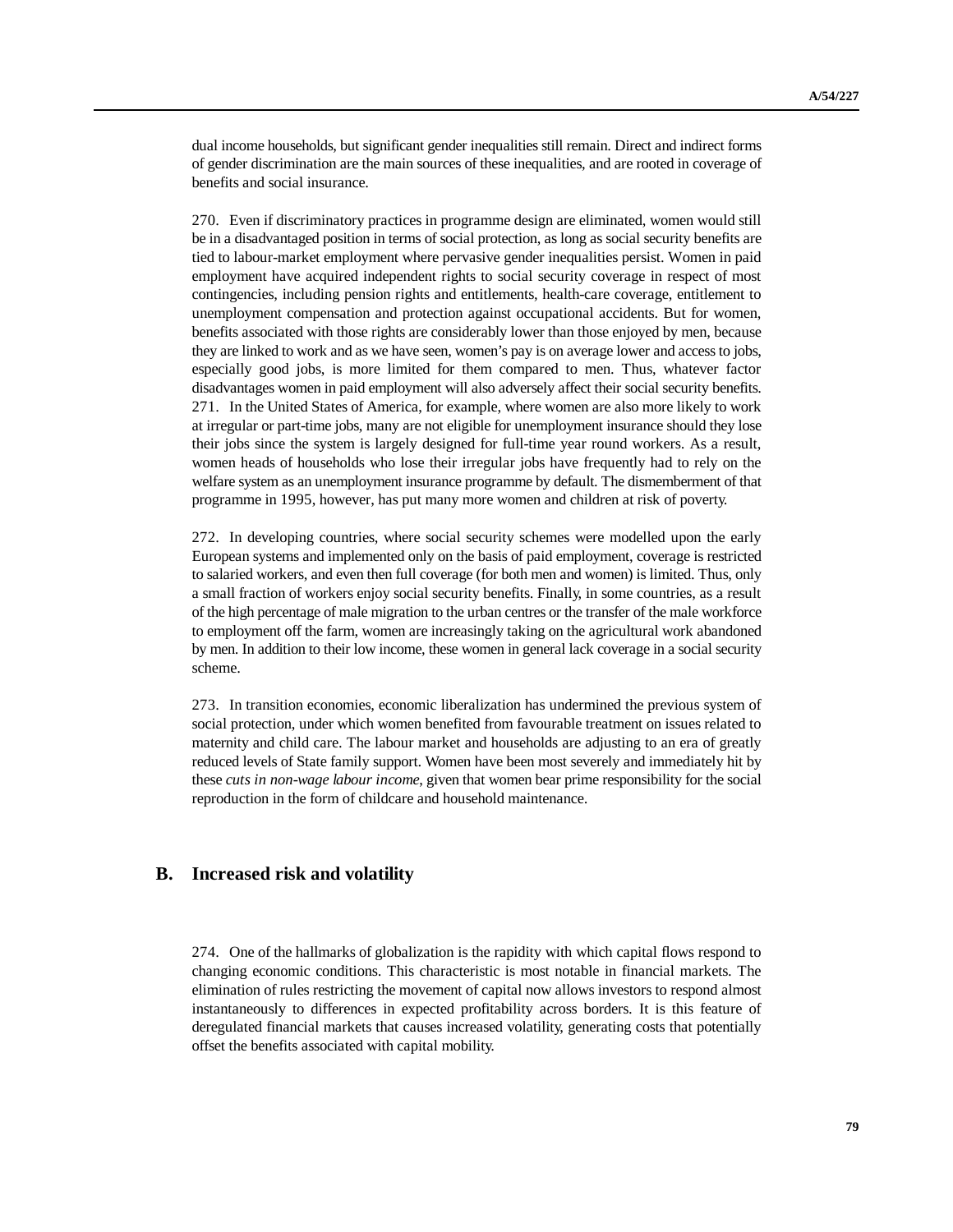275. The risks that a country incurs by permitting free entry and exit of international flows of capital come from the impact of a sudden reversal of inflows. In the recent past, the world has experienced a number of financial crises in which large increases in capital inflows were eventually reversed with equally large and rapid outflows. It is frequently the case that inflows themselves contribute to the eventual reversal through their effect on macroeconomic conditions. A familiar sequence of events unfolds as follows. Large capital inflows lead to a rapid expansion in bank credit, leading to a subsequent increase in economic activity which eventually tends to spur inflation. As a result, domestic currencies become overvalued. This causes exports to decline and imports to rise, giving rise to a trade imbalance. Foreign investors then begin to expect a currency devaluation and their eventual reaction to the weak macroeconomic "fundamentals" rising inflation, trade deficits and overvalued currency — precipitates capital flight.

## **1. A case study in volatility: the Asian financial crisis**

276. Events in Asia, a region that had been praised for its openness to trade, investment and financial flows, point to the risks of volatility in capital flows. It shows that while access to global capital may generate some benefits, the costs to domestic economies can also be enormous. 277. The growth record of Asian economies over the last two decades and longer is well known. Economic expansion in recent years followed on the heels of a wave of Japanese foreign direct investment (FDI) in the mid-1980s. Optimism that the Asian economies would continue to grow at a rapid pace was exhibited by the rush of foreign capital into this region over the last several years. Much of the capital inflow was in the form of short-term rather than long-term loans or the more stable FDI.

278. There are divergent views on what had led to the financial panic that first surfaced in Thailand in May 1997. Large capital inflows had led to inflation, appreciation of domestic currencies, and ultimately to trade imbalances. Some argue that the weak banking system had funnelled foreign funds to unprofitable investments. Others claim the capital inflows had been too rapid to be productively absorbed, as evidenced by the high level of speculative investments in real estate.

279. Whatever the causes, with the beginning of bank failures in Thailand in May 1997, foreign banks and investors quickly lost confidence and sold off their financial assets, causing the value of the Thai currency and asset prices to fall precipitously. Investors were also driven to review their portfolios in other countries in the region, and began to question borrowers' ability to pay off loans. The resulting financial stampede from Asia amounted to almost \$100 billion exiting this region during the latter part of 1997 (Griffith-Jones, 1998). Thailand was particularly severely hit. While net capital inflows in 1995 amounted to 12.7 per cent of GDP in Thailand, the capital outflows resulting from financial panic were almost 10.7 per cent of GDP. There is widespread agreement that financial markets severely overreacted to economic conditions in Asia, and that this overreaction has had profoundly negative economic and social effects on the region.

280. The three hardest hit economies — Indonesia, Thailand and the Republic of Korea experienced particularly sharp contractions of output in the wake of the crisis, and as a result, precipitous declines in employment. In Indonesia, for example, output fell over 15 per cent in 1998. Unemployment rates doubled in that country from 5 per cent in 1996 to 10 per cent in 1998. In Thailand unemployment was expected to rise from 1.5 per cent to 5.6 per cent during the same period, while in the Republic of Korea employment losses caused the official unemployment rate to quadruple to 8 per cent (Bank of Korea, 1999).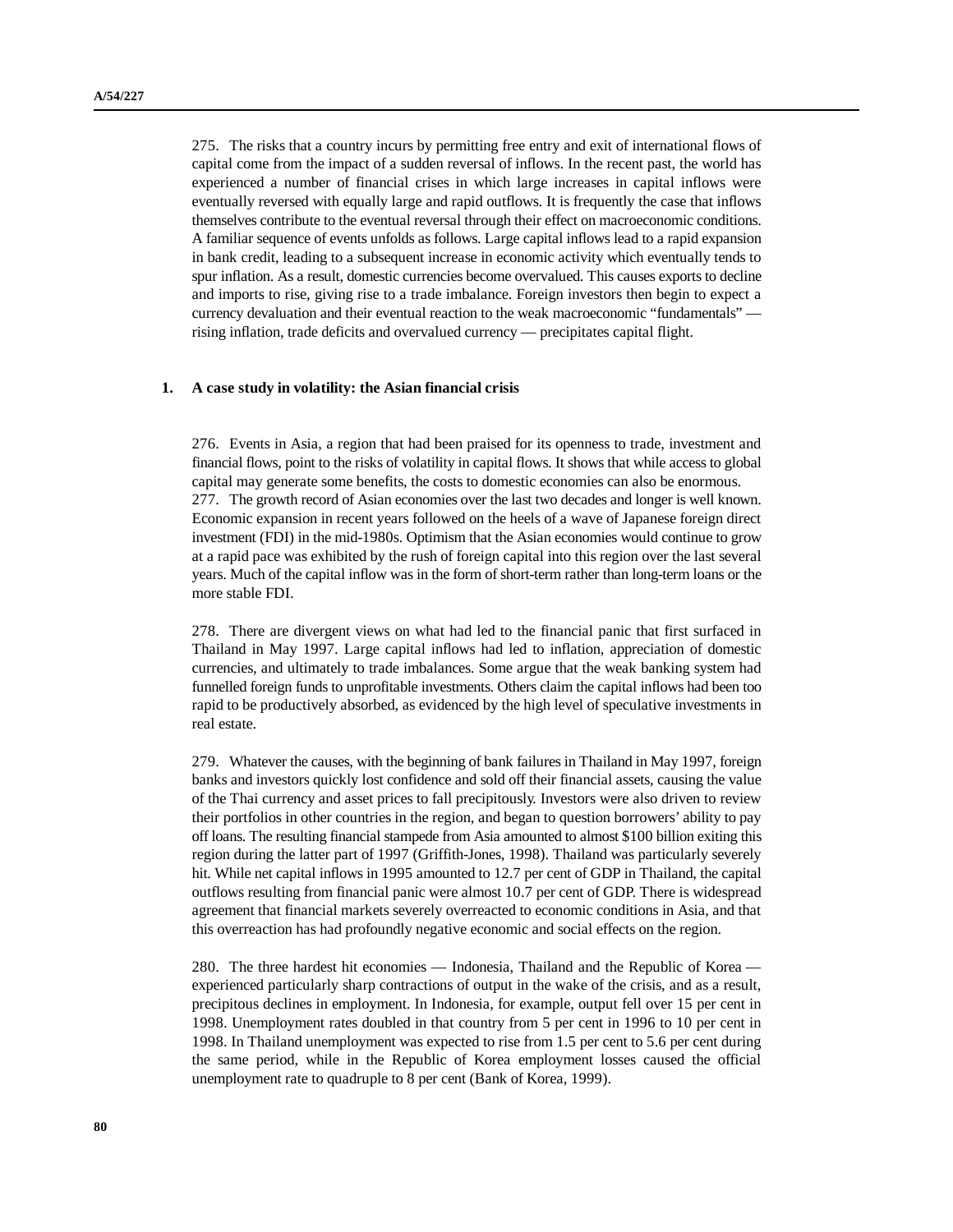281. Due to inflation resulting from devaluation and the rise in unemployment, real wages have also fallen dramatically. Reliable data on Indonesia and Thailand are not yet available; however, wage reductions have reportedly been substantial. Coupled with rising inflation, decreases in wages mean that real wages in those countries have declined sharply. Deterioration in Indonesia has been particularly wrenching, where the purchasing power of low-income groups has precipitously declined. It is estimated that the number of people in poverty in that country has risen from 22 to 100 million, or 48 per cent of the population. The poverty rate is expected to rise further in 1999, up to 66 per cent, if economic conditions do not improve (UNCTAD, 1999). In the Republic of Korea, on average, real earnings fell 5.5 per cent from the end of 1997 to October 1998 (Bank of Korea, 1999).

282. The effects of the Asian crisis have spilled over to the rest of the world to varying degrees. For instance, after the onset of the Asian crisis, South African exchange rates came under speculative attack, despite good macroeconomic "fundamentals". While the causes of the attack are unclear, except for increased hypersensitivity of financial markets to perceptions of risk, authorities were forced to respond to the speculative attack and capital outflows by raising interest rates. Because this took place at a time of high unemployment and slow growth, the performance of the South African economy deteriorated further (UNCTAD, 1999).

## **2. The gender effects of the Asian crisis**

283. The adverse effects of the crisis on women are amplified because of the gender inequalities in labour markets and in the household. Within labour markets in the region, women have in general been first to be fired after the outbreak of the crisis, mainly for two reasons. First, the sectors and firms where women are concentrated were harder hit by the crisis. Many of the small establishments in the export sector, where women are employed in large numbers, have proven more vulnerable and gone bankrupt in the early days of the crisis. Second, even in large firms, women have been the first fired, reflecting an effort to protect the jobs of male "breadwinners". Women's jobs were not considered as important as men's, and thus were more dispensable.

284. For Indonesia and Thailand, there are still few systematic data to permit a sexdisaggregated analysis of dismissal trends. But NGOs and women's sections of trade unions report anecdotally that women have been fired in greater numbers than men (ILO, 1998). In Korea, women have lost jobs at twice the rate of men, despite the fact that before the crisis, they had been the preferred labour supply, with an unemployment rate half that of men (Wiltrout, 1998).

285. As discussed above, the social security systems in many developing economies are rudimentary and generally apply only to regular workers. Thus, to a larger extent than men, women are outside the coverage of these systems. Moreover, in Indonesia and Thailand, social security schemes have focused on job creation or income-generation activities rather than a social safety net approach. Even in the Republic of Korea, which is one of the few countries in the Asia region to have an unemployment insurance system, many women are not covered since the legislation only covers firms with five or more workers. Part-time workers, and those who have been with their employer less than 10 years, have been excluded. Because of this limited coverage, 40 per cent of workers remains uncovered, and they are primarily women, who are more likely to be concentrated in small firms (Ranis and Steward, 1998; Lee and Rhee, 1999). Those figures do not include the large number of women who are in the informal sector or involved in home-based work.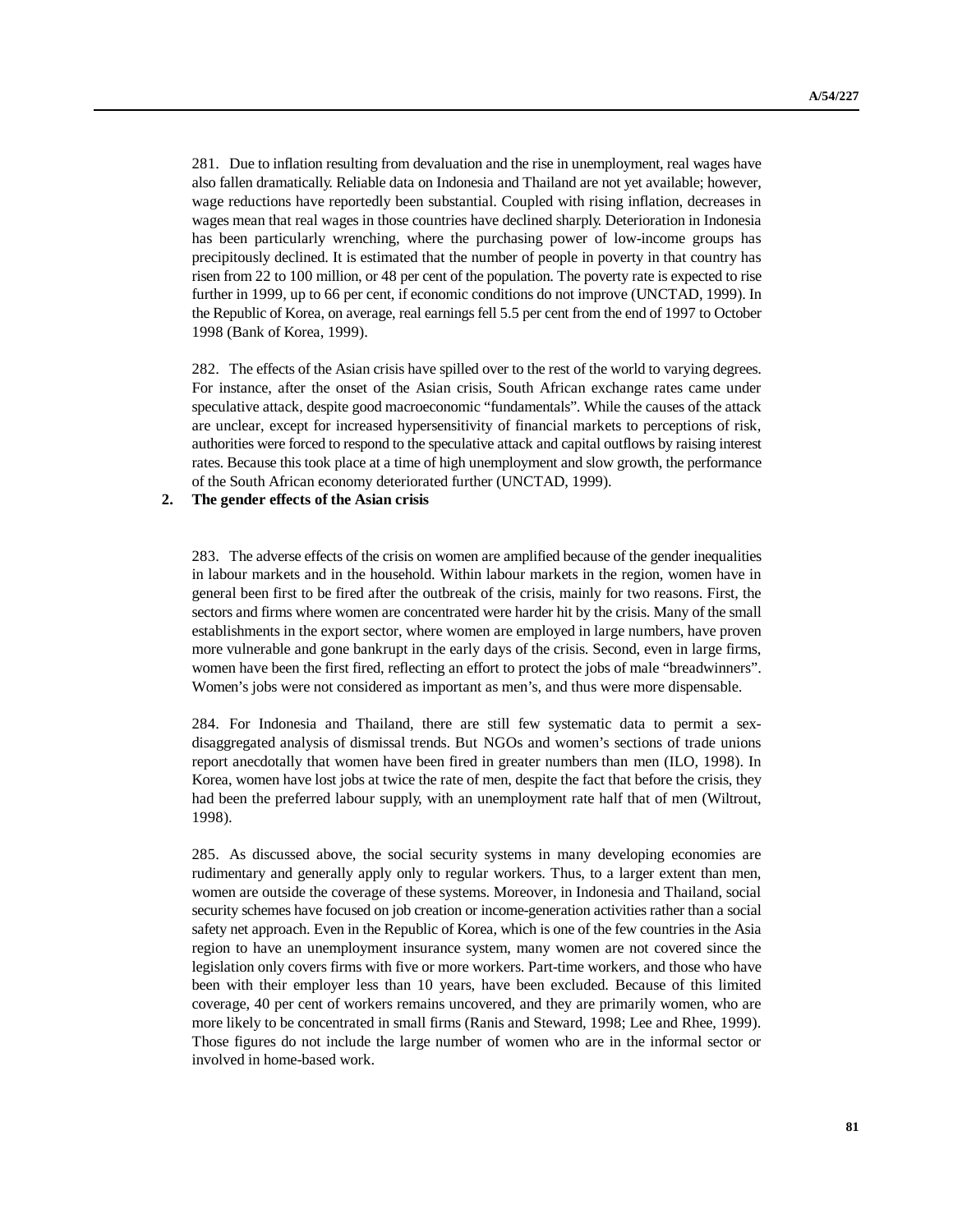286. It appears that the reduction in formal sector employment has pushed more people into informal sector employment. Moreover, many women who were not formally employed before the crisis have begun seeking informal sector work, to compensate for the fall in family income when husbands or other male household members have lost their jobs. However, it has become increasingly harder to do so since earnings in the informal sector have fallen markedly because of the oversupply of labour and diminished demand.

287. Moreover, rising unemployment and poverty in urban areas have reverberated in the countryside, as many extended family members in rural areas depend on remittances from relatives working in the cities (Robb, 1998). This also has been the case with the large number of migrant workers in the countries affected by the crisis. As discussed in chapter III, intraregional migration grew rapidly over the last two decades in the newly industrializing countries of South-East Asia. By mid-1997, there were an estimated 2,500,000 foreign workers in Malaysia, 1,354,000 in Japan, 1,260,000 in Thailand, 450,000 in Singapore and 210,000 in the Republic of Korea, of which a large proportion had an irregular status and were illegal (ILO, 1998b). As the crisis reduced demand for labour, many migrants found themselves unemployed and encouraged to leave. As the stream of remittances has dried up, many rural families have become completely destitute. Recent newspaper reports from Indonesia, the Philippines and Thailand, document an increasing number of cases of families in desperation who have sold their daughters into prostitution.

288. Declining incomes and inflation have combined to make it difficult for households to maintain prior nutritional levels. In Indonesia, for example, where it is women's responsibility to provide daily food and household services, declining purchasing power imposes serious problems. Evidence of severe malnutrition has begun to show up in Java, related to the financial crisis (UNFPA, 1998). One study found that within the household, women and children are usually more affected than men by a reduction in the level of consumption caused by economic hardship (Robb, 1998).

289. Psychological stress, heightened during times of economic crisis, places additional burdens, particularly on women, who are socially expected to be emotional caretakers. Given the shallow social safety nets in Asia, job losses and poverty have led to increased reliance on the family, and that has by all indications caused household distress. Suicide rates, substance abuse and domestic violence against women and children are all reported to have increased in the region after the crisis (Shin and Chang, 1999; UNFPA, 1998).

290. The human costs of the financial crisis will clearly be long-lived. According to the Thai Education Ministry, almost 6 per cent of school students or about 500,000 primary and secondary children had been forced to drop out of school. Estimates for Indonesia are even higher (UNFPA, 1998). A disproportionate number of those are likely to be girls. In many Asian countries, as in many other developing countries, families tend to favour boys over girls, and it is likely that they would choose to invest in boys' education rather than girls' if forced to make a choice (Odaga and Heneveld, 1995). Since boys are expected to support them in old age, many parents see the investment in their boys as a pension plan (Greenhalgh, 1985).

291. Deterioration of health care is another dimension of the human costs. For instance, the treatment of HIV and AIDS patients was cut back in public health programmes as devaluation drastically increased the cost of imported medical drugs. HIV infection rates are now expected to increase because of reduction in health care as well as increased prostitution. Reproductive health is also threatened. The drastic reductions in government budgets have inhibited even the efforts to provide reproductive health information. An increase in unsafe abortions to terminate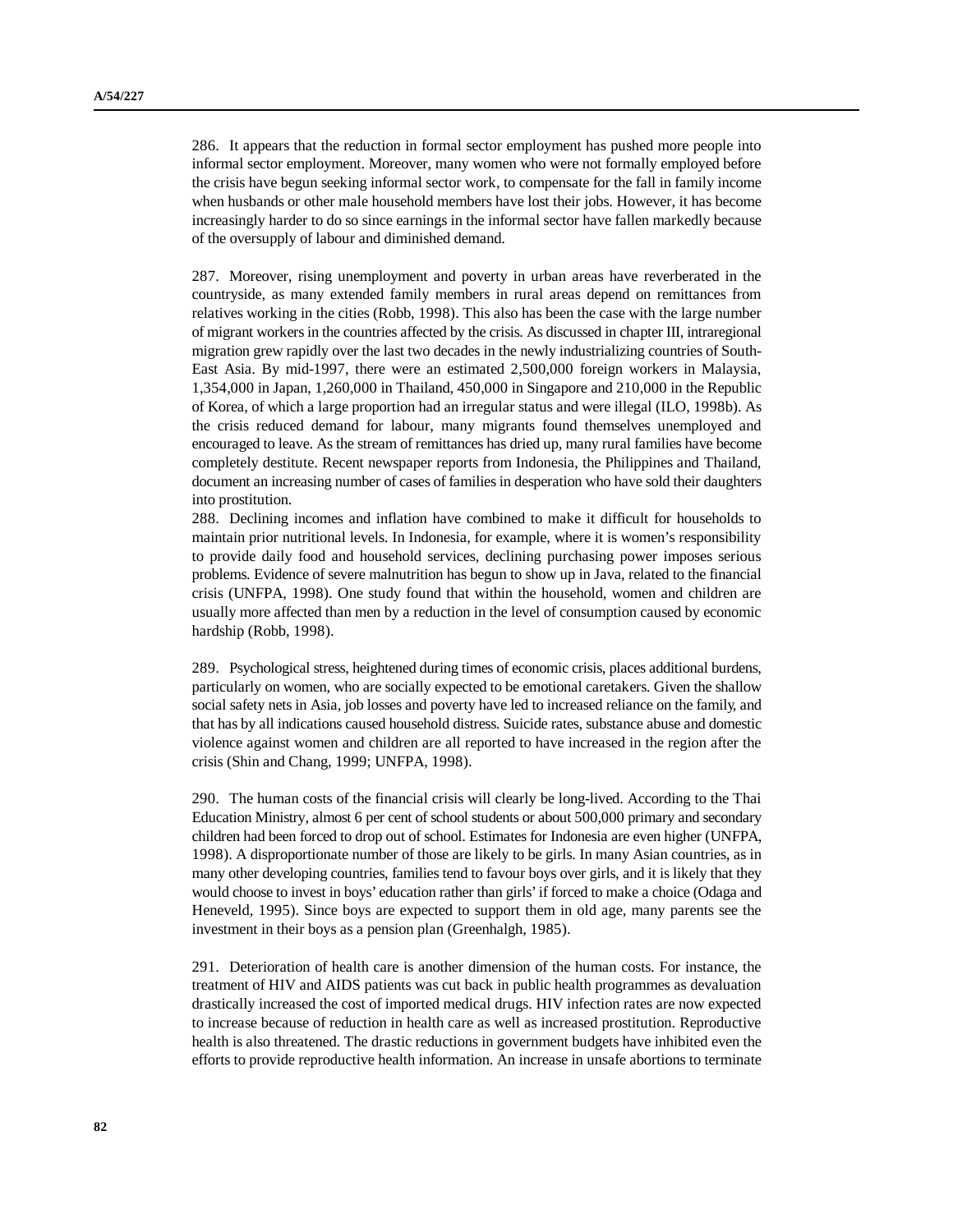unwanted pregnancies and reductions in funding for sexually transmitted diseases (STD) prevention and treatment programmes are reported (UNFPA, 1998).

# **C. Diminishing role of the state and social protection gap**

292. In developed countries, the economic size of the state in relation with national income is considerably higher than in developing countries.<sup>79</sup> In addition to its larger size, public sector activity also has greater scope. A higher share of national income is spent on redistributive programmes, targeting improvements in equity and social protection. Developed countries benefit from a virtuous cycle where the effectiveness of government spending enhances profitable investment opportunities in the private sector, generating growth and prosperity, which provide the resources necessary to finance public expenditures.

293. In developed economies, the economic size of the state has not always been large. Before the Second World War, public spending as a share of GDP was uniformly low in Europe and the United States of America. By 50 years later, however, government spending has risen dramatically to 47 per cent of GDP on average (Rodrik, 1997a). During this period, increases in social spending drove the expansion of the economic size of the public sector, as rapid growth coupled with increased economic openness raised the demands on the state. One of the causes of these trends have been the increased exposure to international economic forces, which, as noted above, are more volatile than those in a closed economy. Not surprisingly, small open economies, such as Belgium and the Netherlands, have had broader and more comprehensive welfare states and higher government spending on social programmes than larger and more closed industrialized economies.

294. Globalization enhances the need for a social safety net for a number of reasons. On the one hand, it tends to increase the turnover rate of labour and thus the number of workers who are in transition. That requires interim and in some cases long-term expenditures, not only for unemployment insurance but also for indirect forms of income support to ensure access to health care and adequate housing. On the other hand, in addition to social protection, globalization also increases the need to invest in education, and training to make sure that a country's labour force is sufficiently adaptable to changing conditions of competition in a global environment.<sup>80</sup> Because most workers do not have the resources to finance their own training and education, again, the state is increasingly called upon to provide the resources needed for human capital investment.<sup>81</sup>

<sup>&</sup>lt;sup>79</sup> In OECD countries, the state generates and spends almost twice the amount of resources, relative to national income per capita, than is managed by the public sector in developing countries (around 48 per cent compared with 26 per cent in 1990).

<sup>&</sup>lt;sup>80</sup> These are usually called "active labour market policies". Intended to prevent those who are most negatively affected by change from joining the ranks of the long-term unemployed, they usually comprise measures such as training, public service employment, wage subsidy, support for self-employment, and general employment (job search) services. These have been standard in OECD countries for many years, and are being extended to middle-income and transition countries (Fretwell and others, 1999).

<sup>&</sup>lt;sup>81</sup> Moreover, to make their country an attractive location for investment, Governments must also invest in physical infrastructure. These public expenditures are in general complementary to private investment because they raise the profitability to private firms. Singapore is an example of a country that has made substantial public infrastructure investments, and many MNCs note that their motivation for locating in that country rather than elsewhere in Asia is in part because of its infrastructure.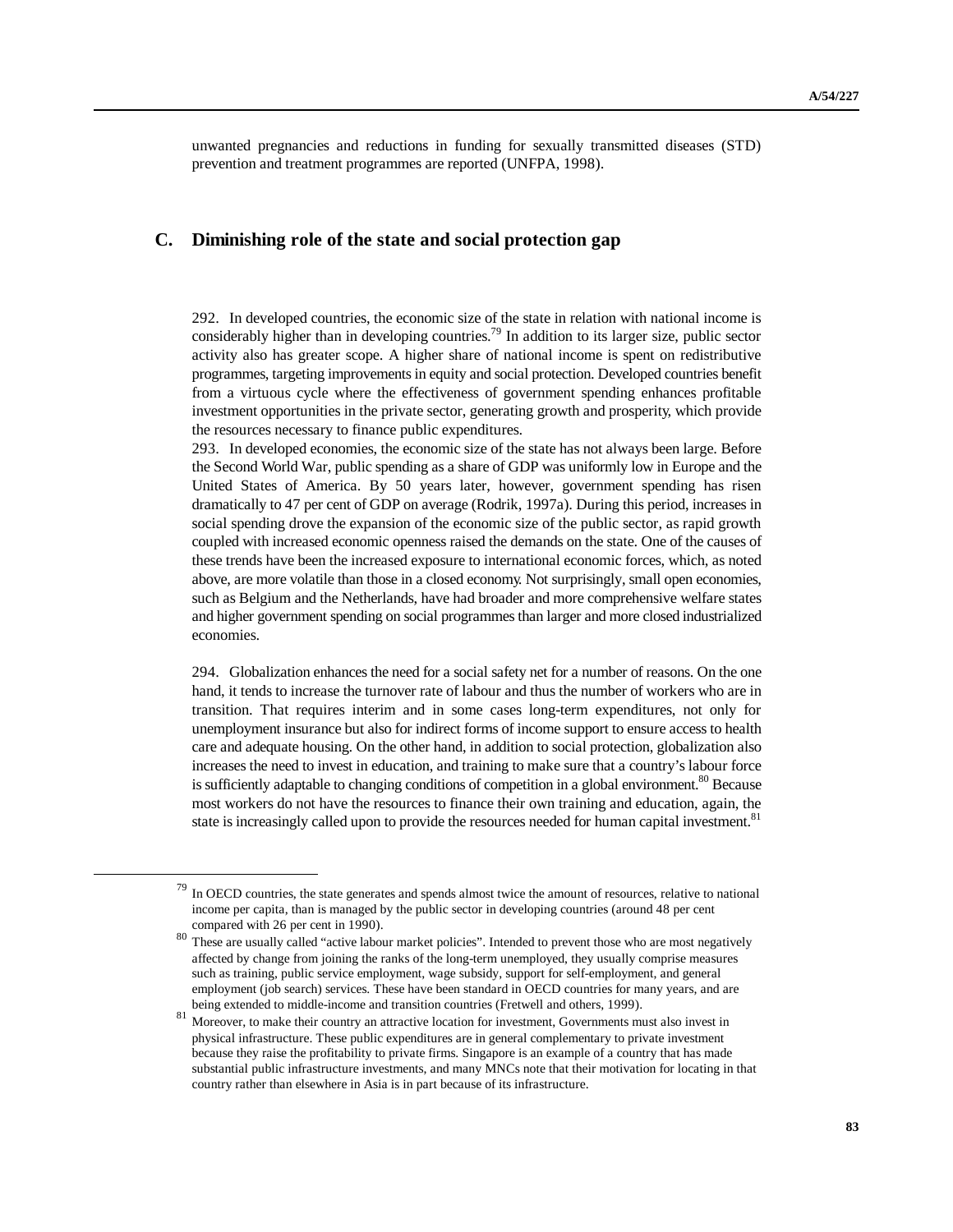295. Thus, paradoxically, the viability of a growth strategy that relies on openness and market liberalization increasingly depends on the extent to which the state can afford to protect its citizens from the vagaries of the market. The role of the state is critical in sustaining the economic advantages of an open, competitive environment since business cannot take on the costs of providing social protection if they are to remain competitive.

296. Families and communities are already under increased strain, not only because income inequality and insecurity have risen but also because the informal ties of social solidarity have also been weakened outside and perhaps even inside the nuclear family.

297. Under the conditions of globalization and market liberalization, it appears that the limits on the state's ability to provide social protection and human capital investment have become more pronounced. In addition to the constraints placed on public expenditures, discussed in the context of the deflationary bias above, the ability of the state to tax capital has also diminished.

### **1. Erosion of the tax base**

298. Mobility of capital and the ability of MNCs to seek low-tax environments have eroded the capacity of the state to raise revenue through taxation. Over the last two decades, Governments had been lowering corporate and capital gains taxes around the world. Reductions in top tax rates on capital, evident in the United States of America 1986 tax reform, appear to have had a domino effect. In all OECD countries, except Switzerland and Turkey, the top average income tax rate fell from 54 to 42 per cent between 1985 and 1990 (Grunberg, 1998). In many countries, local tax rates on capital have also come down, as many provinces or states competed to attract businesses by lowering taxes or offering tax holidays. Many Governments have tried to bolster declining tax revenues by raising payroll taxes. For instance, in the European Union, payroll taxes rose 20 per cent, while capital gains tax receipts fell by 10 per cent between 1980 and 1993. The same pattern was evident in the United States of America. Rate of taxation has increased on factors that were less mobile, such as labour, and dropped on those that were footloose, such as capital.

299. Similar trends were also observable among developing countries. In order to attract FDIs, in addition to low tax rates, Governments also had to grant tax concession (tax holidays or tax exempt status) to MNCs. Moreover, for many developing countries, trade liberalization and thus the elimination (or reductions) of levies on foreign trade have been a major loss in tax revenue. Given the rudimentary nature of tax administration in many of those countries, the most costeffective way to collect tax revenues is usually at the border. It has been estimated that the administrative cost of collecting trade taxes amounts to 1 to 3 per cent of GDP compared with 10 per cent for income taxes (World Bank, 1988). In many instances, the tax revenue loss due to trade liberalization might have amounted to up to one third of total tax revenue.

300. Another factor that has adversely affected Governments' ability to tax has been so-called *transfer pricing*. This refers to the ability of international firms to engage in accounting practices that are designed to lower their tax liability. Firms manipulate invoices on intra-firm international trade to ensure that profits show up in the country of lowest tax rates. Conversely, they post their lowest profits in the books of branches in high-tax countries (Tanzi, 1995). Keenly aware of the practice, host Governments have been constrained to maintain competitively low corporate tax rates.

301. Many countries have tried to offset their declining tax revenue, with only partial success, by raising income taxes. The change towards a more regressive tax system, a result of the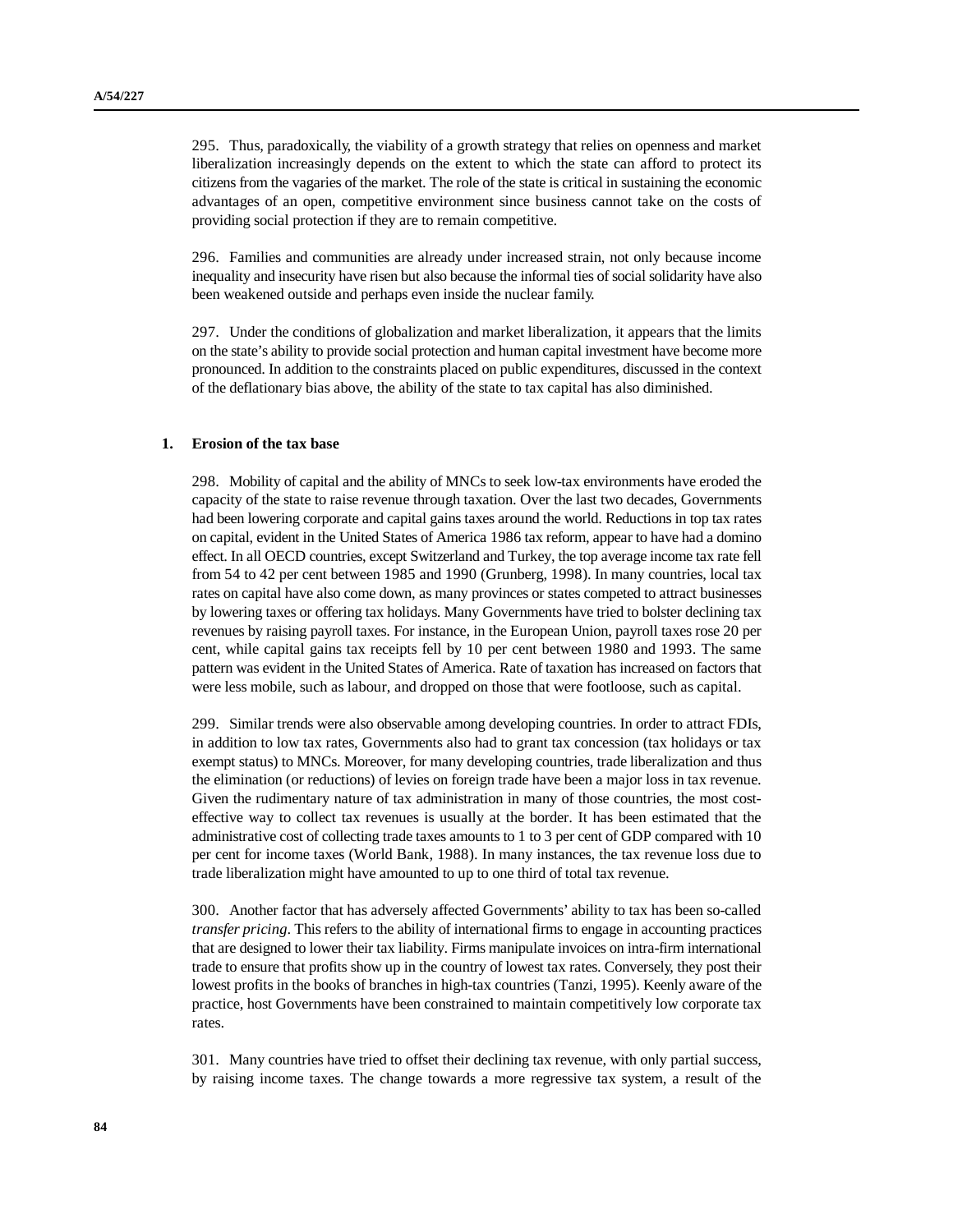increased reliance on income and payroll taxes, appear to have led to some erosion in public support for social spending. Throughout the 1980s, in many developed countries, Governments were elected on a political platform to reduce both taxes and government expenditures. During those years, there was much debate as to whether social expenditures had created a perverse incentive structure for the poor, and whether interventions by the state blunted the adjustment capacity of the markets in a period of rapid structural and technological change. The adherents of the neo-liberal ideology, ascendant at the time, thought that the fiscal crisis many countries faced around the world might have also had a silver lining if it forced Governments to trim down the size of their public sector. Many believed that in addition to improving efficiency, the "downsizing" of the state would also solve the problem of political corruption at its root, by eradicating rents created by government intervention in the economy, especially in the developing countries. However, in many instances, a common unintended outcome has been the weakening of already fragile public governance structures.

302. While it is difficult to ascertain causality, there are indications of a connection between weakened public governance structures (and thus administrative capacity to collect taxes) and an increase in underground activity, which by virtue of its nature goes untaxed. For example, in OECD countries, estimates of the untaxed economy ranged from 6 to 11 per cent of GDP in 1978, while a more recent estimate for the European Union countries cites 25 per cent of GDP. In developing economies, estimates of untaxed income are significantly higher (Grunberg, 1998). 303. Those trends suggest that a weaker administrative capacity on the part of the state might further depress public revenue by inducing tax evasion. As the pressure mounts to create loopholes or overlook tax regulation in return for illegal payments, bureaucratic institutions can become vulnerable to corrupt outside interests (Chambas, 1994 as cited in Grunberg, 1998). On the one hand, the fiscal difficulties faced by the state can create the perception of a diminished efficacy of tax collection, spurring efforts to evade taxes. On the other hand, declining public sector revenues that squeeze civil service salaries and reduce job security may also make public officials prone to accepting bribes in return for favourable tax treatment.

## **2. Changing patterns of public spending**

304. In all regions of the world, with the possible exception of South Asia, the rising trend of public sector activity as a ratio of national income has come to an end since the mid-1980s (World Bank, 1997). While marginally increasing in OECD countries and in sub-Saharan Africa, government spending as a ratio of GDP has fallen in the Middle East and Latin America, and stayed more or less constant in East Asia. For developing countries as a whole, it fell slightly.

305. In Africa and Latin America, many Governments that had raised finance externally found themselves facing unsustainable budget deficits, as interest rates rose in international markets late in the 1970s. Throughout the 1980s, public expenditure levels in those countries generally fell significantly in absolute terms, even though they remained relatively stable in relation to their respective national incomes, which were falling because of recession. Moreover, public sector expenditure on consumption and investment fell faster than the total budget, because rising debt service payments took a larger share of total public expenditure in those (and, in fact, in all) regions. That has also entailed a reduction in the share of expenditures on health and education in the total government budget, implying a greater reduction as a ratio of national income (Grosh, 1990, p. 66). Of course, in many countries which had rapid population growth, the decline in these expenditures on a per capita basis was even more pronounced.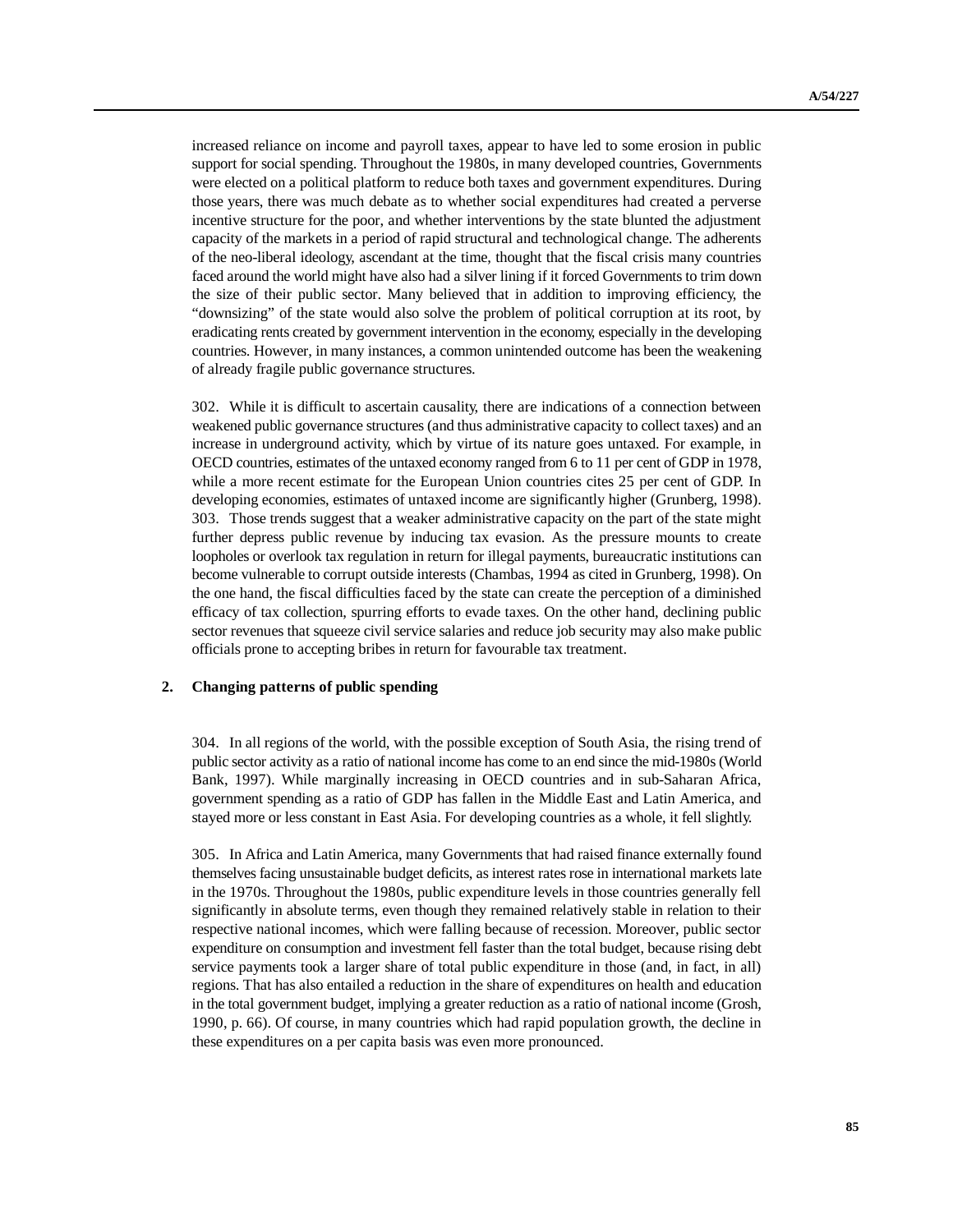306. In the difficult recessionary conditions of the 1980s, most developing country Governments chose to cut back on capital investment first, rather than reduce current expenditure on services and social support measures. Inexorably, however, those cutbacks led to deterioration in the existing infrastructure for social programmes. Problems were compounded by subsequent cuts in current expenditure, as the scope for less politically contentious capital expenditure cuts was exhausted. $82$  By early in the 1990s, it became apparent that the welfare costs of adjustment were substantial and that these were being borne disproportionately by the most vulnerable segments of the population. Country after country, evidence began to accumulate, showing the adverse welfare effects on the poor and especially on women in poor households.<sup>83</sup>

**3. Macroeconomics of structural adjustment and gender**

307. Faced with severe balance of payments difficulties, many developing countries were forced to implement structural adjustment and macroeconomic stabilization policies in the 1980s. These programmes consisted of, on the one hand, short-term austerity measures aimed at keeping aggregate demand under control to reduce inflation and curb budget and current-account deficits, and, on the other, long-term policies designed to carry out trade liberalization, deregulation and privatization.

308. According to the proponents of those policies, whatever the initial shock that caused the macroeconomic imbalance, the balance of payments crises almost invariably imply a situation where the demand for *tradable goods*<sup>84</sup> exceeds its supply. The solution then must involve a shift in production towards, and in consumption away from, tradable goods. It is argued that the market system, if allowed to work freely, would automatically bring about this result. In other words, it is believed that markets can and will solve the problem, provided that they are flexible enough. Thus, the overall objective of structural adjustment programmes is to improve the responsiveness of the market system by eliminating structural and institutional constraints and rigidities that inhibit market adjustment.

309. Usually, the main target that comes under scrutiny is government intervention in the economy. For instance, government programmes, such as price subsidies, transfer payments or protectionist measures in foreign trade, are criticized not only because they give rise to large budget deficits, thereby fuelling inflation but also because they interfere with the allocative function of the market system by distorting relative prices.

310. The countries caught in the web of debt crisis during the 1980s had to heed such marketoriented advice before they could have access to international financial aid which they desperately needed. In order to improve efficiency, in one country after another price subsidies, public

<sup>&</sup>lt;sup>82</sup> In proportional terms, the levels of public expenditure on health and education seem to have stabilized at comparable levels in different regions of the developing world (about 3.4 per cent of GDP on education and 3.7 per cent on health for all developing countries, in 1988-1990 averages). In the lowest-income countries, the figures are lower: 2.8 per cent for education and 2.4 per cent for health (Van Adams and Hartnett, 1996, citing UNDP, 1993).

<sup>&</sup>lt;sup>83</sup> In the context of structural adjustment, the negative effects of declines in social spending on women's welfare have been amply documented (see next section). However, the pervasiveness and intensity of those adverse effects on welfare are also questioned (World Bank, 1999). On the one hand, government expenditures as a ratio of national income are seen to have stabilized at historically high levels in most developing countries in the 1980s, implying that these were excessive to begin with. On the other hand, it is argued that reductions in social expenditures have not necessarily translated into declines in educational and health status among the population in many countries.

 $84$  They refer to goods that can be bought or sold in international markets.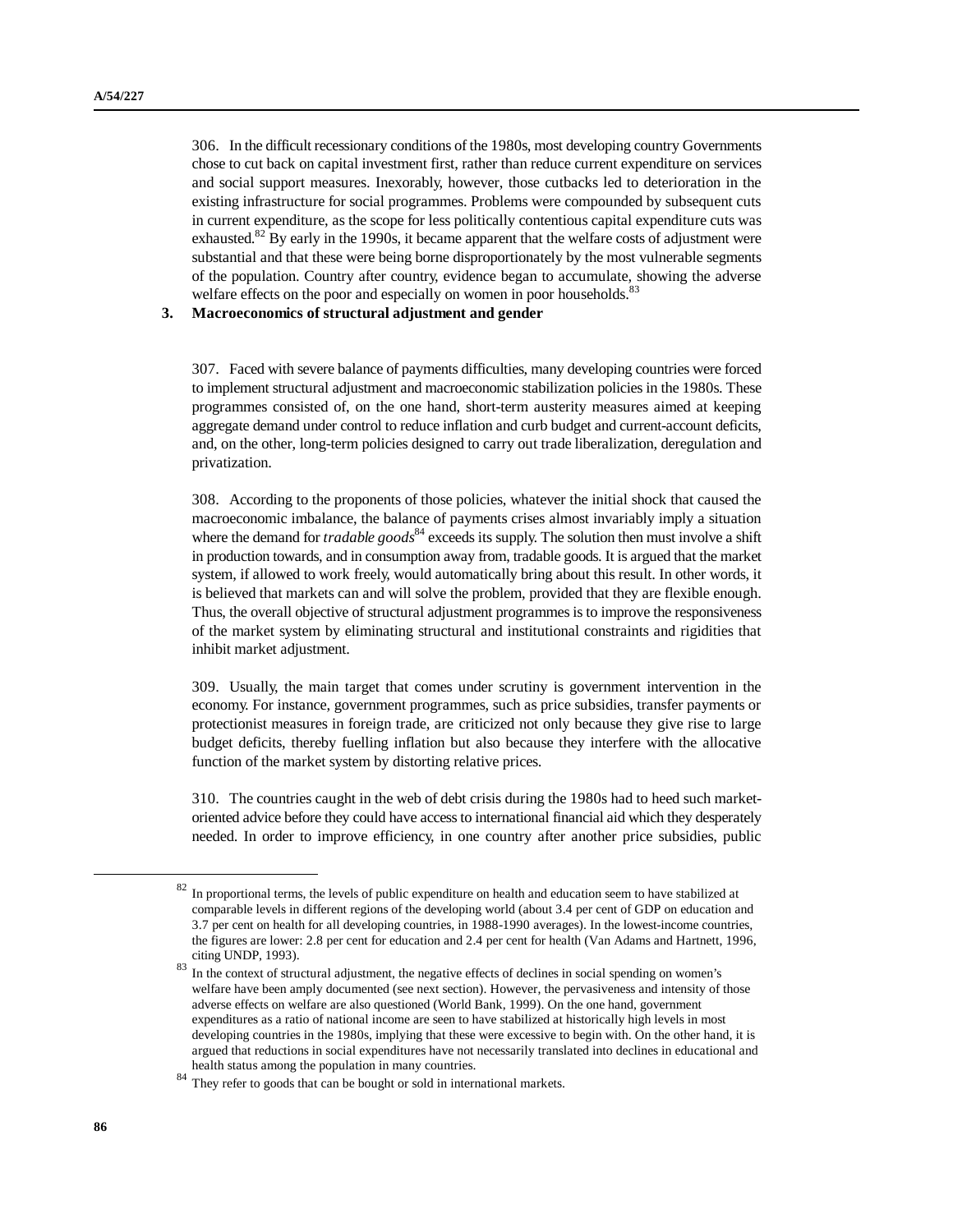investments on infrastructure and eventually social expenditures on education, health and public services were drastically reduced. Trade and capital accounts were liberalized and public enterprises privatized. The new policies had immediate adverse welfare effects on the poor and especially on women in poor households. They tended to shift societal costs of reproducing and maintaining labour power onto a sphere wherein those costs were no longer visible, except in women's burden of work. Women and the poor were forced to make do with a much diminished household budget in provisioning their and their families' needs. It was found that women significantly increased their participation in the labour force, often in informal employment under insecure and worsening conditions of work, and had to increase their unpaid domestic labour in the face of falling incomes. In other words, women absorbed the adjustment shock by working longer and harder both inside and outside the household. However, their welfare suffered as the increased burden of work exerted a toll on their physical and mental health.<sup>85</sup> Another response of women to structural adjustment was to develop their own organizational and survival networks (see box V.1).

311. While structural adjustment policies were carried out in the name of increasing efficiency, their result might have been increased inefficiency kept out of sight by the invisibility of unpaid domestic labour. For instance, measures to streamline the health sector through user fees that lead to shorter stays in hospital might not increase efficiency, if they

<sup>&</sup>lt;sup>85</sup> For the adverse effects of structural adjustment on women's welfare, see Standing (1989), Elson (1991a; 1991b), Moser (1992; 1996; 1998), Beneria and Roldan (1987), Sen (1991), Beneria and Feldman (1992), Afshar and Dennis (1992), Bakker (1994), Sparr (1994), Cagatay and Ozler (1995), Gonzales de la Rocha (1994), Floro (1995). Also, for a more extensive bibliography, see Afshar and Dennis (1992).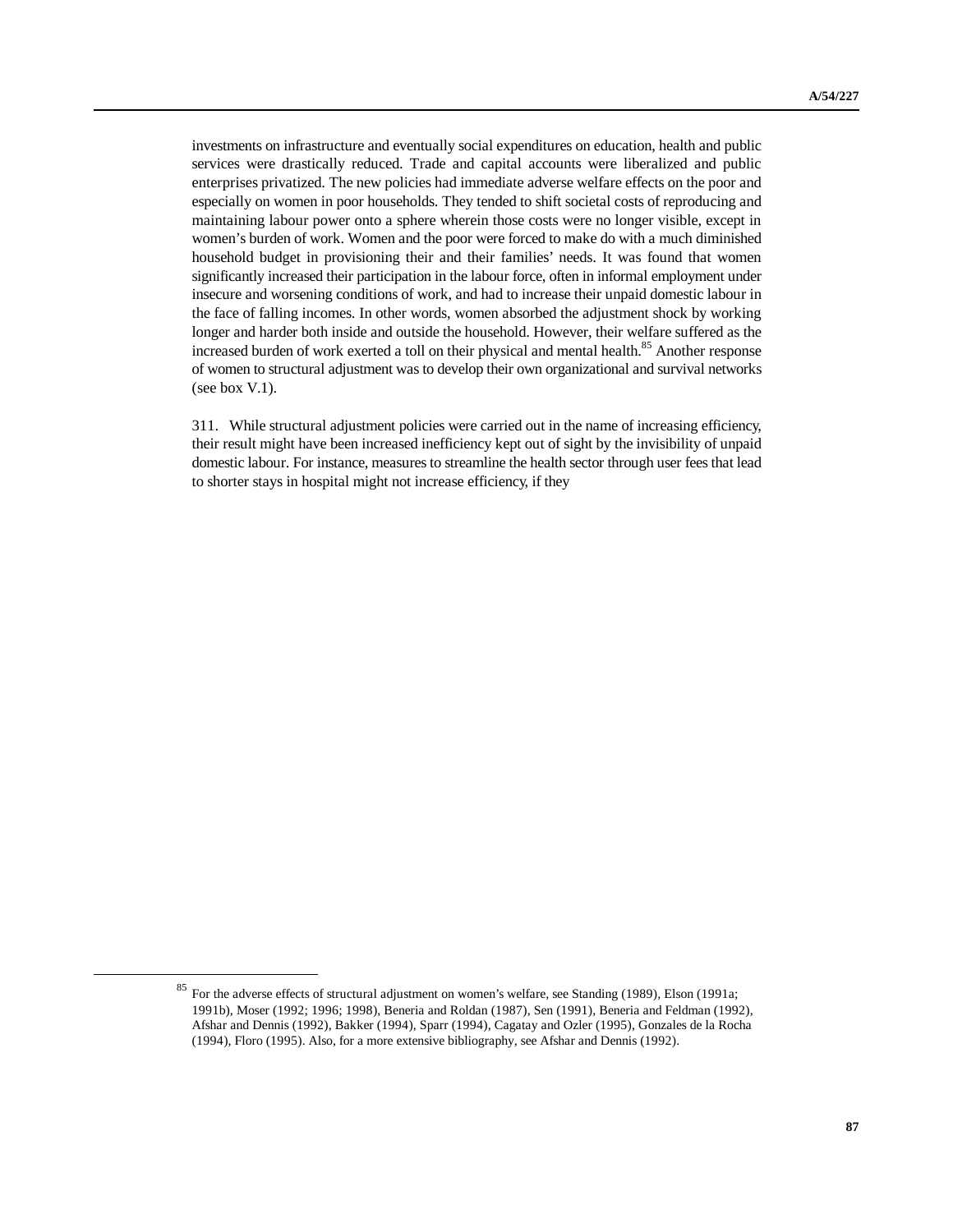## Box V.1 **Community kitchens in Lima**

In an effort to deal with economic restructuring and urban poverty, women in Lima have developed their own organizations and survival networks. In one example of this kind, the low-income women who belong to the Federacion de Comedores Populares Autogestionarios (FCPA) gather daily in their neighbourhood kitchens and try to feed their families collectively. Throughout Lima, 40,000 women gather at 2,000 sites, rotating leadership, collecting dues, making purchases and preparing meals.

The communal kitchens are the work of an activist network for women. When the first kitchens were formed early in the 1980s, in response to the impact of structural adjustment programmes, they were mainly operated by middle-aged rural migrants. As new adjustment policies gave rise to increased belt-tightening late in the 1980s, the number of kitchens increased from 700 to 1,000. By 1990, many younger and newly impoverished Lima women began joining the kitchens.

In 1988, the kitchens acquired legal status, as they were organized into federations and confederations. A federation such as FCPA represents the movement to government officials, purchases wholesale inputs, organizes micro-enterprise activities, and elaborates and transmits a broader view of gender and women's community participation. Some kitchens receive support from the Catholic Church or political parties, while others are more autonomous.

Women often participate in such organizations out of economic necessity, but once they enter the organizational framework they also begin to mobilize around political and social issues, getting involved in community-level decision-making and interacting with the local Government, religious communities, urban social movements and the private sector.

*Source*: Lind, 1997.

l

are giving rise to longer periods of convalescence at home and greater expenditures of unpaid (non-monetized) caring labour. Similarly, even though it might be more cost-effective for health authorities to pick a site for a new hospital outside city limits, the centre of town could prove to be a more socially optimal location if the time patients and their visitors would have to spend in travelling to and from the hospital is made a part of the calculus. In the case of the macroeconomy, the problem is quite similar. There is no way of assessing the true impact of policies on efficiency at the macroeconomic level, as long as the unpaid sector remains invisible in the national income accounts.<sup>86</sup>

<u>.</u>

<sup>&</sup>lt;sup>86</sup> In its assessment of the effectiveness of adjustment programmes in increasing the overall efficiency of the economy, the World Bank relies on the statistics of incremental capital output ratio. A fall in this ratio is interpreted to reflect an improvement in the overall efficiency of the economy. However, incremental capital-output ratio statistics are typically calculated from statistics that ignore unpaid work. Thus, given the invisibility of the reproductive sector a fall in this ratio might just as well hide increasing inefficiency (Elson, 1995).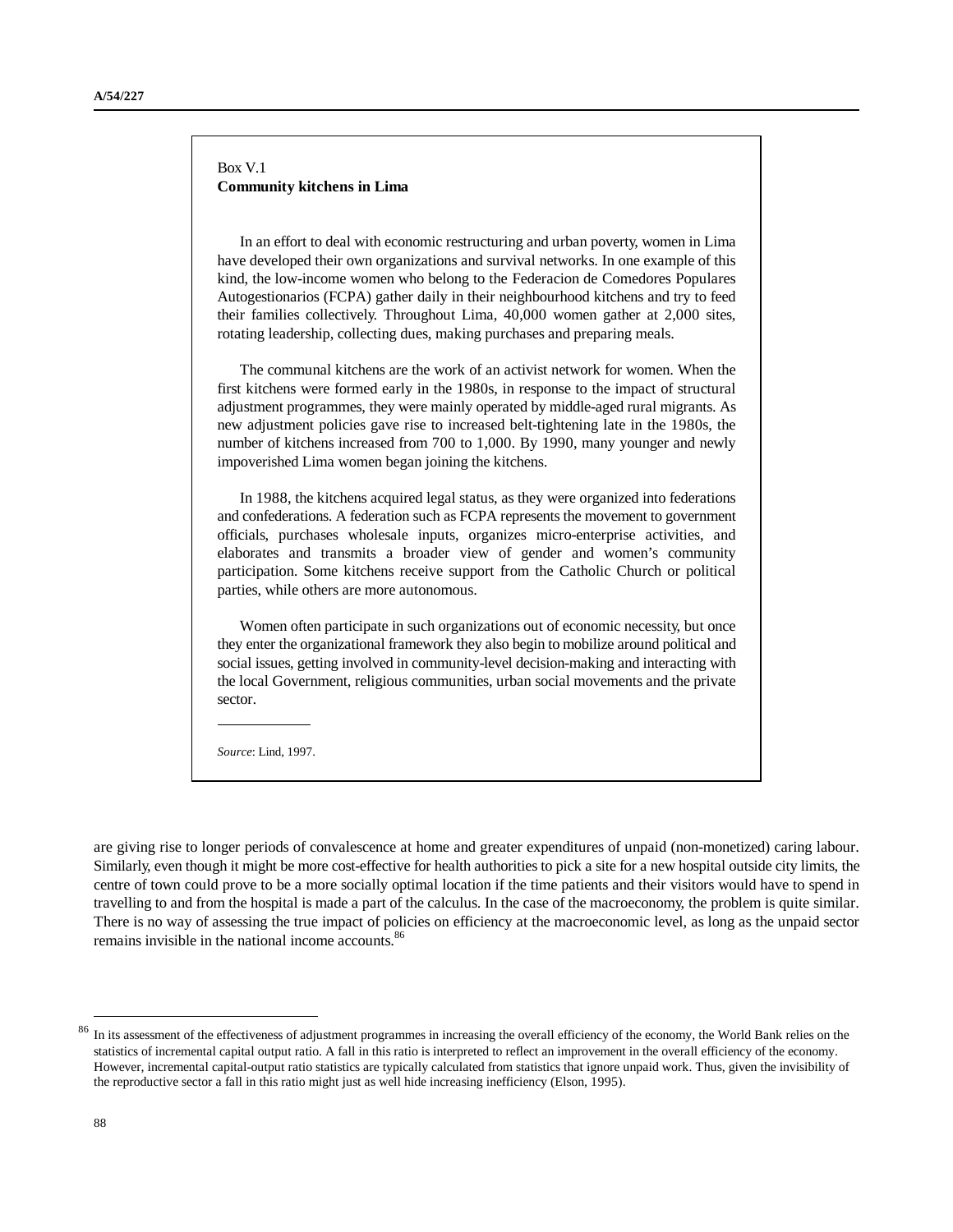# **VI. Conclusion and gender-aware policy framework**

312. Growing international concern over the negative welfare effects of economic adjustment on women prompted the General Assembly<sup>87</sup> to request the Secretary-General to examine the impact of current trends and policies on the overall economic and social situation of women. Careful examining was to be made of (a) the poor conditions of work for women, particularly women in developing countries, and (b) the impact of reduced expenditure on social services on women's opportunities for education, health and childcare.

313. In response to this request, the current *1999 World Survey on the Role of Women in Development* has set out to reflect on the recent labour market trends in the world within the context of globalization, in particular how the world of work is being transformed from a gender point of view. It has found that:

(a) Women have been incorporated into paid employment in greater numbers in the past two decades, but usually under conditions inferior to those for men;

(b) Costs of economic adjustment have been borne disproportionately by women, especially poor women;

(c) The welfare demands placed on the family and women appear to have increased, especially in developing countries, because of a reduction in social sector expenditures.

314. It is difficult to make broad generalizations about globalization, especially in terms of whether its overall impact on gender equality has been positive or negative. Forces unleashed by globalization have given rise to new opportunities that can potentially be empowering to women, on the one hand, and economic conditions which are inimical to gender equality, including increased economic volatility, job insecurity and loss of livelihood, on the other hand.

315. Below, after a summary of recent labour market trends discussed in the previous chapters, the discussion turns to (a) an evaluation of their likely impact on gender relations, and (b) the ways in which economic policy can be made gender-aware in order to minimize the negative effects of globalization while consolidating its benefits.

# **A. Summary of labour market trends**

316. Since the 1980s, the growth of the female labour force has been substantially higher than that of men throughout the world, except in Africa. In developed countries, male-dominated manual occupations, mostly lowskill manufacturing jobs, have been disappearing at a rapid rate. The decreasing number of manufacturing jobs that have remained, which continue to be male dominated, have progressively become high-skilled. In the past two decades, much of the increase in employment has occurred in the service sector. Given women's heavy concentration in those sectors the female share of employment has increased markedly (see chap. III). A second trend, gaining momentum especially in the 1990s, has been the polarization of jobs, both in manufacturing and in the expanding servicing sector, in terms of their requisite labour skills. Some of the service jobs, mostly in information and knowledge-sensitive sectors, have required high skills, while the rest have concentrated in low-

<sup>87</sup> In resolution 49/161.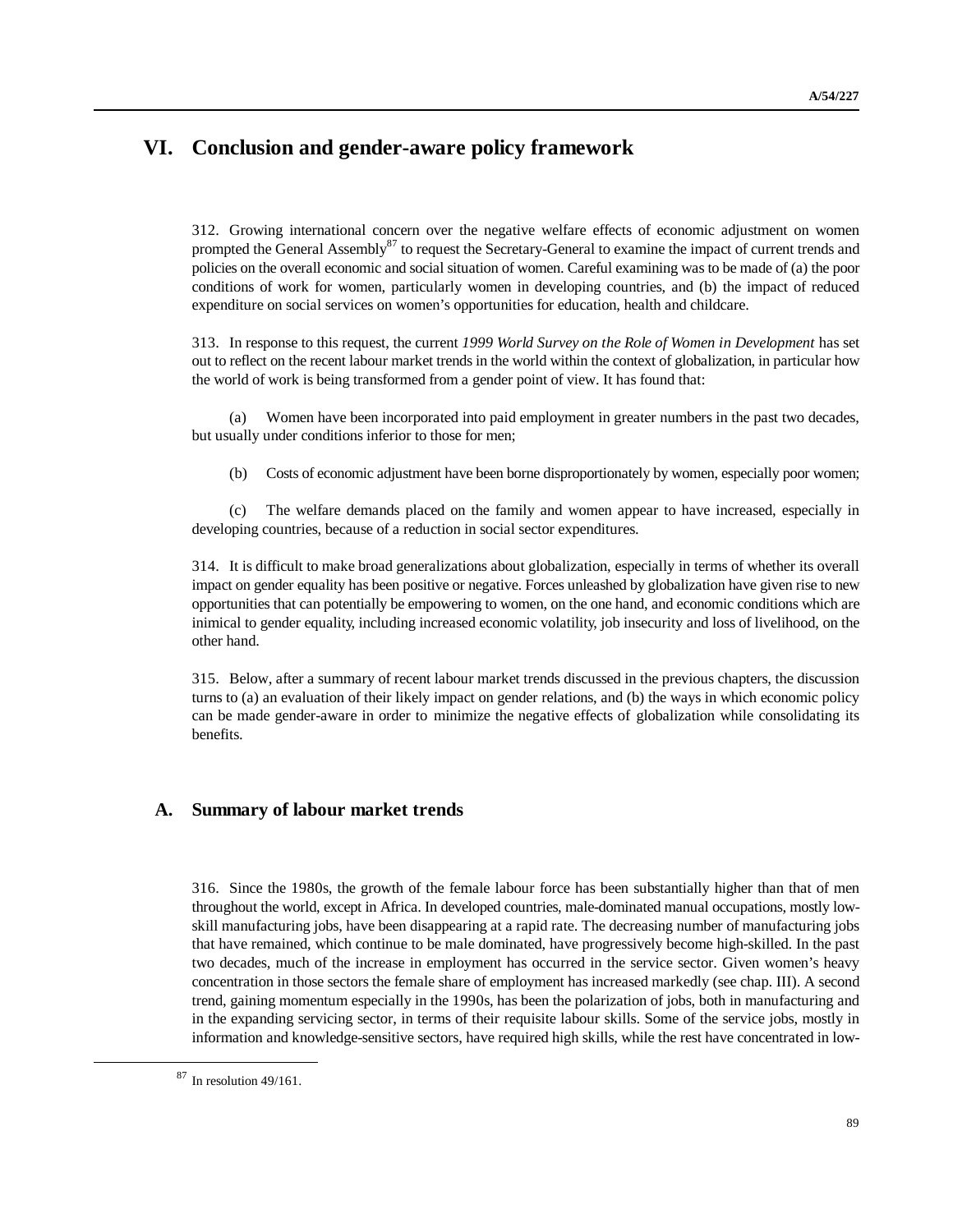skilled, low-wage, labour-intensive sectors. Finally, part-time jobs and other irregular forms of employment, mostly in the low-pay end of the service sector, have accounted for much of the increase in female employment in services (chap. III.B).

317. In the developing world, the salient aspect of female employment is the fact that the majority of women are still in agriculture. In developing countries as a whole, the percentage of the total labour force in agriculture which remains above 50 per cent and was about 70 per cent in 1965 — has been falling very rapidly in the last 20 years. However, as discussed in chapter IV, in some regions men have been moving out of agriculture faster than women, increasing the relative concentration of women on land. This appears to be more common in countries where the per-capita level of income has been stagnant or falling in the past two decades. Another important trend has been the almost universal increase in women's share in the total non-agricultural employment, especially in the "high-growth countries" that have been industrializing rapidly in recent years.

318. Among the export-led industrializers that make up much of the group of high-growth countries, the orientation of manufacturing production towards exports has generally been associated with an increasing share of female employment (chap. II.A). However, a growing body of evidence suggests that the employment effects of globalization on women have been weakening, at least in the *formal* economy, since perhaps as early as the late 1980s. Two reasons appear to have been important. First, in many middle- and upper-middle-income countries, labour demand has been shifting towards relatively high-skill manufacturing; while employment growth in traditionally low-skill sectors, such as textiles and apparel, where women workers predominate, has been declining. Second, throughout the developing countries as a whole, the *informal* sector has been gaining in importance in new employment creation, especially for women (chap. III.B). According to some observers, the increased prominence of the informal sector might simply be an artifact, reflecting our improved ability to record and measure irregular forms of employment. However, much agreement does exist about a vibrant new informal sector in the developing world, being shaped by the new market realities of globalization and technological change.

# **B. Impact on gender relations**

319. In assessing the gender impact of those new trends, it is not surprising that women's participation in paid employment, given its rapid increase, has been the focus of much discussion in the past. There were two overriding themes in the early debates. One was the belief that increased employment would give women greater autonomy and status, eventually enhancing their influence within the household. The other was the concern about the inferior conditions under which women were being incorporated into paid employment. It was feared that unequal burden of work at home and the marginal position in paid employment at work could simply reinforce each other, confining women to the role of secondary earner in the family. If women continued to have primary responsibility for housework and childcare, the effects of increased employment could hardly go beyond having to cope with an onerous "double day".

320. Although those themes continue to motivate policy discussions today, the terms of the current debate have been shifting. It is generally agreed that women's wages and working conditions still fall significantly short relative to those of men almost everywhere around the globe, even after accounting for the differences between women and men in education, labour skills and labour market experience. But disagreement exists about whether, where and which of those gender inequalities might have been closing in recent years, and more importantly on what all that means. The evidence which shows a closing gender wage gap in the United States of America and some other developed countries since the mid-1980s seems robust and widely agreed upon (see chap. II.C).<sup>88</sup> Similarly, the

<sup>88</sup> However, in some other developed countries such as Japan, it has been rising. In Europe, the evidence is mixed.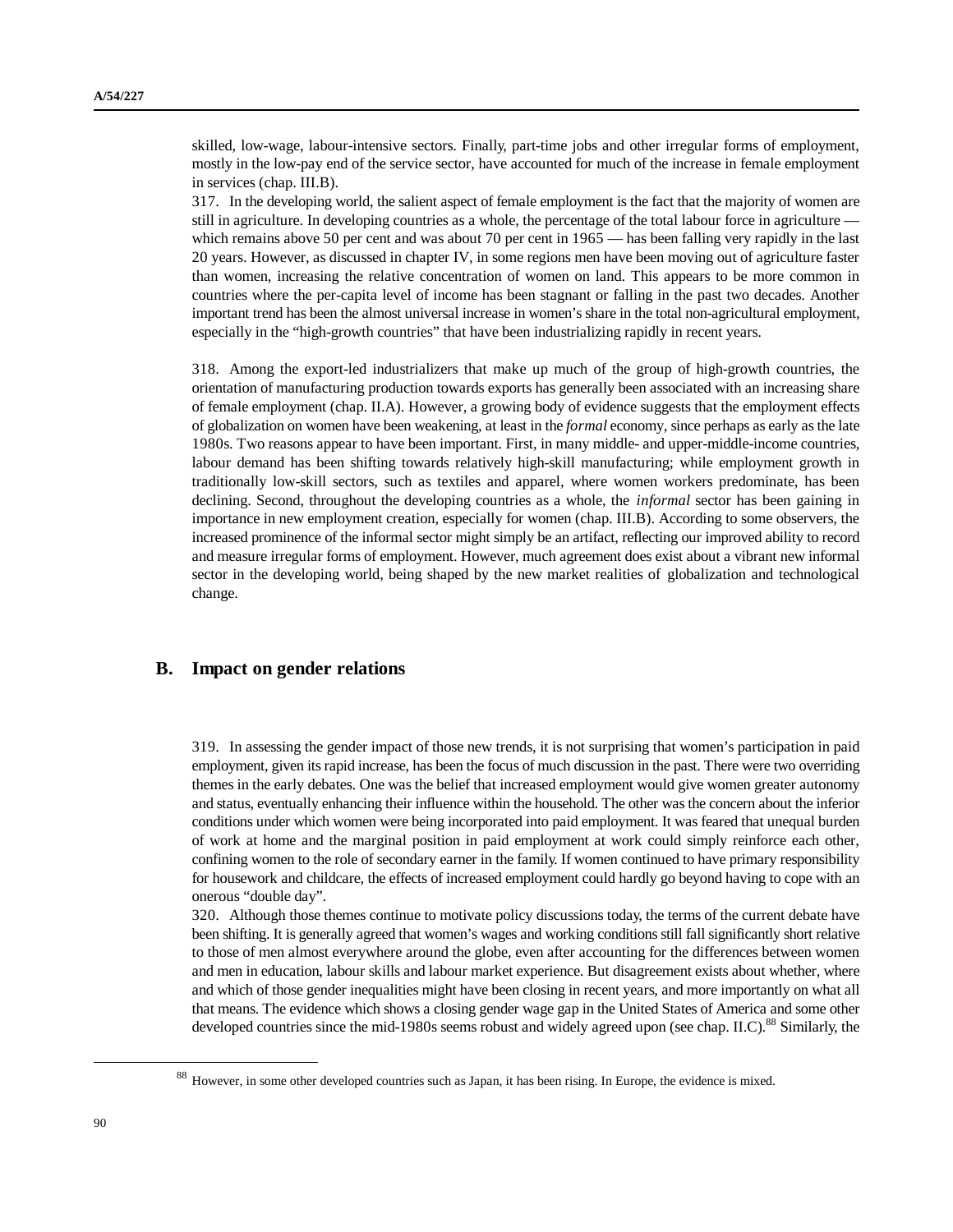finding that occupational segregation by gender has generally been falling around the world during the last decade and a half does not seem controversial. By contrast, the evidence from developing countries on the direction of change in the gender wage gap is mixed and no agreement exists about whether a positive overall trend exists at all.

321. Just as in the proverbial question about the glass being half *full* or half *empty*, the trends lend themselves to two quite different interpretations. According to one, globalization and processes associated with it such as intensified competition, economic restructuring, labour market liberalization and potentially higher economic growth are having a generally positive effect in reducing gender inequalities in labour markets. This view is based on two propositions: (a) sex discrimination is the main cause of the gender wage gap which cannot be explained statistically by differences in education, skills and labour market experience between women and men; (b) discrimination is economically costly to employers. Given those propositions, in the face of increased competition (caused by globalization and labour market liberalization) employers will find it increasingly harder to afford to discriminate. By contrast, when sheltered from competition, inertia if nothing else will cause businesses to forgo the potential benefits they could realize by eradicating gender — and all other forms of discrimination — in their operations. Thus, according to this view, enhancing competition by reducing protective regulations and institutions in labour markets not only improves economic efficiency but also benefits disenfranchised groups, such as women and minorities, at the expense of the well-entrenched *insiders*.

322. The other view, by contrast, holds that labour market liberalization and flexibilization have simply been means to increase the ability of businesses to survive in the face of intensified competition worldwide, by reducing their relative tax burden and remuneration of labour. The costs of economic adjustment and change are thus shifted onto the most vulnerable who could least resist. According to this view, the evidence of a closing gender wage gap in some developed countries reflects more a deterioration in men's conditions of employment than an improvement in women's position in the labour market, in other words, a "downward harmonization" between women and men. Even the general rise in female share of employment might involve a deterioration in well-being since in numerous instances it results from the "distress sales" of labour by women who are under increased pressure to support their families because of reductions in men's earnings. Looked at from this point of view, global economic integration and labour market "*flexibilization*" are seen to have led to increased poverty and inequality both within and between countries, causing greater economic uncertainty and income insecurity for those who possess little that is of marketable value. Even countries that were held up as success stories of globalization until recently have proved to be highly vulnerable to economic crisis caused by outside shocks. It is argued that women in poverty are usually affected the most by these ill-effects since the family is the *last* and — in many developing countries — the *only* refuge for those who are left behind by the rapidly changing economic conditions.

323. Another new aspect of the current debate in relation with the earlier one is perhaps the greater emphasis placed on the importance of women's empowerment in achieving lasting gains towards gender equality in labour markets. However, whether and how the *new* market economy contributes to women's empowerment remains an open question. Those who generally have *optimistic* expectations about the benefits of intensified market relations argue that private sector development opens up new opportunities for entrepreneurial activity empowering to women. By contrast, for the *skeptics*, what is empowering is the social networks women enter and create in the context of paid employment, be it formal or informal.<sup>89</sup> They doubt that increased participation in the labour market will by *itself* have a liberating effect on women, recognizing that it might very well give rise to new forms of gender subordination at work at a time when the old ones within the household are eroding. However, they stress that under certain conditions, by providing a basis for women to organize collectively, increased participation in employment can be a crucial first step in self-empowerment, which could be the main source of lasting improvements in gender relations both within and outside the household.

<sup>&</sup>lt;sup>89</sup> Over recent years, the two positions have seemed to overlap to some extent over the successful schemes of microcredit that had involved the active participation and organization of rural women in some South Asian countries.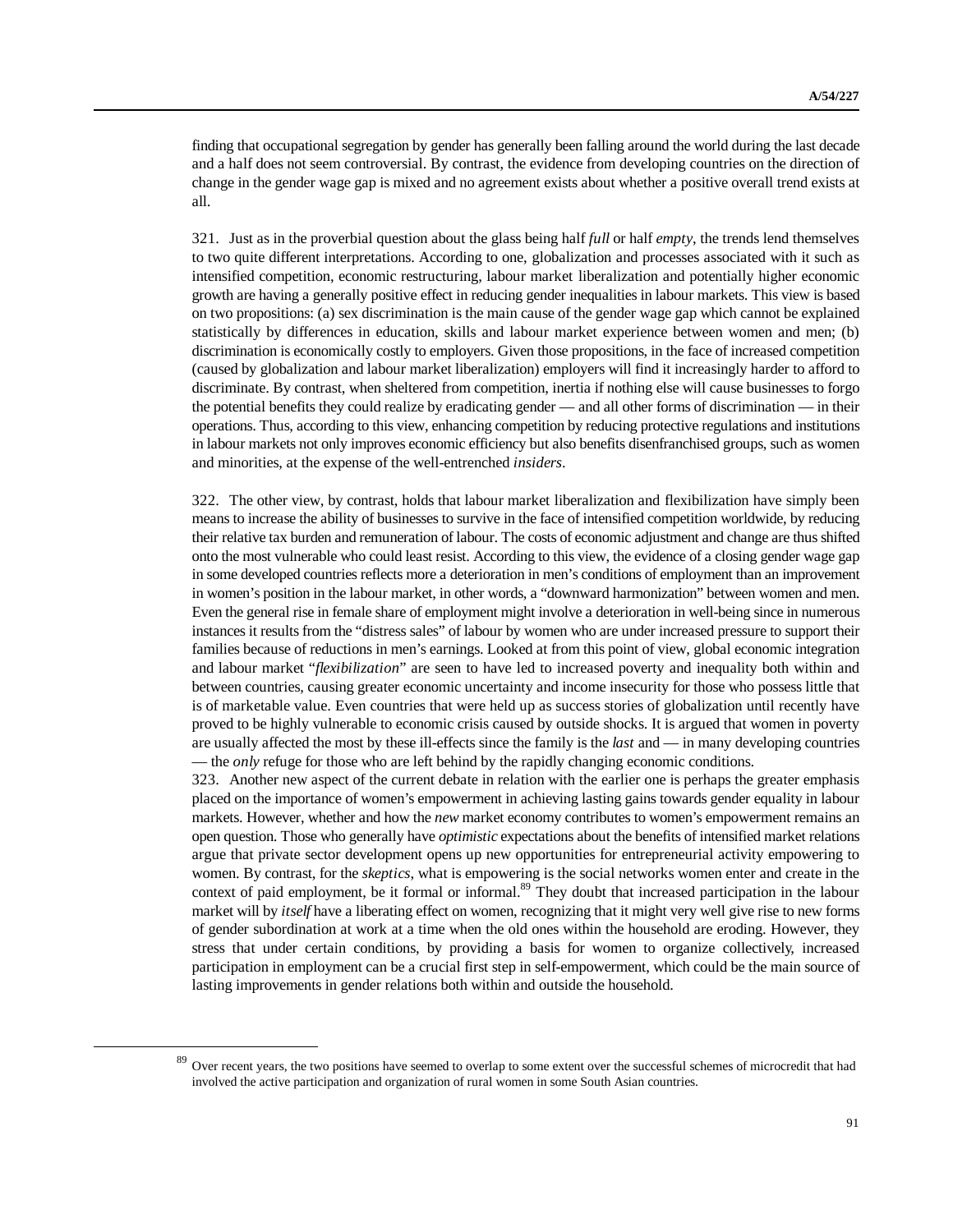324. On a more ominous note, it is also argued that the increased burden on the household in many developing countries has led to survival strategies that are potentially self-destructive. Faced with an erosion in its resource base, households have had to shift to less sustainable or riskier combinations of economic activity. Thus, certain kinds of survival strategies (for instance, those that involve the withdrawing of children from school so that they can contribute to the family budget), while possibly effective in the short run in reducing income insecurity, have been inimical for the long-term interests of the household. Moreover, according to this view, those strategies, which are often borne out of desperation, accentuate gender inequalities since households are likely to take prevailing gender prejudices as given in their economic decisions, and thus choose to invest their limited resources on, say, boys' education and health because returns to girls' education in labour markets are much less.

325. Finally, the current debate is taking place at a time when globalization is transforming the very environment within which public policy is conducted. A major policy challenge in our era is how to prevent individual countries from engaging in injurious competition on the basis of cheap labour and lax labour standards. As the direction of trade and investment flows in the world economy has increasingly come to depend on cost differences among countries, policies aiming at improving labour standards in individual countries have become harder to implement. Along with the increased need for policy coordination and cooperation at both the regional and international levels, for the reasons discussed in chapter V, the capacity of the state to address social ills appears to have diminished. While this has generally been detrimental to women's welfare, it might also have coincided with the emergence of new opportunities for the women's movement. The influence of women's organizations, non-governmental organizations, and other civil society organizations seem to have risen around the world, as the unprecedented possibilities for direct international networking at the grass-roots level are opened up by the global diffusion of information and communications technologies.

# **C. Towards a gender-aware policy agenda**

326. A cardinal rule of economic policy-making involves the principle that policies should target problems at their source, rather than dealing with their manifestations. Many gender biases in economic life emanate from gender inequalities at the household level and in social attitudes and norms. Thus, long-term solutions can only be achieved if and when these inequalities are eradicated at their source. Creating conditions of equality in sharing reproductive responsibilities and decision-making within the household; eradicating legal, institutional and cultural barriers that prevent or disadvantage women's participation in economic activity and decision-making at the political level are just a few examples of the objectives that social policies and legislation must target.<sup>90</sup>

327. However, in the meantime, this does not preclude the need to make economic policy gender-aware to promote women's equal access to economic resources, education and job training. It needs to be borne in mind that although gender equality is an end in itself, it is also a means for economic development. There is, by now, ample evidence showing that gender biases and inequalities in the labour market, in access to credit, in the distribution of wealth and income and in decision-making can act as barriers in the effective and productive use of human resources in meeting human needs. According to one estimate, total output could be increased considerably by eliminating gender discrimination in occupational patterns and pay (Tzannatos, 1992). Likewise, it is found that the adverse effect of gender gaps in education on economic growth can be substantial (King and Hill, 1995). Evidence suggests that countries that underinvest in their women, and fail to lower gender inequalities,

<sup>&</sup>lt;sup>90</sup> An increasing number of countries prohibit discrimination or require equal treatment between men and women in their national constitutions and/or their labour codes. The basic principles of equality for women workers were set out in two of the ILO's seven fundamental Conventions: the Equal Remuneration Convention, 1951 (No. 100), and the Discrimination (Employment and Occupation) Convention, 1958 (No. 111). Those two conventions are among the most widely ratified of all ILO Conventions, with 135 and 129 ratifications, respectively, at the end of 1997.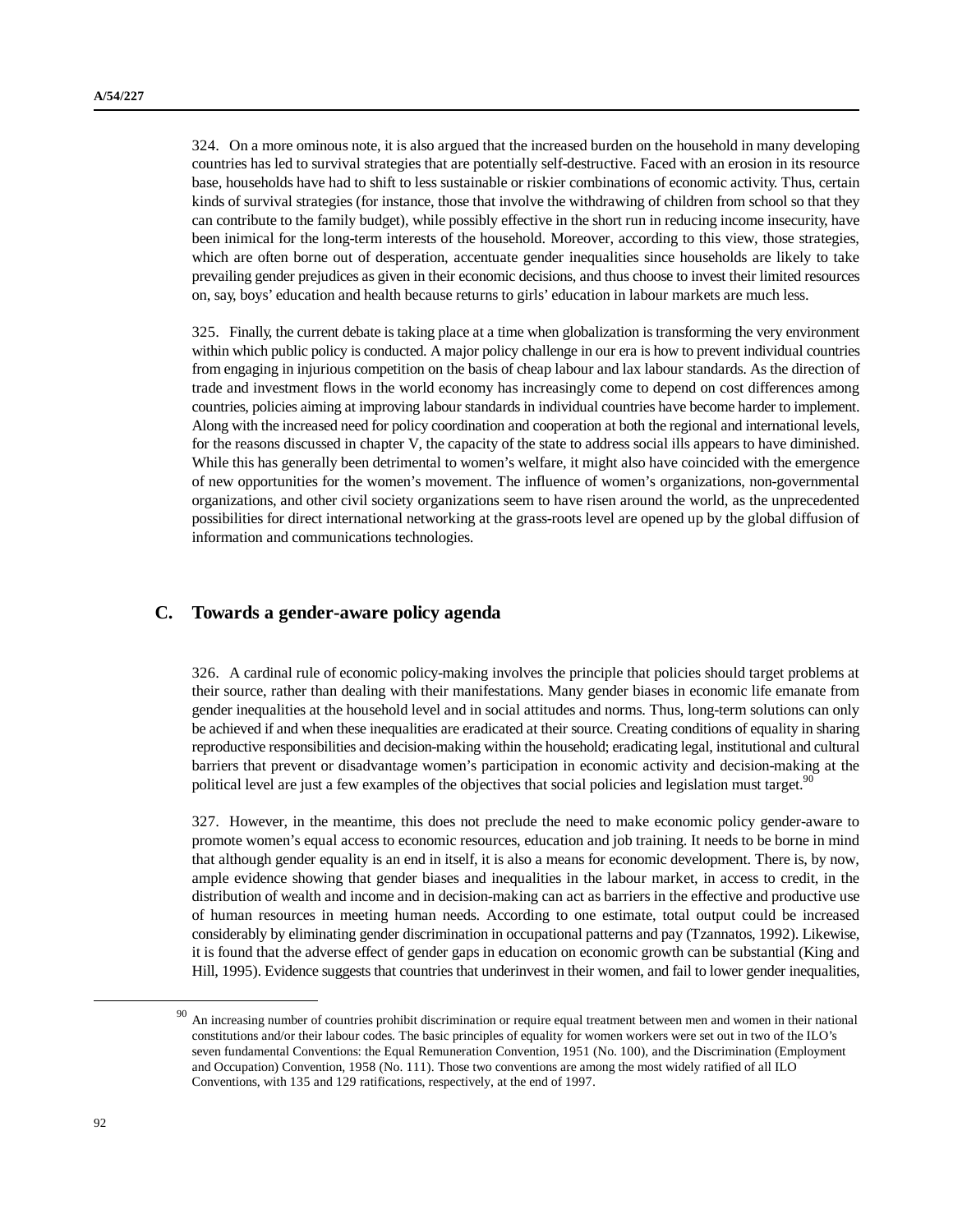"pay a price for it in terms of slower growth and lower income" (Dollar and Gatti, 1999). Gender-aware economic policies that promote equality between women and men also increase economic growth.

328. Globalization has given rise to ambiguous and at times contradictory effects on gender equality. The main policy challenge of our era is how to benefit from forces unleashed by globalization while shielding ourselves from their harmful effects. For instance, flexibilization of employment has been effective in pulling women into paid work and thus enhancing the gender mobility of labour, but, at the same time, it has also been the means by which the costs of market volatility have been shifted onto the workers, mostly women, in precarious forms of employment. Similarly, the potential ability to eradicate gender inequalities in human capabilities has increased markedly, on the one hand, thanks to the enhanced mobility of capital and new information technologies associated with globalization, and on the other, rising inequality and poverty resulting from an inequitable distribution of adjustment costs have given rise to major disinvestments in human capabilities in many countries, with adverse gender effects.

329. Given the nature of such mixed effects, it might be useful to address economic policy in terms of the three levels at which gender affects economic development (see introduction) in (a) enhancing the intersectoral and spatial mobility of labour in order to better reallocate labour, (b) minimizing adjustment costs, and (c) investing in human capabilities. However, in the context of globalization, such policies might also require coordination at both the macroeconomic and international levels.

## **1. Enhancing gender equality and mobility of labour**

330. The era of globalization is characterized by the curtailment of labour mobility. Female labour mobility is especially curtailed because of the persistence of gender inequality. Therefore, as part of a gender-aware policy agenda, the following corrective actions should be undertaken:

 (a) *Equal opportunity policies and programmes should be enacted to reduce occupational segregation by sex*. Policies should assist men to enter into traditionally "female" occupations as well as assist women in entering traditionally "male" occupations. Affirmative action and equal opportunity programmes, as well as antidiscrimination laws, are important for breaking down barriers based on sex stereotypes. Provision of childcare and increased education and training for women in non-traditional subjects are also important. The provision of pre-employment and on-the-job training and retraining in vocational and technical skills can be effective in enhancing the employability of workers and providing a means to implement an equal opportunity strategy;

(b) *Policies must make work family friendly*. With the increased participation of women in paid employment, the need to enact family-enabling policies, including family leave and sick leave for care of family members, is greater than ever. Policies should encourage men and women to take equal responsibility for caring labour necessary to ensure well-being within the family;

(c) *Support services should be provided to help women and other disadvantaged target groups both to secure and to keep jobs*. Having primary responsibility for domestic chores and care of children can reduce women's ability to participate fully in the labour market. Policies should therefore encourage employers to help workers meet family obligations through the provision of workplace crèches, mobile nursing care and sponsored school holiday programmes, among other possibilities. Government or community support or coordination are often crucial to enhance such employer initiatives;

(d) Geographical labour-mobility assistance is important generally for dealing with imbalances between the location of labour supply and demand. But such assistance, in the form of job vacancy information, realistic information on working conditions (especially if the job is overseas) and active job search assistance, is especially important for women from rural areas and those considering overseas migration, because they tend to have lower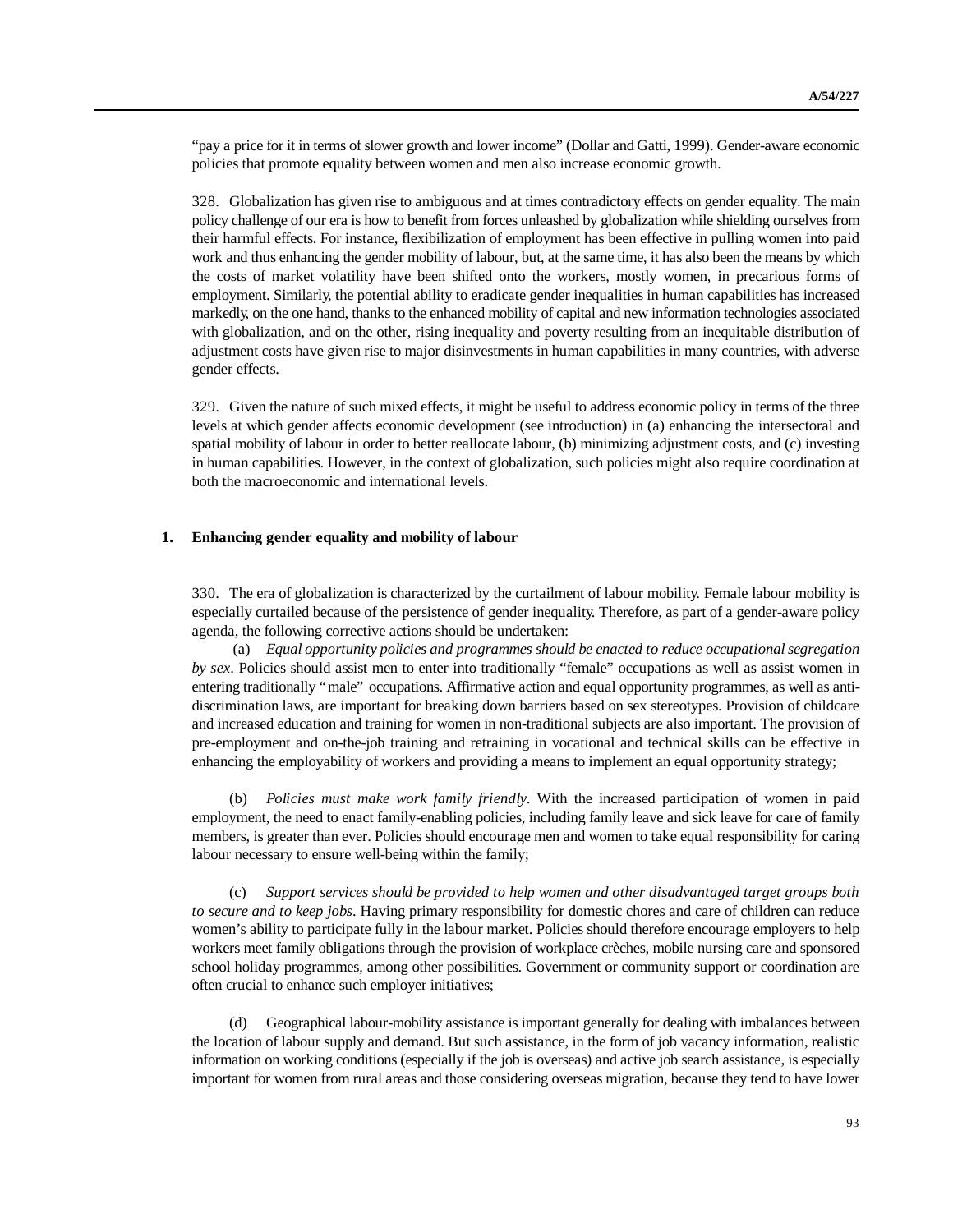levels of education and less access to information than men. Assistance for women preparing for work in overseas labour markets is needed, including measures to protect them from exploitation and abuses.

## **2. Mitigating adjustment costs by bolstering employment security**

331. The adjustment process is accompanied by costs which are disproportionately borne by women. It is therefore necessary to implement the following actions with a view to mitigating the costs of adjustment and bolster employment and income security of women and the families:

(a) *Policies must be introduced to allow women workers to consolidate the benefits of increased paid employment through access to basic worker rights* — freedom of association and freedom from discrimination and coercion, in line with the fundamental international conventions of the ILO. Workers in the export manufacturing sector of many developing countries, and in export processing zones, should enjoy the same labour rights as enjoyed by others in the domestic economy;

 (b) *Policies must be directed at improving the stability of work*. One way to achieve this goal is to enact policies that require employers to extend benefits to part-time and temporary workers on a pro-rated basis. Moreover, social insurance policies (such as unemployment insurance) that extend coverage to temporary, parttime, informal sector, and home workers are also needed. Coverage of informal sector workers is particularly challenging but important since most unprotected workers operate in that sector. Three avenues have been explored to reach such workers: (a) specially designed (self-financed) social insurance schemes, (b) social funds, (c) extension and reform of the formal sector social insurance schemes;

(c) *Policies should address the needs of women who are over-represented in the informal sector*, giving support to self-employment, entrepreneurial skills development and small-enterprise support programmes that target women. In some circumstances, self-employment and small businesses can be a potentially viable alternative for wage employment. In yet others, it is employment of last resort. Various organizations, such as producer and worker associations and small business credit institutions, play an important role in enhancing productivity and incomes in the informal sector. To promote workers' living standards within that sector, policies should support efforts to mobilize and train women in establishing and sustaining group activities, such as procuring, maintaining and managing common production facilities and marketing of products;

(d) *Especially in the least developed countries, women's property rights in land and other assets need to be enhanced*. Policies should encourage collective land purchases by local women's groups, and other schemes that give women greater control over land. Also, measures need to be taken to support women's claims to cash earnings from labour. One simple measure might involve a scheme where payments for export crops, might be handled through local purchasing centres which reward each family member directly according to their labour input, rather than being made directly to male farmers.

#### **3. Gender inequality and investment in human resources**

332. Increased turnover of labour, an outcome of the flexibilization of employment, can have the effect of reducing the incentives of firms to invest in human resources. All businesses benefit from skill improvement in the labour force, but individually each firm would be reluctant to invest in the upgrading of a resource if it could not be the sole likely beneficiary. If workers on average cannot be expected to remain at a job for long, their employers would be more reluctant to invest in them. Under conditions of market liberalization, just as MNC commitments (both implicit and explicit) to their workers diminish, so do workers' loyalty to the company and the expected duration of their tenure.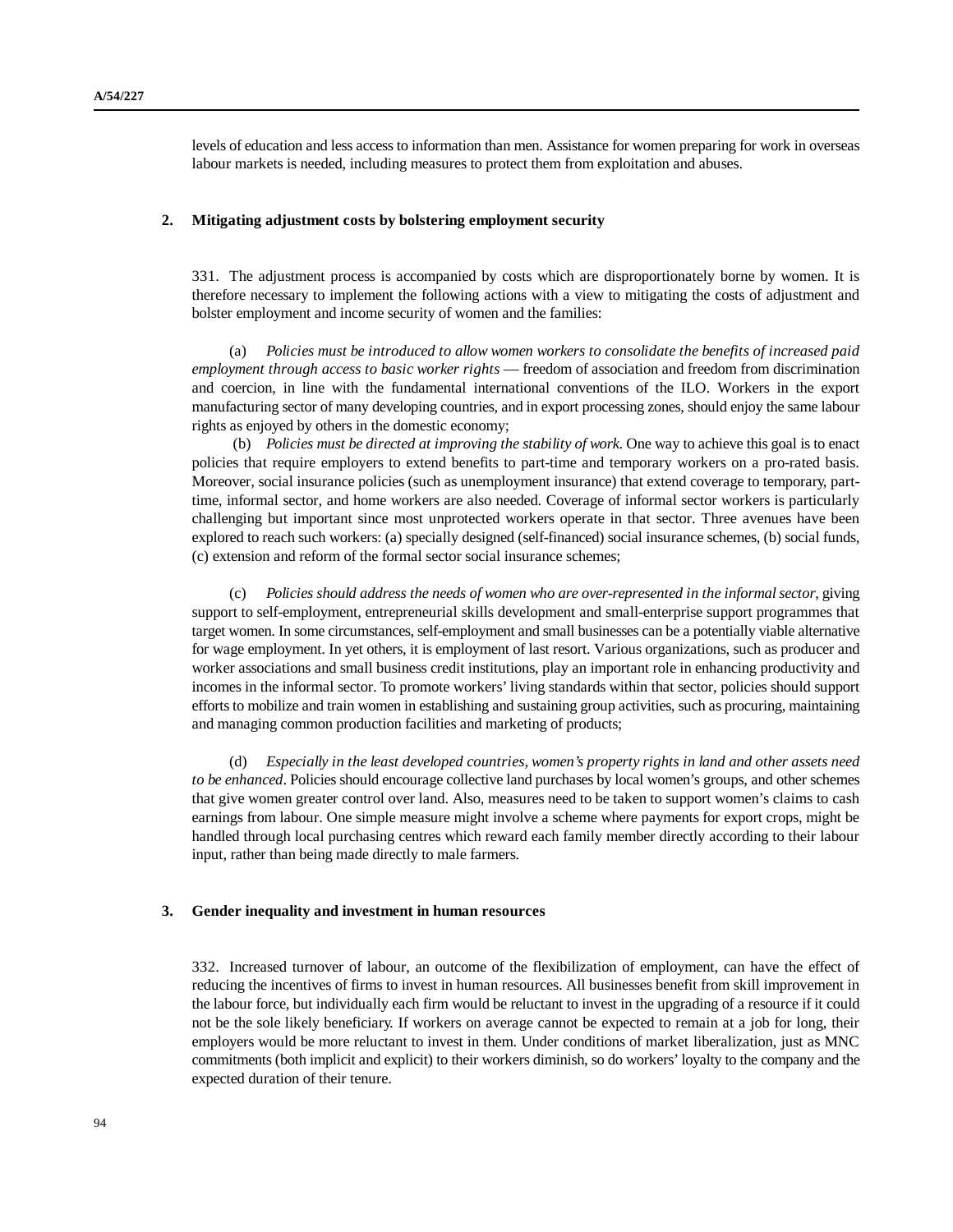333. Women workers are likely to be disproportionately disadvantaged by such trends, because a much greater proportion of women than men work in flexible jobs with higher turnover, and employers often think that women are more likely to leave their jobs than men for childbearing, marriage and the care of the children or other family members. Thus, policies are needed:

(a) To encourage firms to raise productivity by investing in workers rather than relying on cost-cutting to increase their competitiveness;

(b) To promote equal access to training and retraining among women and men.

334. Specific policy measures can include (a) setting targets (quota percentages or actual numbers) for girls in various types of training programmes, particularly encouraging them to go into scientific and technical fields and assisting them to break existing patterns of job segregation; (b) special measures to facilitate the entry of workers with family responsibilities into labour-market-based training and retraining programmes; (c) flexibility in the design, delivery and location of training courses and the provision of childcare services as integral components of such programmes; (d) establishment of more effective linkages between training systems and labour markets, so that women are trained in employable skills and can put their training to economic use; (e) specially targeted measures to provide entrepreneurial training for women in self-employment; and (f) fostering of access to new jobs based on new technologies in faster-growing sectors of the economy, which may prove more effective for gender equality than access to traditionally male jobs in largely declining sectors (ILO, 1998b).

#### **4. Engendering macroeconomic policies**

335. A general presumption prevalent among economists and policy makers is that macroeconomic policy objectives and instruments are both gender neutral. However, some economists have argued that the macroeconomic policies which were being implemented throughout the 1980s in the developing world, in the context of structural adjustment policies, have had gender asymmetric effects (chap. V.C). Similarly, in the 1990s, macroeconomic policies have given rise to a *deflationary bias*, with gender asymmetric results (chap. V.A)

336. It was also recognized that the direction of causation between the macroeconomy and gender relations could go both ways. A line of analysis that began with the recognition of the non-neutral gender effects of macroeconomic policies by feminist economists evolved in a direction where it focused on the feedback effects of gender relations on the macroeconomy. The conceptual starting points for the new gender-aware approaches to macroeconomic analysis can be summarized in three main propositions (Cagatay and others, 1995):

(a) Although social institutions may not be intrinsically gendered themselves, they bear and transmit gender biases. Being socially constructed institutions, "free markets" also reflect and reinforce gender inequalities;

(b) The cost of reproducing and maintaining the labour force in a given society remains invisible, so long as the scope of economic activity does not include unpaid "reproductive" labour. Thus, unpaid work needs to be made visible and the economic meaning of work redefined to include unpaid reproductive labour;

(c) Gender relations play an important role in the division of labour, the distribution of work, income, wealth and productive inputs with important macroeconomic implications. By implication, economic behaviour is also gendered.

337. Because it takes the legal and institutional structure of the economy as given, traditional macroeconomic analysis ends up being gender-blind rather than gender-neutral. It fails to take into account male biases in labour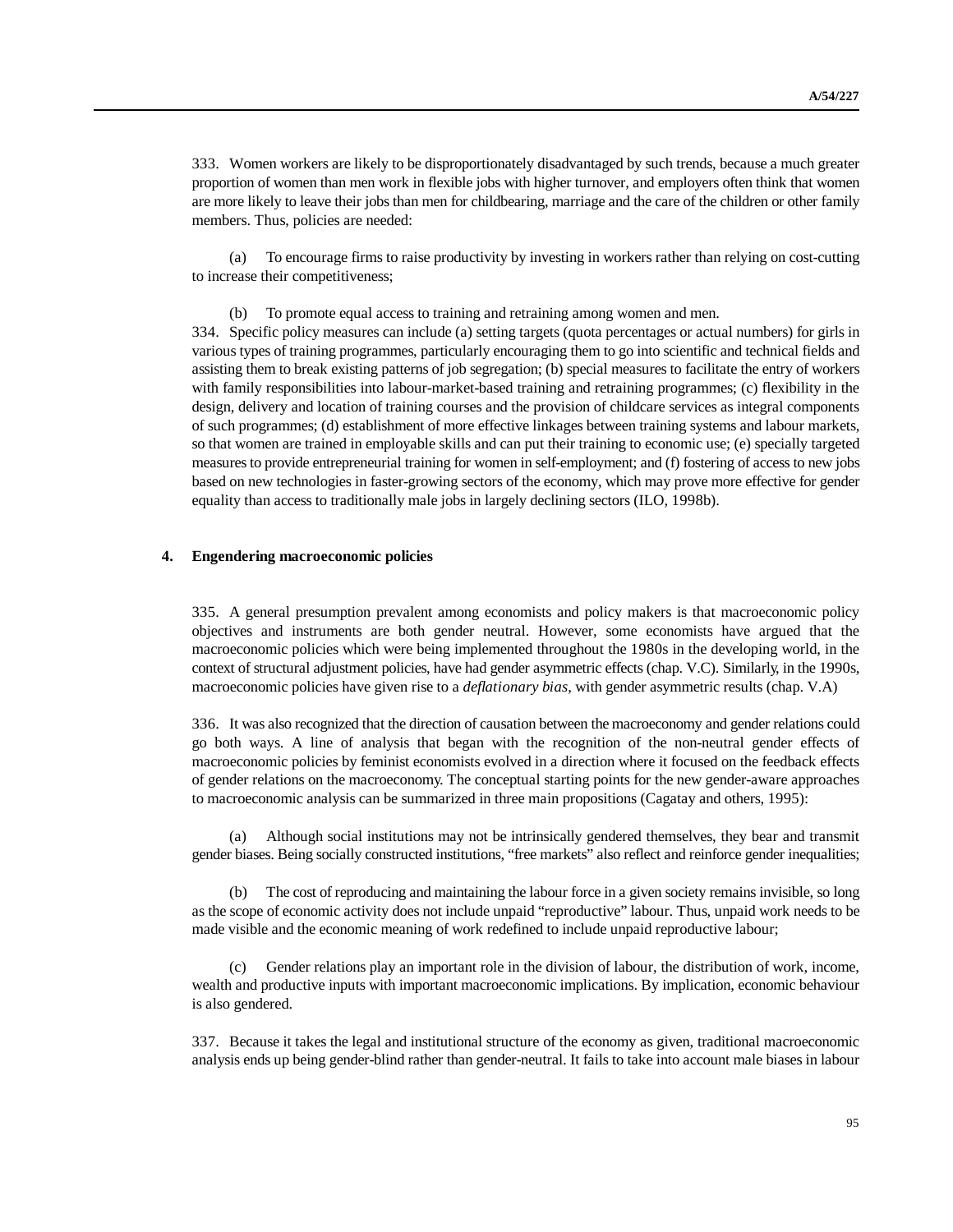market legislation, in property rights and inheritance law, all of which restrict and shape the economic activity of women.

338. Fiscal policy is a good example of how macroeconomic policies need to be and can be scrutinized with respect to their gender effects (Elson, 1997b). In countries as diverse as Australia, Barbados, Canada, South Africa and the United Kingdom, women's budget statements and gender-sensitive budget initiatives have been or are being developed as a device for making macroeconomic or fiscal policies gender aware. They are used to review and analyse national budgets and expenditures to determine which groups benefit from fiscal policies, and whether biases against women, poor people or other disadvantaged groups are built into them. In these efforts, the ultimate objective has been to make macroeconomic policy responsive to the needs of the disfranchised groups and women. 91

## **5. International measures for an enabling policy environment**

339. As discussed above, concern about attracting capital flows and international competitiveness can constrain macroeconomic policies at the national level. Similarly, as the direction of capital and trade flows in the world economy has increasingly come to depend on cost differences among countries, it might have become harder to deploy policies that aim at improving labour standards in individual countries. In the context of globalization, international policy coordination might increasingly be required to prevent a "race to the bottom" among individual countries vying for advantage in world trade and capital flows. Thus, to be viable in the long run, the macroeconomic and active labour-market policy objectives and measures discussed above need to be accompanied by a set of international measures, as follows:

(a) *Trade policy initiatives need to identify their likely social impact beyond producer interests and to include broadly conceived welfare support measures*. The gender impact is a well defined and highly important part of the social impact and development. Trade policy reviews of the World Trade Organization (WTO) should therefore include consideration of the gender impact of existing and proposed trade policies;

(b) *Universal implementation of core labour standards is required*. Core labour standards include freedom of association and the right to collective bargaining, the elimination of all forms of forced or compulsory labour, the elimination of child labour, and the elimination of discrimination in employment. The Declaration on Fundamental Principles and Rights at Work, adopted by the ILO in 1998, calls for an international monitoring mechanism to assist individual States in overcoming obstacles in the implementation of core labour standards;

(c) *Stabilization of capital flows is necessary to prevent excess volatility and economic disruption*. While discussion of specific measures is beyond the scope of the present *Survey*, the general direction of change must be to construct "speed bumps" that slow outflows and inflows of capital.<sup>92</sup> An added benefit of international coordination on the regulation of capital flows might be to enable countries to ease tight monetary and fiscal policies, which raise returns for participants in international financial markets but slow economic growth;

(d) *International coordination to encourage adequate global economic demand must be cultivated*. This would respond to the deflationary bias in macroeconomic policy that has become evident in recent years.

See Budlender and others (1998) and Elson (1997b); see also the proceedings of a conference entitled "Pro-poor, gender- and environment-sensitive budgets", organized by UNDP and UNIFEM, June 1999, accessible from Web site <http:/www.undp.poverty/>.

 $92$  For a discussion of the various methods of stabilizing capital flows, see Blecker (1999).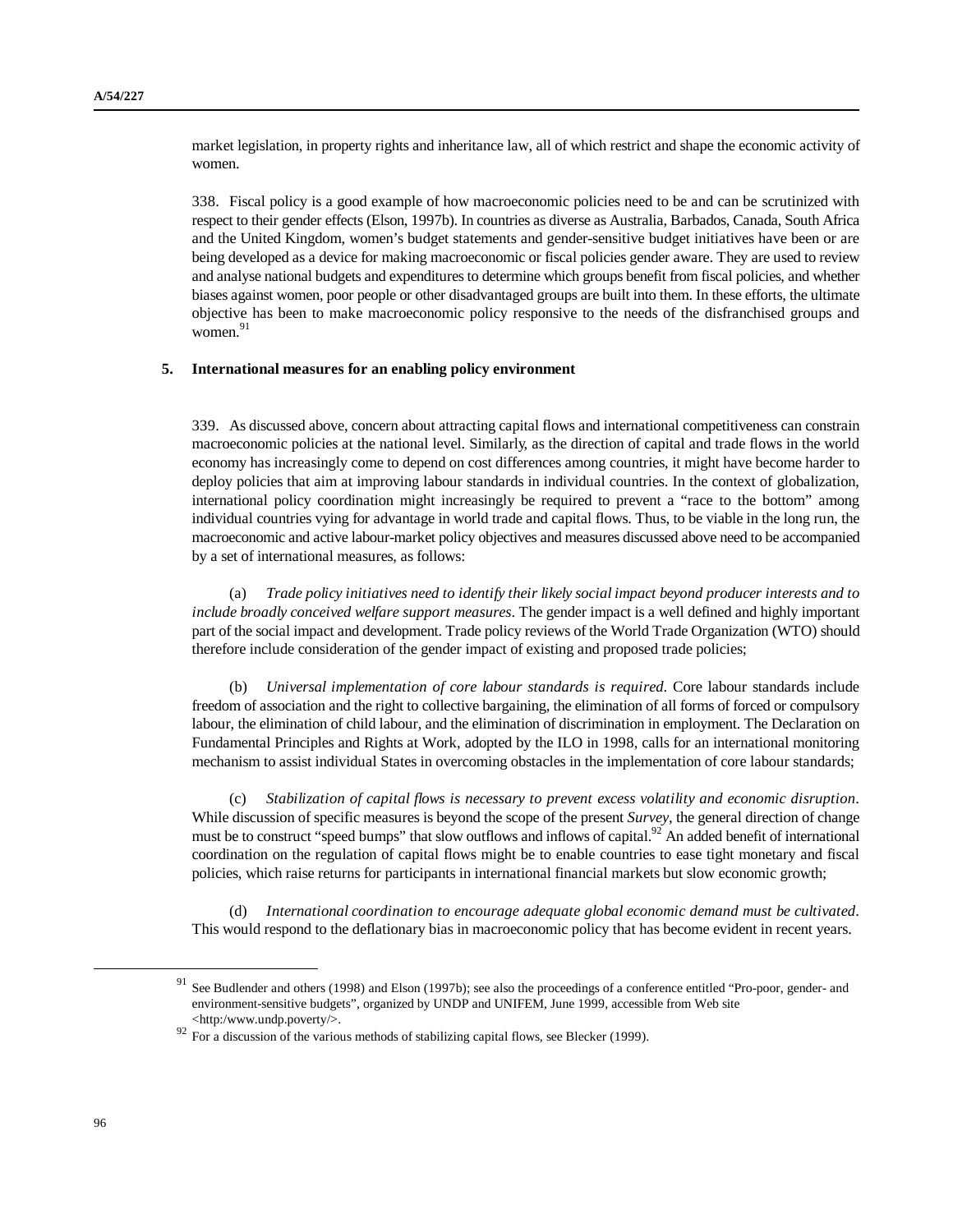# **References**

- Acevedo, L. D. A. (1990). Industrialization and employment: changes in the patterns of women's work in Puerto Rico. *World Development*, vol. 18, No. 2 (February), pp. 231-55.
- Afshar, H., and C. Dennis (1992). Women and Adjustment Policies in the Third World. London: Macmillan.
- Agarwal, B. (1994). *Field of One's Own: Gender and Land Rights in South Asia*. Cambridge: Cambridge University Press.
	- \_\_\_\_\_\_\_\_\_\_ (1995). Gender and command over poverty: a critical gap in economic analysis and policy in South Asia. In *Reader: Gender and Macro Economic Development*. I. Van Staveren, ed., in cooperation with D. Elson. Utrecht: University of Manchester and Oikos.
	- $\sim$  (1997a). Editorial: re-sounding the alert gender, resources and community action. *World Development*, vol. 25, No. 9 (September), pp. 1373-1380.
	- \_\_\_\_\_\_\_\_\_\_ (1997b). Gender, environment, and poverty interlinks: regional variations and temporal shifts in rural India, 1971-91. *World Development*, vol. 25, No. 1 (January), pp. 23-52.
- Alarcon, D., and T. McKinley (1997). The sources of rising income inequality and polarization in Mexico from 1989 to 1994. Mimeo. University of Toronto, Centre for International Studies.
- Alexandratos, N., ed. (1995). *World Agriculture: Towards 2010: An FAO Study*. Chichester, England: FAO and John Wiley and Sons Ltd.
- Alunan, G. (1993). Abuses against Asian migrant women: a human rights issue. In *Women on the Move: Proceedings of the Workshop on Human Rights Abuses Against Immigrant and Refugee Women, 18 June 1993*. Vienna: Family Violence Prevention Fund.
- Amin, S., I. Diamond, R. T. Naved and M. Newby (1998). Transition to adulthood of female garment factory workers

in Bangladesh. *Studies in Family Planning*, vol. 29, No. 2 (June), pp. 185-200.

- Anker, R. (1998). *Gender and Jobs: Sex Segregation of Occupations in the World*. Geneva: ILO.
- Anker, R., M. E. Khan and R. B. Gupta (1987). Biases in measuring the labour force: results of a metho test survey in Uttar Pradesh, India. *International Labour Review*, vol. 126, No. 2 (March-April), pp. 151-67.
- Anker, R., and H. Melkas (1998). *Gender Equality and Occupational Segregation in Nordic Labour Markets*. Geneva: ILO.
- Antrobus, P. (1995). Structural adjustment: cure or curse? Implications for Caribbean development. In *Reader: Gender and Macro Economic Development*. I. Van Staveren, ed., in cooperation with D. Elson. Utrecht: University of Manchester and Oikos.
- Baffes, J., and M. Gautam (1996). Price responsiveness, efficiency, and the impact of structural adjustment on Egyptian crop producers. *World Development*, vol. 24, No. 4 (April), pp. 765-771.
- Bakker, I. (1994). *The Strategic Science: Gender and Economic Policy*. London: Zed Press.
- Bank of Korea (1999). *Monthly Statistical Bulletin*, May 1999.
- Barber, B. R. (1995). *Jihad vs. McWorld*. New York: Belantine Books.
- Barrett, C. B. (1998). Immiserized growth in liberalized agriculture. *World Development*, vol. 26, No. 5 (May), pp. 743-753.
- Barro, R. J., and J. W. Lee (1993). Losers and winners in economic growth. *Proceedings of the World Bank Annual Conference on Development Economics*. Washington, D.C.: World Bank.
- Barsotti, E., and L. Lecchini (1995). The experience of Filipino female migrants in Italy. In United Nations, *International Migration Policies and the Status of Female Migrants:*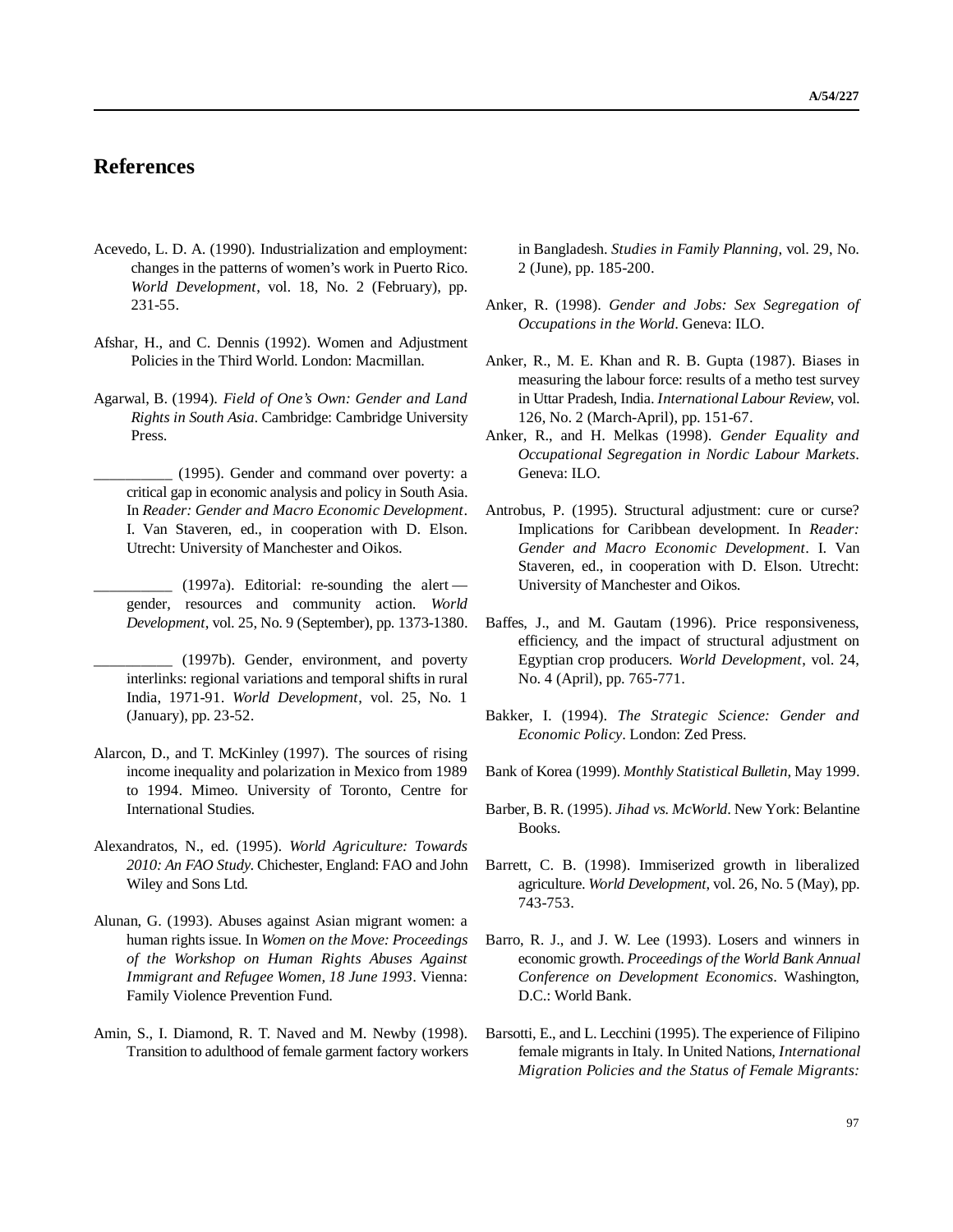*Proceedings of the United Nations Expert Group Meeting on International Migration Policies and the Status of Female Migrants, San Miniato, Italy, 28-31 March 1990*. New York.

- Becker, G. (1965). A theory of the allocation of time. *Economic Journal*, vol. 75, No. 299 (September), p. 493.
	- \_\_\_\_\_\_\_\_\_\_ (1992). The Mexican debt crisis: restructuring the economy and the household, in *Unequal Burden: Economic Crises, Persistent Poverty and Women's Work*, L. Beneria and S. Feldman, eds. Boulder, Colorado: Westview Press.
	- \_\_\_\_\_\_\_\_\_\_ (1995). Toward a greater integration of gender in economics. *World Development*, vol. 23, No. 11 (November), pp. 1839-50.
- Beneria, L., and A. Lind (1995). Engendering international trade: concepts, policy and action. Gender and Sustainable Development (GSD) Working Paper Series, No. 5. Ithaca: Cornell University.
- Beneria, L., and M. Rordan (1987). The crossroads of class and gender: industrial homework, subcontracting and household dynamics in Mexico City. Chicago: Chicago University Press.
- Beneria, L., and S. Feldman, eds. (1992). *Unequal Burden: Economic Crisis, Persistent Poverty, and Women's Work*. Boulder, Colorado: Westview Press.
- Berik, G. (1995). Growth with gender inequity: manufacturing employment in Taiwan. Paper presented at the gender, adjustment, and macroeconomic models round-table discussion at the Allied Social Science Association meeting, Washington, D.C., January 1995.
- Berry, A., and F. Stewart (1996). Market liberalization and income distribution: the experience of the 1890s. In *Global Development Fifty Years After Bretton Woods*, R. Culpeper, A. Berry and F. Stewart, eds. New York: St. Martin's Press.
- Besley, T. (1995). Property rights and investment incentives: theory and evidence from Ghana. *Journal of Political Economy*, vol. 103, No. 5 (October), pp. 903-937.
- Bhattacharya, D. (1997). Gender dimensions of labour market dynamics in the era of globalization: Bangladesh's
- Bell, P. (1998). Gender and economic development in Thailand. In *Gender and Development in Southeast Asia*, Penny and John Van Esterik, eds. Proceedings of the twentieth meeting of the Canadian Council for Southeast Asian Studies. York University, October 18-20, 1991.
- Beneria, L. (1979). Reproduction, production and the sexual division of labour. *Cambridge Journal of Economics*, vol. 3, No. 3 (September), pp. 203-225. experience in the apparel sector. Paper prepared for an internal workshop on gender sensitization, UNCTAD, 9 and 10 December 1997. Geneva.
- Bhowmik, S., and R. Jhabvala (1996). Rural women manage their own producer co-operatives: Self Employed Women's Association (SEWA)/Banaskantha Women's Association in Western India. In *Speaking Out: Women's Economic Empowerment in South Asia*, M. Carr, M. Chen and R. Jhabvala, eds. London: IT Publications.
- Biggs, T., and P. Srivastava (1996). *Structural Aspects of Manufacturing in Sub-Saharan Africa*. World Bank Discussion Paper, No. 346. Washington, D.C.: World Bank.
- Birdsall, N., and R. Sabot (1991). *Unfair Advantage: Labour Market Discrimination in Developing Countries*. World Bank Regional and Sectoral Studies, Washington, D.C.: World Bank.
- Black, S., and E. Brainerd (1999). Importing equality? The effects of increased competition on the gender wage gap. Mimeo. Federal Reserve Bank of New York.
- Blau, F. D. (1998). Trends in the well-being of American women, 1970-1995. *Journal of Economic Literature*, vol. 36, No. 1 (March), pp. 112-165.
- Blecker, R. (1999). *Taming Global Capital*. Armonk, New York: M. E. Sharpe, Inc. for Economic Policy Institute.
- Bluestone, B., and B. Harrison (1982). *The Deindustrializaton of America: Plant Closings, Community Abandonment, and the Dismantling of Basic Industry*. New York: Basic Books.
- Boserup, E. (1970). *Woman's Role in Economic Development*. New York: St. Martin's Press.
- Brofenbrenner, K. (1998). Final report: the effects of plant closing or threat of plant closing on the right of workers to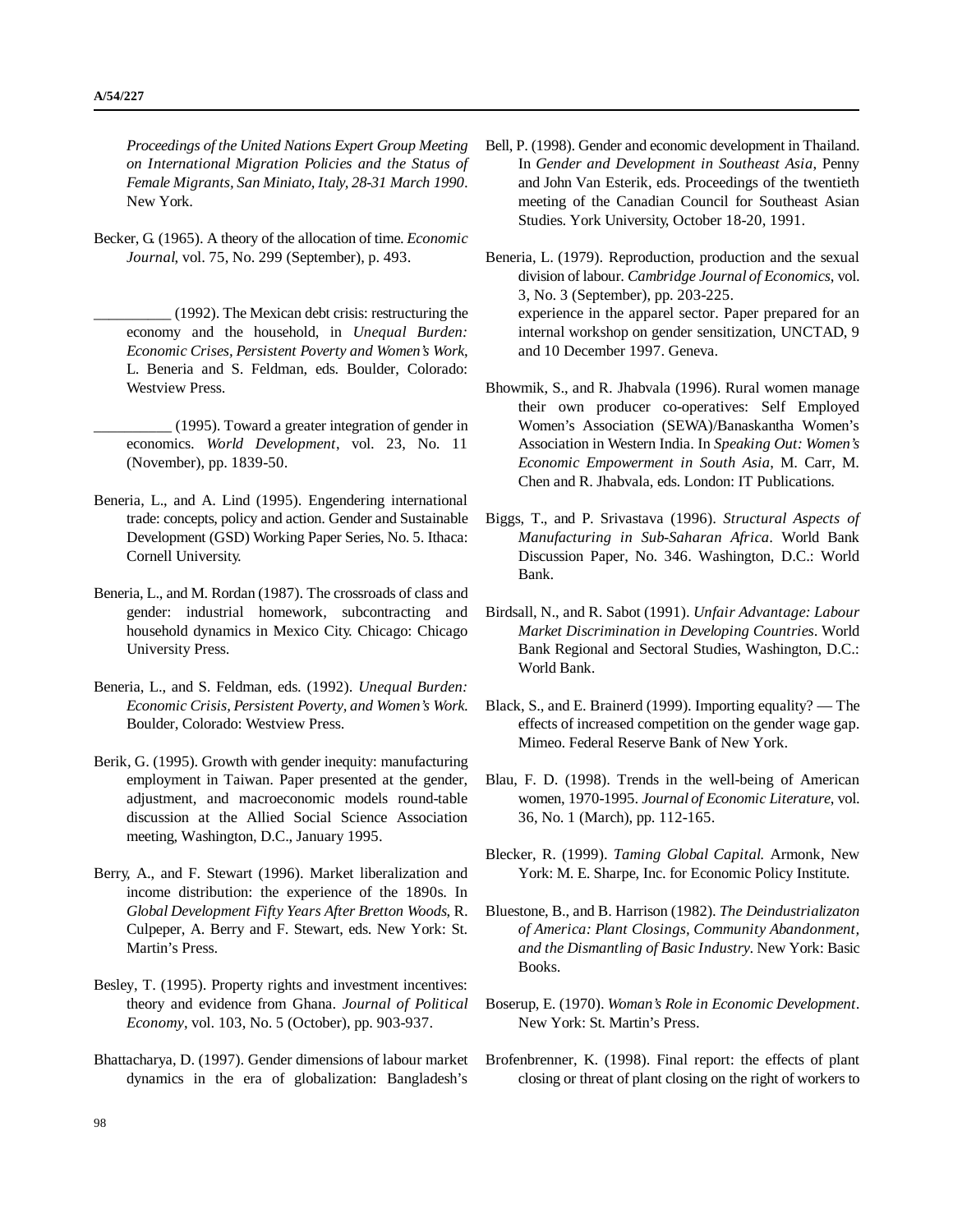organize. Cornell University, submitted to the Labor Secretariat of the North American Commission for Labor Cooperation.

- Butchemann, C., and S. Quack (1989). "Bridges" or "traps"? Non-standard employment in the Federated Republic of Germany. In *Precarious Jobs in Labour Market Regulation: The Growth of Atypical Employment In Western Europe*, G. Rodgers and J. Rodgers, eds. Geneva: ILO.
- Buckley, G. (1997). Microfinance in Africa: is it either the problem or the solution? *World Development*, vol. 25, No. 7 (July), pp. 1081-1093.
- Cagatay, N., and S. Ozler (1995). Feminization of the labor force: the effects of long-term development and structural adjustment, *World Development*, vol. 23, No. 11 (November), pp. 1883-1894.
- Cagatay, N. (1996). Trade and gender in issues of concern. Asian and Pacific developing economies and the first WTO Ministerial Conference. ESCAP Studies in Trade and Investment, No. 22. Jakarta: UNDP.
- Cagatay, N., D. Elson and C. Grown (1995). Introduction to special issue on gender, adjustment and macroeconomics. *World Development*, vol. 23, No. 11 (November).
- Carletto, C. (1998). Household food security and the role of women: IFAD's experience in Guatemala. Staff Working Paper on Household Food Security and Gender, No. 3. Rome: IFAD.
- Carmody, P. (1997). Neoclassical practice and the collapse of industry in Zimbabwe: the cases of textiles, clothing, and footwear. Department of Geography, University of Vermont.
- Castells, M., A. Portes and L. A. Benton (1989). *Informal Economy: Studies in Advanced and Less Developed Countries*. Baltimore: Johns Hopkins University Press.
- Castells, M. (1993). The informational economy and the new international division of labor. In *The New Global Economy in the Information Age*, M. Carnoy, et al., eds. University Park, Pennsylvania: Pennsylvania State University Press.
- Chambas, G. (1994). *Fiscalité et développement en Afrique subsaharienne*. Paris: Economica.
- Budlender, D., R. Sharp and K. Allen (1998). *How to Do a Gender-Sensitive Budget Analysis: Contemporary Research and Practice*. Canberra and London: Australian Agency for International Development and Commonwealth Secretariat, 1998.
- Bullock, S. (1994). *Women and Work*. London and New Jersey: Zed Press.
- Buvinic, M., M. A. Lycette and W. P. McGreevey, eds. (1983). *Women and Poverty in the Third World*. Baltimore: Johns Hopkins University Press.
- Charmes, J. (1998a). Contribution of women working in the informal sector in Africa: a case study. Paper prepared for the United Nations Statistics Division umbrella gender statistics programme and presented at a meeting of the Statistical Commission's Delhi Group on Informal Sector Statistics, Ankara, 28-30 April 1998.
- Charmes J. (1998b). A follow-up survey of microenterprises in West Africa. Paper presented at a conference on the theme "Enterprise in Africa: between poverty and growth", Edinburgh, 26 and 27 May.
- Chen, M., J. Sebstad and L. O'Connell (1998). Counting the invisible workforce: the case of homebased workers. *World Development*, forthcoming volume.
- Christerson, B., and R. P. Appelbaum (1995). Global and local subcontracting: space, ethnicity and the organization of apparel production. *World Development*, vol. 23, No. 8 (August), pp. 1363-1374.
- Collins, J. (1995). Gender and cheap labour in agriculture. In *Food and Agrarian Orders in the World Economy*, P. McMichael, ed. Westport, Connecticut: Greenwood Press.
- Commander, S., ed. (1989). *Structural Adjustment and Agriculture: Theory and Practice in Africa and Latin America*. London: James Currey.
- Cornia, G., R. Jolly and F. Stewart, eds. (1987). *Adjustment with a Human Face*, two volumes. Oxford: Clarendon Press.
- Cottam, H. (1993). Women in microenterprise: productive empowerment or the feminization of poverty — a case study of the Dominican Republic. Unpublished paper.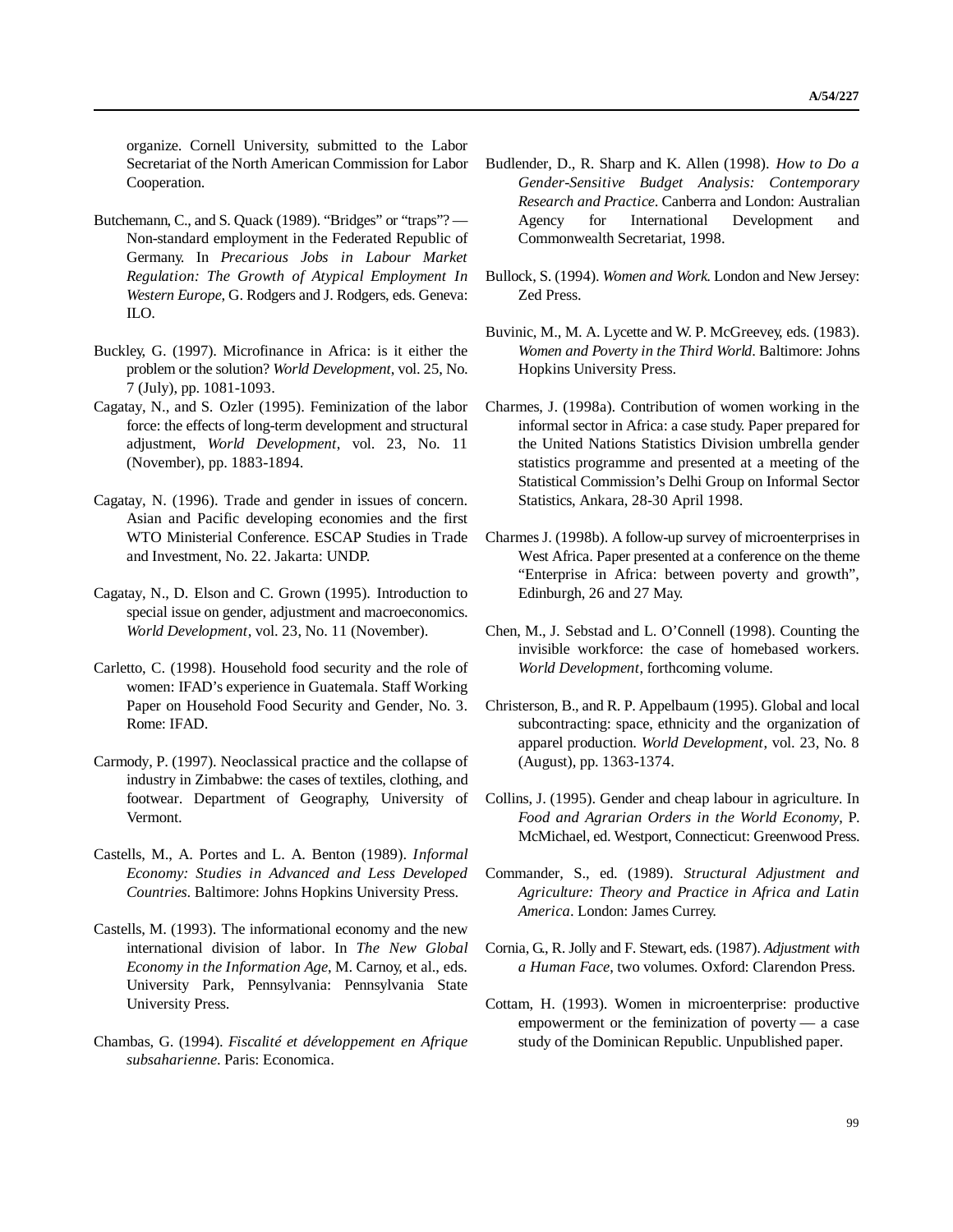- D'Intignano, B. M. (1999). *Egalité entre femmes et hommes: aspect economiques*. Paris: La documentation française.
- Daeren, L. (1998). Cuestiones en género en la industria maquiladora en America central y Republica Dominicana. Paper presented to an ILO subregional tripartite meeting, San José, Costa Rica, 25-28 November 1997. Cited in ILO, 1998, *Social and Labour Issues in Export Processing Zones*. Geneva: ILO.
- Daniels, L. (1999). The role of small enterprises in the household and national economy in Kenya: A significant contribution or a last resort? *World Development*, vol. 27, No. 1 (January), pp. 55-65.
- De Jeu, B. (1998). Contribution of the informal sector to the employment and value added in selected countries. Paper prepared for the second meeting of the Statistical Commission's Expert Group on Informal Sector Statistics, Ankara, 28-30 April 1998.
- De Soto, H. (1986). *El Otro Sendero*. Lima: Editorial El Barranco.
- Dean, J. (1991). Sex-segregated employment, wage inequality, and labor-intensive production: a study of 33 United States manufacturing industries. *Review of Radical Political Economics*, vol. 23, Nos. 3 and 4 (Fall-Winter), pp. 244-68.
- Deere, C. D., and León M. (1997). Women, land rights and the Latin American counter-reforms. Paper prepared for presentation at the Twentieth International Congress of the Latin American Studies Association, Guadalajara, Mexico, 17-19 April 1997.
- Development Research Insights (1998). Gone with the flow? Are free capital bonanzas good for development? Institute of Development Studies, Issue 26 (ID21). Brighton: University of Sussex, June 1998.
- Dey-Abbas, J. (1992). Gender asymmetries in intrahousehold resource allocation in sub-Saharan Africa: some policy implications for land and labor productivity. In *Intrahousehold Resource Allocation in Developing Countries: Models, Methods and Policy*, L. Hadaad, J. Hoddinott and H. Alderman, eds. Baltimore: Johns Hopkins University Press.
- Dollar, D., and R. Gatti (1999). Gender inequality, income and growth: are good times good for women? Policy Research

Report on Gender and Development. Working Paper Series, No. 1. Washington, D.C.: World Bank.

- Donahue, T. R. (1994). International labour standards: the perspective of labour. In *International Labour Standards and Global Economic Integration: Proceedings of a Symposium*. Washington, D.C.: United States Department of Labor.
- Dujon, V. (1997). Communal property and land markets: agricultural development policy in Saint Lucia. *World Development*, vol. 25, No. 9 (September), pp. 1529-1540.
- Duncan, A., and J. Howell (1992). *Structural Adjustment and the African Farmer*. London: James Currey.
- Eatwell, J. (1996). International capital liberalization: the impact on world development. CEPA Working Paper Series I, Working Paper No. 1.
- Eelens, F. (1995). Migration of Sri Lankan women to western Asia. In United Nations, *International Migration Policies and the Status of Female Migrants: Proceedings of the United Nations Expert Group Meeting on International Migration Policies and the Status of Female Migrants, San Miniato, Italy, 28-31 March 1990*. New York.
- Eichengreen, B., and M. Mussa. (1998). Capital account liberalization and the IMF. *Finance and Development*, vol. 35, No. 4 (December), pp. 16-19.
- Elson, D. (1991a). "Male bias in the development process: an overview". In *Male Bias In The Development Process*, D. Elson, ed. Manchester: Manchester University Press.
	- \_\_\_\_\_\_\_\_\_\_ (1991b). "Male bias in the development process: the case of structural adjustment."In *Male Bias In The Development Process*, D. Elson, ed. Manchester: Manchester University Press.
	- \_\_\_\_\_\_\_\_\_\_ (1995). Gender awareness in modelling structural adjustment. *World Development*, vol. 23, No. 11 (November), pp. 1851-1868.
	- \_\_\_\_\_\_\_\_\_\_ (1997a). Gender and macroeconomic policy. In *Gender and Development*, No. 2 (Summer), pp. 12-14.
	- \_\_\_\_\_\_\_\_\_\_ (1997b). Integrating gender issues into national budgetary policies and procedures within the context of economic reform: some policy options. Preparatory Country Mission to Integrate Gender into National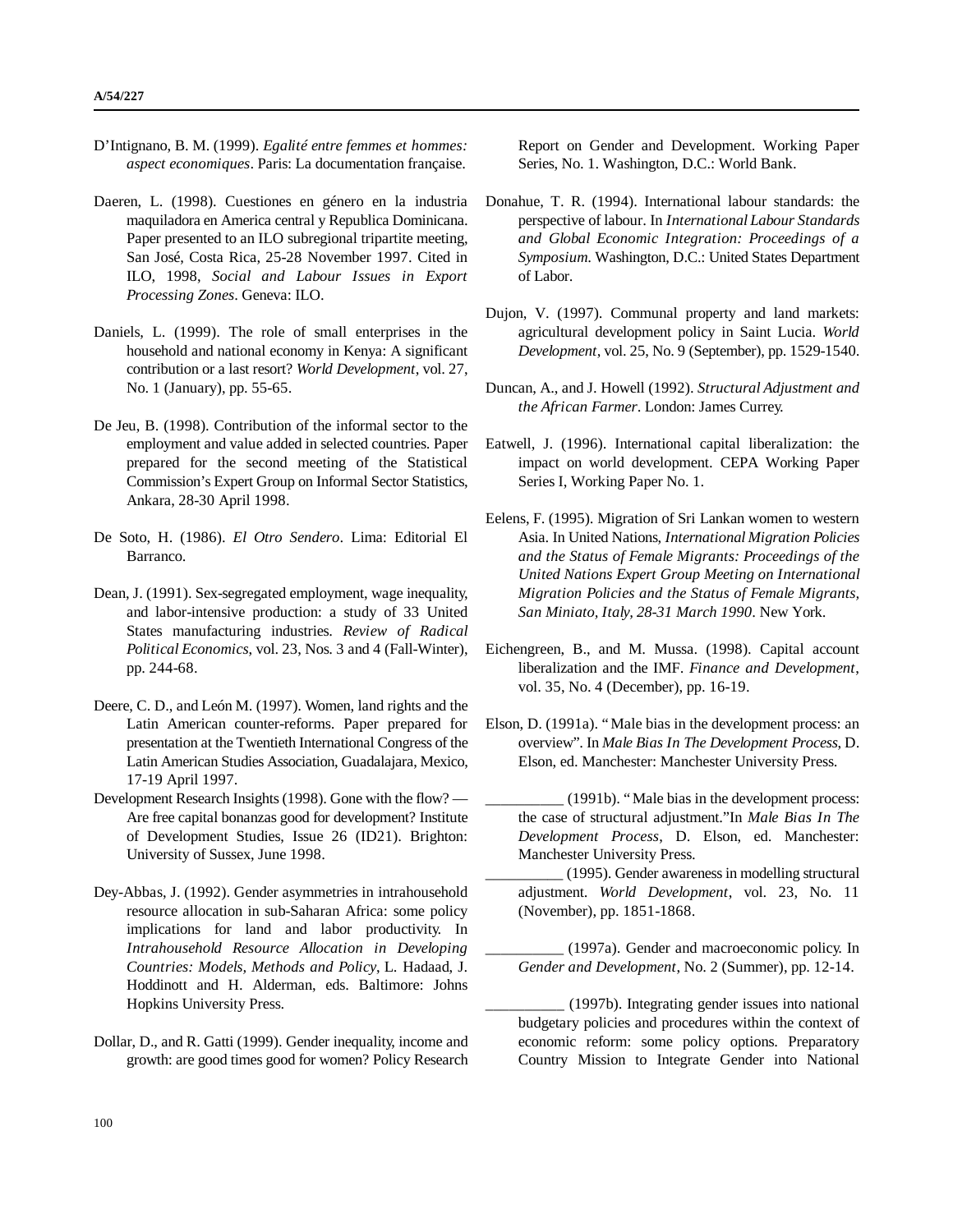Budgetary Policies and Procedures. London: Commonwealth Secretariat.

- \_\_\_\_\_\_\_\_\_\_ (1999). "Labor markets as gendered institutions: equality, efficiency and empowerment issues," *World Development*, vol. 27, No. 3 (March), pp. 611-27.
- Erturk, K., and N. Cagatay. (1995). Macroeconomic consequences of cyclical and secular changes in feminization: an experiment at gendered macromodeling." *World Development*, vol. 23, No. 11 (November), pp. 1969-77.
- Ertürk, Y. (1994). *Patterns of Child Labour in Rural Turkey*. Ankara: International Labour Office.
- Ertürk, Y. (1998). Community, convention and the trends of change. In *Agricultural Sector and Employment in Turkey*, T. Bulutay, ed., Turkish State Institute of Statistics, No. 2209, pp. 97-122. Ankara.
- Eurostat (1996). *Labour Force Survey*. Luxembourg: Office for Official Publications of the European Communities.
- \_\_\_\_\_\_\_\_\_\_ (1995a). *A Fairer Future for Rural Women*. Rome.
	- \_\_\_\_\_\_\_\_\_\_ (1995b). *Thirteenth Consultation between FAO and International Trade Unions*. Rome (December).
	- \_\_\_\_\_\_\_\_\_\_ (1995c). *Women, Agriculture and Rural Development: A Synthesis Report of the Africa Region*. Rome.
	- \_\_\_\_\_\_\_\_\_\_ (1995d). *Gender Issues in Agricultural and Rural Development Policy in Asia and the Pacific*. Bangkok.
	- \_\_\_\_\_\_\_\_\_\_ (1996a). Rome Declaration on World Food Security and World Food Summit Plan of Action. In *Report of the World Food Summit*, appendix. Rome.
	- \_\_\_\_\_\_\_\_\_\_ (1996b). *Rural Women and Food Security: Current Situation and Perspectives*. Rome.
	- \_\_\_\_\_\_\_\_\_\_ (1996c). *Women and the Green Revolution*. Rome.
		- \_\_\_\_\_\_\_\_\_\_\_ (1996d). *Women and Water Resources*. Rome.
	- \_\_\_\_\_\_\_\_\_\_ (1996e). *Women: Users, Preservers and Managers of Agro-Biodiversity*. Rome.
- \_\_\_\_\_\_\_\_\_\_ (1998). Social Portrait of Europe. Third edition. Luxembourg: Office for Official Publications of the European Communities.
- Evers, B. (1994). Gender bias and macroeconomic policy: methodological comments from the Indonesian example. In *The Strategic Silence: Gender and Macroeconomic Policy*. I. Bakker (ed.) London: Zed Books.
- Ezumah, N., and C. M. Di Domenici. (1997). Enhancing the role of women in crop production: a case study of Igbo women in Nigeria. *World Development*, vol. 23, No. 10 (October), pp. 1731-1744.
- FAO (1990). *Women, Food Systems and Agriculture*, Rome.
	- \_\_\_\_\_\_\_\_\_\_ (1994). *FAO Collaboration with International Trade Unions in Support of Rural Workers' Participation in Sustainable Agriculture and Rural Development*. Rome.
- Felix, D. (1995). Financial globalization versus free trade: the case for the Tobin tax. UNCTAD Discussion Papers, No. 108.
- Fernandez-Kelly, M. P., and S. Sassen (1993). *Recasting Women in the Global Economy: Internationalization and Changing Definitions of Gender*. Russell Sage Foundation Working Paper, No. 36.
- FIAS (1998a). Foreign direct investment and poverty alleviation. Background paper by C. Aaron and T. Andaya. Paper presented at a FIAS/UNDP/HIID workshop on FDI and poverty alleviation, HIID, 28 and 29 May. Washington, D. C.: FIAS. Mimeo.
- FIAS (1998b). Anatomy of foreign investment. Paper presented by D. Weigel at a FIAS/UNDP/HIID workshop on FDI and poverty alleviation, HIID, 28 and 29 May. Washington, D.C.: FIAS. Mimeo.
- Financial Times. 15 and 16 August 1998.
- Financial Times. 18 May 1998.
- Floro, M. (1995). Economic restructuring, gender and the allocation of time. *World Development*, vol. 23, No. 11 (November).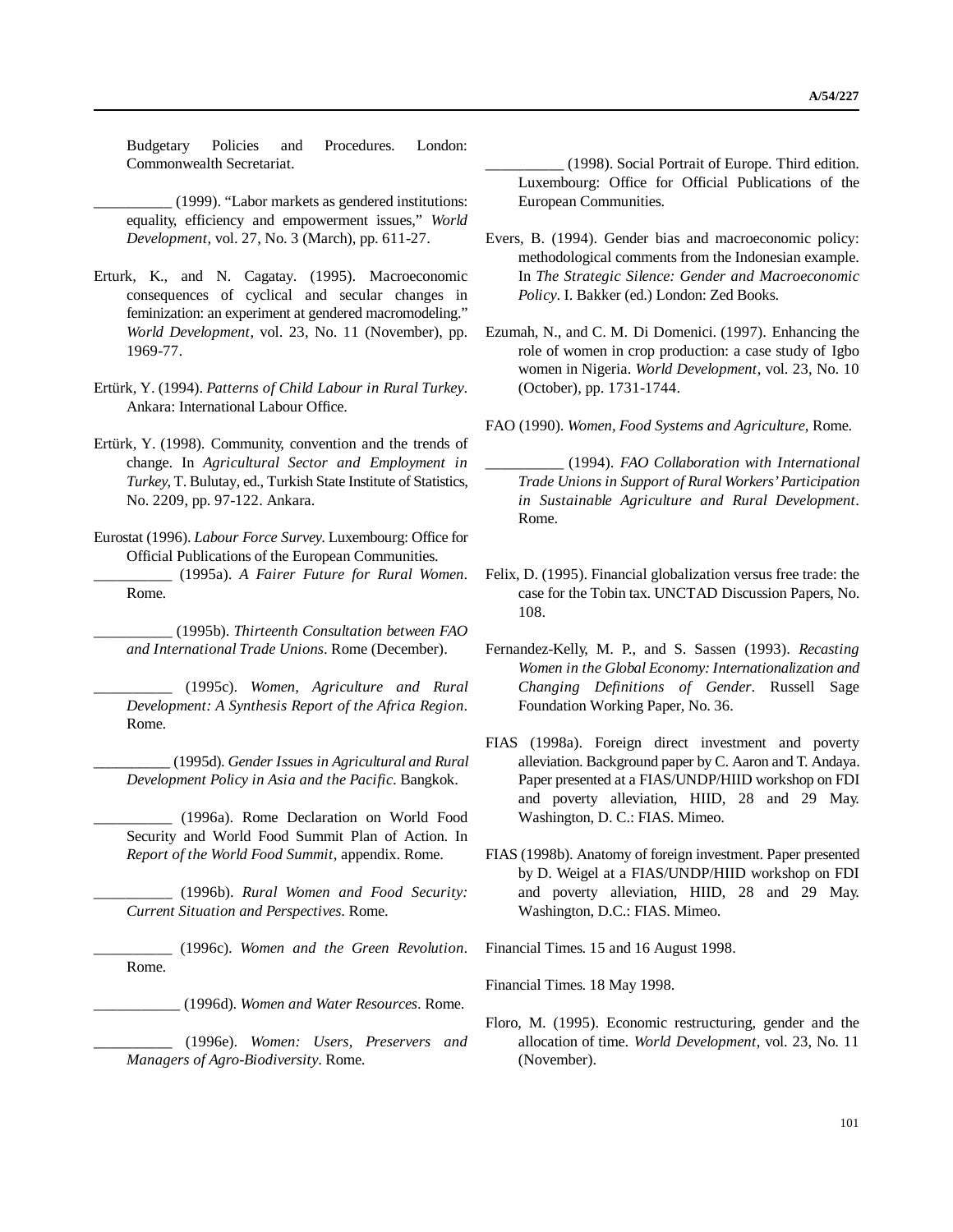- Fontana, M., S. Joekes and R. Masika (1998). Global trade expansion and liberalization: gender issues and impacts. Report Commissioned by the Department for International Development, United Kingdom. Institute of Development Studies, BRIDGE Report No. 42. Brighton: University of Sussex (January).
- Fretwell, D., J. Benus and C. O'Leary (1999). Evaluating the impact of active labor programs: results of cross country studies in Europe and Central Asia. World Bank Discussion Paper.
- Galan, B. B. (1998). Aspectos jurídicos en el acceso de la mujer rural a la tierra en Cuba, Honduras, Nicaragua y Republica Dominicana. Draft paper of the Women in Development Service. Rome: FAO.
- Galbraith, J., W. Darity Jr. and L. Jiaqing (1998). Measuring the evolution of inequality in the global economy. CEPA Working Paper Series III, Working Paper No. 4.
- Galtung, J. (1996). The nation state and citizenship: and then global citizenship? — The cultural, political and institutional background. Paper presented at a globalization and citizenship conference, UNRISD, September-November 1996. Geneva.
- Ghosh, J. (1995). Structural adjustment and female employment: issues relating to rural women. In *Reader: Gender and Macro Economic Development*. I. Van Staveren, ed., in cooperation with D. Elson. Utrecht: University of Manchester and Oikos.
- Ghosh, J. (1998). In ESCAP, *Impact of Globalization on Women: Women and Economic Liberalization in the Asian and Pacific Region*. Bangkok.
- Girvan, L. (1995). *Women Agriculture and Rural Development*. National sectoral report for Namibia. Rome: FAO.
- Goetz, A. M., and R. S. G. (1996). Who takes the credit? gender, power, and control over loan use in rural credit programs in Bangladesh. *World Development*, vol. 24, No. 1 (January), pp. 45-63.
- Gonzalez de la Rocha, M. (1994). The urban family and poverty in Latin America. *Latin American Perspectives*, vol. 22, No. 2 (Spring), pp. 12-31.
- Goonatilake, H., and S. Goonesekere (1988). Industrialization and women workers in Sri Lanka: working conditions

inside and outside the investment promotion zone. In *Daughters in Industry: Work Skills and Consciousness of Women Workers in Asia*, Heyzer, N., ed. Kuala Lumpur: Asian and Pacific Development Centre.

- Grabel, I. (1996). Marketing the third world: the contradictions of portfolio investment in the global economy. *World Development*, vol. 24, No. 11 (November), pp. 1761-76.
- Greenhalgh, S. (1985). Sexual stratification: the other side of "growth with equity" in East Asia. *Population and Development Review*, vol. 11, No. 2 (June), pp. 264-314.
- Griffith-Jones, S., and B. Stallings (1995). New global financial trends: implications for development. In *Global Change, Regional Response: The New International Context of Development*, Barbara Stallings, ed. Cambridge: Cambridge University Press.
- Griffith-Jones, S., J. Cailloux and S. Pfaffenzeller (1998). The East Asian financial crisis: a reflection on its causes, consequences and policy implications. Institute of Development Studies Discussion Paper, No. 367. Brighton: University of Sussex.
- Grosh, M. (1990). *Social Spending in Latin America: The Story of the 1980s*. World Bank Discussion Papers, No. 106. Washington, D.C.: World Bank.
- Grunberg, I. (1998). Double jeopardy: globalization, liberalization, and the fiscal squeeze. *World Development*, vol. 26, No. 4 (April), pp. 591-605.
- Guijt, I., and M. K. Shah (Eds). (1998). *The Myth of Community: Gender Issues in Participatory Development*. London: Intermediate Technology Publications.
- Hafeez, S. (1989). *Women in Industry*, vol. 2. Islamabad: Women's Division, Government of Pakistan.
- Hamelink, C. (1997). New information and communication technologies, social development and cultural change. Discussion Paper, No. 86. Geneva: UNRISD.
- Hashemi, S. M., S. R. Schuler and A. P. Riley (1996). Rural credit programs and women's empowerment in Bangladesh. *World Development*, vol. 24, No. 4 (April), pp. 635-653.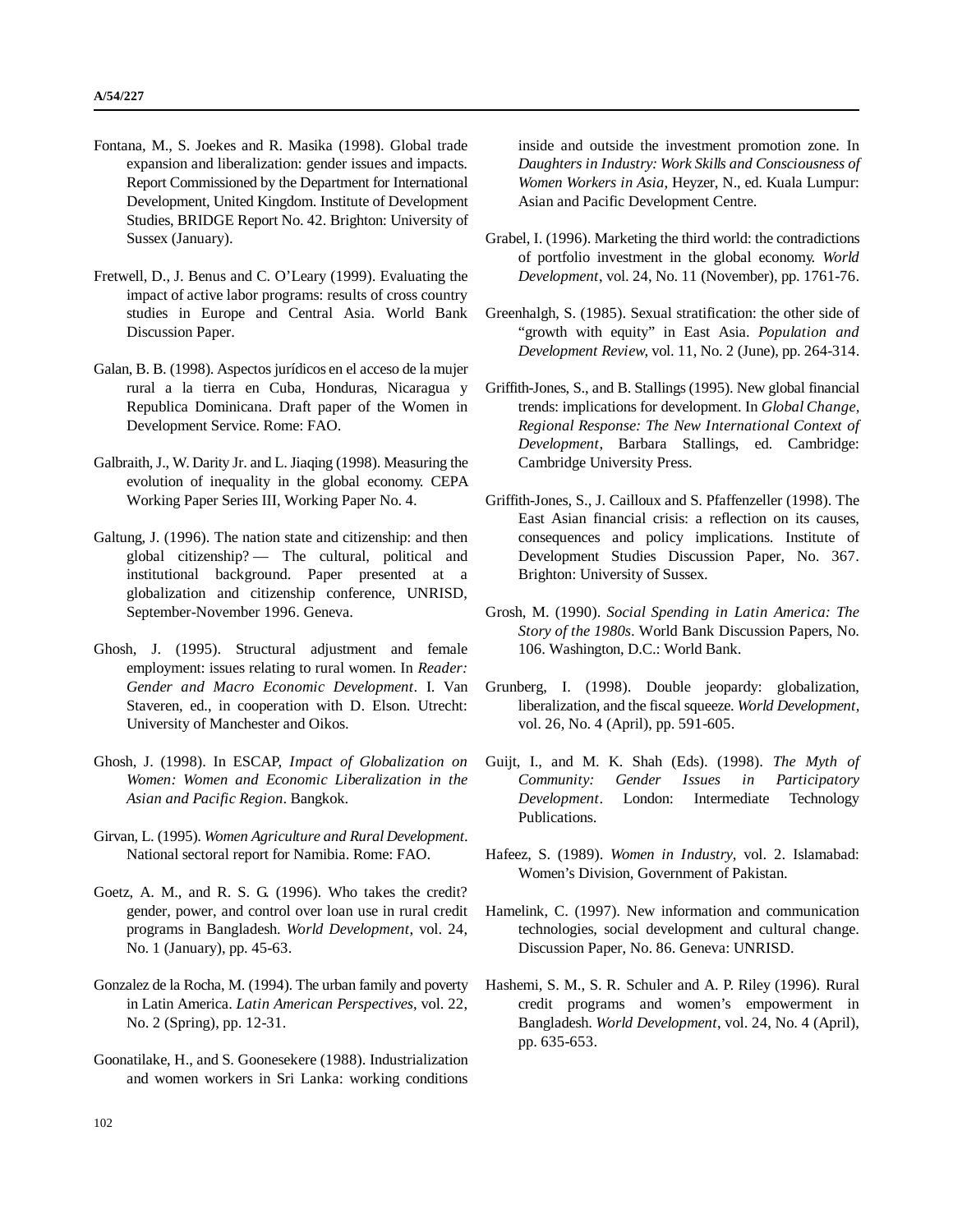- Heyzer, N. (1982). From rural subsistence to an industrial peripheral workforce: an examination of female Malaysian migrants and capital accumulation in Singapore. In *Women and Development: The Sexual Division of Labour in Rural Societies*, L. Beneria, ed. New York: Praeger.
- Heyzer, N. (1987). *Women Farmers and Rural Change in Asia: Towards Equal Access and Participation*. Kuala Lumpur: Asian and Pacific Development Centre.
- Howes, C., and A. Singh. (1995). Long-term trends in the world economy: the gender dimension. *World Development*, vol. 23, No. 11 (November), pp. 1895-1911.
- Hsiung, P. (1998). *Living Rooms as Factories: Class, Gender and the Satellite Factory System in Taiwan*. Philadelphia: Temple University Press.
- Hulme, D., and P. Mosley (1996). *Finance Against Poverty*, two volumes. London: Routledge.
- Hytrek, G. (1995). Labour and social development: Costa Rica and Chile. *Journal of Third World Studies*, vol. 12, No. 2 (Fall), 73-102.
- ILO (1975). Rural Workers' Organizations Recommendation, No. 149. Geneva.

\_\_\_\_\_\_\_\_\_\_ (1991). The dilemma of the informal sector. Report of the Director-General (Part I) submitted to the seventy-eighth session of the International Labour Conference. Geneva.

\_\_\_\_\_\_\_\_\_\_ (1998b). The social impact of the Asian financial crisis. Report for discussion at a high-level tripartite meeting on social responses to the financial crisis in East and South-East Asian countries. Bangkok, 22-24 April 1998. ILO Regional Office for Asia and the Pacific.

\_\_\_\_\_\_\_\_\_\_ (1998c). *World Employment Report 1998/99*. Geneva.

\_\_\_\_\_\_\_\_\_\_ (1999). *New Challenges for Employment Policy*. Geneva.

ILO/UNCTC (1988). *Economic and Social Effects of Multinational Enterprises in Export Processing Zones*. Geneva: ILO.

- \_\_\_\_\_\_\_\_\_\_ (1994). Convention on Part-Time Workers, No. 175. Geneva.
- \_\_\_\_\_\_\_\_\_\_ (1995a). Home work. Report submitted to the International Labour Conference, eighty-second session. Geneva: ILO.
- \_\_\_\_\_\_\_\_\_\_ (1995b). Invisible workers in Viet Nam. Report published by the Programme on Women, Development Policies Department. Geneva.
- \_\_\_\_\_\_\_\_\_\_ (1996a). *Economically Active Population 1950-2010*. Geneva.
- \_\_\_\_\_\_\_\_\_\_ (1996b). *Globalization of the Textile, Clothing and Leather Industries*.
- \_\_\_\_\_\_\_\_\_\_ (1996c). *Statistics on Poverty and Income Distribution*. Geneva.
- \_\_\_\_\_\_\_\_\_\_ (1996d). Convention on Homeworkers, No. 177. Geneva.
- \_\_\_\_\_\_\_\_\_\_ (1996/7). *World Employment Report 1996/97*. Geneva.
- \_\_\_\_\_\_\_\_\_\_ (1997). *Breaking through the Glass Ceiling: Women in Management*. Geneva.
- \_\_\_\_\_\_\_\_\_\_ (1998a). Labour and social issues relating to export processing zones. Report for discussion in a tripartite meeting of export processing zone-operating countries. Geneva.
- International Finance Corporation (1994). *Emerging Stock Markets Fact Book*. Washington, D.C.: World Bank.
- Jayaweera, S., P. Alailima, C. Rodrigo and R. Jayatissa (1989). Women and structural adjustment: the Sri Lankan experience. In *Women and Adjustment: Selected Case Studies*. London: Commonwealth Secretariat.
- Jazairy, I., M. Alamgir, and T. Panuccio (1992). The *State of World Rural Poverty: An Inquiry into its Causes and Consequences*. New York: IFAD/New York University Press.
- Joekes, S. (1982). Female-led industrialization: women's jobs in third world export manufacturing — the case of the Moroccan clothing industry. Institute of Development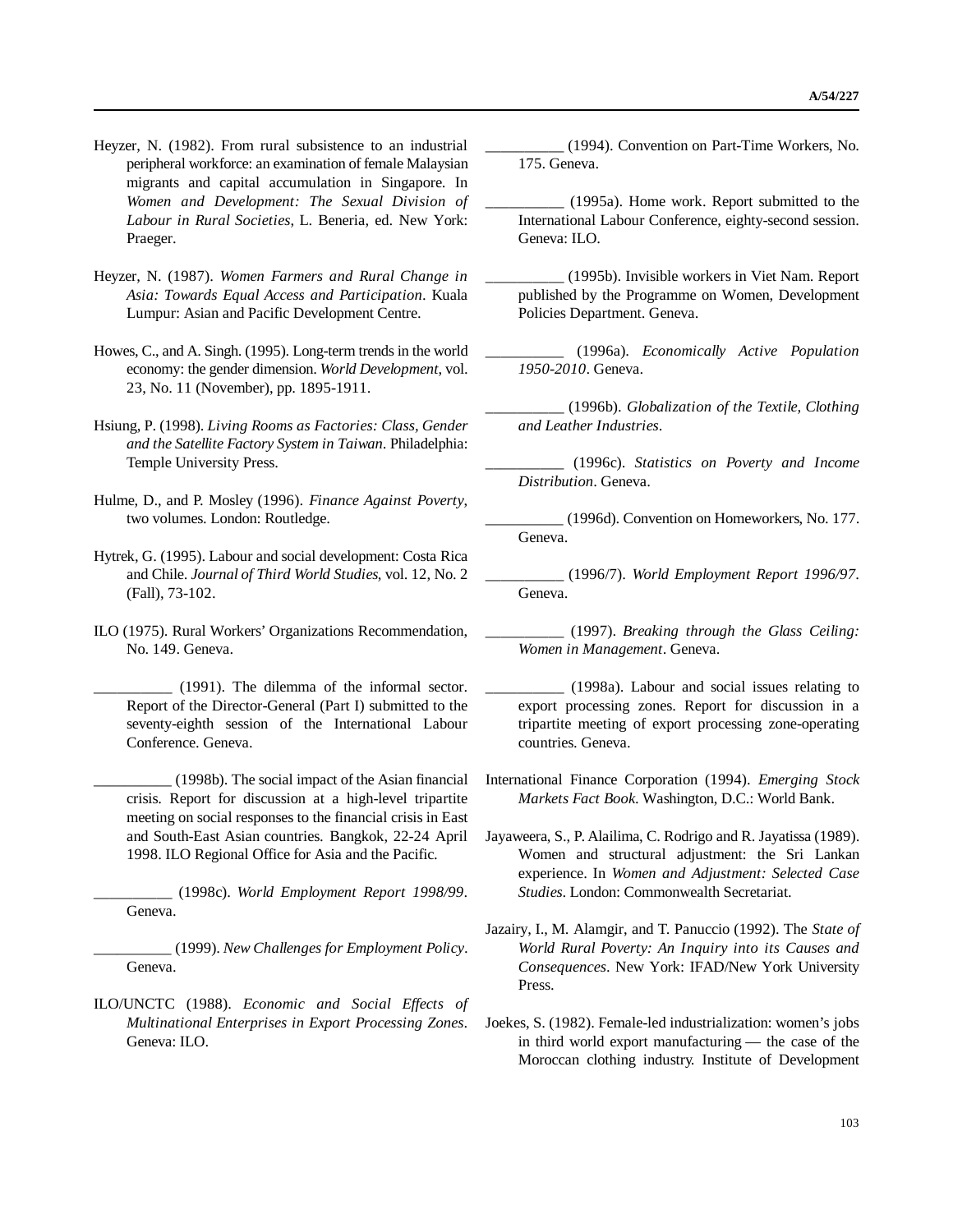Studies Research Report, No. 15. Brighton: University of Sussex.

- Joekes, S. (1995). Trade-related employment for women in industry and services in developing countries. Occasional Paper, No. 5. Geneva: UNRISD.
- Joekes, S., and A. Weston (1994). *Women and the New Trade Agenda*. New York: UNIFEM.
- Joshi, G. (1997). *Urban Informal Sector in Metro Manila: A Problem or Solution*? Geneva: ILO.
- Kabeer, N. (1995). Necessary, sufficient or irrelevant? women, wages and intra-household power relations in urban Bangladesh. Institute of Development Studies Working Paper, No. 25. Brighton: University of Sussex.
- Kaplinsky, R. (1998). If you want to get somewhere else, you must run at least twice as fast as that!: the roots of the East Asian crisis. Paper prepared for the East Asian Conference, Institute of Development Studies, Brighton, July 1998.
- Karl, M. (1997). *Higher Agricultural Education and Opportunities in Rural Development for Women*. Rome: FAO.
- Karl, M. (1995). *Women and Empowerment: Participation and Decision-Making*. London: Zed Press.
- Kasugo, T., and Z. Tzannatos, (1998). *Export Processing Zones: A Review in Need of Update*. Discussion Paper Series, No. 9802. Washington, D.C.: World Bank.
- Kim, T. H., and K. H. Kim (1995). Industrial restructuring in Korea and its consequences for women workers. In *Asian Women Workers Confront Challenges of Restructuring: Research Papers and Consultation Recommendations on the Impact of Industrial Restructuring on Women Workers in Asia*, Committee for Asian Women, Asia, ed. Hong Kong, China: Committee for Asian Women.
- King, E., and A. Hill (1995). Women's education and economic well-being. *Feminist Economics*, vol. 1, No. 2 (Summer), pp. 21-46.
- Krongkaew, M. (1994). Income distribution in East Asian developing countries: an update. *Asia-Pacific Economic Literature*, vol. 8, No. 2 (November), pp. 58-73.
- Kucera, D. (1998). *Foreign Trade and Men and Women's Employment and Earnings in Germany and Japan*. Center for Economic Policy Analysis (CEPA) Working Paper Series I, Working Paper No. 9.
- Kucera, D., and W. Milberg (1999). Gender segregation and gender bias in manufacturing trade expansion: revisiting the wood asymmetry. Paper prepared for the International Working Group on Engendering Macro and International Economics, 25 and 26 March. New York.
- Kumudhini, R. (1994). The conditions and organizational activities of women in free trade zones: Malaysia, Philippines and Sri Lanka 1970-1990. In *Dignity and Daily Bread: New Forms of Economic Organizing Among Poor Women in the Third World and the First*, S. Rowbotham and S. Mitter, eds. London: Routledge.
- LaCroix, S., M. Plummer and K. Lee, eds. (1995). *Emerging Patterns of East Asian Investment in China*. Armonk, New York: M. E. Sharpe, Inc.
- Lado, C. (1992). Female labor participation in agricultural production and the implications for nutrition and health in rural Africa. *Social Science and Medicine*, vol. 34, No. 2 (April), pp. 787-807.
- Lastarria-Cornhiel, S. (1997). Impact of privatization on gender and property rights in Africa. *World Development*, vol. 25, No. 8 (August), pp. 1317-1333.
- Lawrence, M., and J. Bernstein (1994). *The State of Working America*. Armonk, New York: M. E. Sharpe, Inc.
- Le Heron, R. (1991). Perspectives on pluriactivity. In *Family Farming: Australia and New Zealand*, M. Alston, ed. Wagga Wagga, Australia: Charles Stuart University, Center for Rural Social Research.
- Lee, J., and C. Rhee (1999). Social impacts of the Asian crisis: policy challenges and lessons. UNDP Human Development Report Office Occasional Papers, No. 33.
- León, M. (1987). The situation of rural women in Latin America and the Caribbean. In *Rural Women in Latin America*. Rome: ISIS International.
- Lim, L. (1990). The politics of a cause. In *Persistent Inequalities: Women and World Development*, I. Tinker, ed. New York and Oxford: Oxford University Press.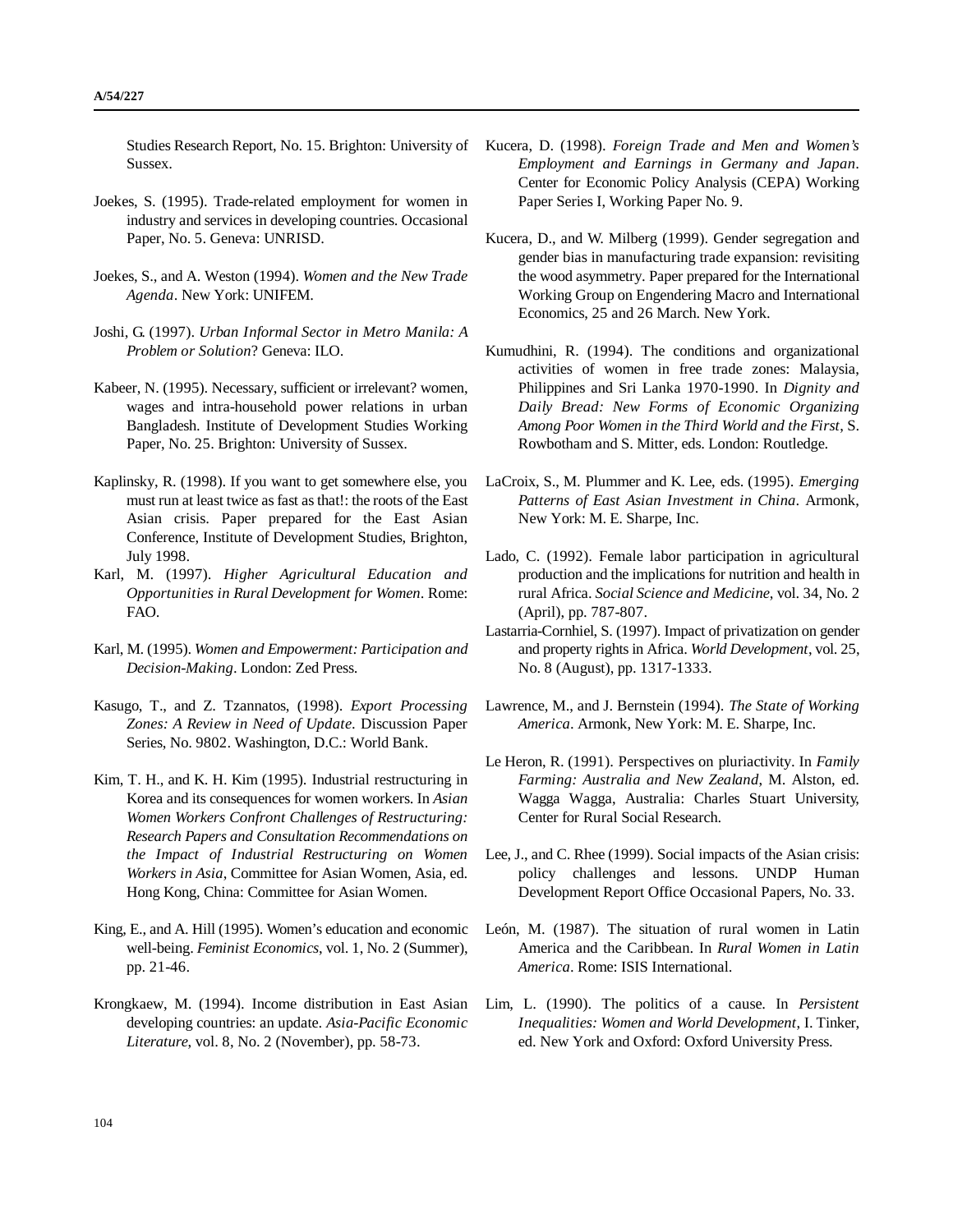\_\_\_\_\_\_\_\_\_\_ (1996). *More and Better Jobs for Women*. Geneva: ILO.

- \_\_\_\_\_\_\_\_\_\_ (1997). Flexible labour markets in a globalizing world: the implications for international female migration. Paper presented at a conference on the theme "International migration at century's end: trends and issues", organized by the IUSSP Committee on South-North Migration, Barcelona, 7-10 May. Geneva: ILO.
- \_\_\_\_\_\_\_\_\_\_ (1998). The analysis of factors generating international migration: The processes generating the migration of women. Paper presented at a technical symposium on international migration and development, 29 June-3 July 1998, the Hague.
- Lind, A. (1997). Gender, development and urban social change: women's community action in global cities. *World Development*, vol. 25, No. 8 (August), pp. 1205-1223.
- Lipsey, R. (1998). Internationalized production in developed and developing countries and in industry sectors. NBER Working Paper, No. 6405.
- Martens, M. H. (1994). Migrant women as domestic workers. In *Women in Trade Unions: Organizing the Unorganized*, M. H. Martens and S. Mitter, eds. Geneva: ILO.
- Martens, M. H., and S. Mitter, eds. (1994). *Women in Trade Unions: Organizing the Unorganized*. Geneva: ILO.
- McCrate, E. (1999). The growing class divide among American women. University of Vermont, Department of Economics.
- Mead, D. (1998). MSEs tackle both poverty and growth but in differing proportions. Paper presented to a conference on the theme "Enterprise in Africa: between poverty and growth", University of Edinburgh, Centre of African Studies, 26 and 27 May.
- Meer, S. (1997). Gender and land rights: the struggle over resources in post-apartheid South Africa. *IDS Bulletin*, vol. 28, No. 3 (July).
- Mehra, R., and S. Gammage (1999). Trends, countertrends, and gaps in women's employment. *World Development*, vol. 27, No. 3 (March), pp. 533-550.
- Migration News (1996). Female migrants in Asia. In *Migration News*, vol. 3, No. 8 (August).
- Mitter, S., and S. Rowbotham (1995). *Women Encounter Technology: Changing Patterns of Employment in the Third World*. London: Routledge/United Nations University Institute for New Technologies.
- Moser, C. (1992). Adjustment from below: low income women, time and the triple role in Guayaquil, Ecuador. In *Women and Adjustment Policies in the Third World*, H. Afshar and C. Dennis, eds. London: Macmillan.
- Moser, C. (1998). The asset vulnerability framework: reassessing urban poverty reduction strategies. *World Development*, vol. 26, No. 1 (January).
- Moser, C., and J. Holland (1997). *Urban Poverty and Violence in Jamaica*. Washington, D.C.: World Bank.
- Moser, C. O. N. (1996). Confronting crisis: a comparative study of household responses to poverty and vulnerability in four poor urban communities. Environmentally Sustainable Development Studies and Monograph Series, No. 8. Washington, D.C.: World Bank.
- Moser, C. O. N. (1993). *Gender Planning and Development: Theory, Practice and Training*. London: Routledge.
- Nam, J. (1994). Women's role in export dependence and state control of labor unions in South Korea. *Women's Studies International Forum*, vol. 17, No. 1 (January-February), pp. 57-67.
- Namibia (1995). National Agricultural Policy. Windhoek: Ministry of Agriculture, Water and Rural Development.
- Nelson, P., and J. Smith (1999). *Working Hard and Making Do: Surviving in Small Town America*. Berkeley: University of California Press. Netherlands Development Assistance (1997). *Rights of Women to Natural Resources, Land and Water*. Working Paper, No. 2. The Hague.
- O'Reilly, J., and C. Fagan, eds. (1998). *Part-Time Prospects: An International Comparison Of Part-Time Work In Europe, North America And The Pacific Rim*. London and New York: Routledge.
- Odaga, A., and W. Heneveld (1995). Girls and schools in sub-Saharan Africa: from analysis to action. Technical Paper, No. 298, Washington, D.C.: World Bank.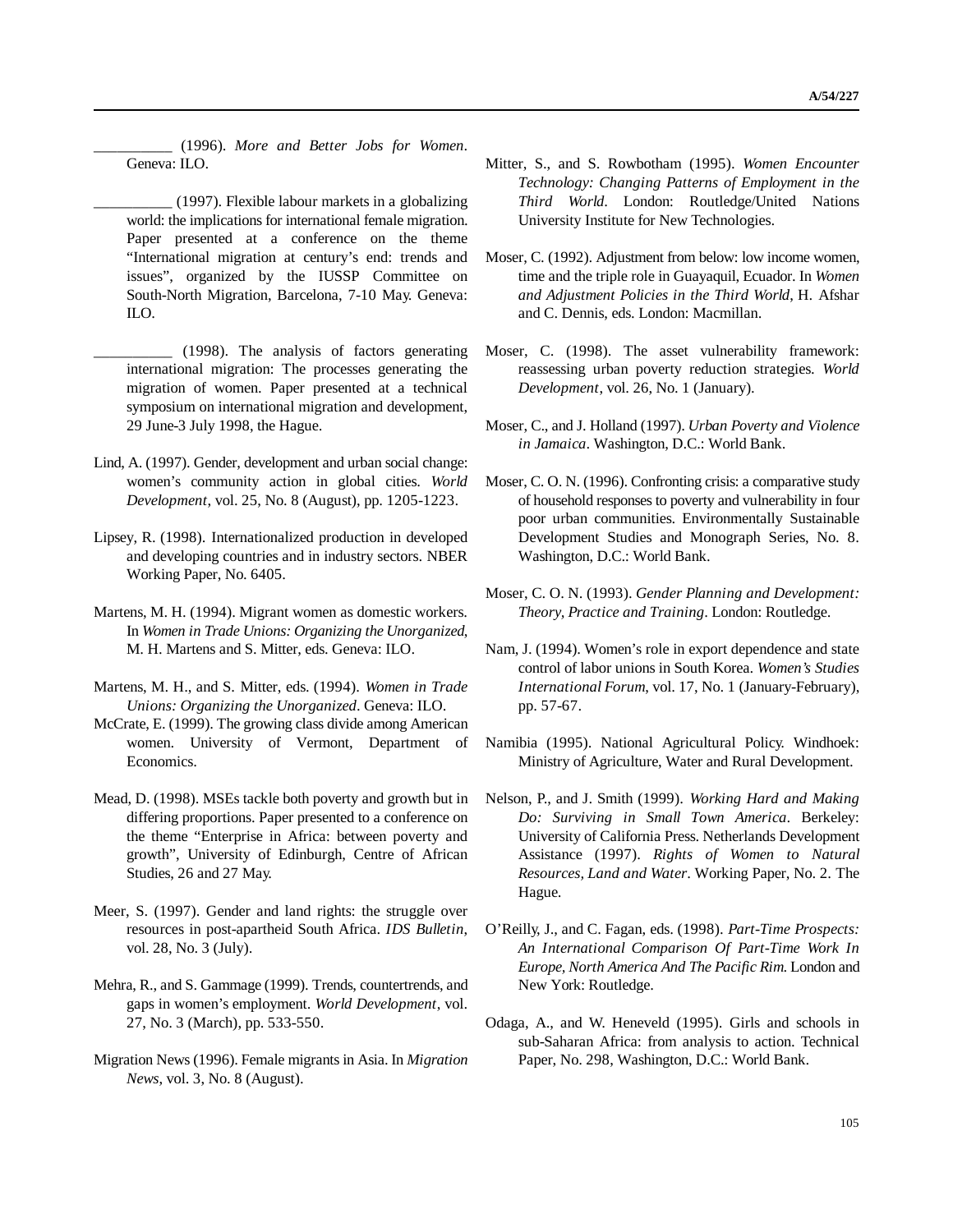- Overseas Development Institute (1997). Direct foreign investment in developing countries. ODI Briefing Paper. London.
- OECD (1997). *Employment Outlook 1997*. Paris.
- OECD (1998). *Employment Outlook 1998*. Paris.
- Ozler, S. (1999a). Exporting and female share of employment: evidence from Turkey. Paper prepared for an international working group on engendering macro and international economics.
- (1999b). Globalization, employment and gender. Background paper for *Human Development Report 1999*. New York: UNDP.
- Papalcuer, F. (1998). Competitive strategies, competencies management and interfirm networks: a discussion of current changes and implications for employment. Paper for an international workshop on the theme "Global production and local jobs: new perspectives on enterprise networks, employment and local development policy", International Institute for Labour Studies, Geneva, 9 and 10 March.
- Parisotto, A. (1993). Direct employment in multinationals enterprises in industrialized and developing countries in the 1980s: main characteristics and trends. In *Multinationals and Employment: The Global Economy of the 1990s*. Geneva: ILO.
- Pearson, R. (1992).Gender issues in industrialization. In *Industrialization and Development*, T. Hewitt, H. Johnson and D. Wield, eds. New York: Oxford University Press, in association with the Open University.
- Pearson, R., and S. Mitter (1993). Employment and working conditions of low-skilled information processing workers in less developed countries. *International Labour Review*, vol. 132, No. 1 (January-February), pp. 49-64.
- Perez-Aleman, P. (1992). Economic crisis and women in Nicaragua. In *Unequal Burden: Economic Crisis, Persistent Poverty and Women's Work*, L. Beneria and S. Feldman, eds. Boulder, Colorado: Westview Press.
- Picchio, A. (1992). *Social Reproduction: The Political Economy of the Labour Market*. Cambridge: Cambridge University Press.
- Pietila, H. (1999). Engendering the global agenda: a success story of women and the United Nations. INSTRAW Occasional Paper Series, No. 1.
- Pollack, M., and C. Judisman (1997). *El Sector Informal Urbano desde la Perspectiva de Genero: El Caso de Mexico*. Serie Mujer y Desarrollo. Santiago de Chile: CEPAL.
- Psacharopolous, G., and Z. Tzannatos (1992). *Women's Employment and Pay in Latin America: Overview and Methodology*. Washington, D.C.: World Bank.
- Rahman, A. (1999). Micro-credit initiatives for equitable and sustainable development: who pays? *World Development*, vol. 27, No. 1 (January), pp. 67-82.
- Ramakrishnan, G. (1996). A struggle within a struggle: the unionization of women in the informal sector in Tamil Nadu. In *Speaking Out: Women's Economic Empowerment in South Asia*, M. Carr, M. Chen and R. Jhabvala, eds. London: IT Publications.
- Ramstetter, E., ed. (1991). *Direct Foreign Investment in Asia's Developing Economies and Structural Change in the Asia-Pacific Region*. Boulder, Colorado: Westview Press.
- Ranis, G., and F. Stewart (1998). The Asian crisis and human development. Paper prepared for a seminar on the Asian Crisis, Institute of Development Studies, University of Sussex, 13 and 14 July.
- Razavi, S., and C. Miller (1995). From WID to GAD: conceptual shifts in the women and development discourse. UNDP and UNRISD Occasional Paper, No. 1.
- Richburg, K. B. (1998). Jobless Asian migrants ending up down on the farm. *International Herald Tribune* (Paris), 9 September 1998.
- Robb, C. (1998). Social aspects of the East Asian financial crisis: perception of poor communities. Mimeo. Prepared for an IDS East Asian crisis workshop, Institute of Development Studies, University of Sussex, 13 and 14 July.
- Robinson, D. (1998). Differences in occupational earnings by sex. *International Labour Review*, vol. 137, No. 1 (January-February), pp. 3-31.
- Rodrik, D. (1997a). Globalization, social conflict and economic growth. Eighth Raúl Prebisch Lecture, delivered at the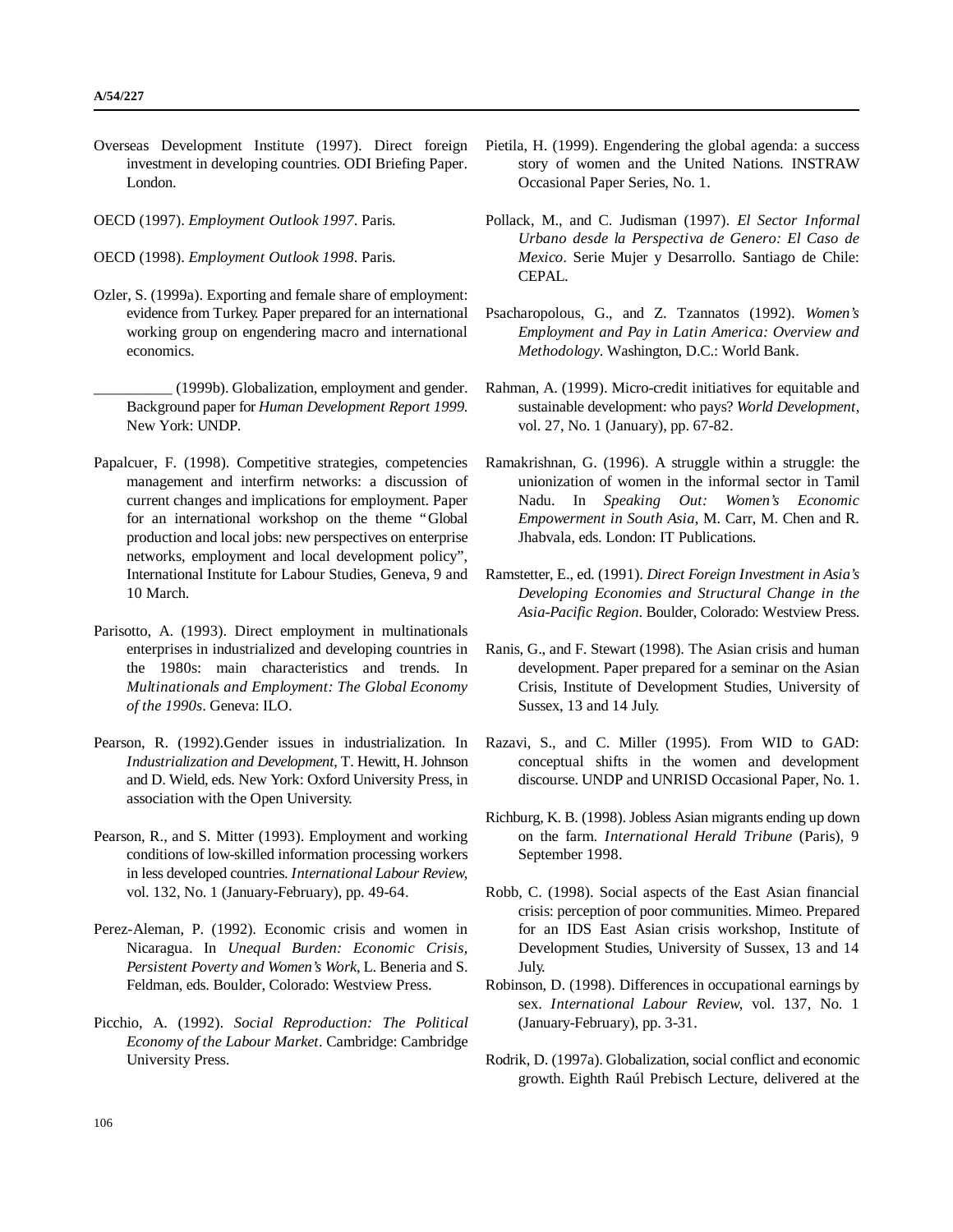forty-fourth annual session of the UNCTAD Trade and Development Board, Geneva, 13-24 October 1997.

- Rodrik, D. (1997b). *Has Globalization Gone Too Far*? Washington, D.C.: IIE.
- Rubery, J. (1998). Part-time work: a threat to labour standards? In Part-Time Prospects: An International Comparison Of Part-Time Work In Europe, North America And The Pacific Rim,. J. O'Reilly and C. Fagan, eds. London and New York: Routledge.
- Rubery, J., and C. Fagan (1995). Gender segregation in a societal context. *Work, Employment and Society*, vol. 9, No. 2 (June), pp. 213-40.
- Rubery, J., and F. Wilkinson (1998). *Employer Strategy and the Labour Market*. Oxford: Oxford University Press.
- Ruigrok, W., and R. van Tulder (1995). *The Logic of International Restructuring*. London: Routledge.
- Russell, S. (1995). Policy dimensions of female migration to the Arab countries of Western Asia. In United Nations, *International Migration Policies and the Status of Female Migrants: Proceedings of the United Nations Expert Group Meeting on International Migration Policies and the Status of Female Migrants, San Miniato, Italy, 28-31 March, 1990*. New York.
- Sachs, C. (1996). *Gendered Fields: Rural Women, Agricultural and Environment*. Boulder, Colorado: Westview Press.
- Sainsbury, J. (1997). The new inequality; women workers' lives in Thailand and the Philippines. A CIIR briefing. London: Catholic Institute for International Relations.
- Samarasinghe, V. (1998). Access of female plantation workers in Sri Lanka to basic needs provision. In *Different Places, Different Voices: Gender and Development in Africa, Asia and Latin America*, J. Momsen and V. Kinnaird, eds. London and New York: Routledge.
- Sarin, M. (1995). Regenerating India's forests: reconciling gender equity with joint forest management. *IDS Bulletin*, vol. 26, No. 1 (January), pp. 83-91.
- Sassen, S. (1998). Informalization in advanced market economies. Issues in Development Discussion Paper, No. 20. Geneva: ILO.
- Schuler, S. R., S. M. Hashemi and A. P. Riley (1998). The influence of Women's changing roles and status in Bangladesh's fertility transition: evidence from a study of credit programmes and contraceptive use. *World Development*, vol. 25, No. 4 (April), pp. 563-575.
- Schultz, T. P. (1990). Women's changing participation in the labour force: a world perspective. *Economic Development and Cultural Change*, vol. 38, No. 3 (April), pp. 457-88.
- Seguino, S. (1997a). Export-led growth and the persistence of gender inequality in the NICs. In *Economic Dimensions of Gender Inequality: A Global Perspective*, J. Rives and M. Yousefi, eds. Westport, Connecticut: Greenwood Press.
- \_\_\_\_\_\_\_\_\_\_ (1997b). Gender wage inequality and export-led growth in the Republic of Korea. *Journal of Development Studies*, vol. 34, No. 2 (December), pp. 102-32.
- \_\_\_\_\_\_\_\_\_\_ (forthcoming, September 2000). The effects of structural change and economic liberalization on gender wage differentials in South Korea and Taiwan. *Cambridge Journal of Economics*, forthcoming volume.
- Sen, A. (1990). Gender and cooperative conflicts. In *Persistent Inequalities: Women and World Development*, I. Tinker, ed. New York: Oxford University Press.
- Sen, G. (1991). Macroeconomic policies and the informal sector: a gender sensitive approach. Working Paper, No. 13, Poughkeepsie, New York: Vassar College.
- Shaiken, H. (1993). Advanced manufacturing in Mexico: the auto and electronics sectors in United States-Mexico trade and investment. United States-Mexico Technology, Trade and Investment Project. Washington, D.C.: United States Congress, Office of Technology Assessment.
- Shin, G., and K. Chang (1999). Social crisis in Korea. Mimeo. UCLA and Seoul National University.
- Siamwalla, A., and O. Sobchokchai (1998). Responding to the economic crisis and impact on human development in Thailand. Paper presented at an EDAP regional conference on social implications of the Asian financial crisis, Korean Development Institute and UNDP, Seoul, 29-31 July.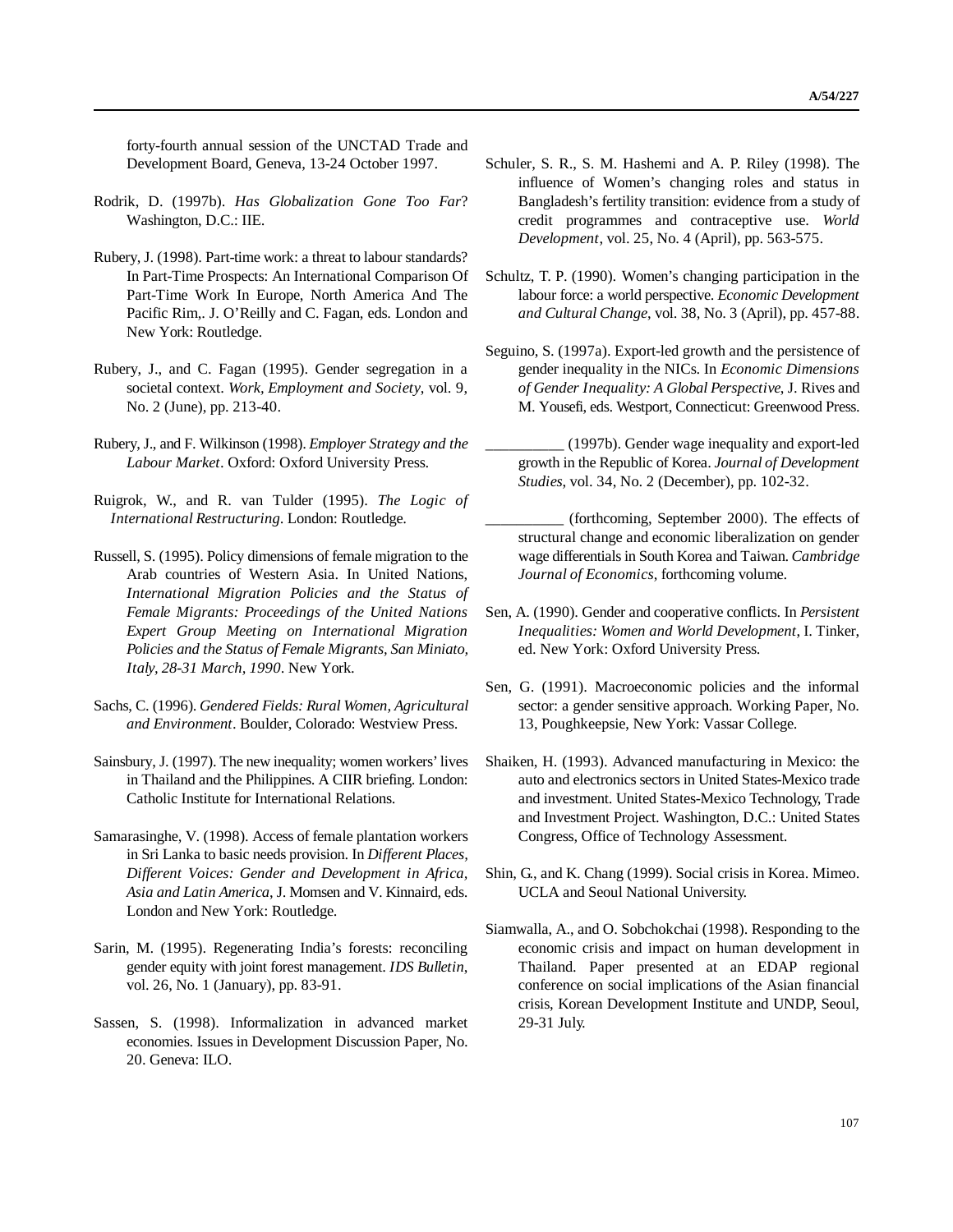- Sjaastad, E., and D. W. Bromley (1997). Indigenous land rights in sub-Saharan Africa: appropriation, security and investment demand. *World Development*, vol. 25, No. 4 (April), pp. 549-562.
- Skeldon, R. (1998). Impact of globalization on women: the migration of women in the Asian and Pacific region. Paper commissioned by the Women in Development Section of ESCAP for the ESCAP regional meeting on the impact of globalization on women, 22-24 June 1998, Bangkok.
- Sontheimer, S. (1997). *Gender and Participation in Agricultural Development Planning: Lessons from Namibia*. Rome: FAO.
- Sparr, P., ed. (1994). *Mortgages Women's Lives: Feminist Critiques of Structural Adjustment*. London, Zed Books.
- Stalker, P. (1997). Global nations: the impact of globalization on international migration. International Migration Papers, No. 16. Geneva: ILO.
- Standing, G. (1989). Global feminization through flexible labour. *World Development*, vol. 17, No. 7 (July).
	- \_\_\_\_\_\_\_\_\_\_ (1997). Globalization, labour flexibility and insecurity: the era of market regulation. *European Journal of Industrial Relations*, vol. 3, No. 1 (March), pp. 7-37.
		- \_\_\_\_\_\_\_\_\_\_ (1999). Global feminization through flexible labour: a theme revisited. *World Development*, vol. 27, No. 3 (March), pp. 583-602.
- Stephens, A. (1995). Gender issues in agricultural and rural development policy in Asia and the Pacific. In *Gender Issues in Agricultural and Rural Development Policy in Asia and the Pacific*. Bangkok: FAO/RAPA.
- Stevens, C. (1994). After the Uruguay round: implications for the developing countries. Institute of Development Studies Policy Briefing Paper. Brighton: University of Sussex.
- Stewart, F. (1995). *Adjustment and Poverty*. London: Routledge.
- Tanzi, V. (1995). *Taxation in an Integrated World*. Washington, D.C.: Brookings Institute.
- Thrupp, L. A., G. Bergeron and W. Waters (1995). *Bittersweet Harvests for Global Supermarkets*. Washington, D.C.: World Resources Institute.
- Tiano, S., and R. Fiala (1991). Export processing workers in Northern Mexico: a study of women, consciousness, and the new international division of labour. *Studies in Comparative International Development*, vol. 26, No. 3 (Fall), pp. 3-27.
- Tibaijuka, A. (1994). The cost of differential gender roles in African agriculture: a case study of smallholder banana-coffee farms in Kagera Region, United Republic of Tanzania. *Journal of Agricultural Economics*, vol. 45, No. 1 (January), pp. 69-81.
- Tinker, I. (1990). *Persistent Inequalities: Women and World Development*. New York: Oxford University Press.
- Tokman V. (1990). The informal sector in Latin America: fifteen years later. In *The Informal Sector Revisited*, D. Turnham, B. Salomé and A. Schwarz, eds. Paris: OECD Development Centre.
- Tomoda, S. (1995). Women workers in manufacturing, 1971-91. Sectoral Activities Programme Working Papers, No. 91. Geneva: ILO.
- Tsai, P. (1995). Foreign direct investment and income inequality: further evidence. *World Development*, vol. 23, No. 3 (March), pp. 469-83.
- Tully, D., ed. (1990). *Labour and Rainfed Agriculture in West Asia and North Africa*. Boston: Kluwer Academic Publishers.
- Tzannatos, Z. (1992). Potential gains from the elimination of labour market differentials. In *Women's Employment and Pay in Latin America*, part 1, *Overview and Methodology*. Regional Studies Program Report, No. 10, Washington, D.C.: World Bank.
- Tzannatos, Z. (1995). Growth, adjustment and the labour market: effects on women workers. Paper presented at a Conference of the International Association for Feminist Economics, Tours, July 1995. Washington, D.C.: World Bank.
- UNCTAD (1994). *Statistical Pocket Book*.
	- \_\_\_\_\_\_\_\_\_\_ (1995). *Trade and Development Report 1995*. United Nations publication, Sales No. E.95.II.D.16.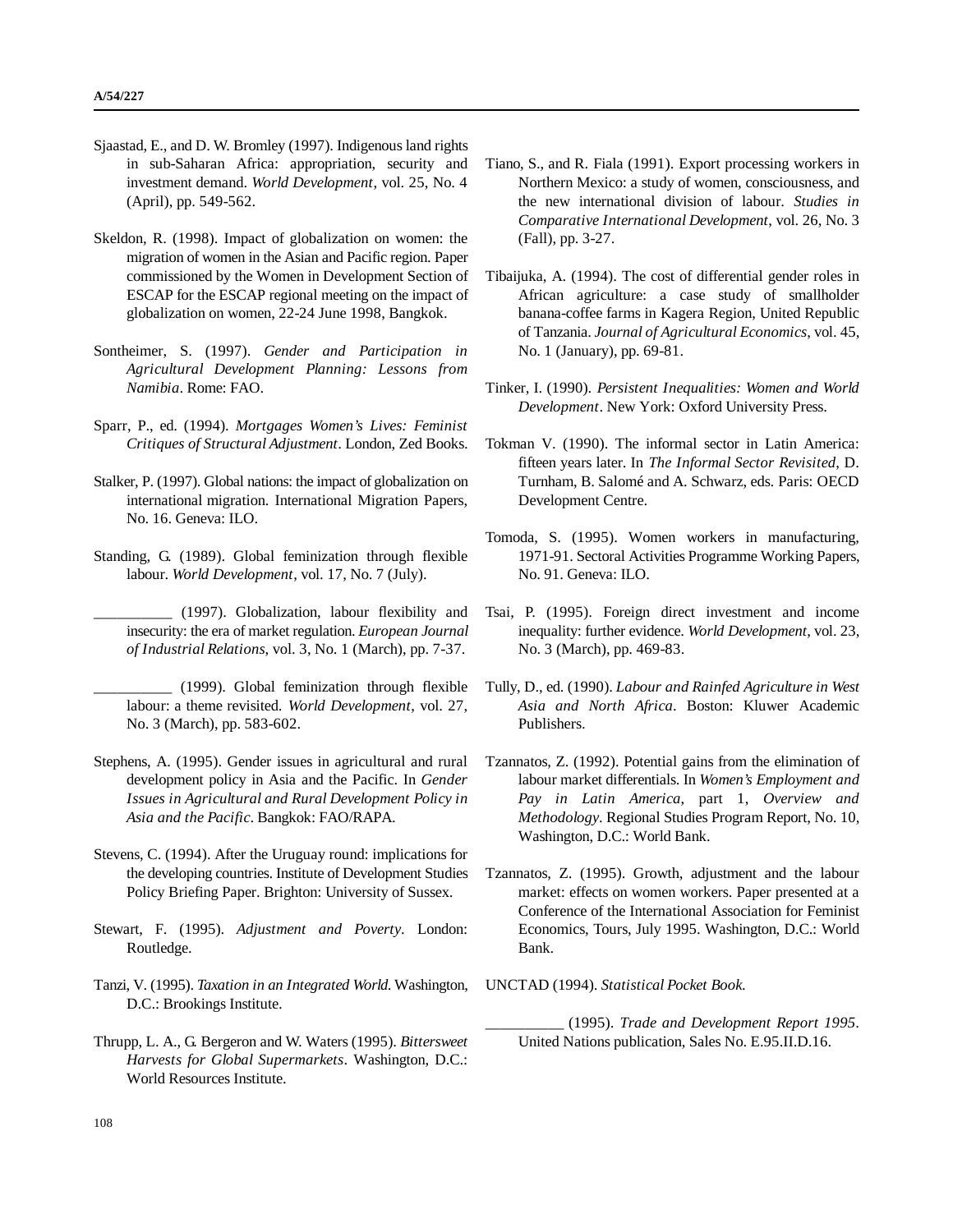(1996). Globalization and liberalization: development in the face of two powerful currents. Report of the Secretary-General of UNCTAD to the ninth session of UNCTAD. New York and Geneva.

\_\_\_\_\_\_\_\_\_\_ (1998a). *Trade and Development Report 1998*. United Nations publication, Sales No. E.98.II.D.6.

\_\_\_\_\_\_\_\_\_\_ (1998b). *World Investment Report 1998*. United Nations publication, Sales No. E.98.II.D.5.

\_\_\_\_\_\_\_\_\_\_ (1999). *World Economic Situation and Prospects for 1999*. Geneva.

UNDP (1993). *Human Development Report 1993*. New York: Oxford University Press.

\_\_\_\_\_\_\_\_\_ (1995). *Human Development Report 1995*. New York: Oxford University Press.

\_\_\_\_\_\_\_\_\_\_ (1997). *Human Development Report 1997*. New York: Oxford University Press, 1997.

\_\_\_\_\_\_\_\_\_\_ (1998). *UNDP Poverty Report 1998: Overcoming Human Poverty*. New York.

- UNFPA (1998). *Gender, Population and Development Themes in United Nations Conferences, 1985-1995*. New York.
- UNICEF (1997). *Children at Risk in Central and Eastern Europe: Perils and Promises*. Economics in Transition Regional Monitoring Report, No. 4. Florence.
- UNIDO (1993). *Women In Manufacturing: Participation Patterns, Determinants And Trends*. Vienna.
- United Nations (1986). *World Survey on the Role of Women in Development*. Document ST/ESA/180. New York.

(1986). General Assembly resolution  $41/128$  of  $4$ December 1986.

\_\_\_\_\_\_\_\_\_\_ (1989). *1989 World Survey on the Role of Women in Development*. Document ST/CSDHA/6. New York.

\_\_\_\_\_\_\_\_\_\_ (1995a). *Women in a Changing Global Economy: 1994 World Survey on the Role of Women in Development*. Document ST/ESA/241. New York.

\_\_\_\_\_\_\_\_\_\_ (1997a). *Trade and Development Report 1997*. United Nations publication, Sales No. E.97.II.D.8.

- \_\_\_\_\_\_\_\_\_\_ (1997b). *World Investment Report 1997*. United Nations publication, Sales No. E. 97.II.D.10.
- \_\_\_\_\_\_\_\_\_ (1995b). International migration of women: an overview. In *International Policies and the Status of Female Migrants, Proceedings of the United Nations Expert Group Meeting on International Migration Policies and the Status of Female Migrants, San Miniato, Italy, 28-31 March 1990*. New York.
- \_\_\_\_\_\_\_\_\_ (1996a). Report of an expert group meeting on violence against women migrant workers, Manila, Philippines, 27-31 May 1996. New York.
- \_\_\_\_\_\_\_\_\_\_ (1996b). Report of an expert group meeting on women and economic decision-making in international financial institutions and transnational corporations, Simmons College, Graduate School of Management, Boston, 11-15 November 1996. New York.
- \_\_\_\_\_\_\_\_\_\_ (1996c). *Women of Bangladesh: A Country Profile*. ESCAP Statistical Profiles, No. 2. New York.
- \_\_\_\_\_\_\_\_\_\_ (1996d). *Women in the Philippines: A Country Profile*. ESCAP Statistical Profiles, No. 3. New York.
- \_\_\_\_\_\_\_\_\_\_ (1996e). *Women in Thailand: A Country Profile*. ESCAP Statistical Profiles, No. 5. New York.
- \_\_\_\_\_\_\_\_\_\_ (1997a). Issues of international migration and development: selected aspects. New York.
- \_\_\_\_\_\_\_\_\_\_ (1997b). International migration and development: the concise report. New York.
- \_\_\_\_\_\_\_\_\_\_ (1997c). Mainstreaming the gender perspective into all policies and programmes in the United Nations system. See document A/52/3 of 18 July.
- Van Adams, A., and T. Hartnett (1996). Cost-sharing in the social sectors of sub-Saharan Africa: impact on the poor. World Bank Discussion Paper, No. 338. Washington, D.C.: World Bank.
- van Diermen, P. (1997). Labor remuneration in Jakarta's small enterprises: exploitative or equitable? *World Development*, vol. 25, No. 12, December, pp. 2129-2141.